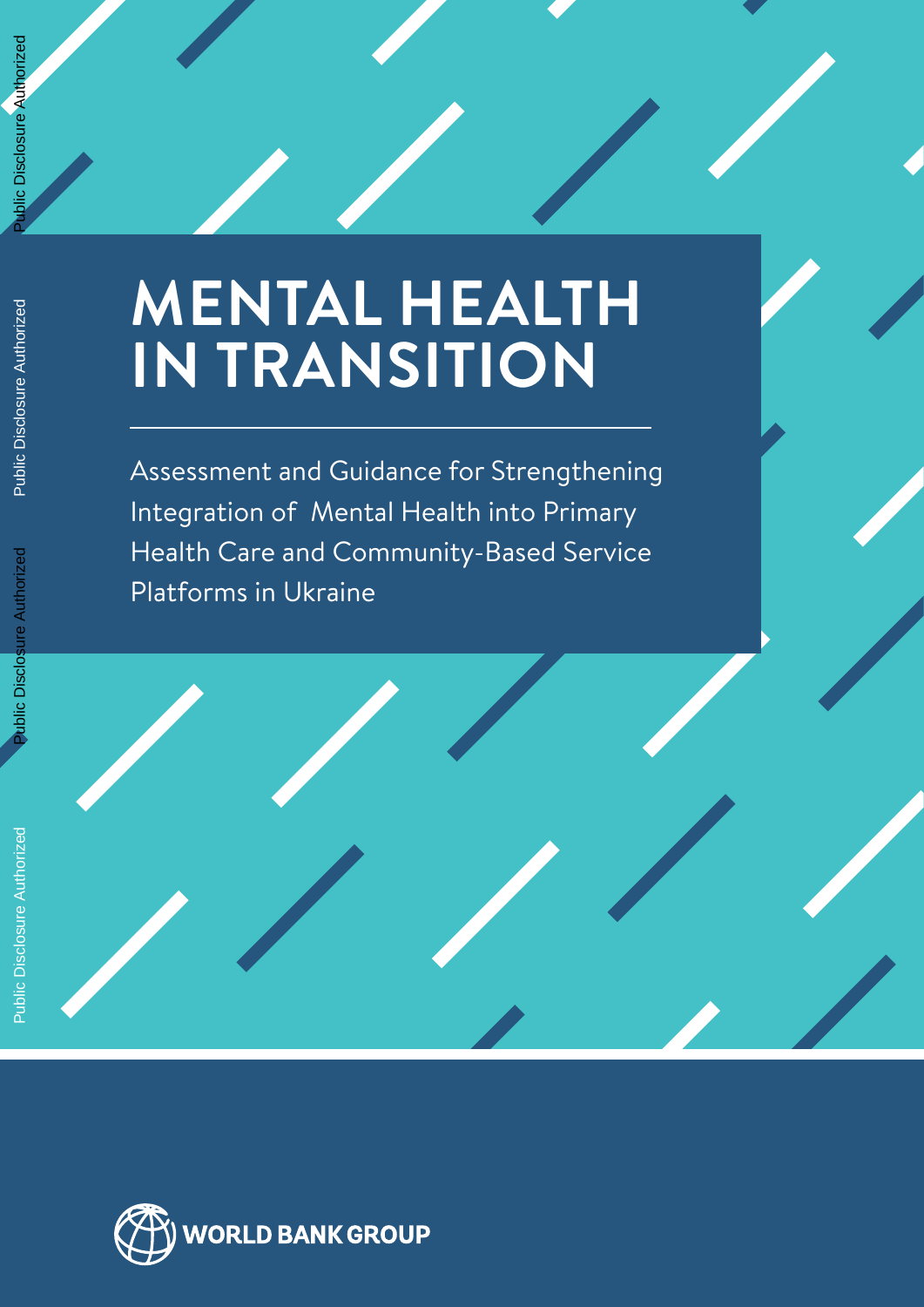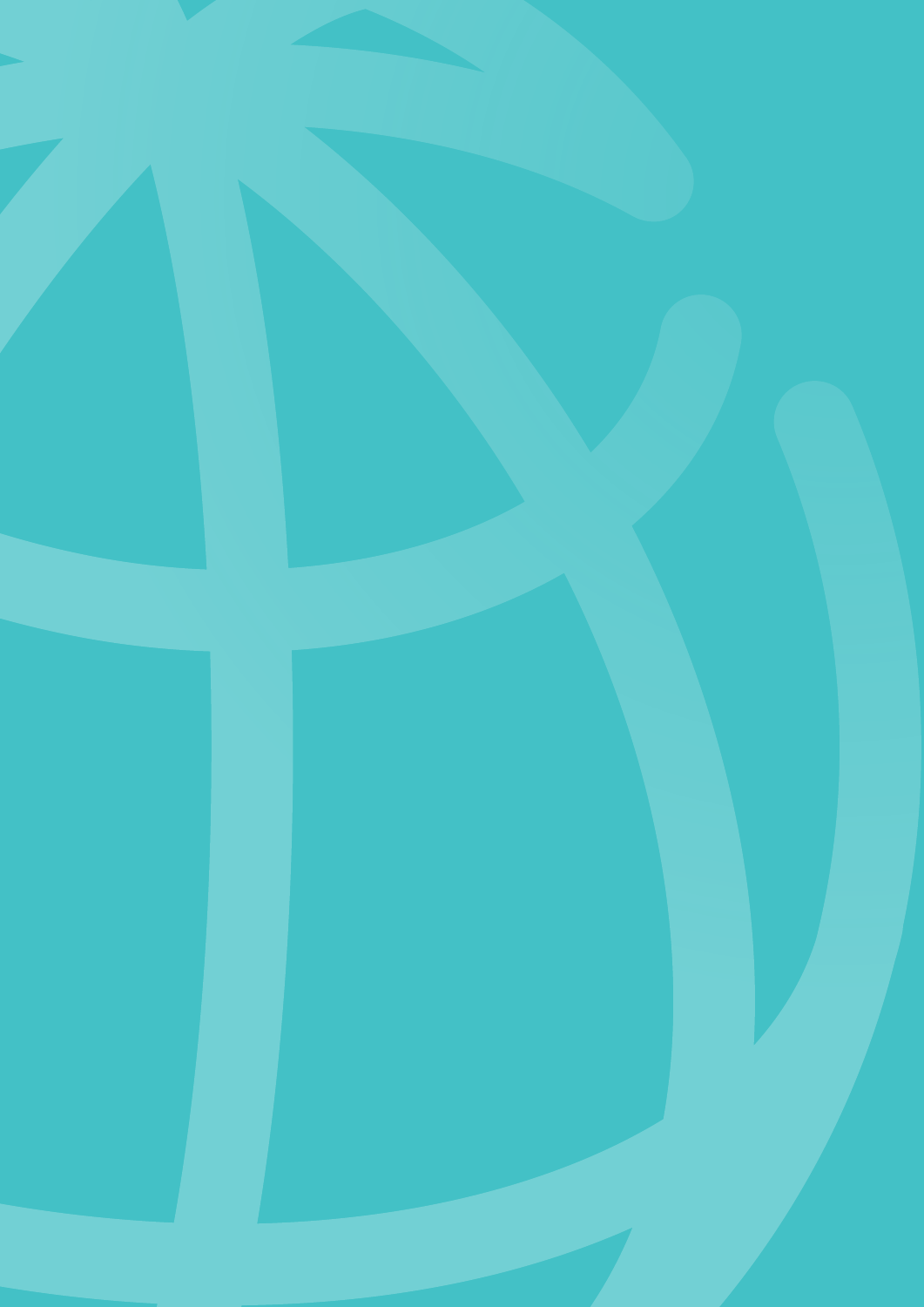## **CONTENTS**

| <b>List of Abbreviations</b>                                                               | 5  |
|--------------------------------------------------------------------------------------------|----|
| <b>Acknowledgments</b>                                                                     | 7  |
| <b>I. Executive Summary</b>                                                                | 9  |
| <b>II. Assessment Goals And Methods</b>                                                    | 13 |
| 1. Focus and Goals                                                                         | 13 |
| 2. Methods                                                                                 | 13 |
| <b>III. Results</b>                                                                        | 17 |
| 1. Background and Context                                                                  | 17 |
| 2. Common Mental Disorders and Alcohol Use Disorder in Ukraine                             | 21 |
| 2.1. Prevalence                                                                            | 21 |
| 2.2. Risk Factors and Social Determinants                                                  | 22 |
| 2.3. Impact and Burden                                                                     | 27 |
| 3. Mental Health Policy, Legislative Framework and Leadership                              | 35 |
| 3.1. Mental Health Financing and Legislation                                               | 35 |
| 3.2. Health and Mental Health Policies, Framework, and Reform                              | 39 |
| <b>4. Organization of Mental Health Services</b>                                           | 43 |
| 4.1. Overview and Structure of the General Health<br>and Mental Health System              | 43 |
| 4.2. Available Mental Health Services and Interventions                                    | 46 |
| 4.3. Mental Health Rights and Advocacy                                                     | 53 |
| 4.4. Availability and Cost of Psychotropic Medicines                                       | 54 |
| 4.5. Available Mental Health Services Supported<br>by NGOs and Civil Society Organizations | 56 |
| 4.6. Continuum of Care: Identification, Referral, Follow-up,<br>and Information Sharing    | 60 |
| 4.7. Mental Health Information Systems and Confidentiality                                 | 62 |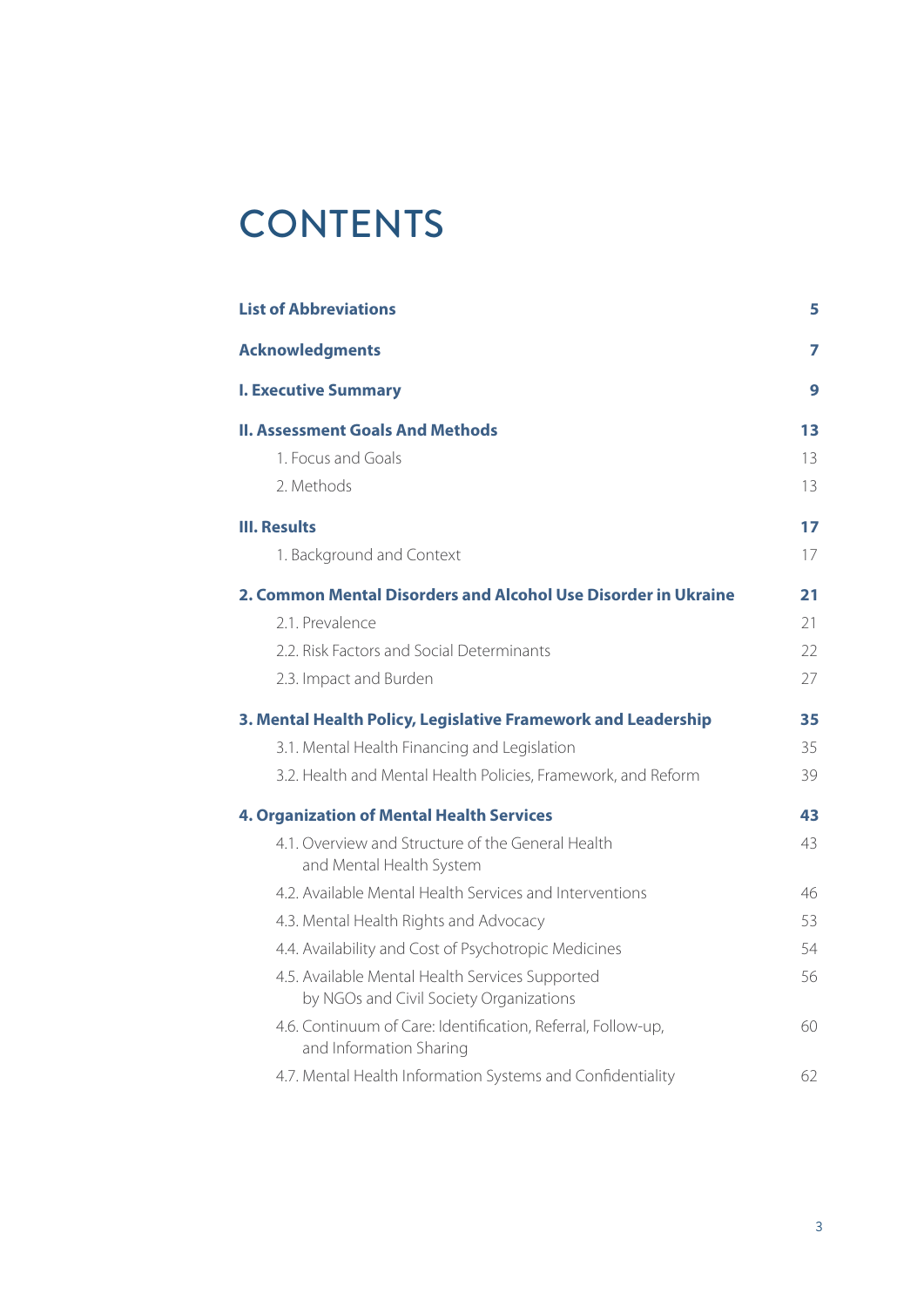| 5. Human Resources and Training for Mental Health                                                                                | 65  |
|----------------------------------------------------------------------------------------------------------------------------------|-----|
| 5.1. Number and Distribution of Human Resources                                                                                  | 65  |
| 5.2. Professional Education and Training                                                                                         | 70  |
| 5.3. Continued Education and In-service Training                                                                                 | 70  |
| 5.4. Capacity Building in Mental Health Supported by International Actors                                                        | 71  |
| 5.5. Professional Associations Licensing and Accreditation                                                                       | 76  |
| 6. Use and Demand for Mental Health Services                                                                                     | 79  |
| 6.1. Attitudes toward People with Mental Illness                                                                                 | 79  |
| 6.2. Coping and Help Seeking for Common Mental Disorders<br>and Alcohol Use Disorder                                             | 79  |
| 6.3. Barriers to Care                                                                                                            | 84  |
| 7. Addressing Common Mental Disorders and Alcohol Use Disorders<br>in Ukraine: Impact, Cost of Scale-up and Return on Investment | 89  |
| 7.1. Introduction and Methods                                                                                                    | 89  |
| 7.2. Health Impact Assessment                                                                                                    | 90  |
| 7.3. Cost Assessment                                                                                                             | 91  |
| 7.4. Results                                                                                                                     | 93  |
| 7.5. Return on Investment Analysis                                                                                               | 95  |
| <b>IV. Discussion and Recommendations</b>                                                                                        | 97  |
| Assessment Limitations                                                                                                           | 97  |
| Recommendations                                                                                                                  | 98  |
| 1. Coordination, Communication, and Information Sharing                                                                          | 100 |
| 2. Organization of Mental Health Services                                                                                        | 102 |
| 3. Education and Training of Human Resources                                                                                     | 109 |
| 4. Mental Health Knowledge, Awareness, and Self-Help                                                                             | 114 |
| <b>References</b>                                                                                                                | 119 |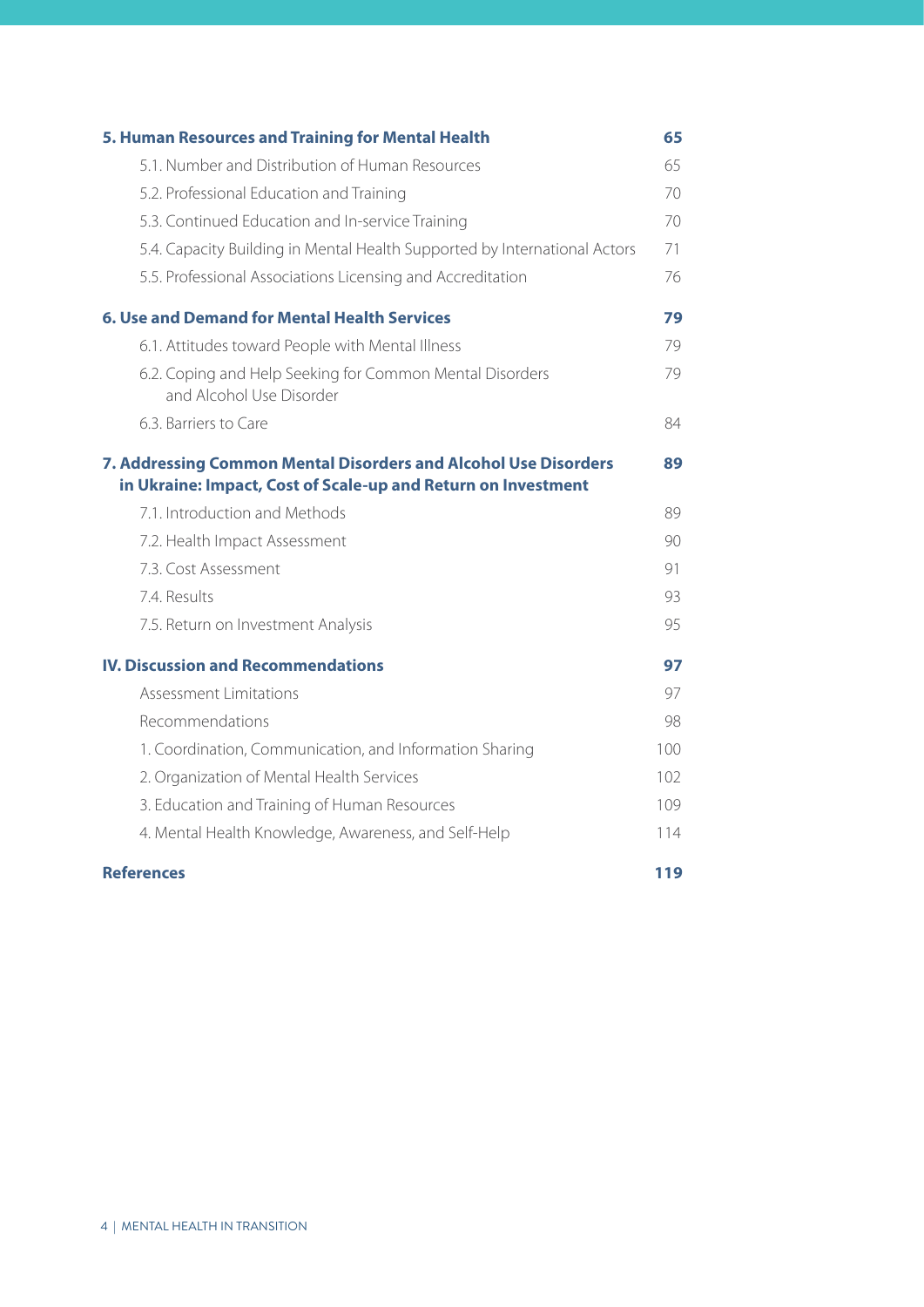## <span id="page-4-0"></span>LIST OF ABBREVIATIONS

| <b>AUD</b>    | Alcohol Use Disorder                                      |
|---------------|-----------------------------------------------------------|
| AA            | Alcoholics Anonymous                                      |
| <b>AIDS</b>   | Acquired immunodeficiency                                 |
|               | syndrome                                                  |
| <b>ASIST</b>  | Alcohol, Smoking and Substance                            |
|               | Involvement Screening Test                                |
| <b>ATO</b>    | Anti-Terrorist Operations                                 |
| <b>AUDIT</b>  | Alcohol Use Disorders                                     |
|               | <b>Identification Test</b>                                |
| CBO           | Community-based Organization                              |
| <b>CBT</b>    | Cognitive Behavioral Therapy                              |
| <b>CETA</b>   | Common Elements Treatment                                 |
|               | Approach                                                  |
| <b>CHW</b>    | Community health worker                                   |
| <b>CMD</b>    | Common Mental Disorder                                    |
| <b>DALY</b>   | Disability Adjusted Life Years                            |
| <b>EACBTI</b> | European Association for                                  |
|               | Behavioral and Cognitive                                  |
|               | Therapies                                                 |
| <b>EMDR</b>   | Eye Movement Desensitization                              |
|               | and Reprocessing                                          |
| <b>GDP</b>    | <b>Gross Domestic Product</b>                             |
| GIP           | Global Initiative of Psychiatry                           |
| GIZ           | Deutsche Gesellschaft für<br>Internationle Zusammenarbeit |
|               | (GIZ) GmbH                                                |
| GP            | <b>General Practitioner</b>                               |
| HIV           | Human immunodeficiency virus                              |
| idp           | Internally Displaced Person                               |
| IHD           | Ischaemic Heart Disease                                   |
| <b>IMC</b>    | <b>International Medical Corps</b>                        |
| <b>INGO</b>   | International nongovernmental                             |
|               | organization                                              |
| <b>MDM</b>    | Medicines Du Monde                                        |
| мн            | Mental health                                             |
|               | mhGAP WHO Mental Health Gap                               |

Action Program

|              | Support                           |
|--------------|-----------------------------------|
| <b>MNSD</b>  | Mental, Neurological and          |
|              | Substance Use Disorders           |
| MoH          | Ministry of Health                |
| <b>NCD</b>   | Noncommunicable disease           |
| <b>NGO</b>   | Nongovernmental organization      |
| <b>OHT</b>   | OneHealth tool                    |
| <b>PAF</b>   | Population attributable fraction  |
| <b>PFA</b>   | Psychological First Aid           |
| <b>PHC</b>   | Primary Health Care               |
| PHQ-9        | Patient Health Questionnaire - 9  |
| <b>PMSAC</b> | Primary Medical Sanitary          |
|              | Assistance Center                 |
| <b>PTSD</b>  | Posttraumatic Stress Disorder     |
| <b>ROI</b>   | Return on Investment              |
| TB           | Tuberculosis                      |
| THE          | Total Health Expenditure          |
| <b>UAH</b>   | Ukrainian Hryvnia (currency)      |
| UCU          | Ukraine Catholic University       |
| <b>UNHCR</b> | United Nations High               |
|              | Commissioner for Refugees         |
| <b>UNHS</b>  | Ukraine National Health Services  |
| <b>UPA</b>   | Ukrainian Psychiatric Association |
| <b>USAID</b> | United States Agency for          |
|              | International Development         |
| <b>WHO</b>   | World Health Organization         |
| WHO PM+      | Problem Solving Plus (WHO         |
|              | manualized intervention)          |
| WHO SH+      | Self Help Plus (WHO               |
|              | manualized intervention)          |
| <b>WTF</b>   | War Trauma Foundation             |
| <b>YLD</b>   | Years Lost due to Disability      |
| YLL          | Years of Life Lost                |

**MHPSS** Mental Health and Psychosocial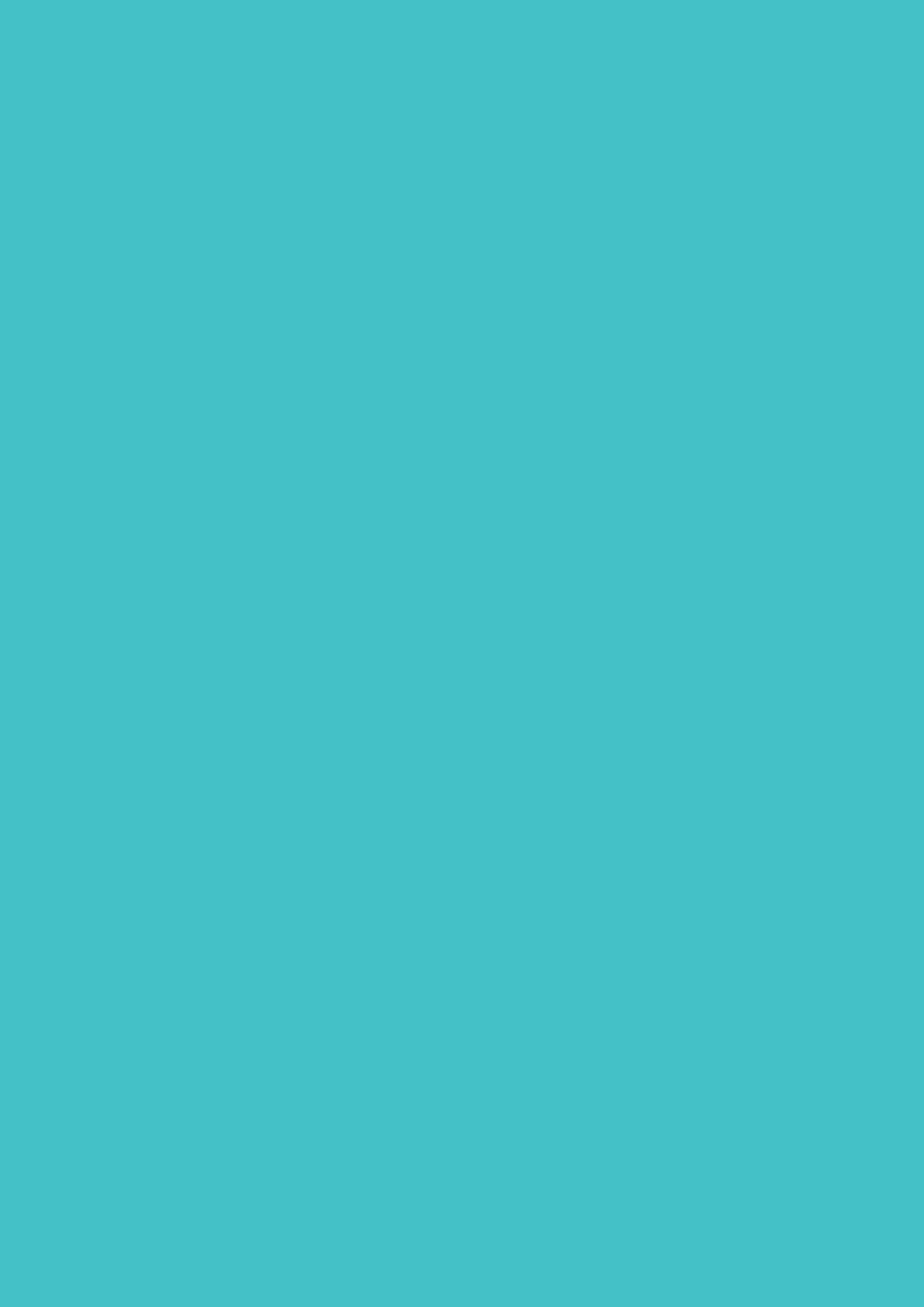## <span id="page-6-0"></span>ACKNOWLEDGMENTS

The conceptualization, funding and preparation of this report were managed by a World Bank Team (WBG) including Patricio V. Marquez (Lead Public Health Specialist, and Coordinator of the WBG Global Mental Health Initiative), Feng Zhao (Human Development Program Leader, Ukraine, Moldova and Belarus), and Olena Doroshenko (Health Specialist/Economist), with the support of Larysa Khaletska (Team Assistant), Oleksandra Puppo (Program Assistant), and Akosua Dakwa (Program Assistant).

Data collection, analysis, and report writing were done by a team from the International Medical Corps led by Inka Weissecker (Senior Global MHPSS Advisor), including Olga Khan (Mental Health Project Manager), Nataliia Kondakova (Mental Health Project Officer), and Mykhaylo Khokhlovych (Translator), based in Kyiv, as well as Laura Poole and Jordana Cohen (Interns, Humanitarian Assistance Applied Research Group (HAARG), based in the United States. The mental health impact, scale-up and return on investment analyses were done by Dan Chisholm (Program Manager for Mental Health), World Health Organization (WHO) Regional Office for Europe, Copenhagen, Denmark.

Comments, detailed inputs, and advice were provided by a group of international Peer Reviewers selected and coordinated by the WBG Team, including (in alphabetical order): Fahmy Hanna (WHO), Sheila Dutta (WBG), Julian Jamison (WBG), Erika Placella (Swiss Agency for Development and Cooperation), Beverly Pringle (U.S. National Institute for Mental Health/ National Institutes of Health), Giuseppe Raviola (Partners In Health), Moitreyee Sinha (cities-RISE), and Mark Van Ommeren (WHO). Additional advice provided by Shekhar Saxena (Director, Mental Health and Substance Abuse, WHO).

Valuable contributions were received by the task team from key informants, including government representatives, public sector service providers, community leaders, persons working in academia, donors, international agencies and organizations, local NGO/CBO workers, volunteers, and mental health service users in Ukraine.

The Swiss Agency for Development Cooperation within the "Support to Reforms and Governance in the Health Sector in Ukraine" program managed by the World Bank Group, and the Rockefeller Foundation as part of its support to the World Bank Group Global Mental Health Initiative, contributed to the funding of the work.

This assessment and report were carried out to assist the Ministry of Health of Ukraine in the development of its mental health strategy as an integral part of implementing the primary health care reform program. Initial briefing on the findings of the assessment was provided to Dr. Ulana Suprun, Acting Minister of Health of Ukraine, and her Team at the Ministry of Health, by a team from the WBG on a meeting held in Kyiv on July 20, 2017.

Kyiv, Ukraine October 31, 2017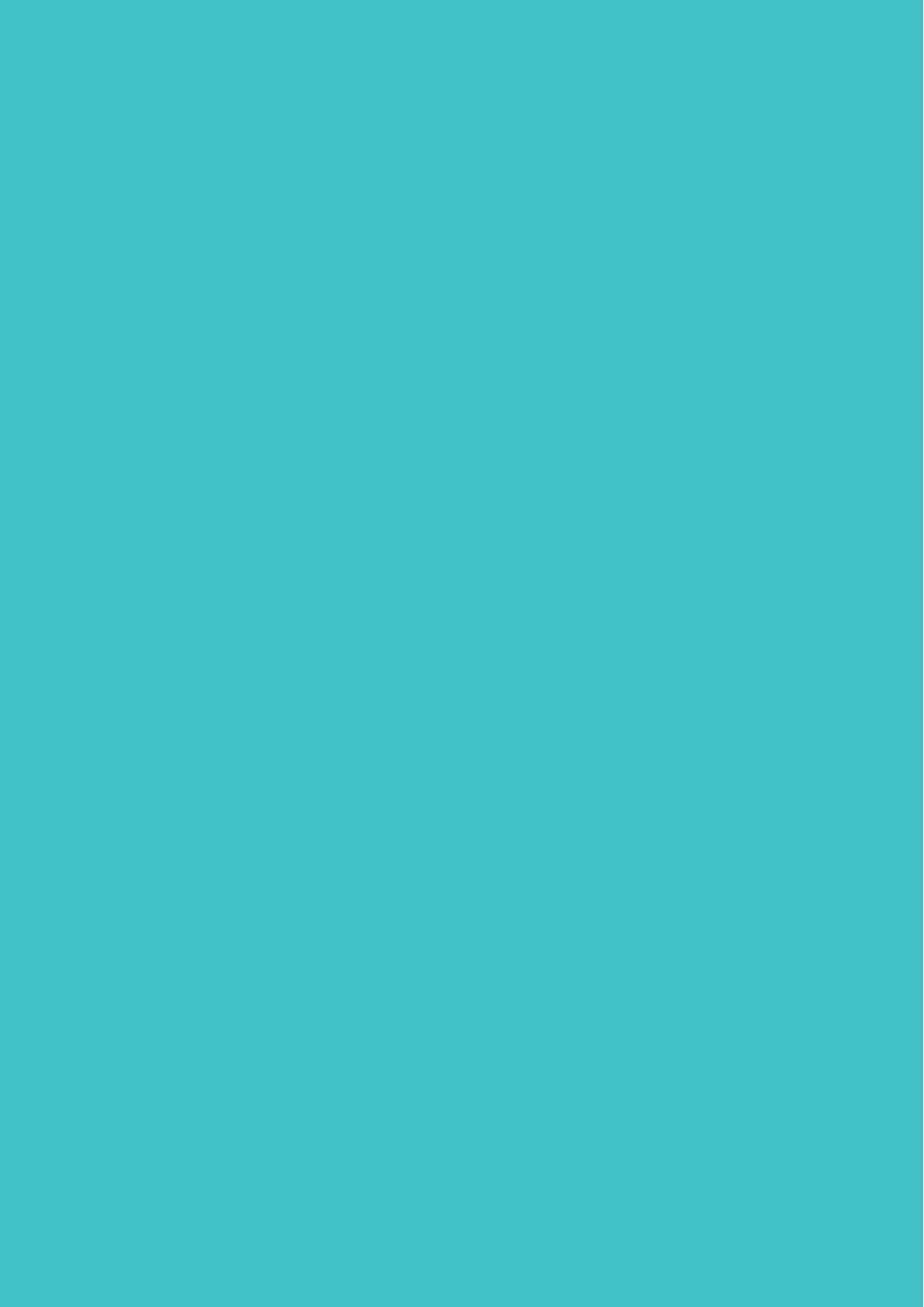## <span id="page-8-0"></span>I. EXECUTIVE SUMMARY

### Introduction

Ukraine is undergoing important reforms in the health system, and there is an increasing interest among national as well as international actors in improving mental health services. Ukraine has a **centralized mental health care system** with services provided mainly through psychiatric clinics and 90% of funding contributed to psychiatric hospitals. There is a lack of community level mental health care, and limited provision of mental health care and support by nonspecialized staff such as general doctors and family physicians. National level discussions of plans to improve mental health care include provision of community-based care to support persons with mental health problems, including the integration of mental health into primary health care. In large part due to the conflict in the East which has lasted for over three years, there has been **increased efforts among civil society organizations and international actors** to address mental health needs, especially among conflict affected populations including IDPs and veterans. However, to date there has been no systematic assessment focusing on mental health as part of the health system and through community level organizations, which also explore help seeking and barriers to care. **The aim of this assessment is to provide recommendations to inform policy and operational guidance for strengthening integration of mental health into primary health care and community-based service platforms in Ukraine under the reform program.**

### Methods

This assessment provides an overview and analysis of available mental health services and supports, as well as of community perceptions and ways of help seeking. The assessment focuses on **3 pilot regions (Lviv, Poltava, Zaporizhia)** and on **common mental disorders (CMDs)** including depression, anxiety, post traumatic stress disorder (PTSD), and as well as **alcohol use disorder (AUD).** Methods used include **Desk Top Review** (e.g., Ukraine national policies and plans pertaining to mental health, peer-reviewed publications, and reports on mental health), **Stakeholder Interviews at national and regional** levels, and **qualitative interviews** to assess **formal and informal mental health services and supports** (provided by mental health specialists and nonspecialists as part of the health care system as well as through community mental health service platforms) and to assess **community demand for services, help seeking, coping, and barriers to mental health care.**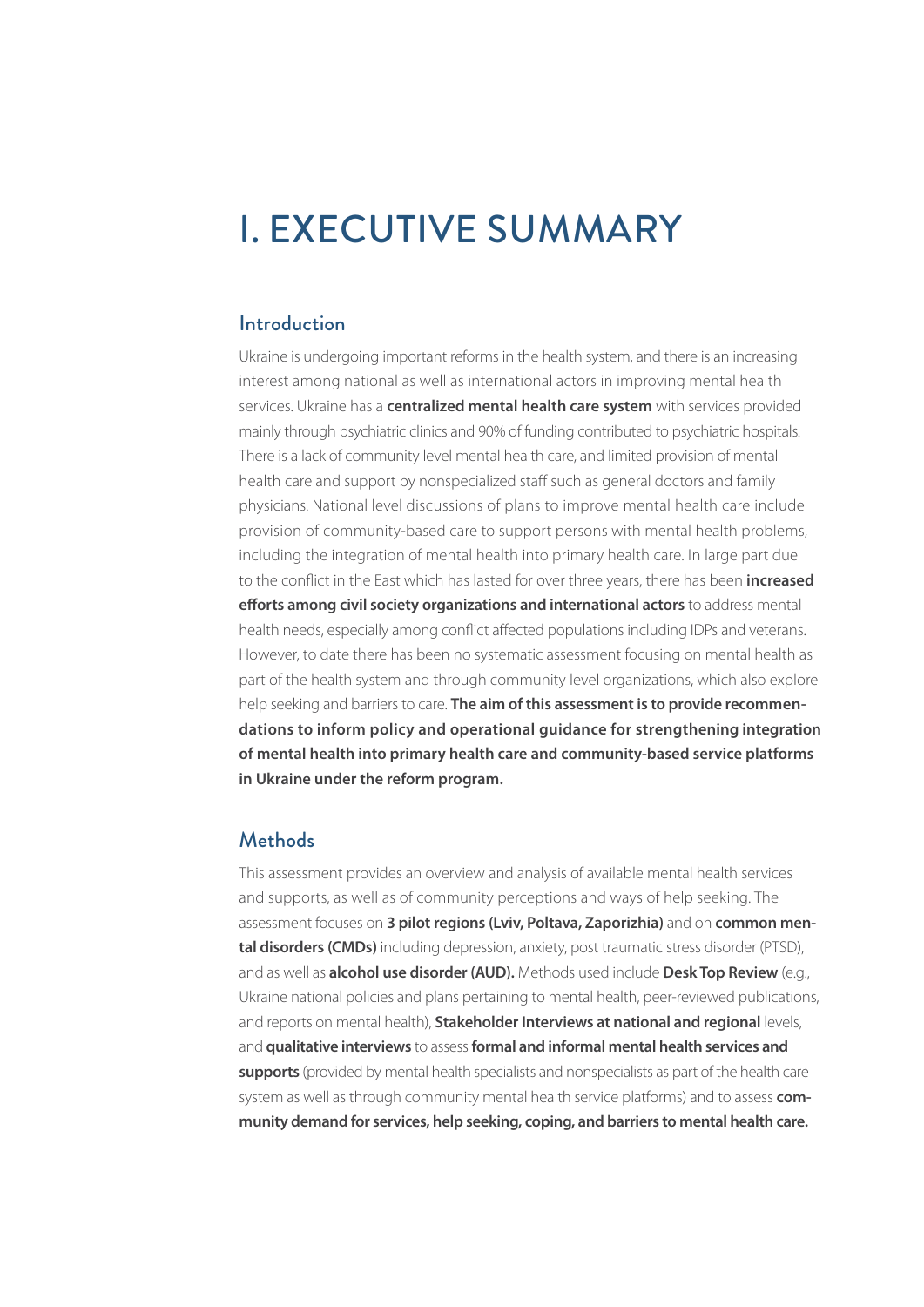## Results

**Health and mental health are closely related.** Over 90% of deaths are caused by noncommunicable diseases (NCDs) in Ukraine, with harmful alcohol use as a major risk factor. Research suggests that about 30% of people in Ukraine will experience a mental disorder in their lifetime. Alcohol use disorder is more common among men, while anxiety and depression are more common among women. In comparison to other countries, Ukraine has especially high rates of depression. **Poor mental health in Ukraine is tightly interconnected with poverty, unemployment, and feelings of insecurity,** compounded by the effects of the conflict. IDPs, older persons and those living in the East are especially vulnerable. Research and our data show that **CMDs and AUD have wide ranging impacts**  and consequences including poor health; excess deaths; impaired functioning and resulting financial, social and family problems; as well as stigma and discrimination.

The Ukraine health system and mental health services are in need of reform. Only 2.5% of the total health budget is dedicated to mental health, and the **majority (89%) of funding goes toward inpatient mental health care.** Due to **insufficient government financing** of the health system, the population is required to pay for outpatient and inpatient pharmaceuticals (which are often expensive), as well as provide unofficial **remuneration** to medical personnel. The **mental health system is centralized,** with most staff and services concentrated in psychiatric and narcological hospitals and inpatient units. **Available interventions** by specialized mental health care providers and in-state facilities are **often not evidence based.** Some private practitioners and private rehabilitation centers offer such interventions, but others offer interventions that may be ineffective or harmful. Although protocols exist, **primary health care providers are often reluctant to address CMDs or AUD** due to lack of skills and limited time. Informal community providers such as **clergy** can be an important source of mental health support.

There has been a proliferation of **civil society organizations and nongovernmental organizations (NGOs)** providing mental health interventions, but efforts are not always coordinated and in line with best practices; they may be focused on specific populations only (e.g., IDPs and veterans), and sustainability remains a challenge.

Overall, the mental health system is **lacking continuity of care** as a result of limited communication between providers from different professions or between different agencies and organizations. There is also **confusion and mistrust among the general public about what information about their mental health status is shared,** leading to persons **not seeking help** or spending more money and resources to seek help (e.g., longer distance, private services).

Among **human resources** for mental health, there is a high number of psychiatrists in the system, with lower numbers of psychologists, psychotherapists, and social workers. Educational and training opportunities at state universities do not offer foundations and skills-based training in evidence-based treatment for CMDs and AUD. Many private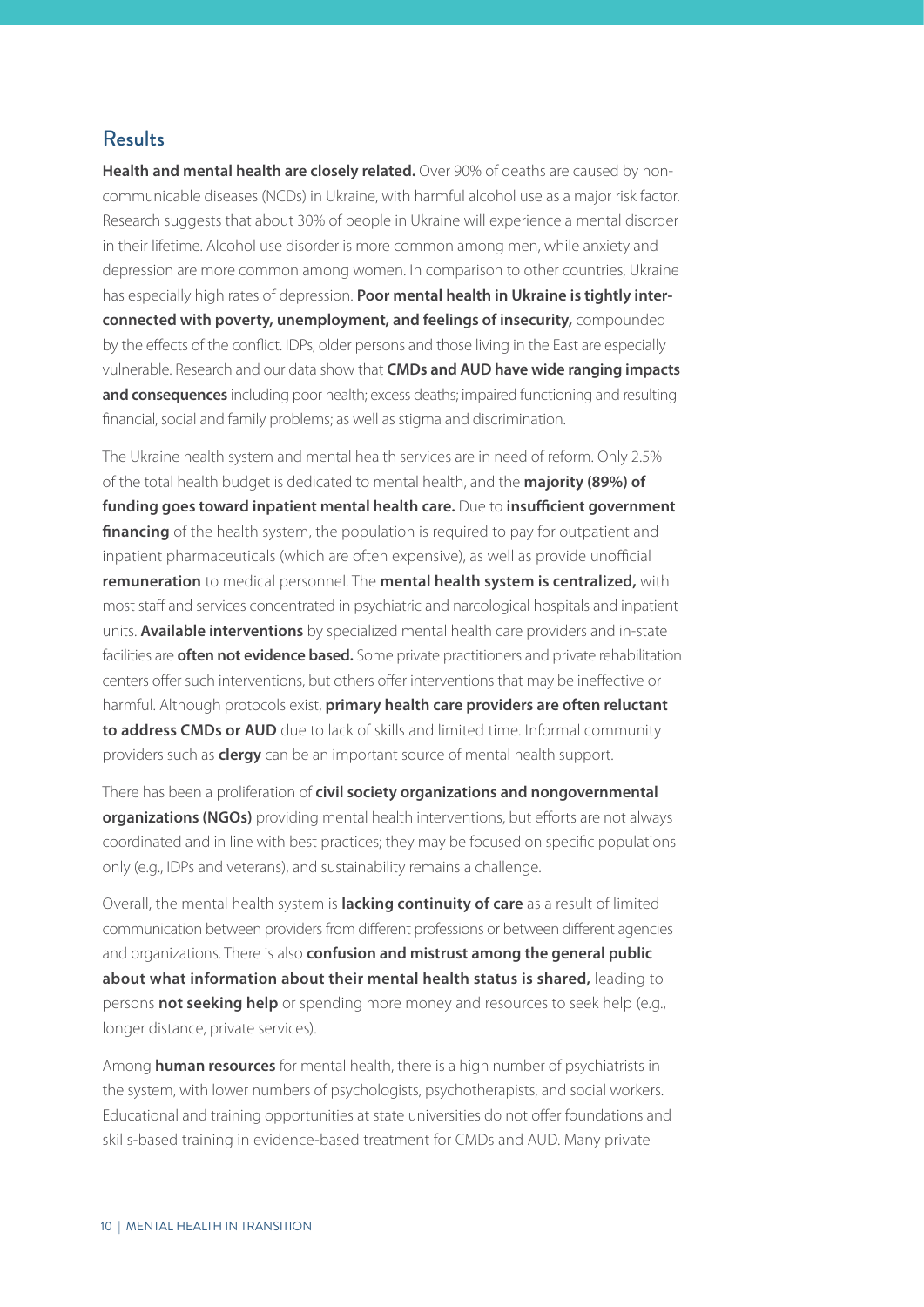institutions offer training for psychotherapists, which is not always based on evidence. Psychologists and psychotherapists **can often not afford training opportunities** to acquire needed skills. At the same time, psychologists and psychotherapists practice **without licensing and oversight. International actors** have initiated programs to build capacity in mental health, but efforts are not always coordinated or do not make use of lessons learned and global guidelines.

Studies suggest that most people (up to 75%) with CMDs and AUD in Ukraine do not access care. **Barriers to care** include stigma and shame, fear of psychiatry and lack of trust in the health system, lack of information and awareness, high cost of treatment, fear of having a public record as being diagnosed with mental illness, and geographical distance.

Using secondary data from the OneHealth tool, the **health impact and cost of intervention scale-up** was pre-modeled over the period of 2017 to 2030. Treatment costs for addressing selected priority mental health conditions (depression, anxiety disorders, AUD, bipolar and psychotic disorders) included medication, outpatient and primary care, inpatient care, and program resources (e.g., training). The model shows that with scale-up of treatment for selected mental disorders in Ukraine, over **4.7 million years of healthy lives can be restored by the year 2030,** with **AUD accounting for most cases** reached and years restored. The total cost per head of population would increase, from US\$2.80 to US\$10.90. It can be estimated that the economic value of restored productivity with treatment of common mental disorders over this period amounts to more than \$800 million for depression and \$350 million for anxiety disorders. This means that **for every \$1 invested in scaled-up treatment of common mental disorders in Ukraine, there will be \$2 in restored productivity and added economic value.**

## Conclusions and Recommendations

This assessment has several **limitations**, including being limited to specific mental disorders only (CMDs and AUD), being limited geographically (to three pilot oblasts), using desktop review and qualitative methods only, and focusing on mental health within the health system and community level platforms and not on social and educational sectors.

**Recommendations should be prioritized** to initially focus on strengthening coordination and leadership for mental health and to build on past experiences and global guidance in expanding and initiating key pilot projects focusing on regions with high need and successful collaboration with regional actors. Overall recommendations from this assessment include **strengthening coordination, communication, and information sharing.** This pertains to improving communication and coordination among donors and implementing partners for supporting mental health programming and reform in Ukraine. There is also a need to strengthen referral pathways among different formal and informal service providers in the health and social systems and to foster communication, information sharing, and multidisciplinary teamwork while protecting patient confidentiality. Because the **organization of mental health services** is still centralized and focused on psychiatry,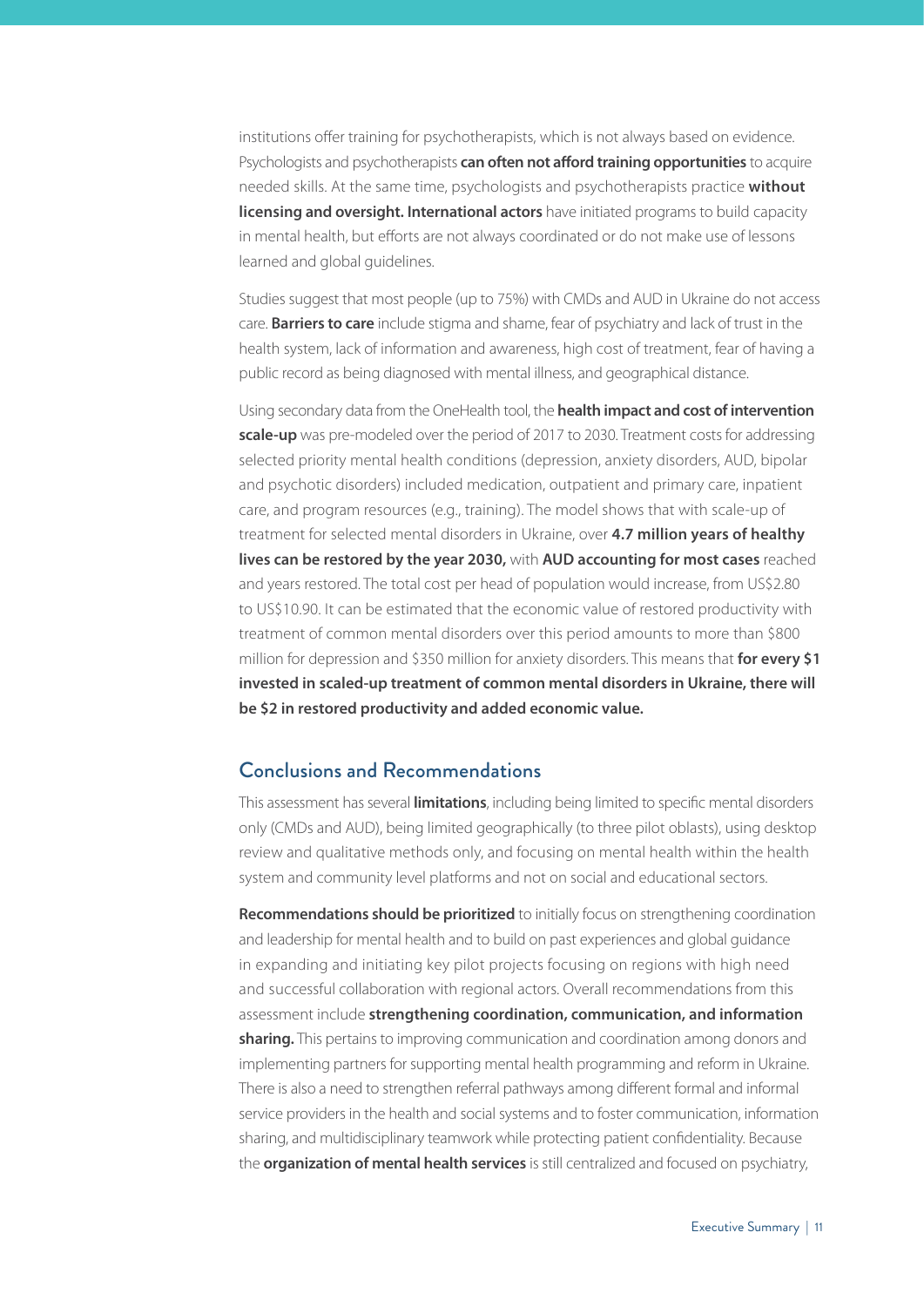mental health services must be decentralized from hospital-based care toward outpatient care and community-based services, including integration with primary health care. At the same time, **financing for mental health must be strengthened** with increased budget allocations as well as coverage of treatment (including psychotropic medications) for persons with CMDs and AUD. Public health initiatives (e.g., taxing alcoholic beverages), as well as comprehensive and evidence-based treatment options must be available for persons with AUD. Given the interconnectedness of mental health with NCDs as well as infectious diseases, **physical and mental health care must be integrated and provided collaboratively.** Although there has been a strong focus on trauma and PTSD in the context of the conflict in the East, it is important to take a public health approach and consider the much higher burden of depression and AUD at the country level. While it is important to tailor mental health services to different groups (e.g., older persons, veterans) it is also crucial that services must be accessible to all segments of the population. There is a significant need to build the capacity of **human resources** in Ukraine, including offering educational programs that provide needed qualifications in evidence-based psychological interventions; providing official licensing, certification and oversight for practicing psychologists and psychotherapists; building the capacity for identification, management, and referral of persons with CMDs and AUD among primary health care providers, as well as strengthening the role of social workers and various nonspecialized and community providers. Lastly, it is important to **raise awareness and provide information** to the general public about mental health problems and how to choose qualified providers of mental health services. There is also a need and opportunity to support and create consumer-led mental health advocacy groups and strengthen engagement of persons recovering from mental illness and their family members.

We hope that findings and recommendations from this assessment will be useful in informing concrete steps for addressing mental health as part of the health reform and in informing mental health programming supported by various national level and global actors.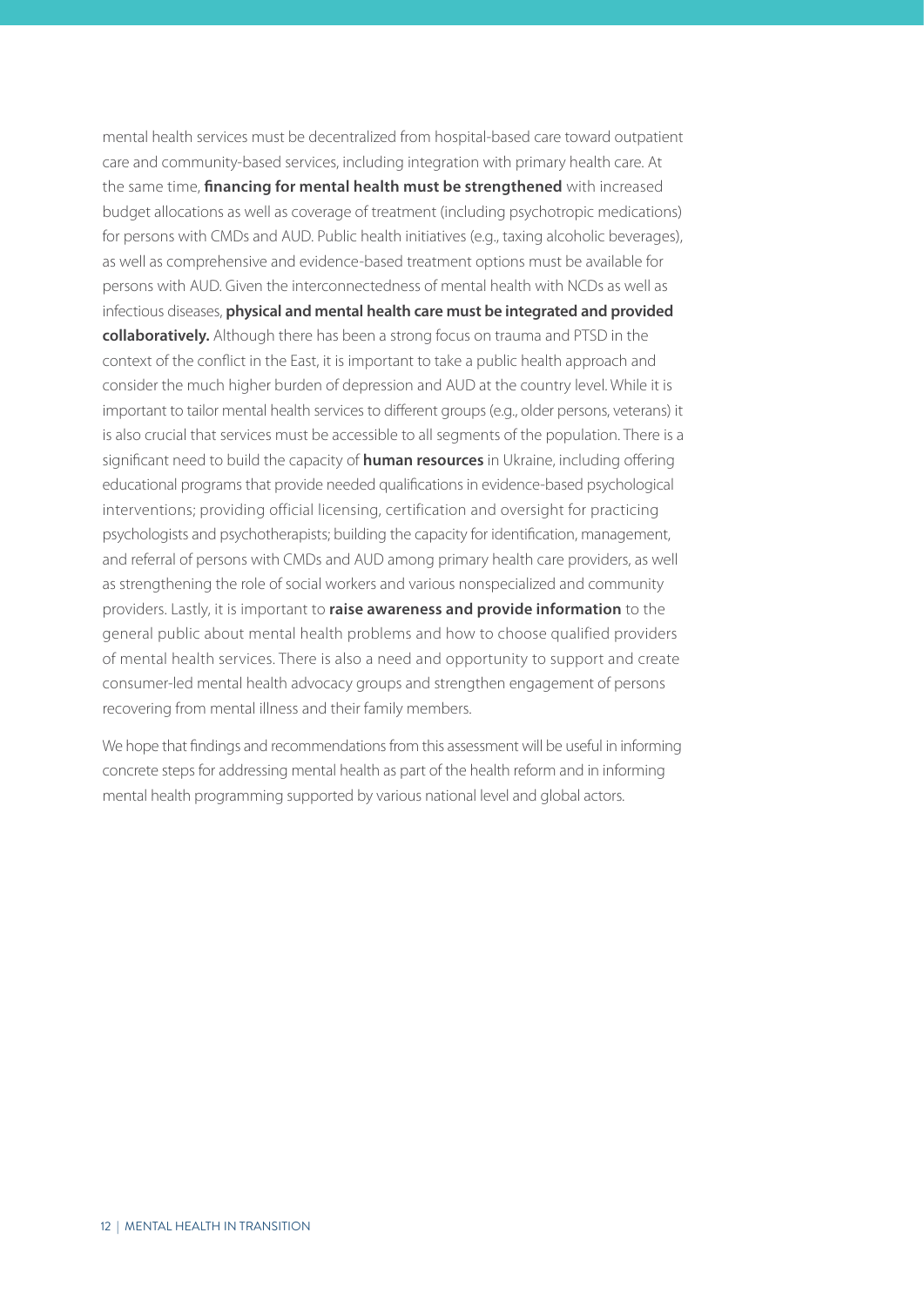## <span id="page-12-0"></span>II. ASSESSMENT GOALS AND METHODS

## 1. Focus and Goals

This assessment provides an overview and analysis of available mental health services and supports, as well as community perceptions and ways of help seeking. The assessment focuses on **3 pilot regions** (Lviv, Poltava, Zaporizhia) and on **depression, anxiety, PTSD, and alcohol use disorders** and covers the following elements:

- **•** Desktop review (e.g., Ukraine national policies and plans pertaining to mental health, peer-reviewed publications and reports on mental health)
- **•** Stakeholder interviews at national and regional levels
- **•** Assessment of formal and informal mental health services and supports provided by:
	- { Mental health specialists and nonspecialists as part of the health care system
	- $\circ$  Community mental health service platforms (e.g., NGOs, clergy)
- **•** Assessment of community demand for services, help seeking, coping, and barriers to mental health care
- **•** Analysis of secondary data to estimate cost of intervention scale-up and return on investment

The aim of this assessment is to provide information and recommendations that help inform policy and operational guidance for strengthening integration of mental health into primary health care and community-based service platforms in Ukraine under the reform program. It is our hope that results and recommendations will be discussed by key stakeholders in Ukraine to guide the development of the national mental health policy and plan, and to inform funding, concrete actions, and program priorities over the coming years.

## 2. Methods

The assessment was carried out over a 5.5 month period by an International Medical Corps Assessment team including: an IMC Senior Global MHPSS Advisor, MH Project Manager, MH Project Officer and Translator based in Kyiv, as well as two interns based in the United States. The following activities were carried out over the project period: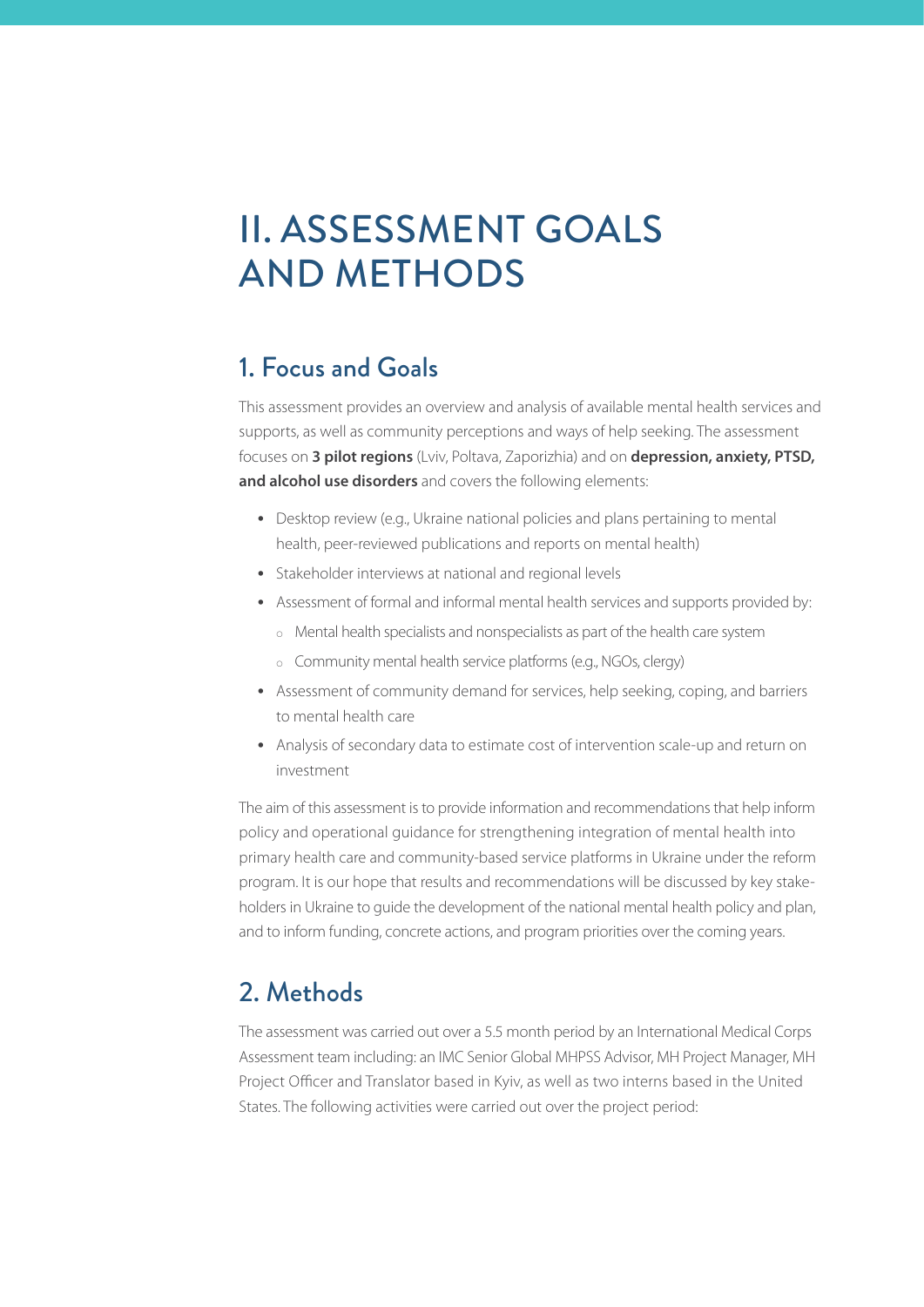|                                                                | <b>MONTH</b> |            |            |            |            |            |
|----------------------------------------------------------------|--------------|------------|------------|------------|------------|------------|
| <b>ACTIVITY</b>                                                | <b>APR</b>   | <b>MAY</b> | <b>JUN</b> | <b>JUL</b> | <b>AUG</b> | <b>SEP</b> |
| <b>Preparatory Activities</b>                                  |              |            |            |            |            |            |
| Identify and hire additional project staff                     |              |            |            |            |            |            |
| 1.1. Desktop Review and Development<br>of Methods and Tools    |              |            |            |            |            |            |
| Conduct desktop review                                         |              |            |            |            |            |            |
| Develop and adapt project methods, tools<br>and questionnaires |              |            |            |            |            |            |
| 1.2. National and Regional Level Stakeholder<br>Meetings       |              |            |            |            |            |            |
| Conduct national level meetings                                |              |            |            |            |            |            |
| Conduct regional level stakeholder meetings                    |              |            |            |            |            |            |
| 1.3. Data Collection and Analysis                              |              |            |            |            |            |            |
| Assessment of mental health services                           |              |            |            |            |            |            |
| Conduct assessments among community<br>members                 |              |            |            |            |            |            |
| Enter and analyze data and discuss<br>recommendations          |              |            |            |            |            |            |
| 1.4. Dissemination of Findings                                 |              |            |            |            |            |            |
| Produce and disseminate assessment report<br>for review        |              |            |            |            |            |            |
| Disseminate and discuss final report                           |              |            |            |            |            |            |

## 2.1. Desktop Review

The desktop review compiled **literature and data from over 131 sources,** which were reviewed and documented in a categorized Excel spreadsheet, which classified literature and data by a) academic literature (55 items reviewed), b) grey literature (24 items reviewed), c) assessment reports (16 items reviewed), and d) policy documents (36 items reviewed). The primary search engines were PubMed, PILOTS Database, PsycINFO, mhpss. net, MHInnovation network, and Google Scholar. A variety of key words were utilized in this search, including but not limited to: Ukraine, Internally displaced populations, Mental Health, Alcohol use disorders, Depression, Anxiety, Epidemiology, At-risk, Suicide, Global Mental Health, PTSD, Psychiatry, and Psychology. Additionally, **37 Ukrainian and Russian language documents** (including conference reports, peer reviewed publications, newspaper and media articles and blogs, policy documents, and reports) were reviewed.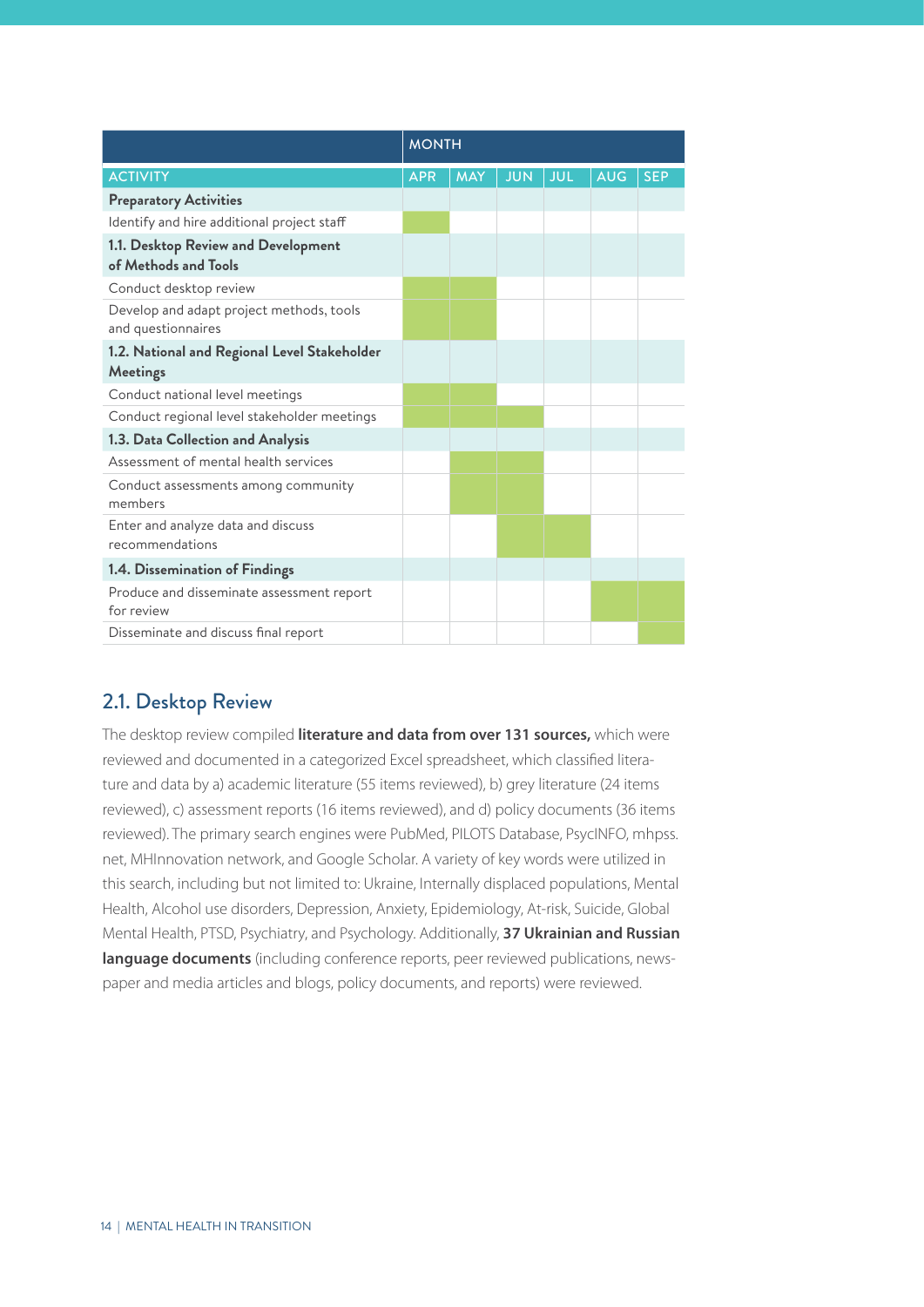## 2.2. Key Informant Interviews and Discussions

Interviews and discussions with national level stakeholder key informants were held in Kyiv. Data from health facilities, key stakeholders, and key informants were also collected during three visits in each region (Lviv and Zaporizhia and Poltava). The following data was collected:

| <b>SUMMARY OF DATA SOURCES</b>                                                                                                                                             |                |                                                                                                                                                                                                                                                                                                                                                                                                                                                                           |              |            |  |
|----------------------------------------------------------------------------------------------------------------------------------------------------------------------------|----------------|---------------------------------------------------------------------------------------------------------------------------------------------------------------------------------------------------------------------------------------------------------------------------------------------------------------------------------------------------------------------------------------------------------------------------------------------------------------------------|--------------|------------|--|
| Information from Key National and Regional Level Stakeholders                                                                                                              |                |                                                                                                                                                                                                                                                                                                                                                                                                                                                                           |              |            |  |
| Stakeholder Interviews                                                                                                                                                     | <b>Number</b>  | Attendance at three national level<br>conferences to collect information                                                                                                                                                                                                                                                                                                                                                                                                  |              |            |  |
| National government (e.g.,<br>Ministry of Health, Ministry of<br>Social Affairs, Ukrainian Research<br>Institute of Social and Forensic<br>Psychiatry, and Drug Abuse MoH) | 3              | • MoH National Consultation on the<br>Development of Mental Health in<br>Ukraine, Kyiv, April 5-26, 2017<br>• Kyiv Annual Psychiatry Conference:<br>Psychiatry of the 21st century: issues and<br>innovative decisions, April 27-28, 2017<br>• National Conference on 'Implementa-<br>tion of the IASC Guidelines on Mental<br>Health and Psychosocial Support in<br>Emergency Settings in Ukraine: Expe-<br>rience, Practice, and Next Steps', Kyiv,<br>June 14-15, 2017 |              |            |  |
| Professional association<br>(Association of Psychiatry)                                                                                                                    | 1              |                                                                                                                                                                                                                                                                                                                                                                                                                                                                           |              |            |  |
| Regional government (e.g., chief<br>psychiatrist)                                                                                                                          | 4              |                                                                                                                                                                                                                                                                                                                                                                                                                                                                           |              |            |  |
| UN agency (e.g., WHO)                                                                                                                                                      | 3              |                                                                                                                                                                                                                                                                                                                                                                                                                                                                           |              |            |  |
| INGO (e.g., MDM, WTF, GIP)                                                                                                                                                 | 3              |                                                                                                                                                                                                                                                                                                                                                                                                                                                                           |              |            |  |
| Universities (e.g., University<br>Kyiv-Mohyla Academy, Ukrainian<br>Catholic University)                                                                                   | 4              |                                                                                                                                                                                                                                                                                                                                                                                                                                                                           |              |            |  |
| International agencies and donors<br>(e.g., USAID, Swiss Development<br>Cooperation)                                                                                       | 2              |                                                                                                                                                                                                                                                                                                                                                                                                                                                                           |              |            |  |
| <b>Information from Oblast Regions</b>                                                                                                                                     |                |                                                                                                                                                                                                                                                                                                                                                                                                                                                                           |              |            |  |
| <b>Health Facilities</b>                                                                                                                                                   | Total          | Lviv                                                                                                                                                                                                                                                                                                                                                                                                                                                                      | Poltava      | Zaporizhia |  |
| Mental hospital/dispenser                                                                                                                                                  | 5              | 2                                                                                                                                                                                                                                                                                                                                                                                                                                                                         | 2            | 1          |  |
| Narcology dispenser                                                                                                                                                        | 3              | 1                                                                                                                                                                                                                                                                                                                                                                                                                                                                         | 1            | 1          |  |
| Central Rayon Hospital with<br>narcology unit                                                                                                                              | 1              |                                                                                                                                                                                                                                                                                                                                                                                                                                                                           | $\mathbf{1}$ |            |  |
| Central Rayon Hospital with<br>psychiatric unit                                                                                                                            | 9              | 4                                                                                                                                                                                                                                                                                                                                                                                                                                                                         | 2            | 3          |  |
| Polyclinics                                                                                                                                                                | 22             | 10                                                                                                                                                                                                                                                                                                                                                                                                                                                                        | 3            | 9          |  |
| Feldsher points                                                                                                                                                            | 5              | 2                                                                                                                                                                                                                                                                                                                                                                                                                                                                         | $\mathbf{1}$ | 2          |  |
| Nongovernment and<br><b>Community-Based Organizations</b>                                                                                                                  |                |                                                                                                                                                                                                                                                                                                                                                                                                                                                                           |              |            |  |
| NGOs and CBOs                                                                                                                                                              | 18             | 7                                                                                                                                                                                                                                                                                                                                                                                                                                                                         | 6            | 5          |  |
| Alcoholics Anonymous (AA) groups<br>(including family members)                                                                                                             | $\overline{2}$ |                                                                                                                                                                                                                                                                                                                                                                                                                                                                           | 2            |            |  |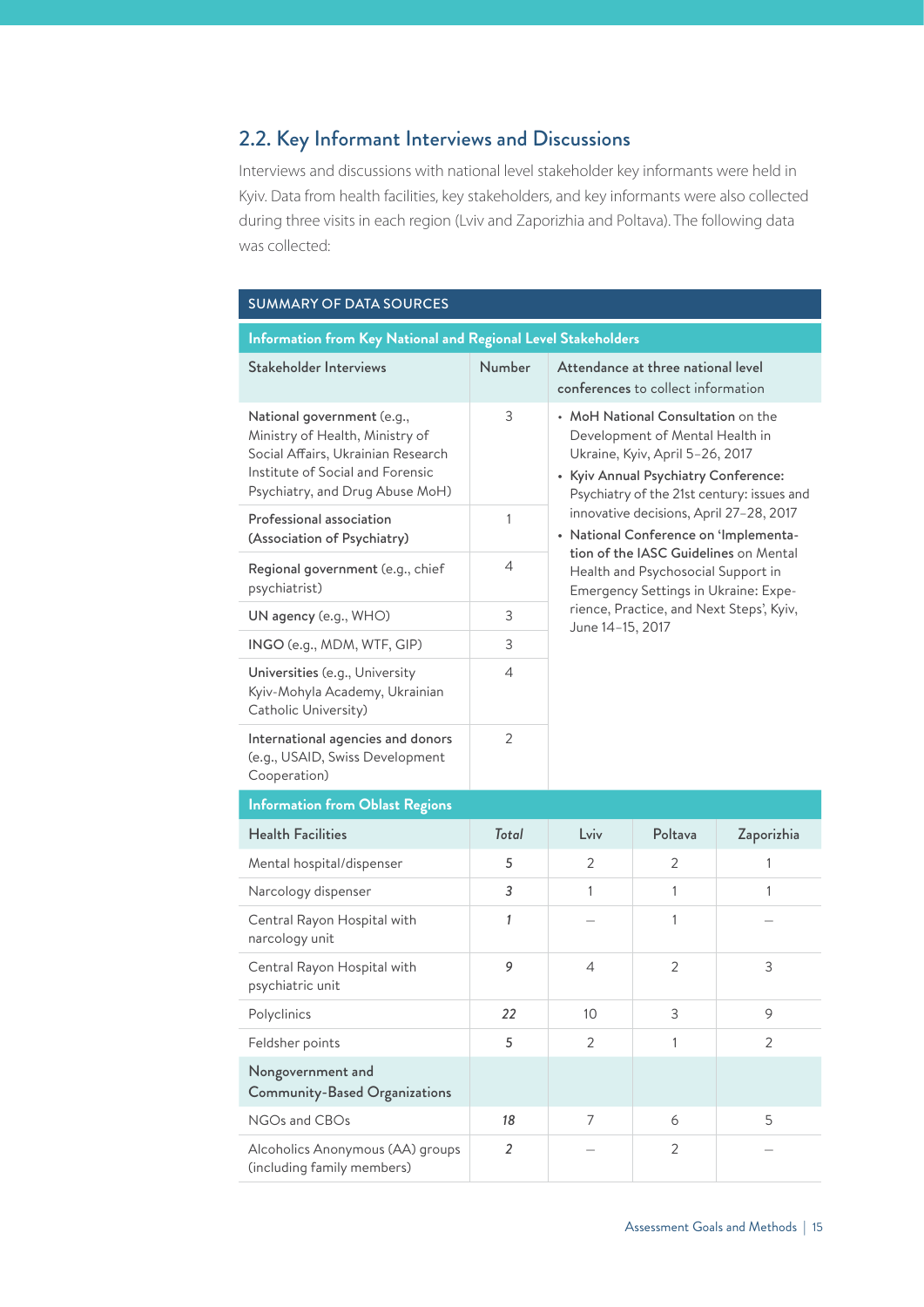| <b>SUMMARY OF DATA SOURCES</b>                            |                          |                |                |                |
|-----------------------------------------------------------|--------------------------|----------------|----------------|----------------|
| <b>Service Providers</b>                                  | <b>Total</b>             | Lviv           | Poltava        | Zaporizhia     |
| Psychiatrist                                              | 15                       | 7              | $\overline{4}$ | $\overline{4}$ |
| Narcologist                                               | $\overline{\mathcal{A}}$ | 1              | $\overline{2}$ | 1              |
| Psychologist (including gov and<br>private)               | 33                       | 12             | 14             | 7              |
| Neurologist                                               | 1                        |                |                | 1              |
| Social worker                                             | 12                       | $\mathcal{P}$  | $\overline{7}$ | $\mathcal{E}$  |
| Family Dr/GP*                                             | 39                       | 10             | 16             | 13             |
| Feldsher                                                  | 5                        | 2              | 1              | $\overline{2}$ |
| Clergy                                                    | 3                        | 2              | 1              |                |
| <b>Mental Health Service Users</b><br>(15 male, 9 female) | Total                    | Lviv           | Poltava        | Zaporizhia     |
| Depression                                                | $\overline{7}$           | $\mathcal{P}$  | 1              | $\overline{4}$ |
| <b>PTSD</b>                                               | $\overline{7}$           | 5              | 1              | 1              |
| Anxiety                                                   | 5                        | 3              |                | $\mathfrak{D}$ |
| <b>AUD</b>                                                | 3                        | $\overline{2}$ | 1              | 1              |

\*Response rate: While the vast majority of respondents we approached were willing and often glad to participate in interviews and discussions to share their experience, several family doctors/GPs declined participation. This included 8 in Lviv, 3 in Poltava, and 5 in Zaporizhia resulting in a response rate of 71% for this group. Reasons given for not participating were lack of time (e.g., patients were usually waiting) and being tired after a long day (e.g., when approached during afternoons or evenings with less patients present).

**Assessment tools** were adapted from the WHO (2017 draft) mhGAP Situation Analysis Tool-Framework and included national, district, and facility level questions. Assessment tools were also adapted from the WHO/UNHCR (2012) MHPSS Assessment Toolkit for Humanitarian Crises and included the following: "Checklist for integrating mental health in PHC in humanitarian settings," "Template for desk review of preexisting information," "Participatory Assessment I: Free listing and ranking of problems with further assessment on daily functioning and coping," and "Participatory Assessment II: Example Questions for Key Informant Interviews on Distress and Supports in Different Population Subgroups."

Assessment tools were piloted during the assessment and were further refined and simplified with the goal of ensuring that questions were tailored to the context,and were practical and relevant.

## 2.3. Analysis of Secondary Data: Mental Health Impact, Investment, and Return on Investment Analysis

Analyses of mental health impact, intervention scale-up, and return on investment were performed with support from WHO using existing data from the OneHealth tool. Detailed methods and results are presented in Chapter 7.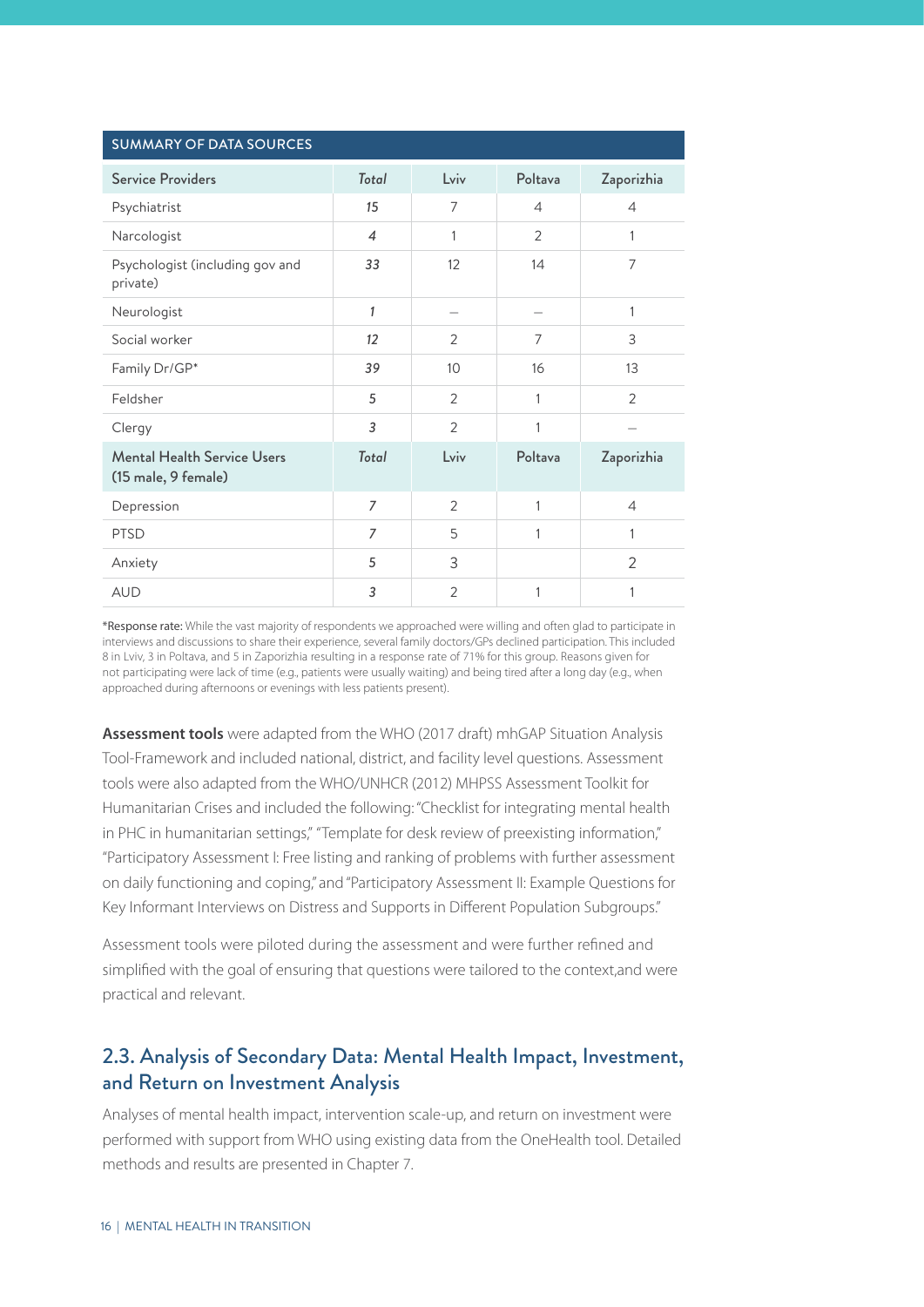## <span id="page-16-0"></span>III. RESULTS

## 1. Background and Context

## 1.1. Sociopolitical Context

Located in Eastern Europe, Ukraine is the second largest country in the European region and is bordered by the Black Sea, Moldova, Romania, Hungary, Slovakia, Poland, Belarus, and Russia. The majority of the population in Ukraine is concentrated in and around major urban areas of Kyiv, Kharkiv, Donetsk, Dnipropetrovsk, and Odessa.2

**Ukraine became an independent state in 1991 following the dissolution of the Soviet Union.** In the late 18th century, the territories that make up contemporary Ukraine were split between the Austro-Hungarian and the Russian Empires. During the period of Soviet rule (1920 until 1991), Ukraine experienced a number of crises, including two largescale famines, Stalinist purges, and a nuclear accident in Chernobyl in April 1986. After it gained independence, Ukraine has gone through a number of political transitions, most notably the "Orange Revolution" in 2004, prompted by a rigged presidential election, and most recently, large protests in 2014's "Revolution of Dignity," which led to occupation of Kyiv's central square (Maidan) and a change in the presidential administration. In 2014, the Russian military occupied Crimea and supported separatists in taking over portions of Luhansk and Donetsk oblasts in the East. The conflict in the East, referred to as an Anti-Terrorist Operation (ATO) by the Ukrainian government, has led to continuous fighting and loss of lives, both military personnel and civilians. The conflict has taken the lives of 2,000 soldiers and 8,000 civilians, and wounded 20,000 people. Approximately 3.8 million people remain in need of humanitarian assistance, and about 1.5 million people are internally displaced.<sup>1</sup> Internally displaced persons (IDPs) have settled throughout Ukraine, searching for security, affordable housing, and livelihoods, with the majority of them (over half) staying in Donetsk and Luhansk regions in eastern Donbas near the conflict zone.<sup>3</sup> Since the Revolution of Dignity, and in large part due to the annexation of Crimea and conflict in the East, the country has seen a dramatic drop in GDP and purchasing power with a substantial number of Ukrainians finding employment abroad, mostly in the EU and Russia.4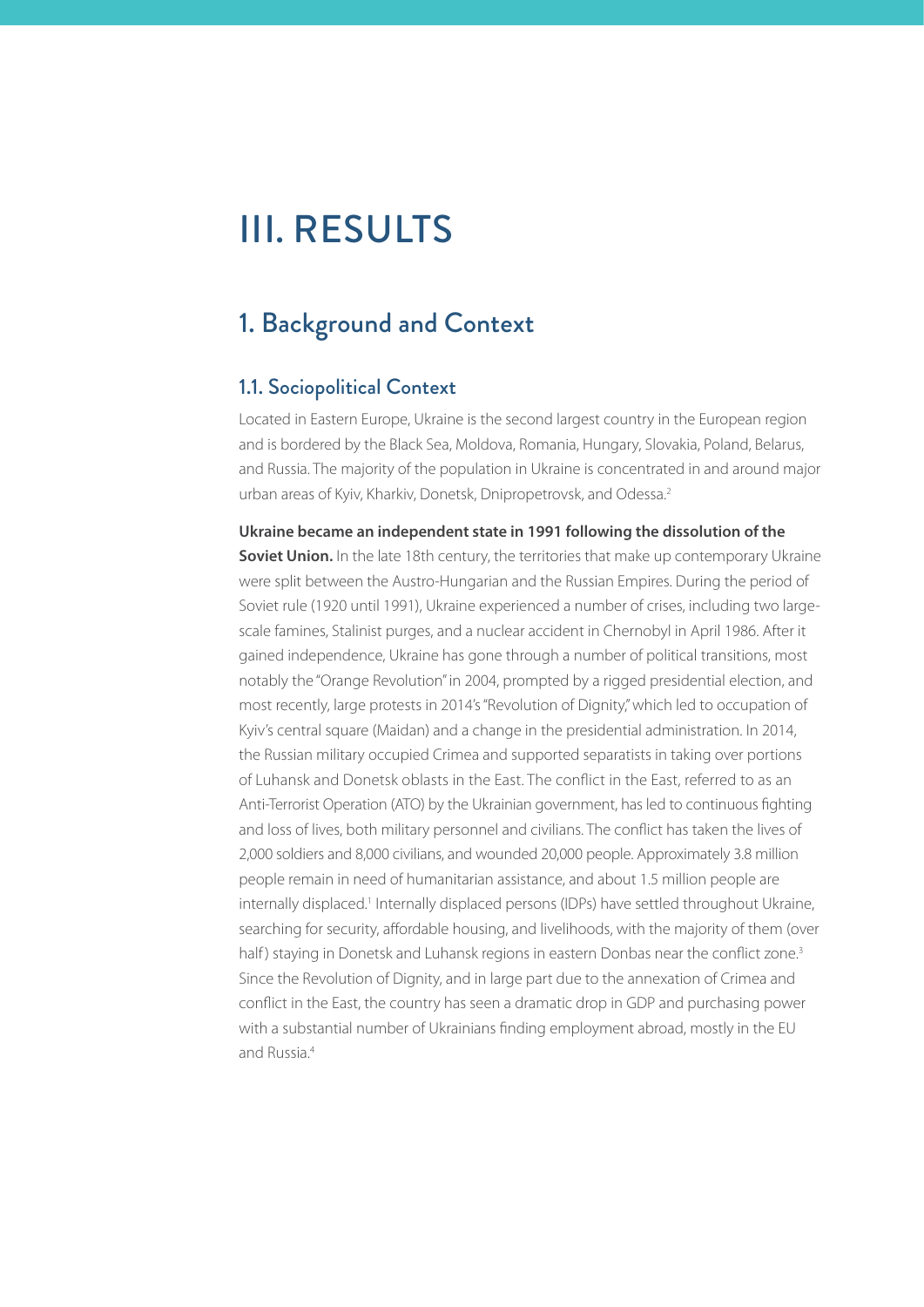| TABLE 1.1: UKRAINE SOCIO-DEMOGRAPHIC INDICATORS                                  |                                                                                                                                                                                                  |                               |           |           |  |  |
|----------------------------------------------------------------------------------|--------------------------------------------------------------------------------------------------------------------------------------------------------------------------------------------------|-------------------------------|-----------|-----------|--|--|
| Population                                                                       | <b>National</b>                                                                                                                                                                                  | Lviv<br>Poltava<br>Zaporizhia |           |           |  |  |
| Total population <sup>5</sup>                                                    | 42,541,633                                                                                                                                                                                       | 2,514,762                     | 1,417,832 | 1,737,175 |  |  |
| Urban population (% of total) <sup>5</sup>                                       | 69.1                                                                                                                                                                                             | 60.9                          | 61.9      | 77.2      |  |  |
| Other Socio-Demographic Indicators                                               |                                                                                                                                                                                                  |                               |           |           |  |  |
| Population below 14 years old<br>$(% \mathcal{L}_{0})$ (% of total) <sup>2</sup> | 15.51                                                                                                                                                                                            |                               |           |           |  |  |
| Population above 65 years old<br>$(\%$ of total) <sup>2</sup>                    | 16.05                                                                                                                                                                                            |                               |           |           |  |  |
| % and number of internally dis-<br>placed persons                                | 1,627,738 <sup>6</sup>                                                                                                                                                                           |                               |           |           |  |  |
| Languages <sup>5</sup>                                                           | Most people speak both Ukrainian and Russian. First<br>languages: Ukrainian (67.5%), Russian (29.6%), Crimean<br>Tartar-, Moldavian-, & Hungarian-speaking minorities<br>$(2.9\%)$               |                               |           |           |  |  |
| Ethnicities <sup>2</sup>                                                         | Ukrainian 77.8%, Russian 17.3%, Belarusian 0.6%, Moldo-<br>van 0.5%, Crimean Tatar 0.5%, Bulgarian 0.4%, Hun-<br>garian 0.3%, Romanian 0.3%, Polish 0.3%, Jewish 0.2%,<br>other 1.8% (2001 est.) |                               |           |           |  |  |
| Religions <sup>7</sup>                                                           | Orthodox Christian 65.4%, Not religious 16.3%, Other<br>Christian 7.1%<br>Others Greek Catholic 6.5%, Protestant 1.9%, Islam 1.1%,<br>Roman Catholic1.0%, Judaism 0.2%                           |                               |           |           |  |  |
| GDP                                                                              | 93.27 billion <sup>8</sup><br>GDP per capita: \$2,1859<br>Lower-middle-income group                                                                                                              |                               |           |           |  |  |
| Government type                                                                  | Semi-presidential republic <sup>2</sup>                                                                                                                                                          |                               |           |           |  |  |
| Administrative divisions                                                         | $24$ oblasts <sup>2</sup>                                                                                                                                                                        |                               |           |           |  |  |
| Literacy rate (%)                                                                | Total population (aged 15 years >): 99.76% <sup>10</sup>                                                                                                                                         |                               |           |           |  |  |
| Human development index                                                          | 84 (out of 188) <sup>11</sup>                                                                                                                                                                    |                               |           |           |  |  |
| Per capita income                                                                | \$8,200 <sup>2</sup>                                                                                                                                                                             |                               |           |           |  |  |
| Life expectancy at birth                                                         | 71.8 <sup>2</sup>                                                                                                                                                                                |                               |           |           |  |  |
| Infant mortality Rate                                                            | 8 deaths/1,000 live births <sup>2</sup>                                                                                                                                                          |                               |           |           |  |  |

## 1.2. General Health Aspects

Ukraine has one of the worst health profiles in the European region, characterized by high mortality, morbidity, and disability rates (see Table 1.2). General health in Ukraine **declined after the breakup of the Soviet Union** in 1991, with a documented decrease in life expectancy and standard of living, while rates of mortality increased, especially from cardiovascular disease, accidents, and *causes related to alcohol.12* Self-rated physical health of Ukrainians is lower than in Russia and other parts of Europe.13 **Life expectancy** in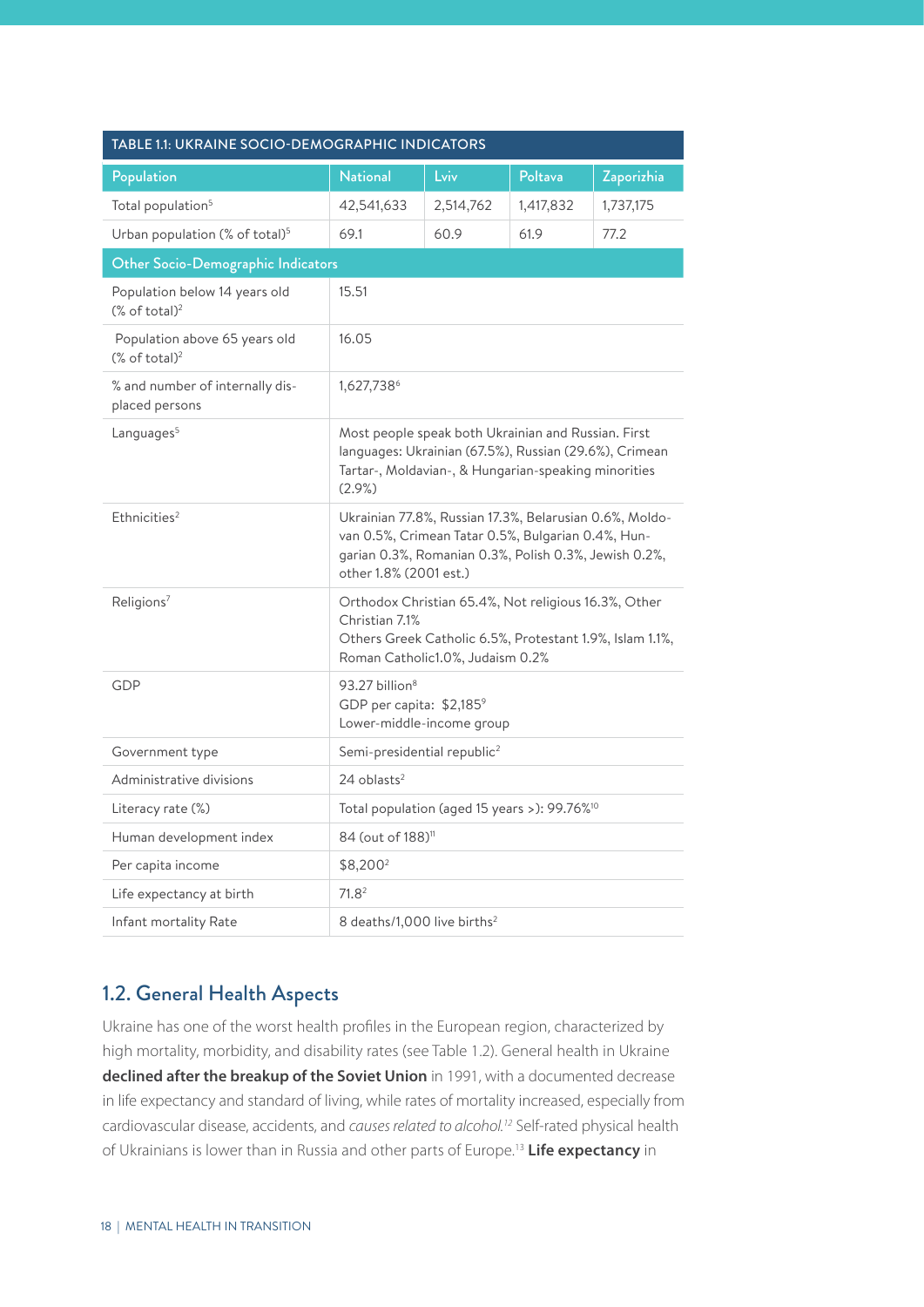#### TABLE 1.2: KEY HEALTH INDICATORS

Life expectancy at birth: 71 years<sup>14</sup> (European Union average: 81.117)

- 66.2<sup>11</sup> years for men (European average: 78.517)
- 76 years for women<sup>11</sup> (European Union average: 83.917)

#### Top 10 causes of death:<sup>14</sup>

- Ischaemic heart disease (48%)
- Stroke (17.1%)
- HIV/AIDS (3%)
- *Cirrhosis of the liver (2.5%)*
- Other: Lung cancers (2.1%), colon and rectum cancers (1.8%), chronic obstructive pulmonary disease (1.6%), stomach cancer (1.3%), self-harm (1.3%), breast cancer (1.2%)

Prevalence of key risk factors for NCDs:<sup>15</sup>

- Current tobacco smoking: male 49%, female 14% (percentage of the population aged 15 or older who smoke any tobacco products, 2011)
- Total alcohol per capita consumption: male 22.0, female 7.2 (consumption of pure alcohol in litres, per person aged 15+ during one calendar year)
- Raised blood pressure: male 47.7%, female 43.1% (percentage of the population aged 25 or older having systolic blood pressure > 140 mmHg and/or diastolic blood pressure > mmHg)
- Obesity: male 15.9%, female 25.7% (percentage of the population aged 20 or older having a body mass index (BMI) > 30kg/m2)

Ukraine has shown a gradual increase of about 3 years between 2000 and 2012 but is still low compared to other European countries.14 An estimated 90% of deaths in Ukraine are caused by **noncommunicable diseases.15 Risk factors** such as smoking, excess drinking, unhealthy diets, lack of physical exercise, and pollution align with the leading causes of death in Ukraine.16

#### *Infectious Diseases*

With one of the fastest growing human immunodeficiency virus (**HIV) epidemics** in the world, Ukraine continues to have thousands of new infections each year. The epidemic has a particularly negative impact on a number of vulnerable populations in Ukraine, including those affected by conflict, people who inject drugs, sex workers and their partners, men who have sex with men, and incarcerated individuals. It is estimated that nearly half of the HIV-infected persons in Ukraine may not know they are infected, and many of the new infections are estimated to be in conflict-affected areas.18 The **Tuberculosis (TB) epidemic** in Ukraine is characterized by widespread multidrug resistant tuberculosis, as well as relatively high mortality from untreated or inappropriately treated TB, and increasing TB/HIV coinfection rates.19 Comorbidity between HIV/AIDS and TB is high. An assessment in 2016 showed that 19.8% of all persons with TB were HIV infected in Ukraine. In 2015, TB caused an estimated 65% of all reported deaths among persons living with HIV. Comorbid cases of HIV/TB are a major cause of mortality, with causes of death linked to late presentation, delayed initiation of ART, and a high prevalence of MDR-TB. It has been recommended to reduce fragmentation in services in Ukraine, make testing for HIV more readily available, integrate HIV and TB services at the primary care level, and increase collaboration and linkage between NGOs and community-based services.<sup>20</sup>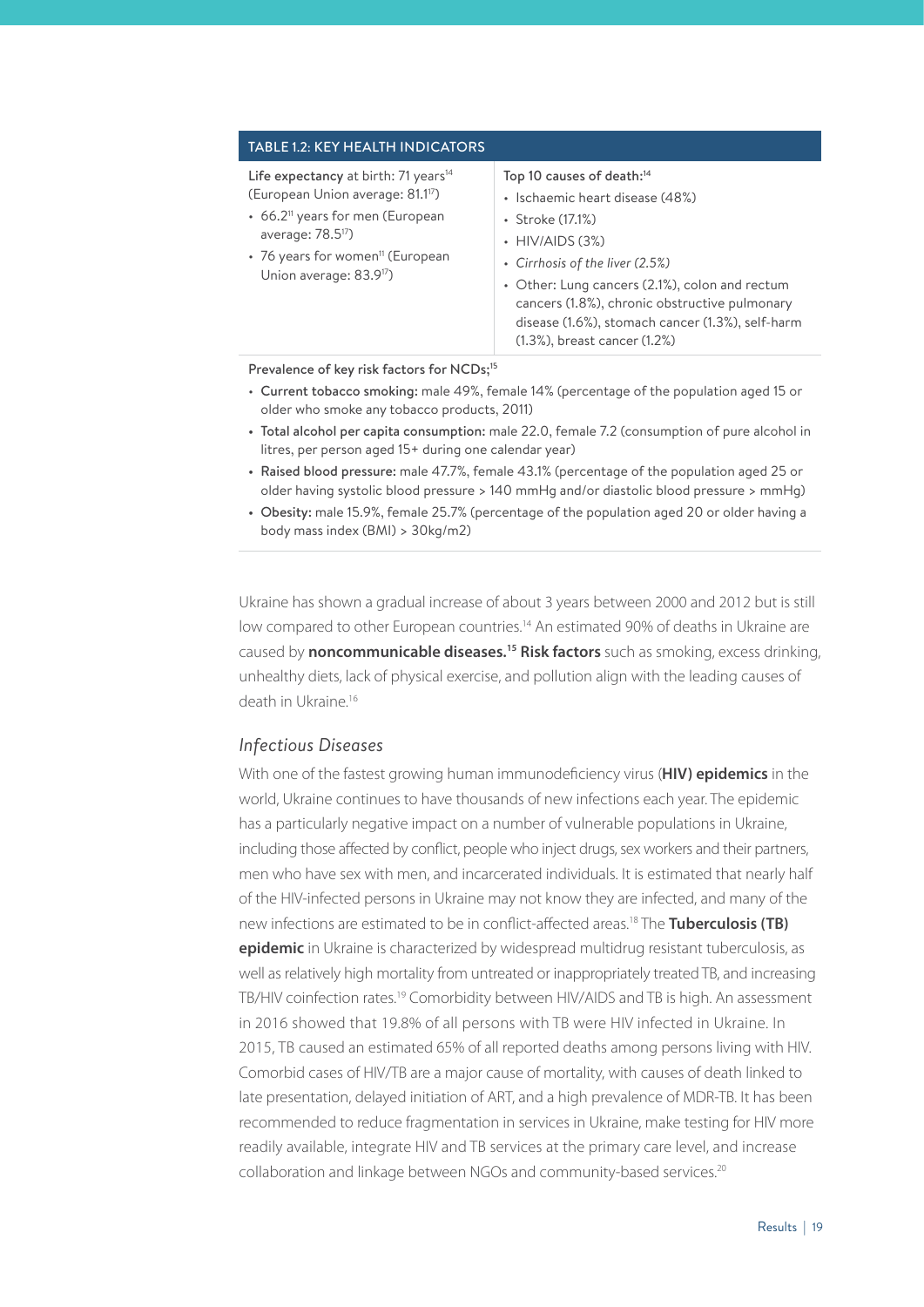### *Social Determinants of Health*

Other key factors such as the **poor economic performance of the country and deficiencies accumulated in the health system** have impacted broad social determinants of health (poverty, housing, employment, etc.).16 Widespread job loss due to disruptions in industry, transport, and enterprise activity along with declining exports and imports as a consequence of hostilities with Russia has deteriorated economic activity for Ukraine.<sup>3</sup> Indeed, low socioeconomic factors (material situation), female gender, geographical region (living in villages rather than cities), and psychosocial factors (low control over life) have been identified as determinants of health, while good family relationships emerged as a protective factor in research studies.<sup>13</sup>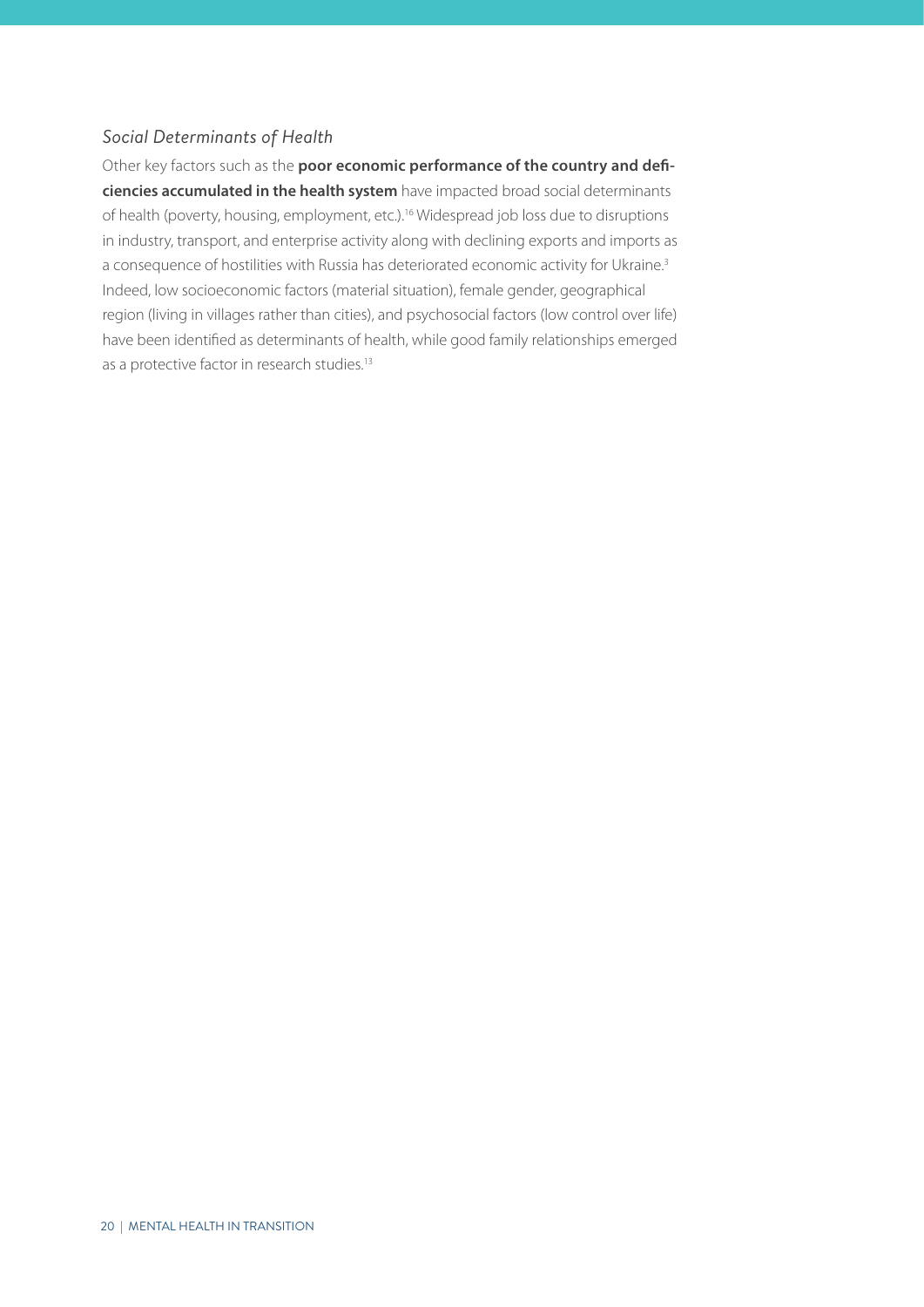## <span id="page-20-0"></span>2. COMMON MENTAL DISORDERS AND ALCOHOL USE DISORDER IN UKRAINE

## 2.1. Prevalence

It is estimated that **globally, one in four people will experience a mental disorder during their lifetime.21** The prevalence of mental health problems is often even higher in countries affected by socioeconomic problems such as poverty, and by violence and conflict.

**Estimates for Ukraine:** Epidemiological statistics and sound research on the prevalence of mental disorders in Ukraine is a relatively new field,<sup>22</sup> with few reliable statistics and epidemiological studies.<sup>23</sup> The first national psychiatric epidemiological study was completed in 2002.<sup>12</sup> Detailed estimates of prevalence from different studies are presented in Table 2.3. It should be noted that different methods and study samples as well as methodological limitations result in varied estimates. It is difficult, for example, to distinguish between mental disorders and normal stress reactions among conflict affected populations by using surveys. Therefore, studies may overestimate prevalence rates in conflict affected populations.

It has been estimated that close to **one-third of the population in Ukraine experienced at least one mental disorder** in their lifetime. **Gender differences** exist with PTSD and alcohol use disorders more common among men, while depression and anxiety disorders are more common among women (see Figure 2.1).12



#### **Figure 2.1:** Common Mental Disorders and Alcohol Use Disorder in Ukraine by Gender (%)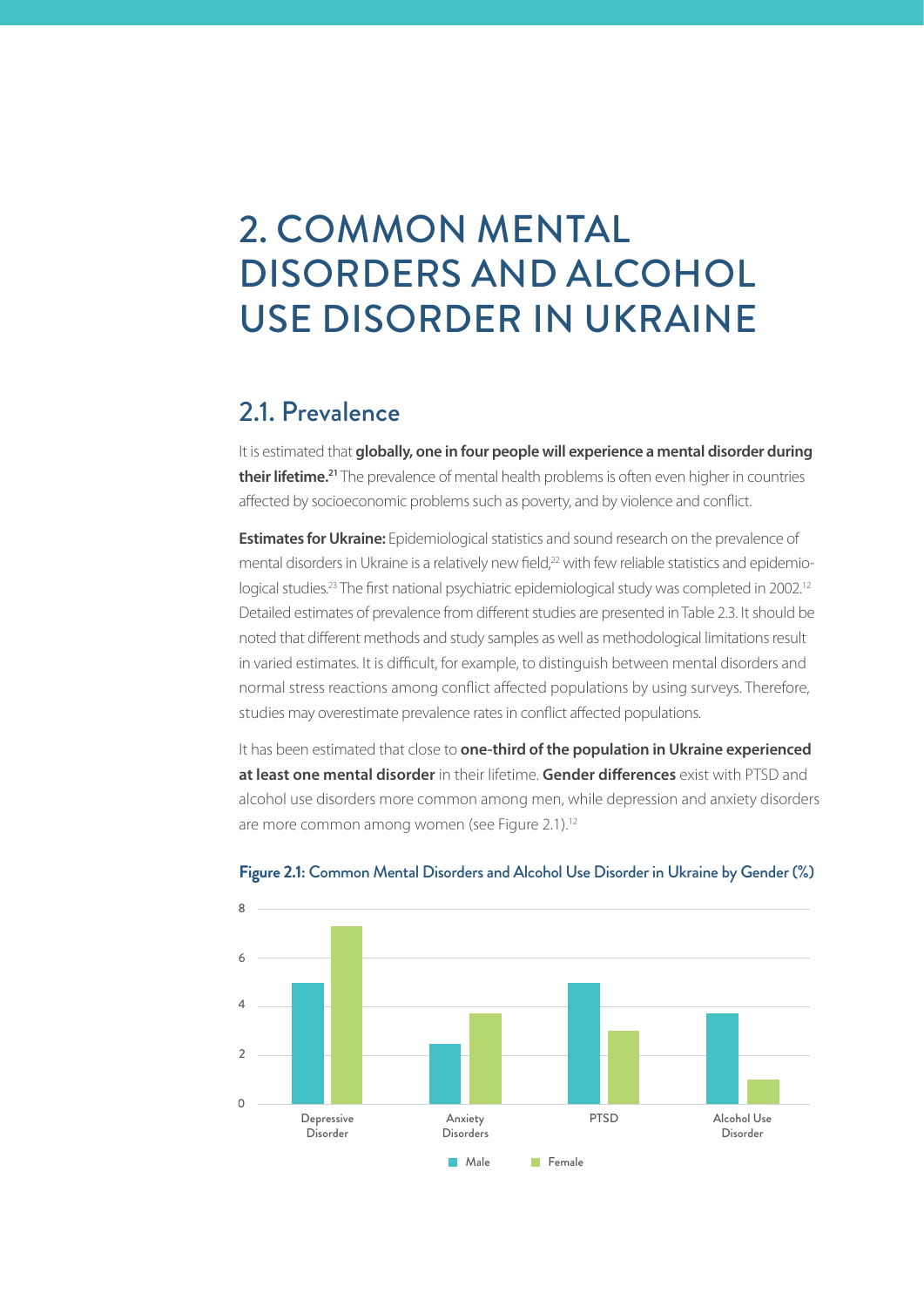## <span id="page-21-0"></span>Trends across Countries in the Region

**Prevalence of depressive disorders is especially high in Ukraine** compared to other countries, while alcohol use disorder is also high compared to most other countries (except for Lithuania and the Russian Federation). Anxiety disorders, on the other hand, are most prevalent in EU countries (see Figures 2.2–2.5).



## 2.2. Risk Factors and Social Determinants

Social determinants of health include daily living conditions (e.g., healthy physical environments), fair employment and decent work, social protection across the lifespan, and access to health care. Social determinants of health are also related to distribution of power, money, and resources, including equity in health programs, public financing, economic inequalities, resource depletion, healthy working conditions, gender equity, and political empowerment.<sup>28</sup> Social determinants have also shown strong links to mental health.<sup>29</sup>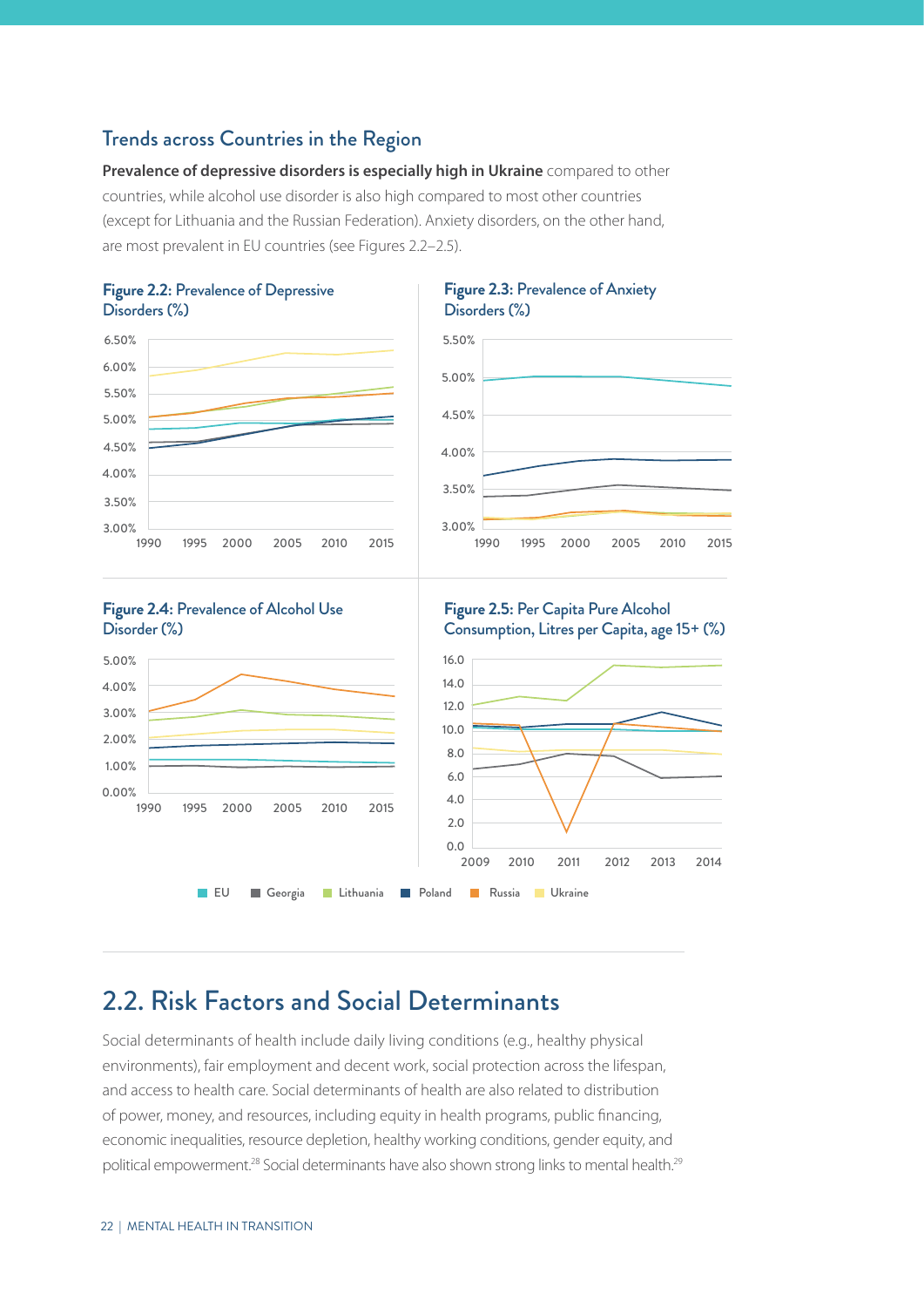| TABLE 2.2: PREVALENCE RATES IN THE REGION (%)                |                |                   |               |           |        |                              |
|--------------------------------------------------------------|----------------|-------------------|---------------|-----------|--------|------------------------------|
| <b>Prevalence Rates</b>                                      | <b>Ukraine</b> | <b>EU</b> Average | Georgia       | Lithuania | Poland | <b>Russian</b><br>Federation |
| <b>Depressive Disorder</b><br>(all ages) total <sup>24</sup> | 6.31           | 5.02              | 4.96          | 3.90      | 5.07   | 5.51                         |
| Male                                                         | 5              | 4.12              | 4.23          | 3.00      | 4.44   | 4.32                         |
| Female                                                       | 7.39           | 5.85              | 5.62          | 4.65      | 5.64   | 6.49                         |
| <b>Anxiety Disorders</b><br>$\text{(all ages)}^{24}$         | 3.18           | 4.89              | 3.46          | 3.17      | 3.88   | 3.12                         |
| Male                                                         | 2.45           | 3.29              | 2.61          | 2.46      | 2.81   | 2.41                         |
| Female                                                       | 3.78           | 6.36              | 4.22          | 3.76      | 4.85   | 3.71                         |
| <b>Alcohol Use Disorder</b><br>$\text{(all ages)}^{24}$      | 2.26           | 1.12              | .98           | 2.82      | 1.89   | 3.72                         |
| Male                                                         | 3.71           | 1.81              | 1.63          | 4.69      | 3.25   | 5.84                         |
| Female                                                       | 1.08           | .48               | $\mathcal{A}$ | 1.26      | .67    | 1.97                         |
| <b>Alcohol Consumption*25</b>                                | 8.06           | 10.17             | 6.13          | 15.19     | 10.71  | 10.12                        |
| Male <sup>26</sup>                                           | $22^{27}$      |                   | 12.6          | 24.4      | 19.8   | 23.9                         |
| Female <sup>26</sup>                                         | $7.2^{27}$     |                   | 3.4           | 7.9       | 5.8    | 7.8                          |

\*Pure alcohol consumption, litres per capita, age 15+, 2014

## Research on risk factors and social determinants in Ukraine

**Geographical differences:** Research has shown that the prevalence of mental disorders and risk factors vary between different regions in Ukraine,<sup>12, 30, 31</sup> as does the availability of trained mental health professionals.32 The **eastern region** of Ukraine has been linked to higher rates of suicide<sup>33, 34</sup> and the Kyiv and eastern regions of Ukraine have been linked to a **higher prevalence** of mental disorders, specifically mood, anxiety, and alcohol use disorders.<sup>12</sup>

Recent studies attribute at least some differences in mental disorders to **increased conflict**  and violence that have recently disproportionally impacted the eastern region.<sup>35, 36, 37</sup> Host populations in conflict affected areas and displaced persons experience various stressors such as exposure to violence, loss (e.g., homes, family members, communities), unemployment, decreasing incomes, increasing costs of utilities, and difficulties with housing, and accessing basic needs and services.<sup>36, 38</sup> Resulting social problems include family conflicts and isolation<sup>39</sup> while feelings of distrust and political divisions negatively affect social cohesion.<sup>40</sup>

**Internally Displaced Persons (IDPs):** Studies suggest a **high prevalence of common mental health problems among IDPs** (see Table 2.3). A recent report of IDPs in Zaporizhia found that the common stressors among this population included difficulty finding employment and financial challenges, not feeling accepted by the host community, conflicts in the family, damaged psyche, alcohol abuse, fear of the future, loneliness/lack of communication, and feelings of loss,<sup>41,42</sup> which can all increase the risk for developing mental health problems. Indeed, one recent study found that mental disorders in IDPs were significantly associated with cumulative trauma exposure, more recent displacement, and poor economic situations.<sup>41</sup>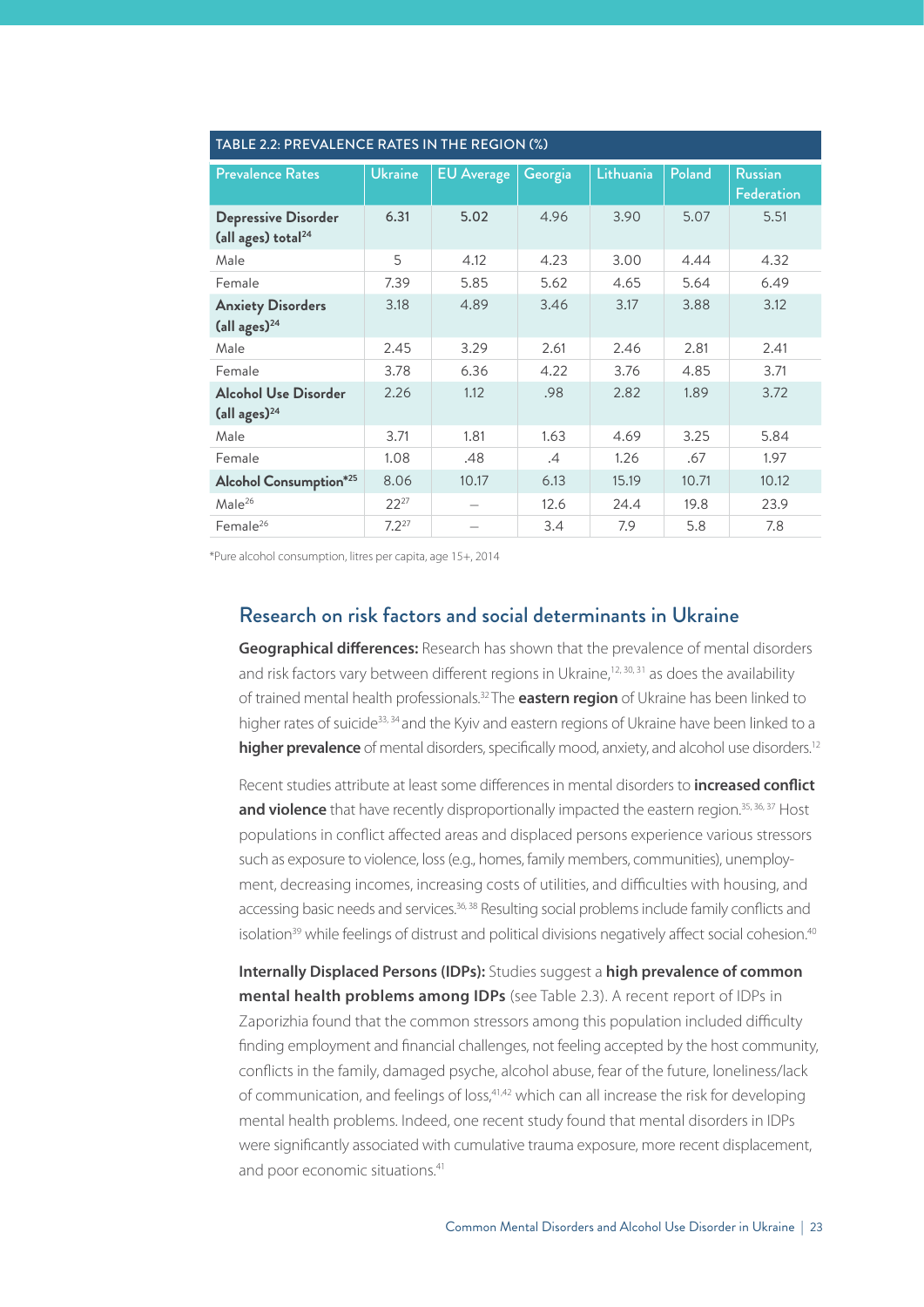| TABLE 2.3: PREVALENCE DATA AND RISK FACTORS FOR UKRAINE FOR DIFFERENT POPULATION GROUPS |                                                                                                                                                                                                                                                                                                                                                                                |                                                                                                                                                                                                                                                                                                                                                              |  |  |
|-----------------------------------------------------------------------------------------|--------------------------------------------------------------------------------------------------------------------------------------------------------------------------------------------------------------------------------------------------------------------------------------------------------------------------------------------------------------------------------|--------------------------------------------------------------------------------------------------------------------------------------------------------------------------------------------------------------------------------------------------------------------------------------------------------------------------------------------------------------|--|--|
| <b>Mental Disorder</b>                                                                  | Prevalence                                                                                                                                                                                                                                                                                                                                                                     | <b>Risk Factors</b>                                                                                                                                                                                                                                                                                                                                          |  |  |
| Any mental disorder <sup>12</sup><br>(general population)                               | 31.6% (lifetime)<br>10.6% (population prevalence)                                                                                                                                                                                                                                                                                                                              | • Older age<br>• Low education level<br>• Residing in eastern Ukraine                                                                                                                                                                                                                                                                                        |  |  |
| Mood disorders<br>(including bipolar I<br>and II disorders,<br>dysthymia, MDD)          | Total: 9.1% <sup>49</sup> (12-month prevalence)<br>Total: 15.81% <sup>12</sup> (lifetime)<br>Males: 9.72% <sup>12</sup> (lifetime)<br>Females: 20.78% <sup>12</sup> (lifetime)                                                                                                                                                                                                 | • Being a woman <sup>12</sup><br>• Older age<br>• Inadequate financial status<br>• Low education<br>• Being from the East and Kyiv regions<br>· Being no longer married (divorced, separated, or<br>widowed)<br>• Being a homemaker<br>• Being retired<br>• Protective factor: being a student                                                               |  |  |
| Depression<br>General population                                                        | Total: 6.31% <sup>24</sup> (2015), 14.59% <sup>12</sup> (lifetime)<br>Males: 5%, <sup>24</sup> 8.61% <sup>12</sup> (lifetime)<br>Females: 7.39%, <sup>24</sup> 19.48% <sup>12</sup> (lifetime)<br>Females (2005): 11.3% (12-month MDD). <sup>12</sup><br>Urban: 17%<br>Rural: <sup>46</sup> 18%<br>Total (2015): 22%<br>Males: 11% <sup>46</sup><br>Females: 11% <sup>46</sup> | • Risk increases with age in both men and women <sup>12</sup>                                                                                                                                                                                                                                                                                                |  |  |
| <b>IDPs</b>                                                                             | Total: 22% <sup>47</sup><br>Males: 16% <sup>43</sup><br>Females: 25% <sup>43</sup><br>Both IDPs and veterans: 21% <sup>41</sup> (2016)                                                                                                                                                                                                                                         | • Older age<br>• Being female<br>• Lower income levels $47$<br>• Recent displacement<br>• Exposure to adverse events                                                                                                                                                                                                                                         |  |  |
| ATO veterans <sup>46</sup>                                                              | Both IDPs and Veterans: 21% (2016)                                                                                                                                                                                                                                                                                                                                             |                                                                                                                                                                                                                                                                                                                                                              |  |  |
| Older adults<br>(age 50-91) <sup>48</sup>                                               | Total: 11.5%<br>Males: 7.1%<br>Females: 14.4%<br>(12-month prevalence)                                                                                                                                                                                                                                                                                                         | • Previous diagnosis of MDE before age 50<br>• Poor self-assessment of physical and mental health<br>• In men: living alone, reporting 5+ physician visits in<br>the past year, role impairment<br>• In women: poverty, lower education, other medical<br>conditions, history of an anxiety disorder before age<br>50, impairment in cognition and self-care |  |  |
| Anxiety disorders<br>General population                                                 | Total: 6.10%, <sup>12</sup> 7.1%, <sup>49</sup> 13.49 <sup>12</sup> (lifetime)<br>Males (lifetime): 3.96% <sup>12</sup><br>Females (lifetime): 7.86% <sup>12</sup><br>Total (2015): <sup>24</sup> 3.18%<br>Males: 2.45%<br>Females: 3.78%                                                                                                                                      | • Being female<br>• Living in regions other than the West<br>• No longer being married (divorced, separated, or<br>widowed)<br>• Being a homemaker <sup>12</sup>                                                                                                                                                                                             |  |  |
| <b>IDPs</b>                                                                             | Total: 18% <sup>47</sup><br>Males: 13% <sup>47</sup><br>Females: 20% <sup>47</sup><br>Both IDPs and veterans: 1% <sup>41</sup>                                                                                                                                                                                                                                                 | • Ages 18-5947<br>• Being female <sup>47</sup><br>• Poor household economic situation <sup>47</sup>                                                                                                                                                                                                                                                          |  |  |
| <b>PTSD</b><br>General population                                                       | Total (2015): 8%<br>Males: 5%<br>Females: 3%<br>Urban: 5%<br>Rural: 3%46                                                                                                                                                                                                                                                                                                       |                                                                                                                                                                                                                                                                                                                                                              |  |  |
| <b>IDPs</b>                                                                             | Total: 32% <sup>47</sup><br>Males: 22%<br>Females: 36%<br>Both IDPs and veterans: 46% <sup>41</sup>                                                                                                                                                                                                                                                                            | • Older age<br>• Being female<br>• Lower income levels <sup>41</sup><br>• Recent displacement<br>• Exposure to adverse events, cumulative exposure to<br>trauma both witnessed and experienced                                                                                                                                                               |  |  |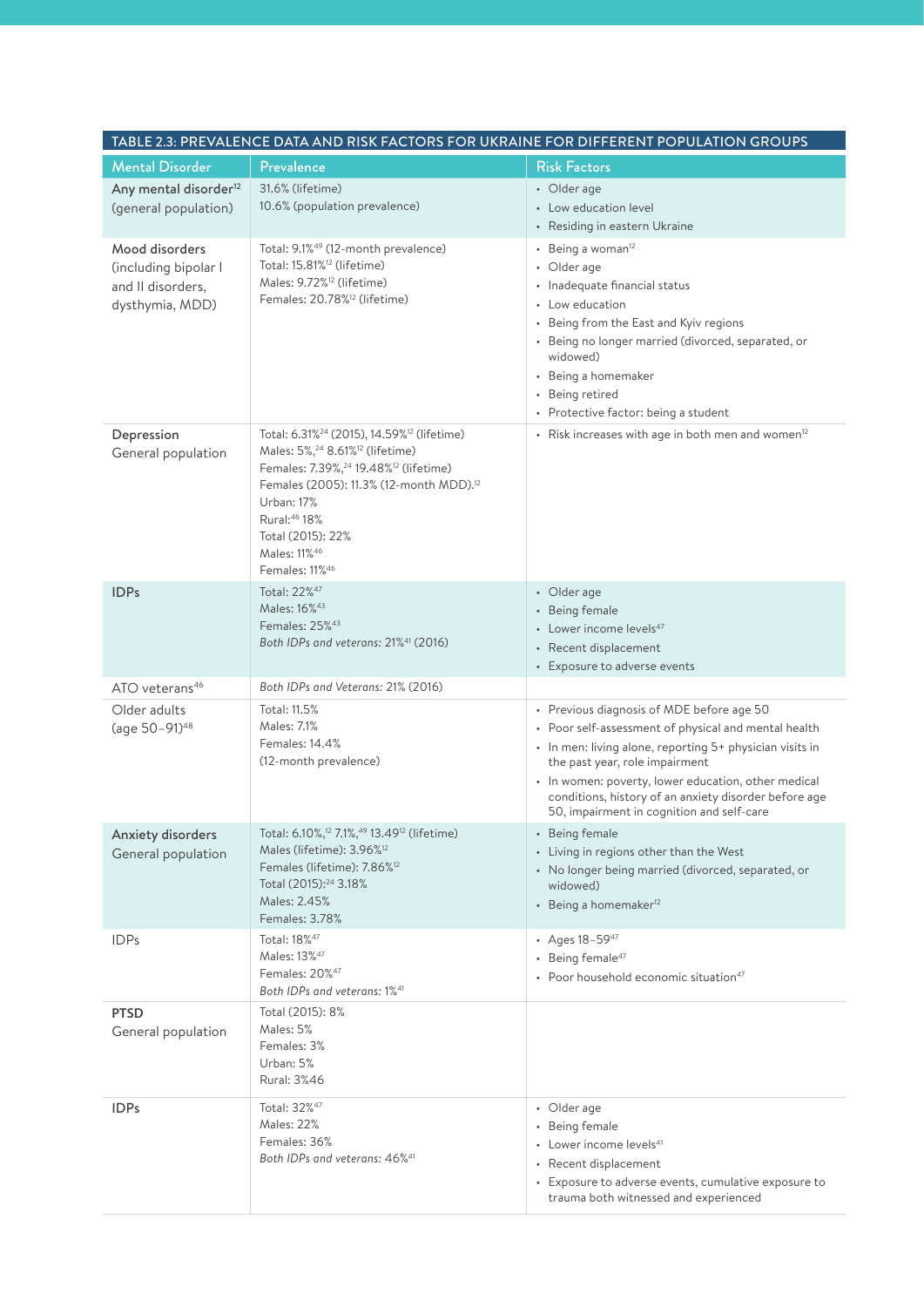| TABLE 2.3: PREVALENCE DATA AND RISK FACTORS FOR UKRAINE FOR DIFFERENT POPULATION GROUPS |                                                                                                                                                                                                                                                                                                                                                                                                                                 |                                                                                                                                                                                                                                                                                                                                                                                                                                                                                                                                                                                                                           |  |  |  |
|-----------------------------------------------------------------------------------------|---------------------------------------------------------------------------------------------------------------------------------------------------------------------------------------------------------------------------------------------------------------------------------------------------------------------------------------------------------------------------------------------------------------------------------|---------------------------------------------------------------------------------------------------------------------------------------------------------------------------------------------------------------------------------------------------------------------------------------------------------------------------------------------------------------------------------------------------------------------------------------------------------------------------------------------------------------------------------------------------------------------------------------------------------------------------|--|--|--|
| <b>Mental Disorder</b>                                                                  | Prevalence                                                                                                                                                                                                                                                                                                                                                                                                                      | <b>Risk Factors</b>                                                                                                                                                                                                                                                                                                                                                                                                                                                                                                                                                                                                       |  |  |  |
| Alcohol use disorder<br>General population                                              | Total: 4.9%, <sup>27</sup> 13.49% <sup>12</sup> (lifetime)<br>Males: 9.3% <sup>27</sup><br>Males (2005): 26.46% <sup>12</sup> (lifetime prevalence rate)<br>Females: 1.1%, <sup>27</sup> 2.89 <sup>12</sup> (lifetime)<br>Total (2015): <sup>24</sup> 2.26% (population)<br>Male: 3.71%<br>Female: 1.08%<br>IDPs and veterans: 4% (alcohol dependence) <sup>41</sup>                                                            | • Being male (nine times more likely in men than women) <sup>12</sup><br>• Females: ages under 25 years and 25-34 years <sup>12</sup><br>• Having only a primary education <sup>12</sup><br>Males: ages 26-34 & 35-54 years: <sup>50</sup><br>• No longer being married and under age 55 <sup>12</sup><br>• Having only a secondary education <sup>50</sup><br>Being in the workforce (even if unemployed) <sup>50</sup><br>• Living in the Southeast (as opposed to the West)<br>• Those who are a parent of child under the age of 18<br>living at home <sup>50</sup>                                                   |  |  |  |
| Heavy episodic<br>drinking*<br>(general population)                                     | Total: 22.6% <sup>27</sup><br>Males: 35.2%<br>Females: 12.1%                                                                                                                                                                                                                                                                                                                                                                    |                                                                                                                                                                                                                                                                                                                                                                                                                                                                                                                                                                                                                           |  |  |  |
| Heavy alcohol use                                                                       | Total: 22% <sup>50</sup><br>Males (2005): 38.7% <sup>50</sup> (12-month prevalence)**<br>(2001): 15% <sup>51***</sup><br>Females (2005): 8.5% <sup>50</sup> (12-month prevalence)**<br>(2001): 2% <sup>51***</sup><br>IDPs and veterans: 7% <sup>41</sup>                                                                                                                                                                       | Males: <sup>50</sup><br>• Age group of 26-34 years and 35-54 years<br>• Living in the Southeast (compared to the West)<br>• Having a secondary education (i.e., high school),<br>those considered in the workforce (even if currently<br>unemployed)<br>• The parent of a child under the age of 18 living at home<br>Females <sup>50</sup><br>• Being younger, specifically between the ages of<br>$18-25$ years<br>• Living in the Southeast<br>• Considered in the workforce (even if currently<br>unemployed)                                                                                                         |  |  |  |
| Suicide<br>General population                                                           | Total: 24-32 per 100,000<br>8.2% <sup>33</sup> (suicide ideation, lifetime prevalence),<br>21.2 per 100,000 <sup>52</sup><br>38.2% (planners and attempt)<br>Males: 37.8 per 100,000, 7,992 suicides, 52<br>5.8% <sup>33</sup> (suicide ideation, lifetime), 28%<br>(attempt)<br>Females: 7.0 per 100,000, <sup>52</sup> 1,724 suicides, <sup>52</sup><br>10.1% <sup>33</sup> (suicidal ideation, lifetime), 22.4%<br>(attempt) | Ideation: 33<br>Being female <sup>33</sup><br>• Younger age<br>• Tragic life events/ trauma history <sup>33</sup><br>• Parental history of depression <sup>33</sup><br>• Prior history of psychiatric and alcohol disorders<br>• Comorbid disorders (i.e., anxiety, depressive,<br>intermittent explosive & AUD)<br>Suicide: <sup>52</sup><br>Males: being between 45-54 years old<br>Females: being aged 65 and older<br>Suicide: 34<br>• Living in eastern Ukraine<br>• Economic hardship<br>• Interpersonal conflict<br>• Alcohol or drug abuse<br>• Depression<br>• Family history of suicide<br>• Tragic life events |  |  |  |

\* Defined as consumption of at least 60 grams or more of pure alcohol on at least one occasion in the past 30 days.

\*\* Heavy alcohol use in men defined as consuming >80 g of ethanol in a typical drinking day, or consuming either >to 60 g 3–4 days/week or >40 g nearly every day. Heavy alcohol use in women defined as at least monthly consumption of >60 g of ethanol in a typical drinking day or consuming either >45 g 3–4 days/week or >30 g nearly every day.50 For example, 14 g of ethanol would be roughly equivalent to 1.5 ounces of distilled spirits, one glass of wine, or 1 beer (12 ounces). Based on these calculations, 80 g of pure ethanol is roughly equivalent to 8.55 ounces of distilled spirits, 6 glasses of wine, and 6 twelve ounce beers. Sixty grams of ethanol is roughly equivalent to 6.4 ounces of distilled spirits, 4 glasses of wine, and 4 twelve ounce beers.

\*\*\*A cross-sectional study conducted in 2008 using data from 2001 examined the epidemiology of heavy alcohol drinking in eight former Soviet Union countries including Ukraine. Heavy drinking was defined as the consumption of at least 21 beers (80+ pure alcohol), 750 g wine (90+ g pure alcohol), or 200 g strong spirits (86+ g of pure alcohol). The reported typical amounts of alcohol consumed were converted from liters into grams of alcohol per week assuming one beer contained 40 g of pure alcohol, a 750 g bottle of wine contained 90 g of pure alcohol, and a bottle of 500 ml of vodka or other strong spirits contained 215 g of pure alcohol. High weekly alcohol intake was defined as >210 g in males and >140 g in females. Fifteen percent of males reported heavy alcohol drinking/week (>210 g of pure alcohol), while 2% of females reported heavy alcohol drinking/week.<sup>51</sup>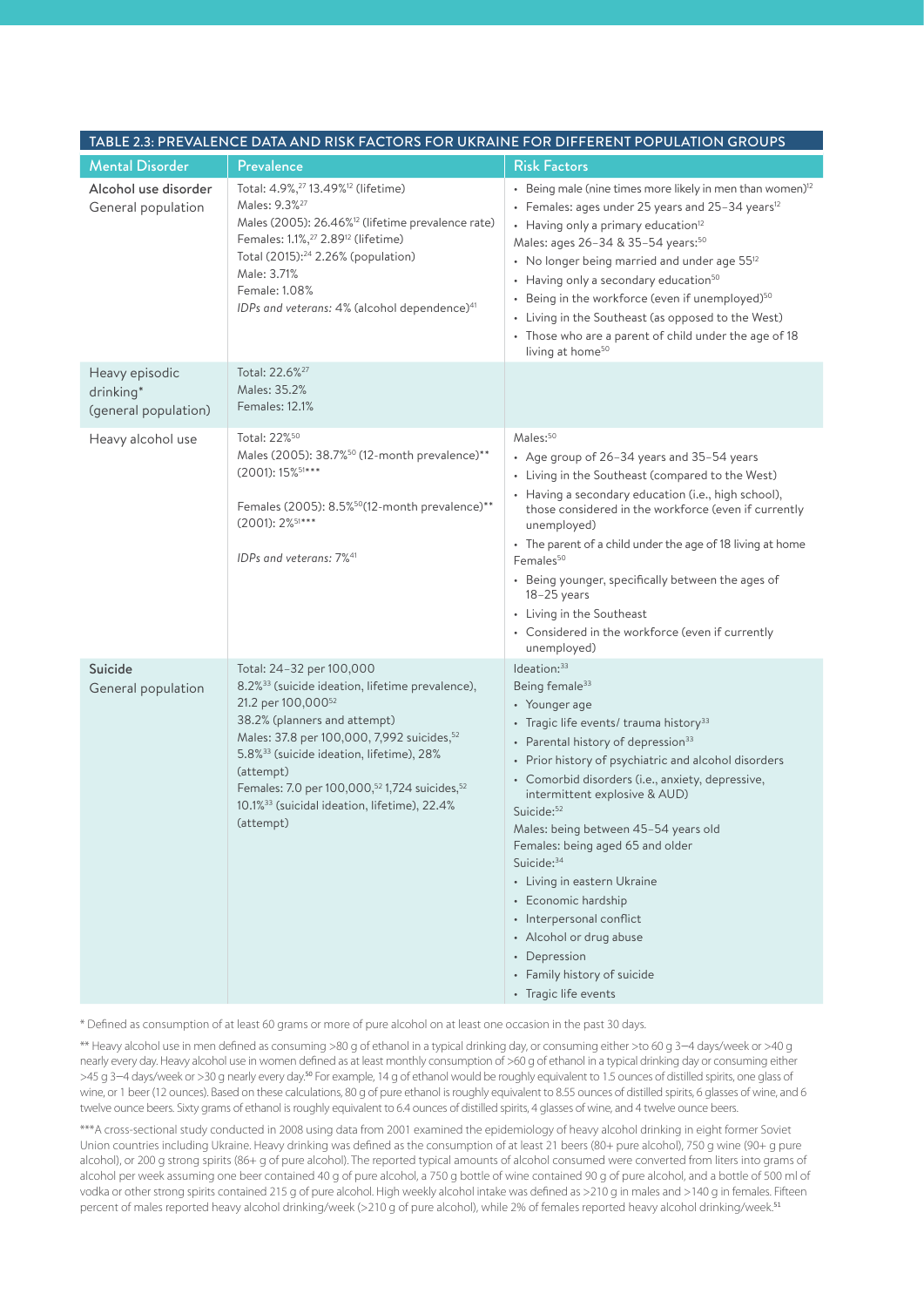**IDPs and veterans:** Practitioners and studies have noted a high burden of mental health problems among military personnel and internally displaced persons.<sup>35, 43, 44</sup> A report of veterans in Zaporizhia found that the most common stressors included feeling unsupported and betrayed by the government, having difficulty finding employment, poor health care, and problems with alcohol.<sup>42</sup> One study in Kyiv and Zaporizhia found that both IDPs and veterans often experienced continued stress related to exposure to traumatic events and feelings of social isolation and hopelessness. Difficulties with adaptation and reintegration into society were also noted, with over half experiencing mental health problems such as PTSD (see Table 2.3).<sup>41</sup> It is also important to note research suggesting that substance use including alcohol use disorder is more prevalent among conflict affected populations and veterans. PTSD is also a risk factor for substance abuse.<sup>45</sup>

**Risk factors for mental disorders:** Factors that have been associated with a **higher risk** for mental disorders in Ukraine include **older age** (except alcohol use in younger women), **gender** (female gender for depression and anxiety disorders and male gender for alcohol use disorder), **lower education, unemployment, living in the eastern region of Ukraine,** as well as **no longer being married** and experiencing **life stressors**<sup>12</sup> (see Table 2.3 for details). These risk factors were **similar for IDPs and the general population.** In **older adults,** depression is also associated with experiencing chronic health problems.

### Assessment Findings on Social Determinants and Risk Factors

The factors found in the literature are similar to the factors key informants described as contributing to mental health problems in Ukraine (see Table 2.4). This includes **poverty, unemployment, conflict in the East,** and resulting displacement, as well as stressful life events. Key informants also mentioned anxiety about the conflict in the East and **access to medical services** as a stressor.

These assessment findings are consistent with **global research** from various countries which have shown consistent relationships between social inequalities, poverty, and mental health problems.<sup>53</sup> It is likely that poverty affects mental health via factors such as the experience of insecurity and hopelessness, as well as increased risks for poor physical health and being exposed to violence.<sup>53</sup> On the other hand, mental health problems can also contribute to lower educational achievements, unemployment, and increased poverty, setting up a **vicious cycle.**

However, it is also important to note that while these factors increase risk, they are not determinative of mental illness. The complex interplay of bio-psychosocial factors underlying the development of mental illness continues to be investigated. Furthermore, it is also important to consider not only risk but also protective factors such as social support<sup>54</sup> and the accumulation of positive and negative effects over the lifespan.<sup>55</sup>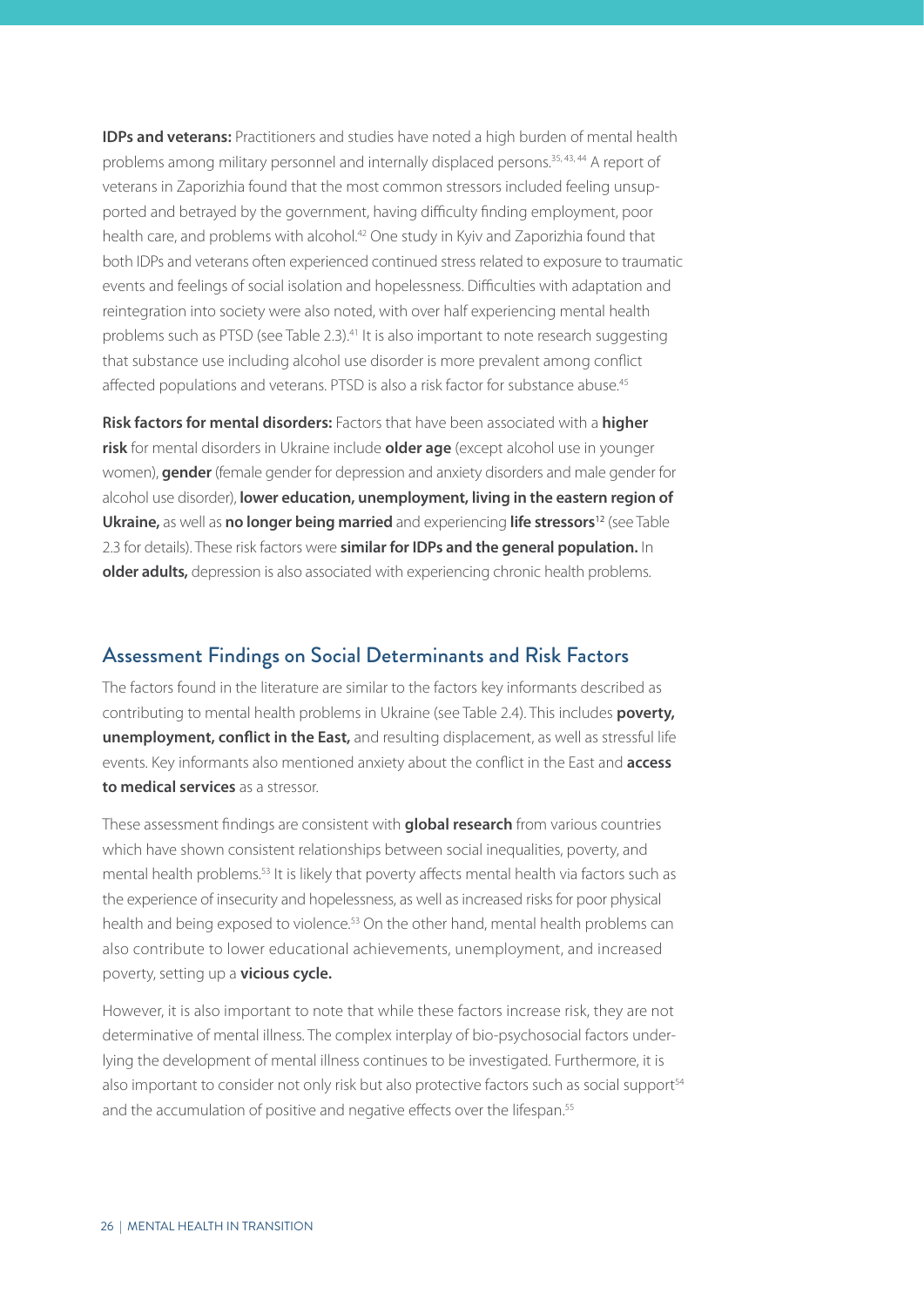#### <span id="page-26-0"></span>TABLE 2.4: FACTORS CONTRIBUTING TO MENTAL DISORDERS DESCRIBED BY KEY INFORMANTS (STAKEHOLDERS, SERVICE PROVIDERS, SERVICE USERS)

All

- Poverty and economic situation
- Unemployment
- Conflict in the East (e.g., anxiety about conflict, participation in military operations, sense of losing purpose in the military conflict)
- Hereditary predisposition

| Lviv                                                                                                                                                                                                                                                                      | Poltava                                                                                                                                                                                 | Zaporizhia                                                                                                                                                                                                                                                                                                                                                                                        |
|---------------------------------------------------------------------------------------------------------------------------------------------------------------------------------------------------------------------------------------------------------------------------|-----------------------------------------------------------------------------------------------------------------------------------------------------------------------------------------|---------------------------------------------------------------------------------------------------------------------------------------------------------------------------------------------------------------------------------------------------------------------------------------------------------------------------------------------------------------------------------------------------|
| • Internal displacement and<br>related loss of social and<br>financial stability<br>• Family conflicts<br>• Access to medical services<br>and medications (e.g.,<br>unaffordable or poor quality<br>medication)<br>• Life threatening experiences<br>(e.g., car accident) | • Social isolation and lack of<br>support (e.g., family, social<br>services)<br>• Negative coping strategies,<br>(e.g., alcohol)<br>• Death of loved ones<br>State neglect for veterans | • Internal displacement and related<br>loss of social and financial stability<br>• Family conflict and relationship<br>problems<br>• Access to medical services and<br>medications (e.g., unaffordable<br>medication, no medical insurance)<br>• Repeated negative life events and<br>difficult personal circumstances<br>(e.g., loss)<br>• Disturbing and chaotic news on TV<br>and the Internet |

**It appears that poor mental health in Ukraine is tightly interconnected with poverty, unemployment, and feelings of insecurity, compounded by the effects of the conflict. Persons who are IDPS, older people, and living in the East seem to be especially vulnerable.** 

## 2.3. Impact and Burden

Untreated mental health problems do not only affect individuals and their ability to function, earn an income, and raise children, but they also impact whole families and communities. This high cost of untreated mental health problems is especially significant in Ukraine, which is trying to advance economic, political, and health care reforms in the context of dealing with ongoing political instability, high rates of unemployment, and current armed conflict and displacement.

Global studies have found differences in **life expectancy,** showing that people with severe mental disorders die on average 10–20 years earlier than the general population.<sup>56,57</sup> There is growing evidence linking mental disorders (including dementia, schizophrenia, alcohol and drug use disorders) to a higher mortality compared with the general population.<sup>58</sup> Differences in mortality result from both **attributable deaths** (i.e., deaths directly caused by alcohol use, for example) as well as **excess deaths** (e.g., higher risk of death from cardiovascular disease among people with depression).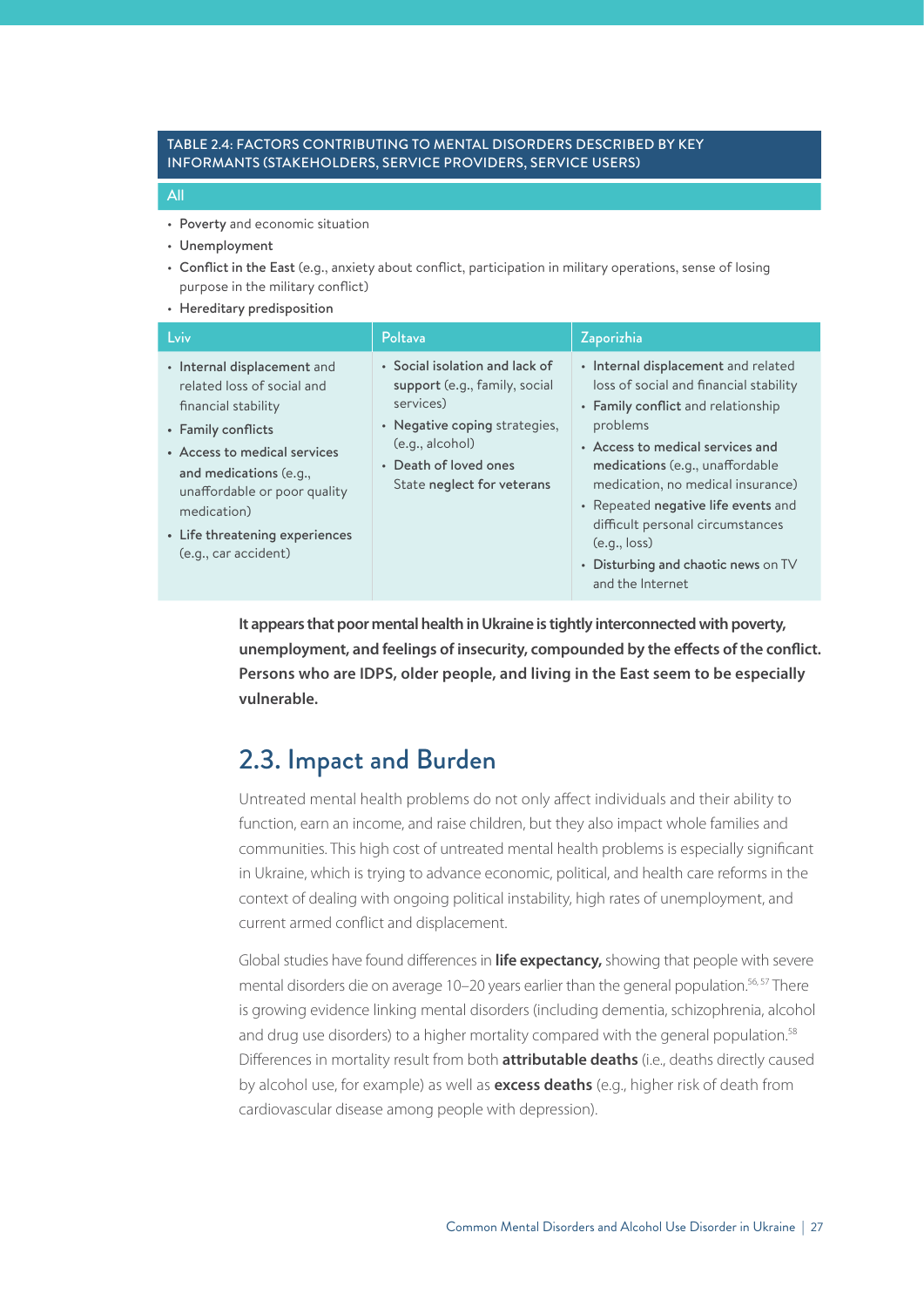## Health Impact: Deaths Directly Attributable to Mental Disorders

### *Alcohol Consumption and AUD*

Alcohol patterns in Ukraine are similar to those in Russia, have common cultural and historical roots, and are exacerbated by conditions and alcohol policies during the Soviet period.59 In Ukraine, **home distillation** from sugar (samogon) is deeply rooted in tradition. Prior to the dissolution of the USSR, Ukraine was a leading producer of sugar. Following Ukrainian independence sugar production decreased, but home distillation remains common (especially in rural areas), and the illegal market for alcohol is large. Therefore, it is estimated that unrecorded consumption makes up almost two-thirds of all alcohol consumption.59 Alcohol use starts in adolescence. One study in Kharkiv demonstrated that 76% of adolescents between the ages of 15–18 had used alcohol over the past year.<sup>60</sup> It has been suggested that the social construction and normality of the drinking culture in Ukraine does not encourage healthy lifestyles.<sup>59</sup>

Excessive alcohol consumption has directly been linked to deaths. The top causes of alcohol attributable deaths among men in Ukraine include **homicide, septicemia (blood poisoning), influenza and pneumonia, undetermined injury, accidental drowning, and suicide.**<sup>59</sup>

Deaths related to excessive use of alcohol largely occur among **working-age males.** It is estimated that **40% of deaths among working-age males** and 22% of deaths among **working-age** females between the ages of 20 and 64 are attributable to the effects of alcohol in Ukraine.59 Alcohol attributable deaths for males and females in 2007 were very similar to the rates in 1980<sup>59</sup> Ukrainians whose deaths were due to excessive use of alcohol lost an average of about 33 years of life.<sup>59</sup>

**Comparison with countries in the region:** The risk of dying of an alcohol attributable cause is 7 times higher in people from the eastern part of Europe compared to the Mediterranean region.<sup>61</sup> Deaths attributable to AUD are lower in Ukraine than in some of the other eastern European countries (except Georgia) but still higher than in the European Union (see Figure2.6 and Table 2.5).



### Figure 2.6: Deaths Attributable to AUD, Total (%)<sup>24</sup>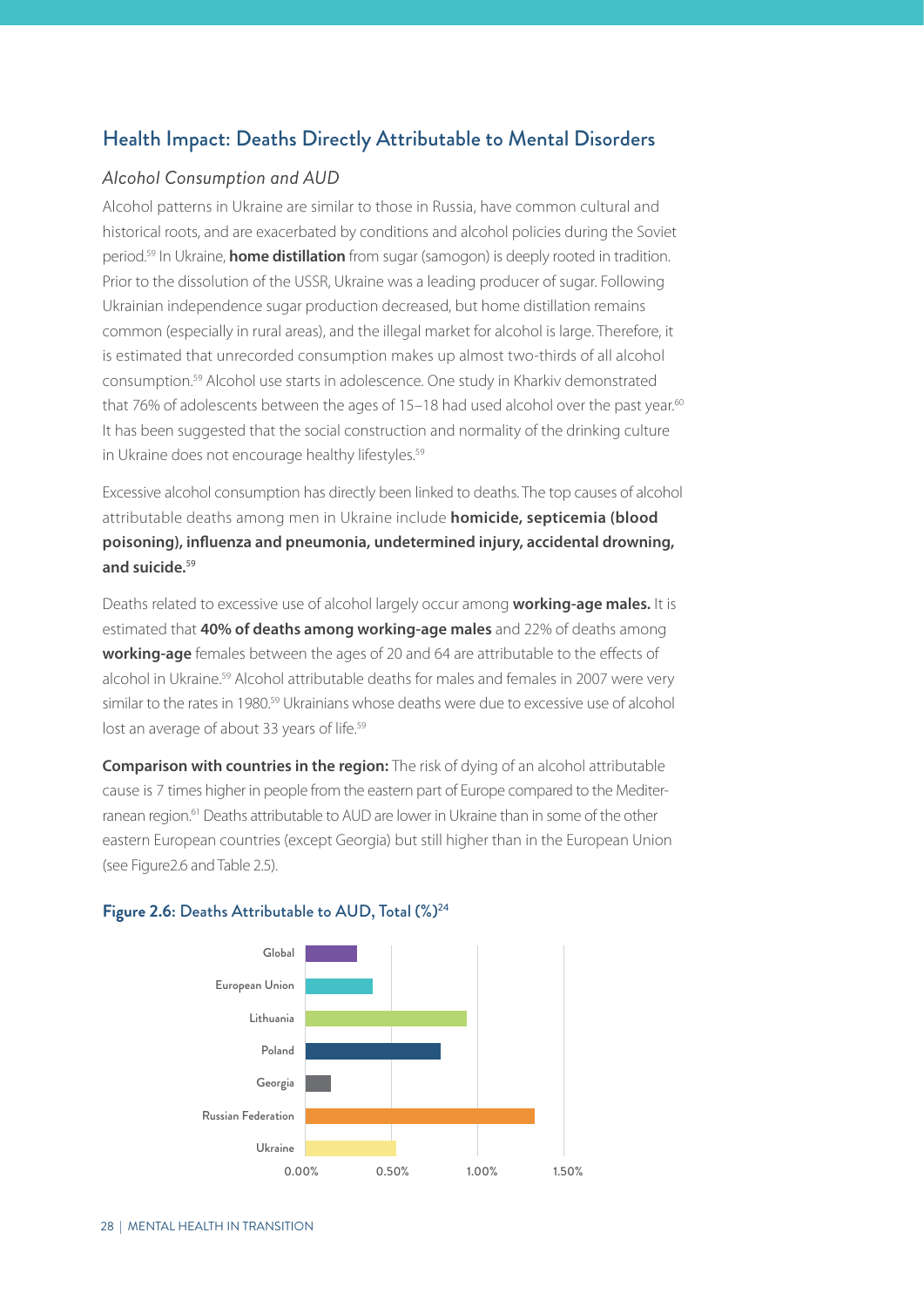| $\,$ TABLE 2.5: DEATHS ATTRIBUTABLE TO AUD AND TO ALCOHOL USE IN UKRAINE AND THE REGION (%) $^{24}$ |                |                              |         |        |           |                          |        |  |  |
|-----------------------------------------------------------------------------------------------------|----------------|------------------------------|---------|--------|-----------|--------------------------|--------|--|--|
|                                                                                                     | <b>Ukraine</b> | Russian<br><b>Federation</b> | Georgia | Poland | Lithuania | <b>European</b><br>Union | Global |  |  |
| Deaths attributable<br>to AUD (total)                                                               | .52            | 1.34                         | .07     | .81    | .94       | .38                      | .25    |  |  |
| Males                                                                                               | .79            | 2.06                         | .12     | 1.37   | 1.48      | .62                      | .38    |  |  |
| Females                                                                                             | .25            | .59                          | .02     | .18    | $\cdot^4$ | .15                      | .08    |  |  |

#### *Suicide*

Suicide as a cause of death is also closely linked with common mental disorders and alcohol use. Ukraine has one of the **ten highest suicide rates in the world** (ranging from 24–32 per 100,00012) and suicide falls under the category for the **3rd highest ranking cause of death in Ukraine.** Globally and in Europe, suicide is ranked the second leading cause of death among young adults aged 15–29.62

## Health Impact: Years of Life Lost (excess deaths)

**Mental health problems also indirectly contribute to excess deaths by increasing the risk for developing physical health conditions,** suffering injuries, engaging in unhealthy lifestyles (e.g., smoking, poor diet, physical inactivity, obesity), not seeking or being able to access health care, and not complying with medical regimens.

**Globally, mental disorders have been linked to higher rates of death** due to coronary heart disease, stroke, type II diabetes, respiratory diseases, and some cancers.<sup>58</sup> Indeed, it is estimated that about 80% of premature deaths in people with mental, neurological, and substance use disorders are due to physical illnesses, particularly cardiovascular disease, including stroke and cancer.<sup>58</sup>

Research has shown that:

- **• Major depression** is a risk factor for ischaemic heart disease.
- **• Posttraumatic stress disorder** (PTSD) has been associated with increased deaths caused by ischaemic heart disease (IHD), neoplasms, and intentional and unintentional injuries.<sup>58</sup>
- **• Alcohol use** has been connected to tuberculosis, lower respiratory infections, multiple cancers, cardiovascular and circulatory diseases, cirrhosis of the liver, pancreatitis, epilepsy, diabetes mellitus, injuries, and interpersonal violence.

**Regional and global trends:** Regionally, the Russian Federation ranks by far the highest in terms of years of life lost (YLL) due to alcohol use, followed by Lithuania, Ukraine, and Poland, with the European Union countries and Georgia ranking much lower (see Table 2.6).<sup>58</sup>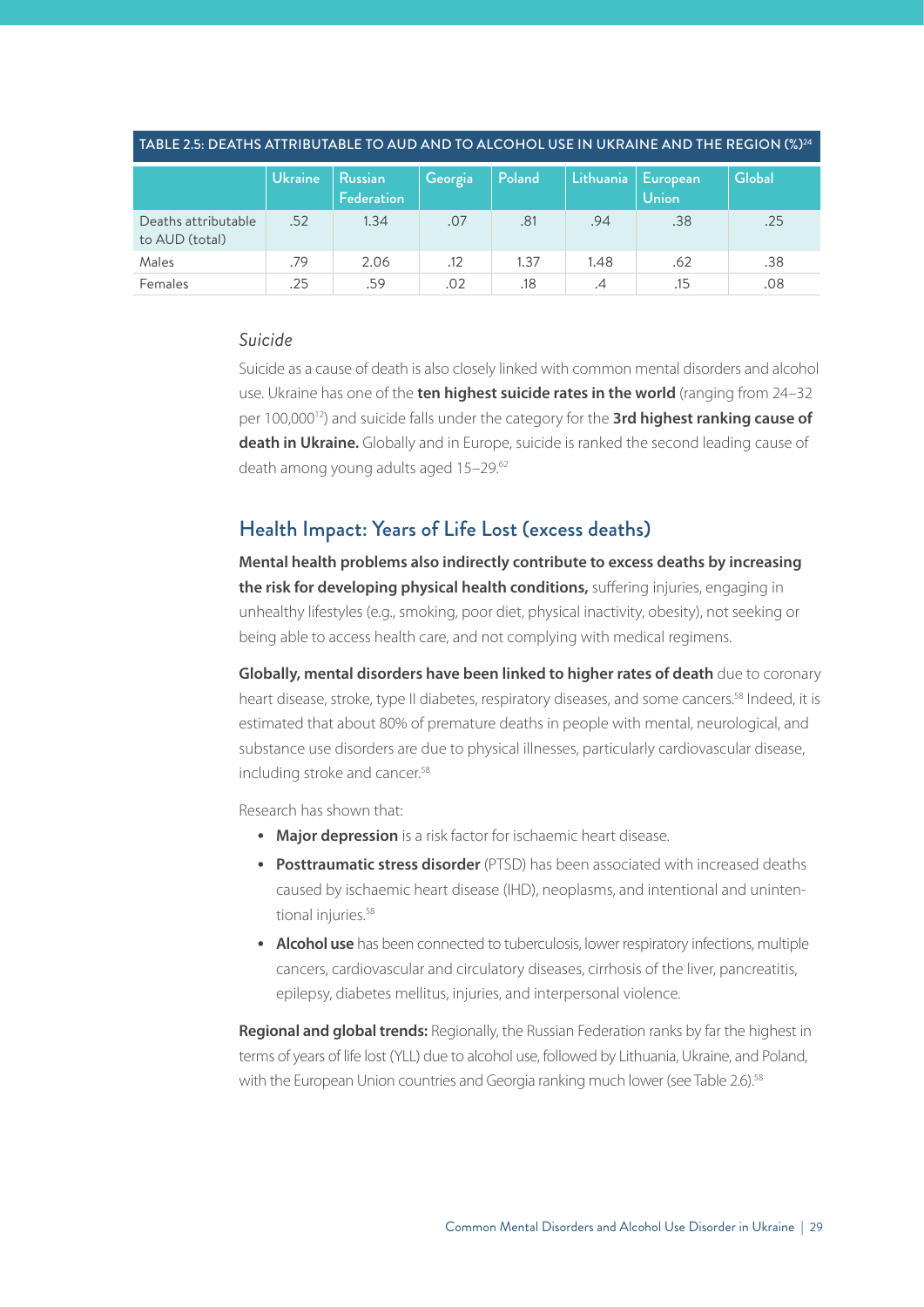| TABLE 2.6: ESTIMATED YLL FOR ALL AGES BY CAUSE, SEX, AND WHO MEMBER STATES, 2015 24, 60 |                |                                     |         |        |           |                    |        |  |  |  |
|-----------------------------------------------------------------------------------------|----------------|-------------------------------------|---------|--------|-----------|--------------------|--------|--|--|--|
|                                                                                         |                |                                     |         |        |           |                    |        |  |  |  |
|                                                                                         | <b>Ukraine</b> | <b>Russian</b><br><b>Federation</b> | Georgia | Poland | Lithuania | European/<br>Union | Global |  |  |  |
| <b>Alcohol Use Disorders</b>                                                            |                |                                     |         |        |           |                    |        |  |  |  |
| Rate (Per 100,000)                                                                      | 283            | 682                                 | 33      | 283    | 422       | 119                | 66     |  |  |  |
| Male                                                                                    | 477            | 1182                                | 62      | 526    | 741       | 200                | 113    |  |  |  |
| Female                                                                                  | 119            | 256                                 | 6       | 58     | 148       | 42                 | 19     |  |  |  |

Note: The YLL (years of life lost) correspond to the number of deaths multiplied by the standard life expectancy at the age at which death occurs. The basic formula for YLL is the following for a given cause, age, and sex: YLL = N x L, where N = number of deaths and L = standard life expectancy at age of death in years.<sup>64</sup>

Although there is no country level data available for YLL due to CMDs, natural history models of **depression** suggest there were more than 2.2 million excess deaths globally in persons with major depressive disorders, with a particularly high rate of death in **older persons.**<sup>58</sup> To date there is insufficient information about excess death associated with **anxiety** disorders.

## Impact on Disability

**Mental health problems affect** a person's ability to function, such as carrying out dayto-day tasks, performing at work, and/or establishing or maintaining relationships with others. Good mental health and psychosocial well-being are essential for adapting to new situations and challenges, as well as for coping with crises.

Mental illness is one of the great invisible burdens on all societies, **accounting for 4 of the 10 leading causes of disability worldwide.65** By 2030, **depression alone** will be the third highest cause of disease burden in low-income countries and the second highest in middle-income countries.<sup>66</sup>

**In Ukraine**, mental neurological and substance use disorders are the **second leading cause of disability burden** in terms of disability adjusted life years (DALYs).

| $\mid$ TABLE 2.7: LEADING DISABILITY GROUPS AS PERCENTAGE OF TOTAL DALYS (2015) (%) $^{67}$ |                |        |                |                        |  |  |  |  |
|---------------------------------------------------------------------------------------------|----------------|--------|----------------|------------------------|--|--|--|--|
|                                                                                             | <b>Ukraine</b> |        | European Union |                        |  |  |  |  |
|                                                                                             | Male           | Female | Total          | Total                  |  |  |  |  |
| Cardiovascular diseases                                                                     | 33.89          | 37.85  | 35.6768        | 18.8424                |  |  |  |  |
| Neuropsychiatric conditions                                                                 | 11.3           | 16.5   | 13.8           | 15.2 (European region) |  |  |  |  |
| Malignant neoplasms                                                                         | 15.369         | 10.4   | $12.5^{69}$    | 15.4 (European region) |  |  |  |  |
| Unintentional injuries:                                                                     | 5.86           | 2.7    | 4.44           | 3.93                   |  |  |  |  |
| Infectious and parasitic diseases                                                           | 1.9            | 1.08   | 1.53           | 2.01                   |  |  |  |  |

Note: One DALY (Disability Adjusted Life Year) can be thought of as one lost year of "healthy" life. DALYs for a disease or health condition are calculated as the sum of the Years of Life Lost (YLL) due to premature mortality in the population and the Years Lost due to Disability (YLD) for people living with the health condition or its consequences: DALY =Y LL + YLD.<sup>70</sup>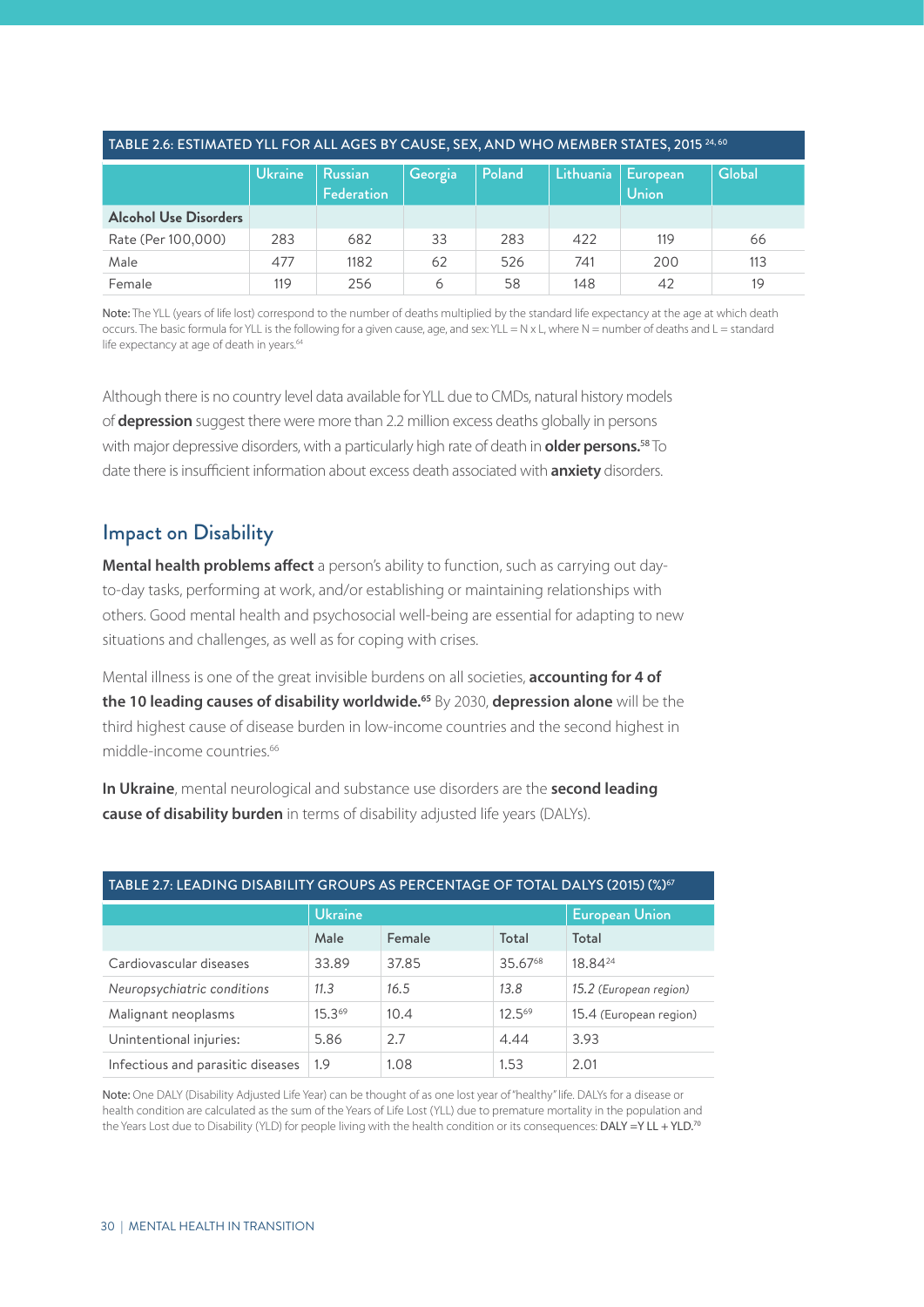#### TABLE 2.8: ESTIMATED DALYS FOR ALL AGES BY CAUSE, SEX, AND WHO MEMBER STATES, 201524 (RATE PER 100,000)

| $\frac{1}{2}$                             |                |                          |         |           |        |                              |        |
|-------------------------------------------|----------------|--------------------------|---------|-----------|--------|------------------------------|--------|
|                                           | <b>Ukraine</b> | European<br><b>Union</b> | Georgia | Lithuania | Poland | Russian<br><b>Federation</b> | Global |
| Depressive Disorders <sup>24</sup> total  | 1,063          | 815.68                   | 823.76  | 924.42    | 849.13 | 903.98                       | 736.06 |
| Male                                      | 822.35         | 660.76                   | 692.35  | 710.57    | 732.71 | 694.27                       | 613.64 |
| Female                                    | 1,266.75       | 963.62                   | 943.91  | 1,108.30  | 957.32 | 1,082.56                     | 860.48 |
| Anxiety Disorders <sup>24</sup> total     | 277.01         | 422.87                   | 303.44  | 277.02    | 339.43 | 271.27                       | 334.32 |
| Male                                      | 211.88         | 281.29                   | 226.37  | 213.86    | 243.11 | 208.93                       | 242.40 |
| Female                                    | 332.16         | 558.06                   | 373.89  | 331.34    | 428.93 | 324.36                       | 427.75 |
| Alcohol Use Disorders <sup>24</sup> total | 498.19         | 224.33                   | 126.13  | 691.32    | 463.72 | 1,036.33                     | 151.87 |
| Male                                      | 824.19         | 367.21                   | 215.45  | 1,183.36  | 830.97 | 1,731.00                     | 252.35 |
| Female                                    | 222.20         | 87.89                    | 44.47   | 268.24    | 122.49 | 444.80                       | 49.74  |

Note: To estimate YLD (Years Lost due to Disability) for a particular cause in a particular time period, the number of incident cases in that period is multiplied by the average duration of the disease and a weight factor that reflects the severity of the disease on a scale from 0 (perfect health) to 1 (dead). The basic formula for YLD is the following (again, without applying social preferences): YLD = I x DW x L, where I  $=$  number of incident cases, DW = disability weight, and L = average duration of the case until remission or death (years).<sup>70</sup>



**Among all mental, neurological, and substance use disorders,** the **disability burden in Ukraine is by far the highest for depressive disorders,** followed by drug use disorders, alcohol use disorder, anxiety disorders, and schizophrenia (see Table 2.8 with associated Figures 2.8 and 2.9).

**Regional country comparisons:** In comparison with other countries in the region, Ukraine has a high disability burden for depressive disorders and alcohol use disorders (with a higher burden in Russia and Lithuania) while European Union countries on average have a higher burden of anxiety disorders compared to Eastern Europe (See Figure 2.10).

Years lost to disability are also by far the highest for depression in Ukraine, followed by alcohol use disorders and anxiety disorders (see Table 2.9).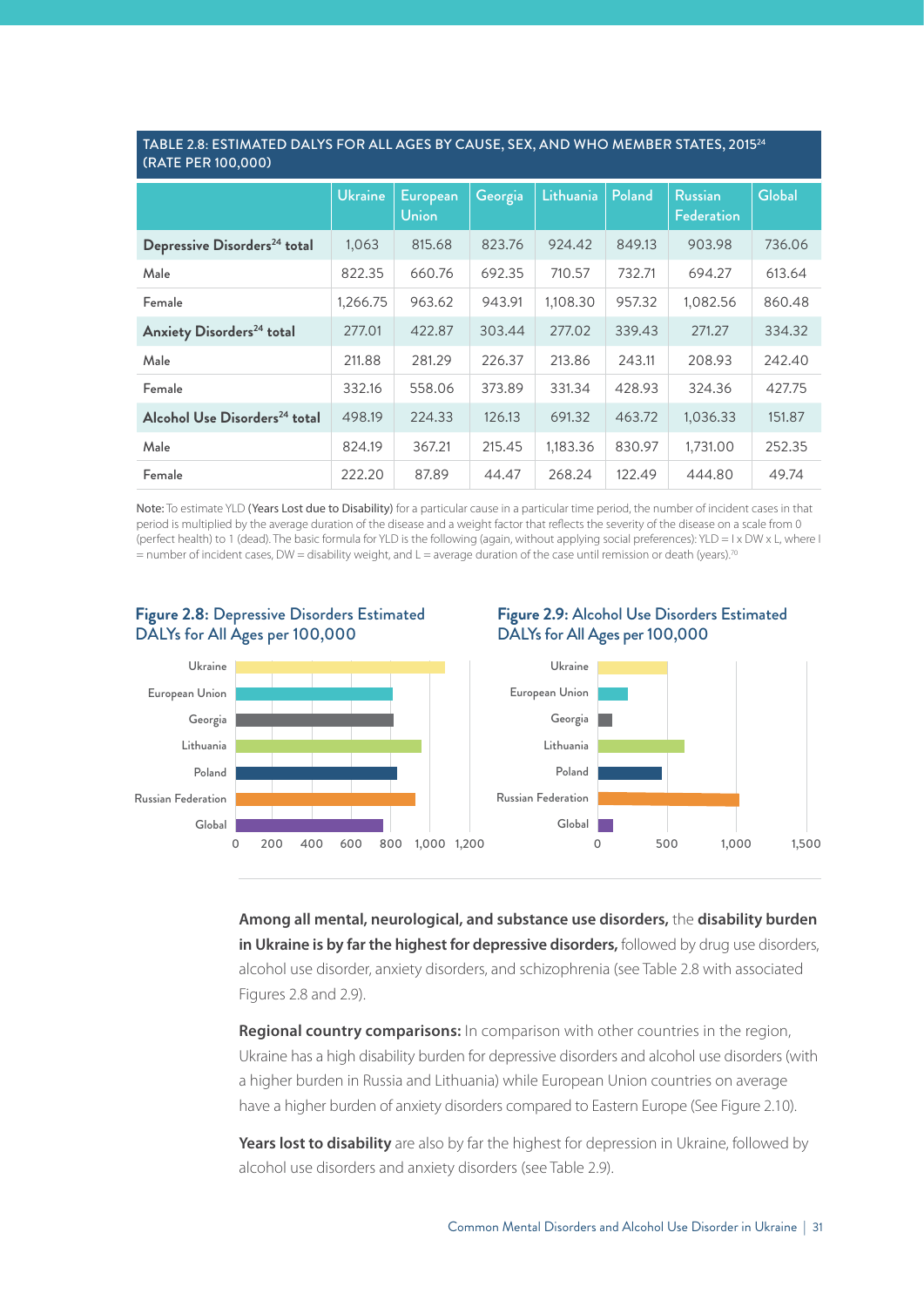

#### **Figure 2.10:** Anxiety Disorders Estimated DALYs for All Ages per 100,000

#### TABLE 2.9: ESTIMATED YLDS FOR ALL AGES BY CAUSE, SEX, AND WHO MEMBER STATES, 2015 (RATE PER 100,000) 24

|                                           | <b>Ukraine</b> | European<br><b>Union</b> | Georgia | Lithuania | Poland | Russian<br>Federation | Global |
|-------------------------------------------|----------------|--------------------------|---------|-----------|--------|-----------------------|--------|
| <b>Depressive Disorders total</b>         | 1,063.00       | 815.68                   | 823.76  | 924.42    | 849.13 | 903.98                | 736.06 |
| Male                                      | 822.35         | 660.76                   | 692.35  | 710.57    | 732.70 | 694.27                | 613.64 |
| Female                                    | 1,266.75       | 963.62                   | 943.91  | 1,108.30  | 957.32 | 1,082.56              | 860.48 |
| <b>Anxiety Disorders total</b>            | 277.01         | 422.87                   | 303.44  | 277.02    | 339.43 | 271.27                | 334.32 |
| Male                                      | 211.88         | 281.29                   | 226.37  | 213.86    | 243.11 | 208.93                | 242.40 |
| Female                                    | 332.16         | 558.06                   | 373.89  | 331.34    | 428.93 | 324.36                | 427.75 |
| Alcohol Use Disorders <sup>24</sup> total | 214.80         | 105.25                   | 93.16   | 269.41    | 180.58 | 354.33                | 85.76  |
| Male                                      | 347.00         | 228.29                   | 153.41  | 442.82    | 305.16 | 549.21                | 139.55 |
| Female                                    | 102.87         | 45.84                    | 38.08   | 120.30    | 64.82  | 188.38                | 31.08  |

Note: To estimate YLD (Years Lost due to Disability) for a particular cause in a particular time period, the number of incident cases in that period is multiplied by the average duration of the disease and a weight factor that reflects the severity of the disease on a scale from 0 (perfect health) to 1 (dead). The basic formula for YLD is the following (again, without applying social preferences): YLD = I x DW x L, where I = number of incident cases, DW = disability weight, and L = average duration of the case until remission or death (years).70

#### **Other Impacts**

Mental health problems also have a significant economic impact due to lost productivity and labor participation, which is discussed in Chapter 7. Several other impacts of mental illness which should be taken into consideration (despite the absence for populationbased data for Ukraine) also include family impacts such as:

- **• Caregiving time and resources** invested by family members to support persons with mental health problems (e.g., taking time off work, financial impact, stress, burnout, and health problems among caregivers).
- **• Secondary impact on child health and development,** including the impact of alcohol consumption during pregnancy, maternal depression, anxiety disorders among parents affecting children, and violence in the family. Mental disorders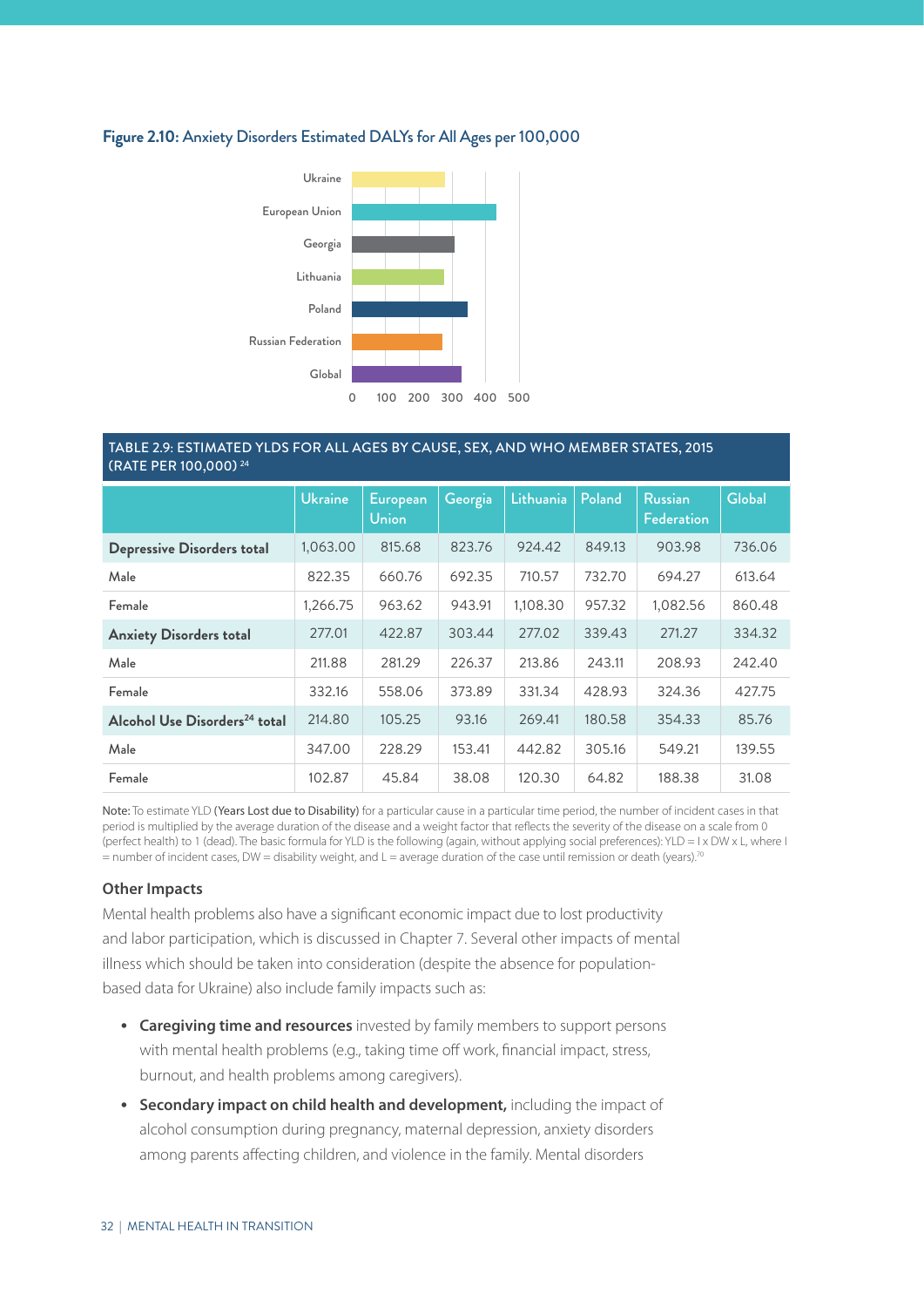among parents and caregivers have been found to be predictive of poor child development and growth, mental health problems among children, and lower educational achievements in school.

## Perceived Impact of mental health problems

The IMC assessment asked key informants about the impact of mental health problems among persons in Ukraine. They named a wide range of impacts, consistent with prior research and population data, including **poor health behaviors, impairment in dayto-day functioning,** and **financial problems.** Important aspects also include negative effects on **relationships** (e.g., deteriorating relationships and social isolation) and **secondary impacts** on family members. **Negative responses from the family or community** such as feeling stigmatized, excluded, and discriminated against were also listed.

#### TABLE 2.10: IMPACTS OF MENTAL DISORDERS DESCRIBED BY KEY INFORMANTS (INCLUDING SERVICE USERS AND SERVICE PROVIDERS)

#### **General**

- Inability to function
- Social isolation *from* others but also *by* others due to emotional outbursts, mood swings, and loss of connection with friends and family for AUD
- Poor health behaviors (e.g., smoking, overeating, overweight)
- Loss of hope and faith or confidence in future that anything could change for better
- Stigma of having been labeled mentally ill or with AUD, and consequently discriminated against by being excluded from social activities and employment opportunities

| Common Mental Disorders                                                                                                                                                                                                                                                                                                                                                                                                                                                                  | <b>Alcohol Use Disorder</b>                                                                                                                                                                                                                                                                                                                                                                                                                                                                                                                                                                     |
|------------------------------------------------------------------------------------------------------------------------------------------------------------------------------------------------------------------------------------------------------------------------------------------------------------------------------------------------------------------------------------------------------------------------------------------------------------------------------------------|-------------------------------------------------------------------------------------------------------------------------------------------------------------------------------------------------------------------------------------------------------------------------------------------------------------------------------------------------------------------------------------------------------------------------------------------------------------------------------------------------------------------------------------------------------------------------------------------------|
| • Difficulty being in public or<br>around large groups due to<br>hypervigilance, e.g., riding<br>public transportation is seen<br>as life threatening (veteran<br>with PTSD)<br>• Family relationships deterio-<br>rate, family conflicts due to<br>feeling aggressive, nervous,<br>irritated or blaming others<br>• Loss of control over decisions<br>in life<br>• Suicidal tendencies<br>• Health problems related to<br>stress and poor mental health<br>(e.g., hypertension, ulcers) | • Financial problems<br>• Loss of employment<br>• Relationship and family conflict, inability to start a family,<br>lost trust of family members<br>• Loss of parental rights<br>• Difficulty asking for help even if it is available because<br>of shame and fear of stigma, as well as it would be a<br>confession of a problem<br>• Societal problems (e.g., growth in petty crime, home-<br>lessness, violence)<br>Impact on family members<br>• Challenging to help (e.g., person with AUD blames<br>others and does not want help)<br>• Taking all responsibility for the person with AUD |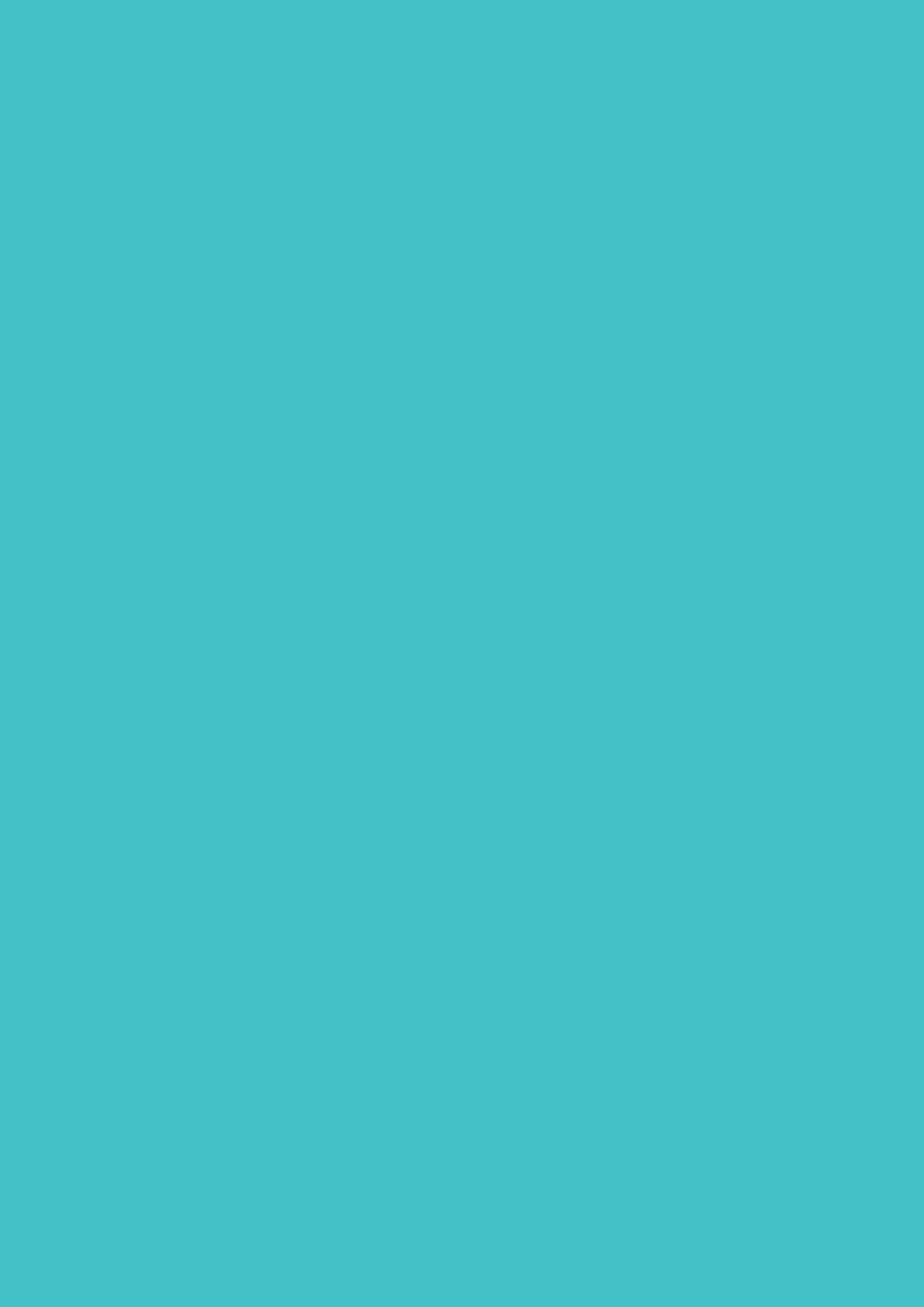## <span id="page-34-0"></span>3. MENTAL HEALTH POLICY, LEGISLATIVE FRAMEWORK AND LEADERSHIP

## 3.1. Mental Health Financing and Legislation

## Mental Health Expenditure

Ukraine allocates about **2.5% of total health care expenditure to mental health** (about **\$5 per capita,** see Table 3.1). This amount is slightly higher than other upper-middle-income countries who spend on average about US\$2 per head of population on mental health, but is still low compared with high-income countries who spend an average of \$58.<sup>71</sup> This allocation is still not proportionate to the public health and economic burden these disorders cause. Furthermore, **89% of the mental health budget in Ukraine is allocated to inpatient psychiatric care,** which is higher than in other countries (see Table 3.1) and leaves little funding for accessible community-based services.

| TABLE 3.1: TOTAL HEALTH AND MENTAL HEALTH EXPENDITURE OVERVIEW |                                        |                                                             |                                                             |                                                       |  |  |  |  |
|----------------------------------------------------------------|----------------------------------------|-------------------------------------------------------------|-------------------------------------------------------------|-------------------------------------------------------|--|--|--|--|
|                                                                | Ukraine <sup>32</sup>                  | Lithuania <sup>72</sup>                                     | <b>European</b><br><b>Union Average</b>                     | Russian<br>Federation <sup>73</sup>                   |  |  |  |  |
| Health expenditure<br>(% of total GDP)                         | $7.6\%$ (2012, WHO)<br>7.1% (2014, WB) | 6.6%                                                        | $9.9\%$ <sup>72</sup> (2011)<br>10.04% <sup>74</sup> (2014) | 5.40% (2009)<br>$7.07\%$ <sup>75</sup> (2014)         |  |  |  |  |
| <b>Mental Health Budget as</b><br>% Total Health Budget        | $2.5%^{32}$                            | $7\frac{9}{6}$ <sup>76</sup>                                |                                                             |                                                       |  |  |  |  |
| Per capita health expenditure<br>per year (US\$)               | \$203 (2014) <sup>77</sup>             | \$1,718 (2014) <sup>78</sup><br>\$1,063(2014) <sup>79</sup> | \$3,61280                                                   | \$89381 (2014)                                        |  |  |  |  |
| Per capita mental health<br>expenditure per year (US\$)        | \$5                                    |                                                             |                                                             | \$10.23                                               |  |  |  |  |
| Resources used for inpatient<br>medical services               | 52%                                    | 44.30% (2010<br>public health<br>expenditure)               |                                                             | 59% (2009 funds)<br>for medical care<br>distribution) |  |  |  |  |
| Resources used for inpatient<br>psychiatric care               | 89%32                                  | 49%*                                                        |                                                             |                                                       |  |  |  |  |

#### \*The primary source of mental health financing is social insurance. The national health insurance system allocates a set amount of money per inhabitant for primary mental health care. After active lobbying, the amount of money allocated per inhabitant for municipal mental health rose from the equivalent of \$0.7 in 1997 to \$2.8 in 1999. Of the insurance funds, 49%, 37%, and 14% are directed toward inpatient services, psychotropic drugs, and outpatient services, respectively.<sup>82</sup>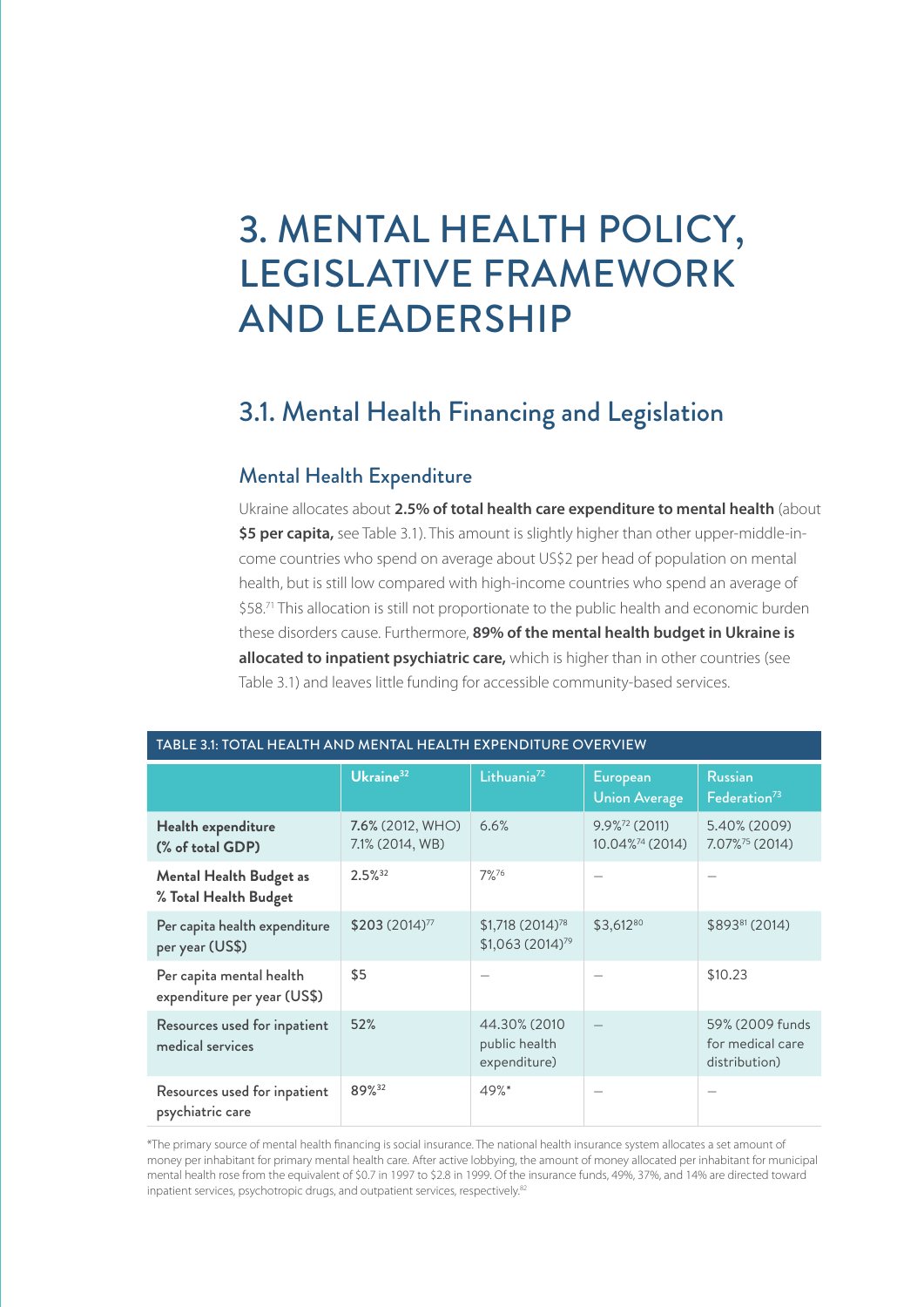## Mechanisms for Overall Health Services Financing

**Sources of health financing:** Most health financing comes from general government revenues raised through **taxation** (VAT, business income taxes, international trade, and excise taxes). Personal income tax is not a significant contributor to total revenues. There are no taxes specifically earmarked for health financing. However, the progressivity of the taxation system in Ukraine is **undermined by the scale of the shadow economy** (up to 40% of GDP), and wealthier citizens who evade taxes pay proportionately less.<sup>83</sup>

**Regional budgets and decision making:** Budgetary funds are pooled at the national and local levels, as local governments retain a proportion of the taxes raised in their territory. Additional inter-budgetary transfers also support poorer local authorities who cannot raise as much revenue. **Regional administrations and local governments have the right to determine the structure of their expenditure** and decide how to use the transferred resources (e.g., for the health or education system).

**Budget allocations:** Allocations and payments are generally related to the capacity and staffing levels of individual facilities (e.g., number of beds) rather than to the volume or quality of services provided.

**Budget flexibility:** The possibility of transferring funds between budgets at different levels of the system is limited, leading to a fragmented system of service delivery and duplication of services while creating barriers to the optimal use of hospital infrastructure. This approach has been cited as **one of the main sources of inefficiency in the Ukrainian health system.32**

## Health Expenditure

**Of the Total Health Expenditure** (THE) in Ukraine, **54.9% was from prepaid government sources** in 2012, which is low in international comparison (see Table 3.2), and **private spending on health (45.1%** of THE in 2012) is dominated by **out-of-pocket payments.32**

The bulk of **government expenditure** (52% in 2012) **pays for inpatient medical services,** with only a relatively small proportion (4.3%) going to outpatient services and public health.32 The share of public spending on medicines and medicinal devices is very low at only 1% (in 2012) and has decreased over time, as most pharmaceutical costs for both outpatients and inpatients are born by patients.32 **Private expenditure** primarily consists of out-of-pocket payments, which are high due to the **high cost of pharmaceuticals,** which are generally purchased at full cost price by patients.<sup>32</sup> Since the beginning of the global financial crisis in 2008, **pharmaceutical prices** have increased considerably (by 40–70%), largely as a result of **currency devaluation.90** There are some voluntary **health insurance schemes;** their impact is marginal, contributing less than 1% to THE. Over the past 10 years, the private insurance business sector for health has continued to develop, although no mental health services are covered by insurance.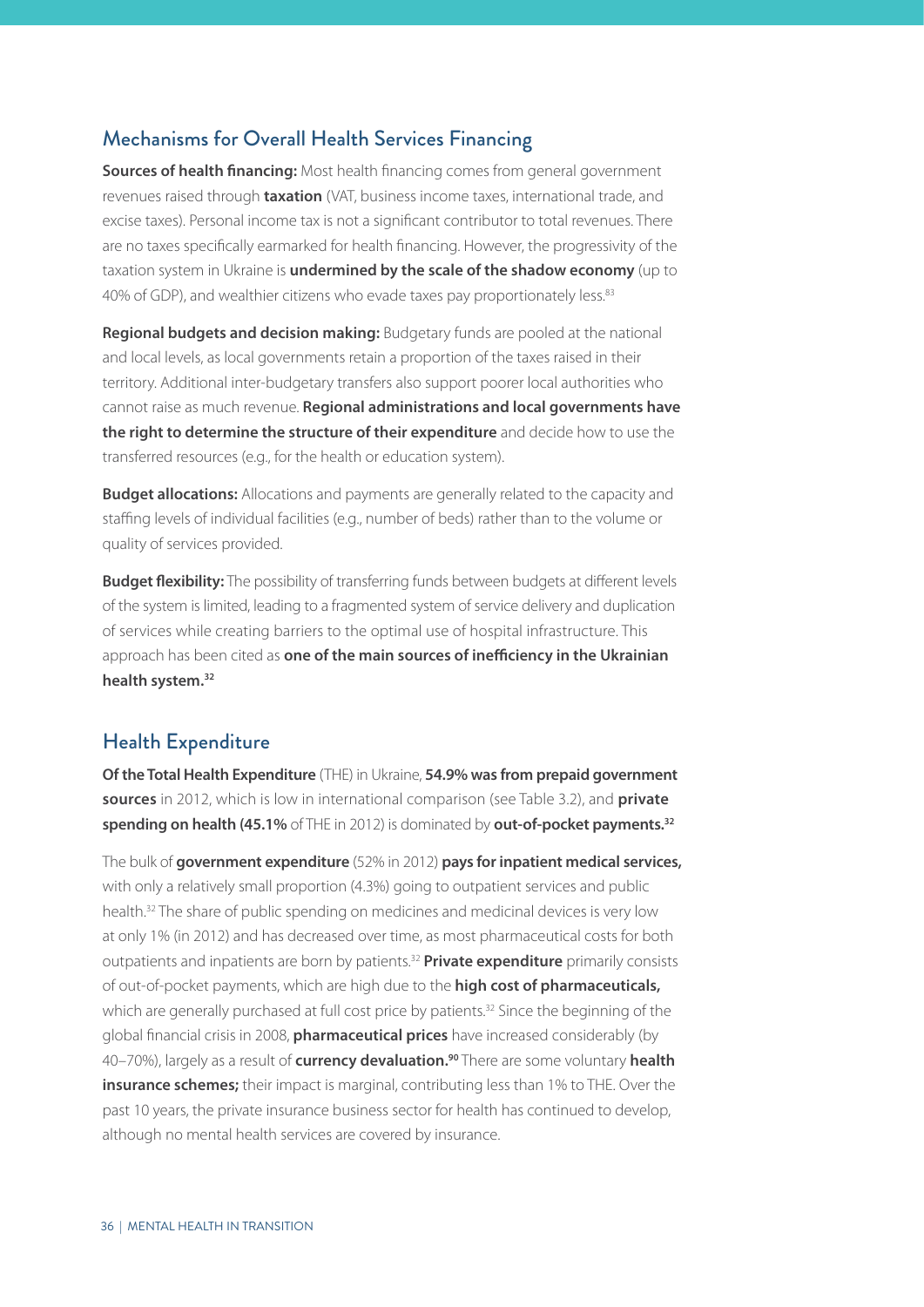| <b>TABLE 3.2: HEALTH EXPENDITURE COMPARISON</b>                                             |                                      |                                      |                                      |                                                      |  |  |  |  |
|---------------------------------------------------------------------------------------------|--------------------------------------|--------------------------------------|--------------------------------------|------------------------------------------------------|--|--|--|--|
|                                                                                             | <b>Ukraine</b> <sup>32</sup> (2012)  | Lithuania <sup>72</sup><br>(2011)    | European<br>Union                    | <b>Russian</b><br>Federation <sup>73</sup><br>(2009) |  |  |  |  |
| Public expenditure on health (%)                                                            | 54.9%*                               | $71.3\%$ <sup>*</sup>                | 76.3% <sup>72</sup>                  | 64.4%                                                |  |  |  |  |
| Private expenditure on health (%)                                                           | $45.1%$ **                           | 28.7%                                | 13.7% 84                             | 35.6%                                                |  |  |  |  |
| Out-of-pocket payment<br>(% private expenditure on health)                                  | 93.9% (2014)                         | 97.3% (2014)                         | 62.9%                                | 80.9%                                                |  |  |  |  |
| Government health expenditure<br>(% general government spending)                            | $11.5\%***$ (WHO)                    | $12.6\%***$                          | $16\%$ <sup>85***</sup>              | 8.5%                                                 |  |  |  |  |
| Government health expenditure<br>$(\%$ GDP)                                                 | $4.2$ %**** (WHO)                    | $4.7%***$                            | 7.8%86****                           | 3.5%                                                 |  |  |  |  |
| Private households' out-of-<br>pocket payment on health as<br>% of total health expenditure | 42.3%<br>46.22% <sup>87</sup> (2014) | 27.9%<br>31.27% <sup>88</sup> (2014) | 13.94% <sup>84</sup> (2014)<br>***** | 45.85% <sup>89</sup> (2014)<br>*****                 |  |  |  |  |

\*Public sector health expenditure as % of total health expenditure. \*\*Private sector health expenditure as % of total health expenditure. \*\*\* Public sector expenditure on health as % of total government expenditure.

\*\*\*\* Public sector health expenditure as % of GDP.

\*\*\*\*\*Out-of-pocket health expenditure % of total expenditure on health.

### Covered Health Services

In the former Soviet Union, entitlement to health services was a universal right, embodied in the constitution. Thus, despite that many former Soviet countries shifted from statefunded health services to social health insurance during the 1990s, most were required to maintain provision of services for everyone regardless of how much they could contribute.91 Officially, Ukraine has a comprehensive **guaranteed package of health care services** provided free of charge at the point of use as a constitutional right.<sup>32</sup> There is a defined list of health care services to be provided by publicly owned health care facilities for free, as well as standard volumes of care (e.g., emergency care, outpatient polyclinic care).92 However, the costs for these **services are not backed by meaningful funding,** and it is left up to the individual health facilities to decide which services will be provided free of charge and which ones require payment. This is problematic given already high hospitalization rates and length of stay, and has led to a lack of transparency and expansion of informal payments in the system.<sup>32</sup>

People with **mental disorders** have the right to receive **free medical care in inpatient facilities** (e.g., psychiatric hospital, a psychoneurological dispensary or hospital) and can receive free or discounted medical products.<sup>93</sup> However, once a person is **discharged from the hospital** and goes to the **outpatient** phase, the medication has to be paid by the patient.

In practice however, psychiatric patients also frequently need to contribute to pharmaceutical costs as inpatients.32, 94 Household surveys showed that **90.7% of inpatients had**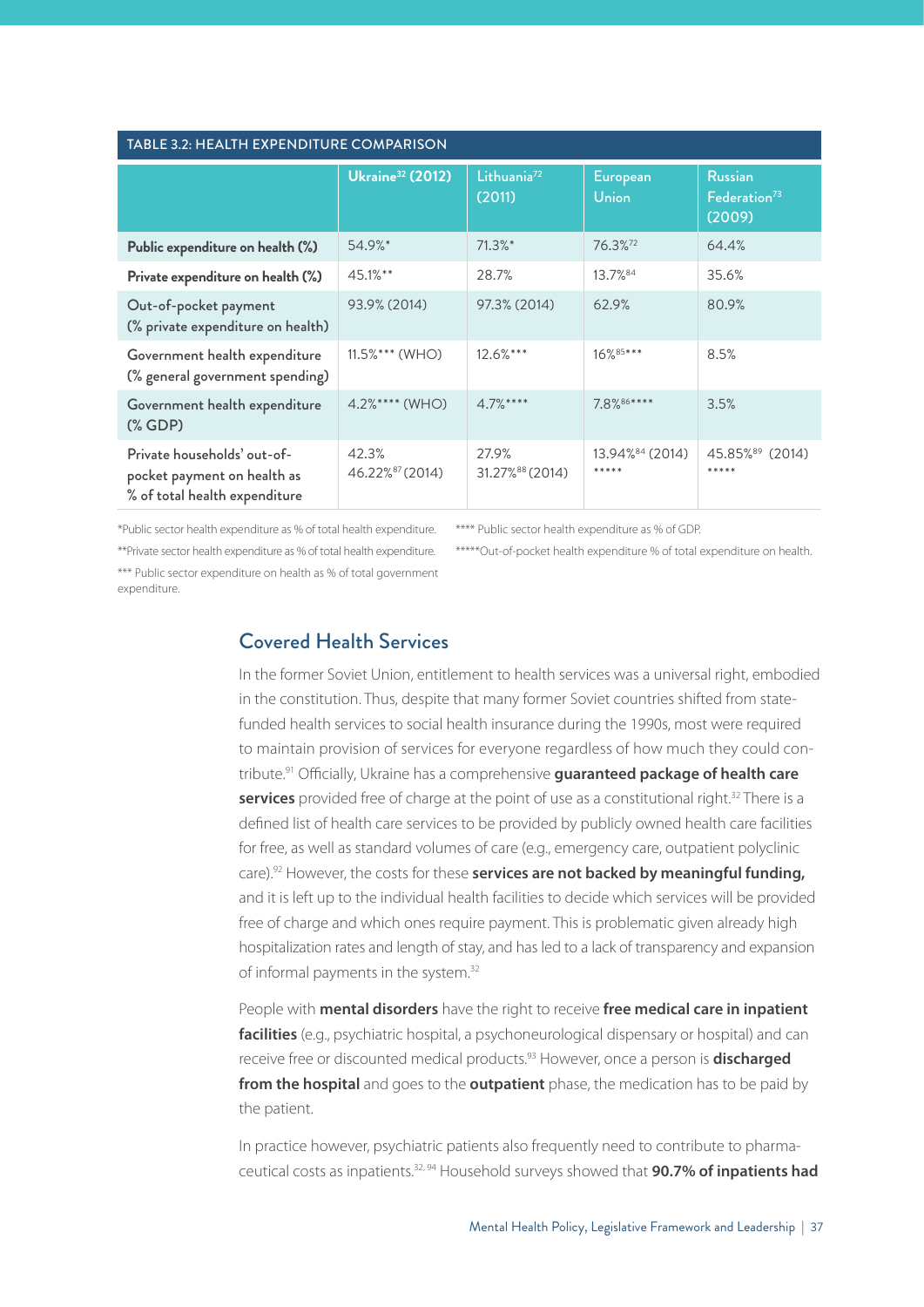**to pay for their pharmaceuticals themselves.** One study has shown that 92% of the population claim they are **afraid of financial hardship** in case of serious illness.95

### Benefits for People with Disabilities Including Mental Illness

Certain categories of people are entitled to benefits (e.g., outpatient medicines) including patients with very serious diseases, war and labour veterans, and some people with specific disabilities, which can also **include severe mental illness,** (i.e., severe depression or anxiety disorders subdivided into three disability categories according to severity, with Group I the most severe and Group III the least limiting). Persons with disabling mental disorders (Group I or II) and low income can also receive monthly **cash benefits** and may be entitled to a **pension.96** Ukraine also provides monetary assistance for **persons who provide constant care to** persons classified in the disabled Group I or II as a result of a mental disorder.<sup>97</sup>

### Informal Payments and Bribes

The volume of informal payments is almost equal to the volume of formal payments for services (8-10% of THE and 22% of household expenditure).<sup>32</sup> Patients are willing to make out-of-pocket payments as a way of **trying to ensure better quality or more** 

"All narcologists want money (informal payments), because that's the only way for them to earn a living" — Narcologist in Poltava

**attentive care.32** Survey data from 2011 found that **57% of outpatients and 70% of inpatients** had paid out of pocket when accessing care. Informal payments account for roughly **20% of the total salary funds.** This perceived need to pay, whether or not it is entirely accurate, acts as a significant **barrier to care.32**

Due to **insufficient government financing** of the health care system, the population is required to pay for outpatient and inpatient pharmaceuticals (which are often expensive) as well as provide unofficial **remuneration** to medical personnel.

## Psychiatric Hospital Admission and Consent

In Ukraine, a person can be hospitalized in a psychiatric institution voluntarily at their request or with their informed consent.93 Until the age of 14, children can be admitted to a psychiatric institution upon request or with the consent of their parents or another legal representative. A person who is considered to be disabled under the law can be admitted to a psychiatric institution with the consent of their guardian. According to the law (Law of Ukraine "On Psychiatric Care," Article 14), admission to a psychiatric institution **without their own or their legal representatives informed consent** is possible if their examination or treatment is only possible in inpatient settings and the person has been diagnosed with a severe mental disorder as a result of which they pose a direct danger to themselves or others, or are not able to independently meet their basic vital needs at the level that ensures livelihood. In June of 2016 the Constitutional Court added amendments to Article 13 which **requires a court decision for Involuntary admission.93**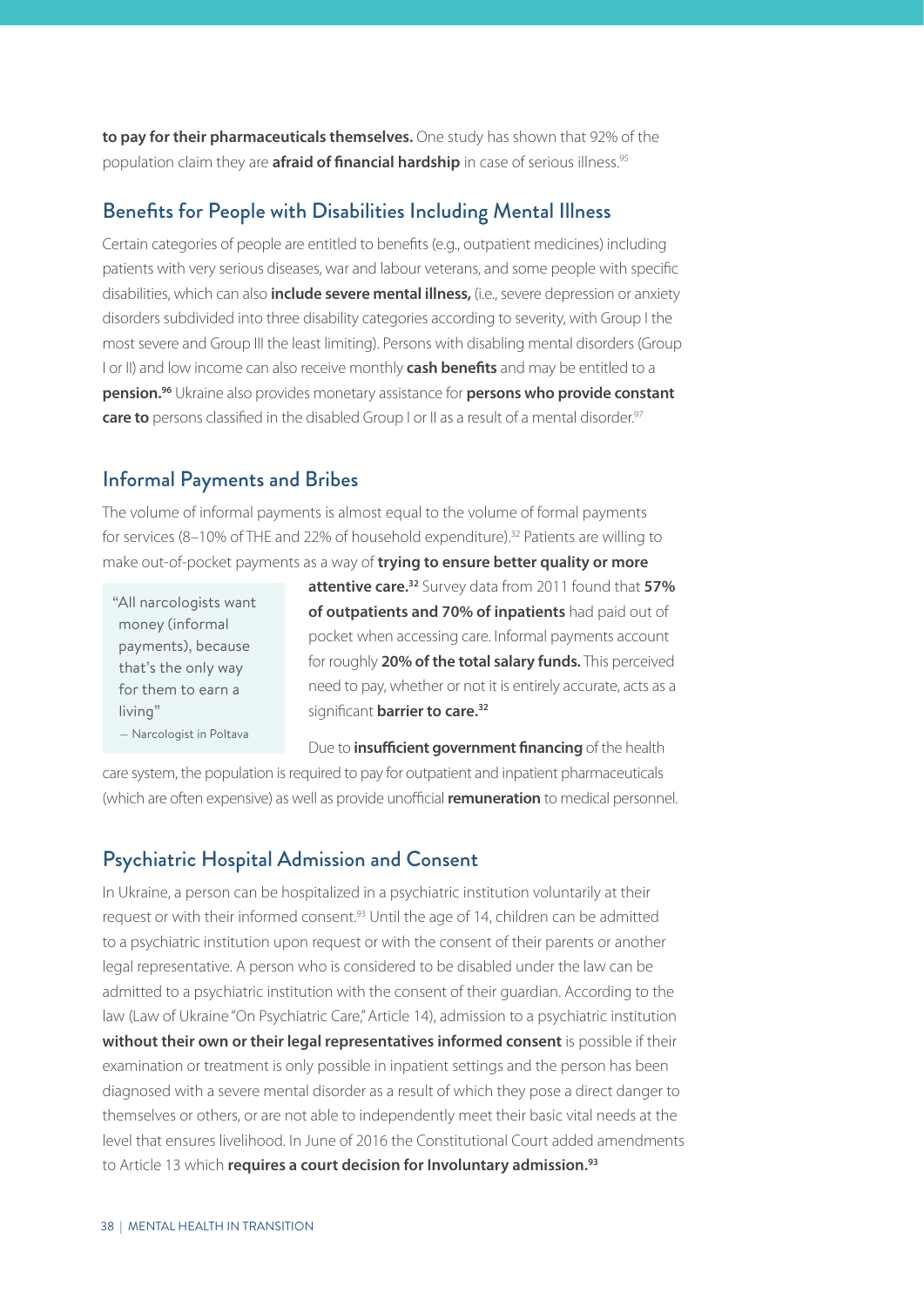## 3.2. Health and Mental Health Policies, Framework, and Reform

## Health Reform

Several changes in the health sector have been initiated and realized since independence. Three phases of the reforms were to be implemented over a four-year period (2010–2014), and started with changes to health financing to reduce fragmentation and prioritize primary care. In **2016, the government adopted a health reform package** that includes: (i) transforming health care financing, including the creation of a national purchasing entity, the Ukraine National Health Services (UNHS); (ii) modernizing primary health care; (iii) improving access to pharmaceuticals; (iv) addressing noncommunicable diseases; and (v) creating an integrated National Public Health Institute for disease control and prevention. The package of reforms was approved in October 2016, and the current leadership of the Ministry of Health is taking active steps toward implementing the reform measures.<sup>98</sup>

Ukraine now also has to fulfill a number of obligations in the public health sector under the framework of the **EU Association Agreement.** In February 2017, the Ministry of Health unveiled its three-year health care reform plan that would bring Ukraine's health care system more closely in line with **European practices** by transferring most patient care from hospital treatment to primary care and prevention, increasing the efficiency of health care spending, stimulating better practices among doctors and hospitals, and ensuring citizens' access to a package of primary health care services free of charge.

Specific reform **plans starting in 2017** include:

- **•** Establishing contracting mechanisms for primary care in line with the principle **"money follows the person,"** and turning away from the current inefficient funding mechanism based on the number of hospital beds.<sup>99</sup>
- **•** All public health care services will be administered by one institution, the **Public Health Center** (Order No. 604 of 18.09.2015 Creation of the Centre for Public Health of Ukraine),100 which will develop health care contracts with hospitals for budgetfunded health care services.
- **•** In line with the **decentralization** reform being pursued by the current government, regions and hospitals will begin to exercise greater local control over the health care systems servicing their communities.
- **•** Priority will be given to **disease prevention,** which is reflected in the primary health care reform, financing of this sector in general, and the creation of the Public Health Center.98, 101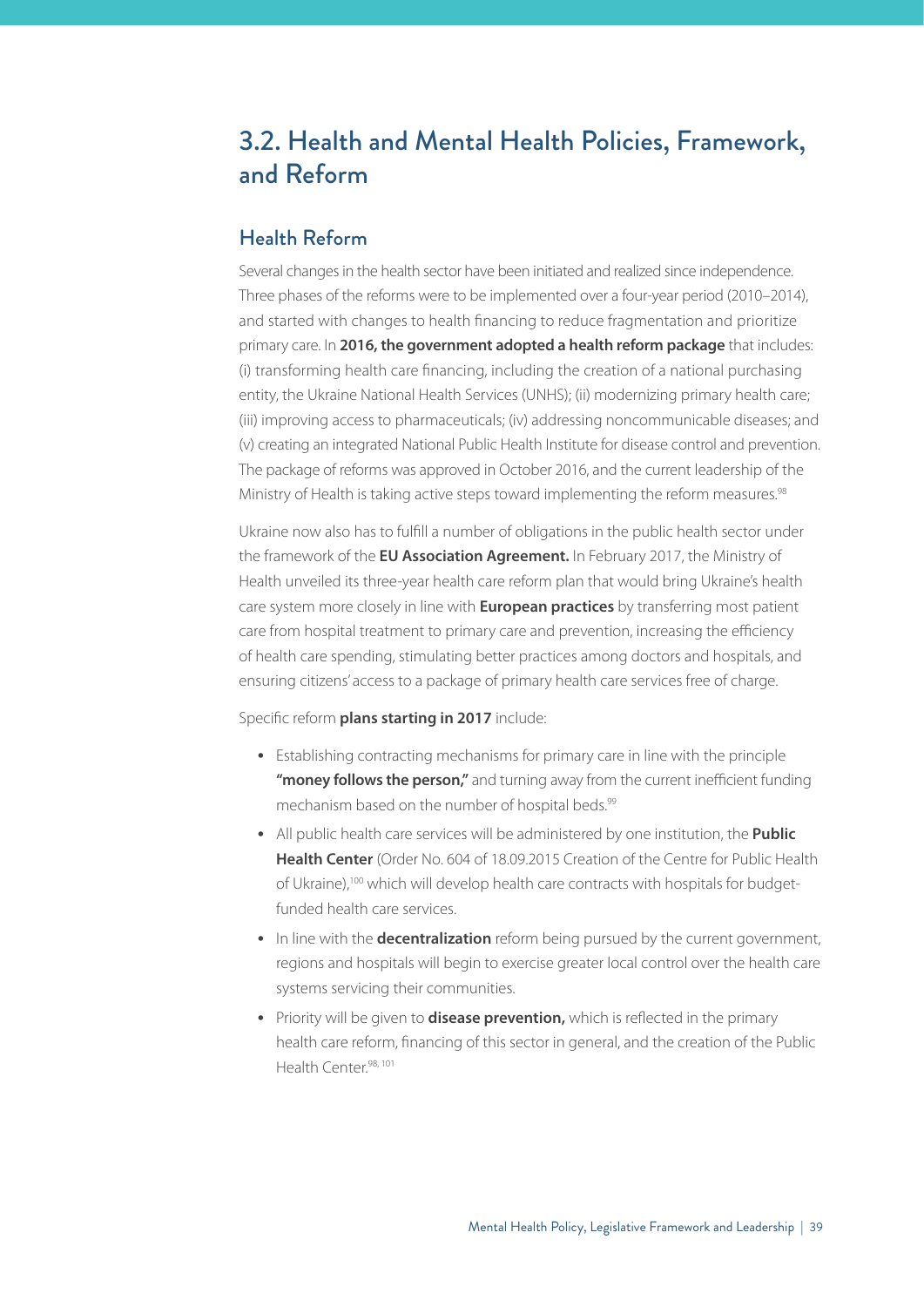## Mental Health Leadership and Reform

There is **no separate mental health department** at the Ministry of Health (MoH) but the possibility of creating a National Centre for Mental Health is under consideration. There are **several specialists who are tasked with aspects of mental health at MoH** including: Two Mental Health Advisors to the Acting Minister of Health; a Mental Health Consultant to the MoH who is an associate professor and tasked with leading on the 2017 Concept of Mental Health, as well as advising on psychotherapy, psychological rehabilitation, and rehabilitation of ATO veterans; a director of the Ukrainian Research Institute of Social and Forensic Psychiatry and Narcology of the MoH who has been leading key initiatives in psychiatry; and a Deputy Director of the Ukrainian Research Institute for Social and Forensic Psychiatry at the MoH who leads initiatives on forensic psychiatry and issues of children with autism.

#### **Mental health reform is included in the overall health care system reform in**

**Ukraine.** Plans to improve mental health care include the integration of mental health care in primary health care, provision of services through multidisciplinary teams, and provision of community-based care to support persons with mental health problems to live in the community.102 Several efforts have taken place over the past few years to support the development of national mental health policy and concept notes as outlined below.

- **Substance Abuse Policy** formulated in 1997<sup>76</sup>
- **• Mental Health** Policy formulated in **1988.103** Components included prevention, treatment, and rehabilitation.76
- **• The Concept of the State Special-Purpose Comprehensive Program for Mental Health Development in Ukraine for 2006–2010<sup>104</sup> which outlined the issues and** challenges of mental health, including the economic burden of mental disorders, the reasons behind the inefficiency of psychiatric care, and the need for both medical and social problems of the society to be solved. The concept outlines ways to solve challenges, including protecting persons with mental health problems from stigmatization; development and implementation of protocols and standards; effective communication between primary and secondary medical care; development of regulatory documents; and mental health care training for medical care staff.
- **• The Plan for the Development of Mental Health Services to the Year 2020** covered a range of measures to overcome the trend for institutionalization of people with mental disorders, including creation of an integrated system of psychiatric care facilities, specialized services, and primary care services.<sup>105</sup>
- **• The Reform of Child and Adolescent Mental Health Services** was formulated in **2013,** as part of wider health care reforms in Ukraine by the Ministry of Health, the Association of Psychiatrists, and mental health service user groups and endorsed by UNICEF.16 The concept outlined various needed changes including: moving psychiatric services closer to where the young people live; the separation of adult and child psychiatric services; access to evidence-based medicines for children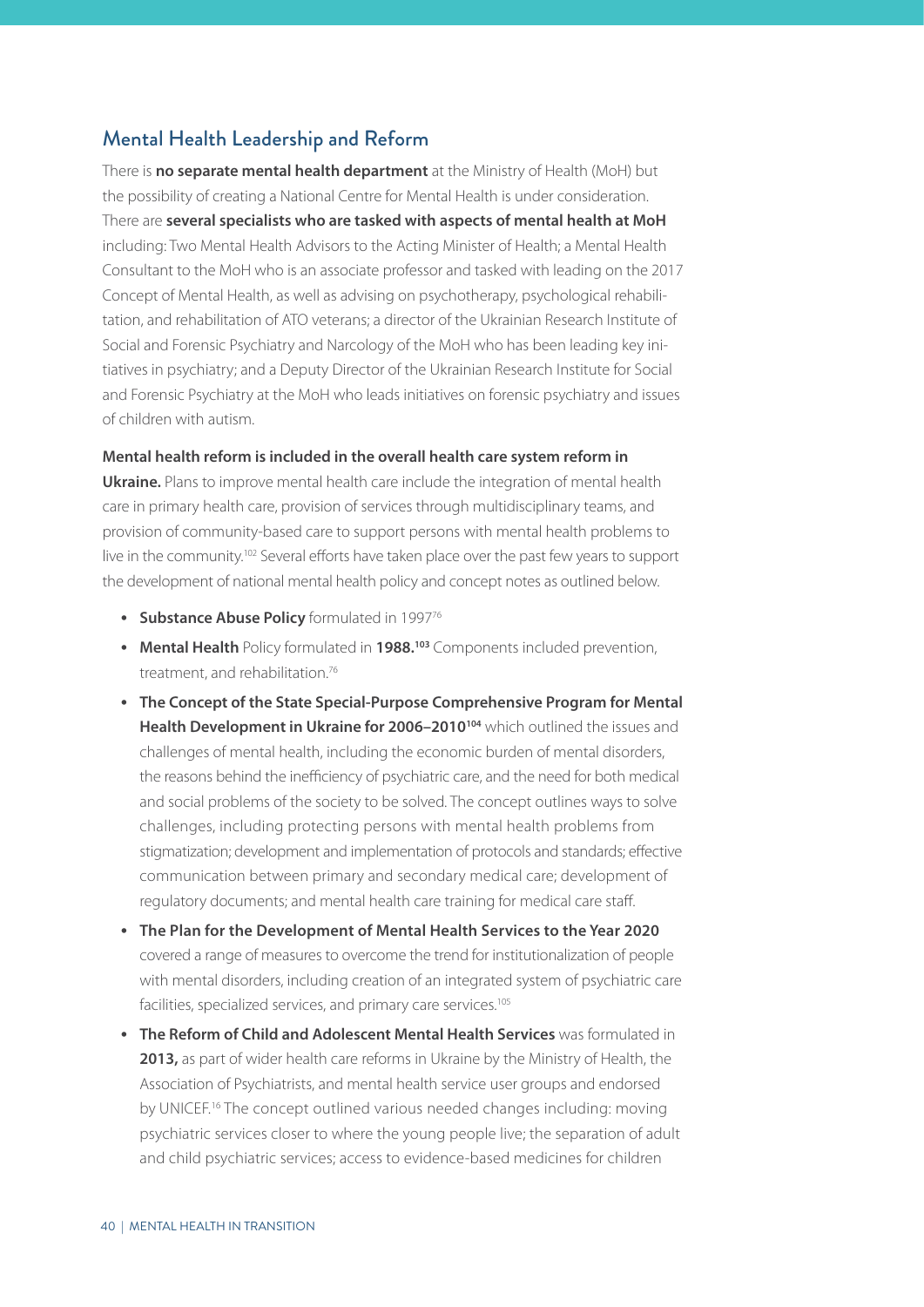with psychiatric illness; and providing services in outpatient facilities or existing multi-profile children's hospitals.32

- **• The Concept of the State Program for Mental Health Development in Ukraine**  up to 2020<sup>106</sup> outlines an analysis of the origin of the problems behind the inefficiency of psychiatric care and ways to solve challenges, including standards for diagnostics and treatment, creation of a national database, reforming the educational system, and enhancing research. More ways to solve challenges may include developing partner relationships, engaging patients and relatives, supporting the role of primary health care in overcoming stigmatization of mental health and using prevention measures, early detection, timely referral to a psychiatrist, and supervision under the guidance of a psychiatrist, transition to providing community-based mental health care and medical and social support by a multidisciplinary team consisting of a psychiatrist, psychiatric nurse, psychologist or therapist, and social worker.
- **• The Concept of the National Mental Health Program in Ukraine for the period until 2025<sup>107</sup>** defines the problems and challenges, analyses reasons behind those problems, and sets the goal of the program to create a holistic, efficient mental health care system that operates in a unified interagency space and safeguards human rights and freedoms.

The **Concept Note of the State Targeted Mental Health Program in Ukraine Lasting Till 2030 (2017)** has been developed under leadership of the MoH and is the third Mental Health Concept Note, but it is the **first which was approved by the Cabinet of Ministers.** This Concept Note was developed over several stages, which included a National Consultation in April 2017, followed by public discussion and review of the Concept Note, which allowed experts from all regions of Ukraine and representatives from governmental institution medical facilities, NGO, and International Nongovernmental Organizations (INGOs) to comment on the document. The Concept Note takes into account several aspects, including the problems that exist now and ways to solve them by: raising **awareness about mental health and mental illness,** decreasing discrimination and human rights violations, mental health promotion and prevention (including suicide prevention), **regulation of professional activity** (e.g., psychologists, psychotherapists) in line with international standards, supporting professional **competence in mental health** among specialists and generalists, bringing **educational standards** for mental health in line with international standards, monitoring standards and quality of care in line with international protocols. Some problems may be solved by improving accessibility of mental health services through **decentralization**, outpatient assistance, crisis services, **provision of mental health at the primary health care level**, development of multidisciplinary teams and referral pathways, **tailoring approaches** to the needs of certain groups (e.g., IDPs, ATO veterans, mothers and children, older persons), and improving the effectiveness of funding for mental health.

Overall, many **different efforts have taken place over the years** to improve mental health in Ukraine, with common themes including decentralization and the need for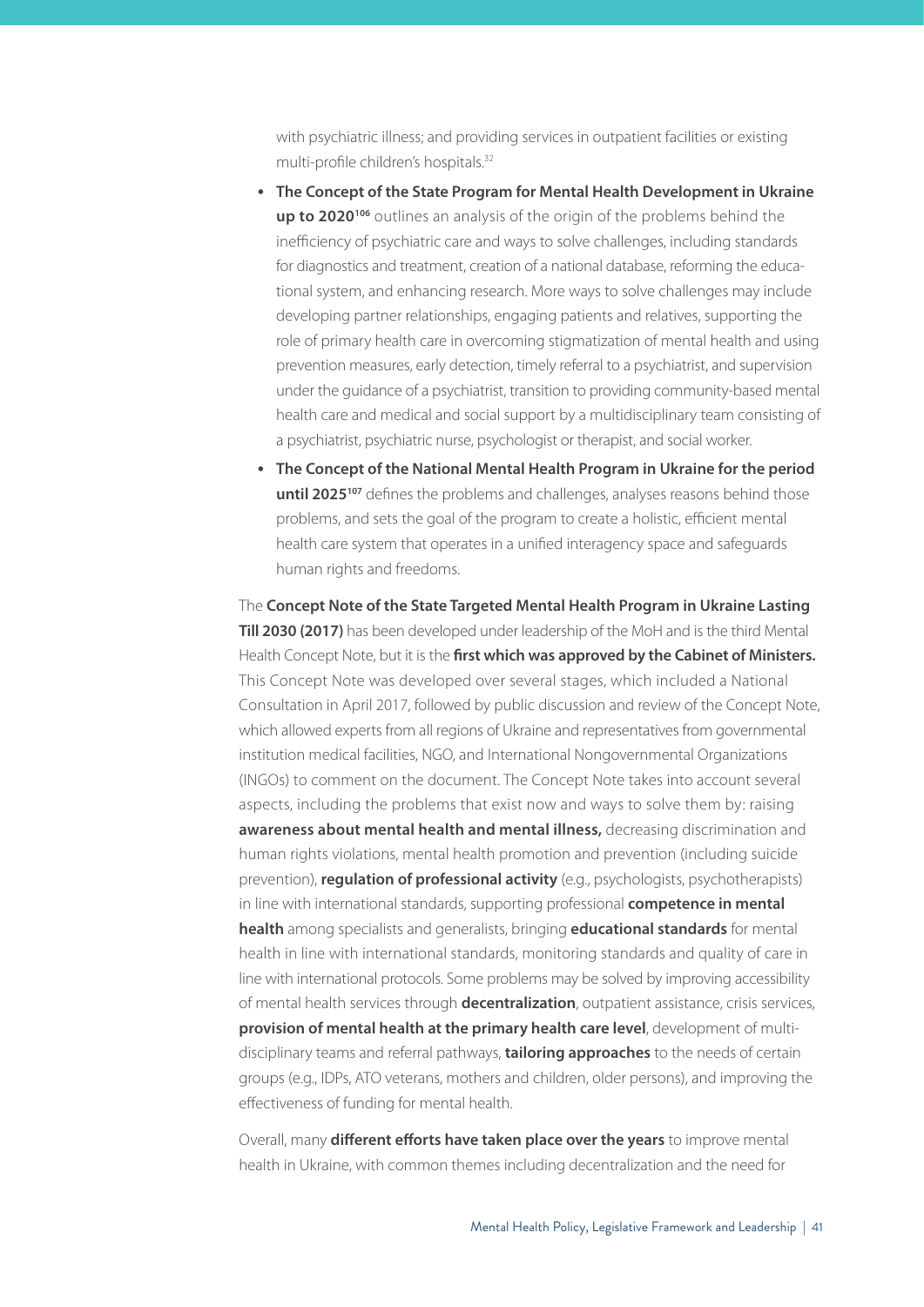community care. Although key stakeholders have noted that it is unlikely that mental health will receive more funding and resources, it is still hoped that a reform of the system, re-allocation of resources and more efficient financing mechanisms will lead to sustainable changes in mental health systems and services. Many stakeholders also feel significant momentum for mental health reforms driven by Ministry of Health leadership and increased donor interest. **The next steps under the leadership of the Ministry of Health include formulating a mental health policy and plan, which is based on the 2030 Concept note.**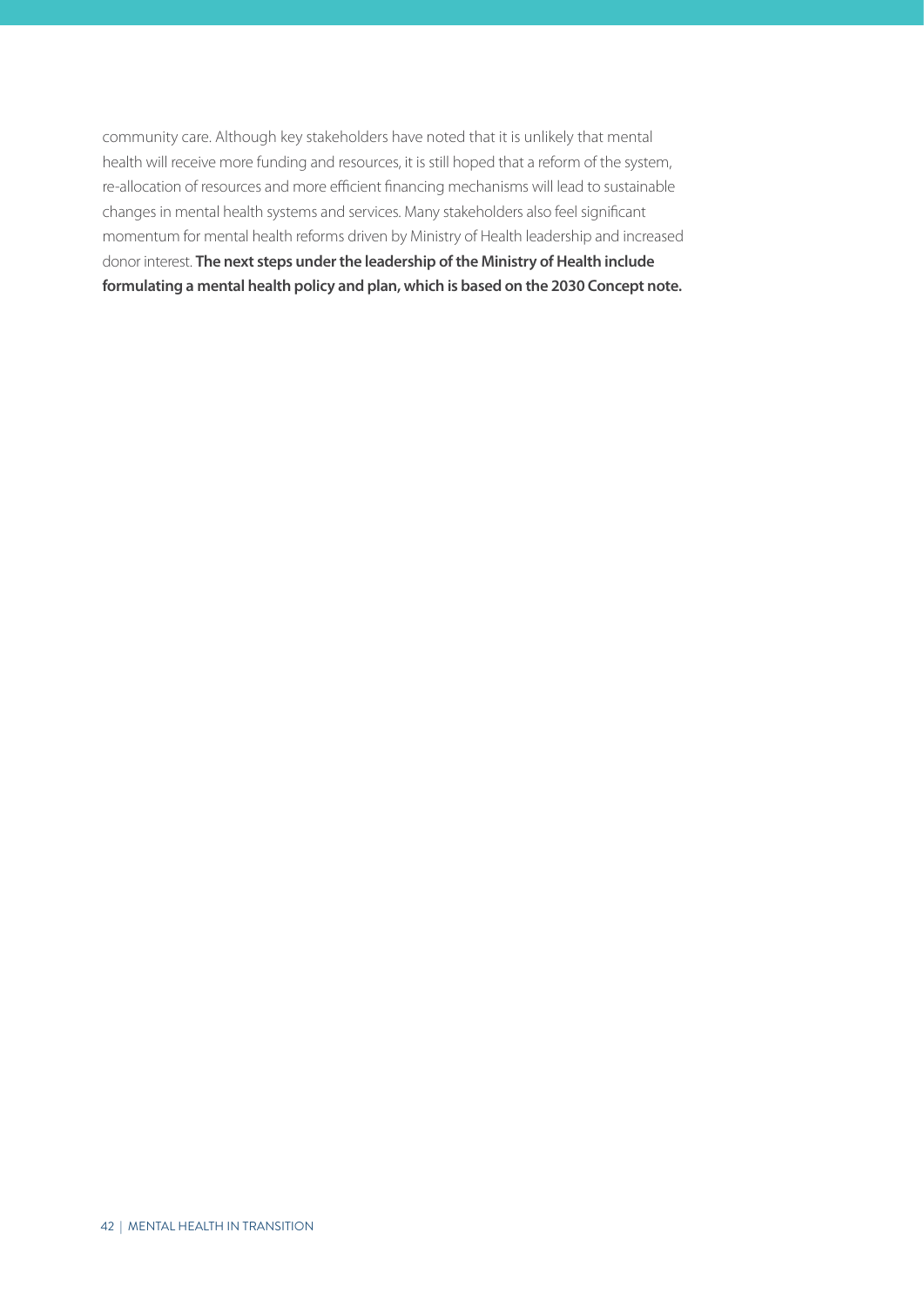# 4. ORGANIZATION OF MENTAL HEALTH SERVICES

## 4.1. Overview and Structure of the General Health and Mental Health System

The national Ministry of Health coordinates and governs the core statutory health system, while parallel systems are governed through their respective ministries. The **regional health authorities** are accountable to the MoH for the implementation of national health policies within their territory. They are responsible for the regional health care facilities, which primarily provide specialized and highly specialized services, as well as emergency care services. Most medical services are provided to the population in facilities that are under local governments at the regional, district, or municipal levels.<sup>32</sup> In Ukraine, a highly centralized model of decision making in the health system inherited from the Soviet era has gradually been replaced by a system in which authority has been passed to local administrations and self-governing bodies. The health system is a complex, multilayered, sometimes parallel system in which responsibilities in the health care sector are fragmented among central government (the Ministry of Health and many other ministries and public authorities), as well as 27 regional administrations and numerous administrative bodies at regional, municipal, district, and community levels. **Geographic gaps in available health services** exist. A survey showed that 7% of households in urban areas and 30% of households in rural areas lack available primary care centers, health centers, dispensaries, and pharmacies.<sup>108</sup> The private sector in the Ukrainian health system is small and consists mostly of pharmacies, diagnostic facilities (inpatient and outpatient), and privately practicing physicians. These are financed mostly through direct payments from the population.<sup>32</sup>

## Organization of Mental Health Services

Based on WHO's recommendations, mental health service organizations should follow a pyramid structure (see Figure 4.1), involving different types of services and including informal community care as well as formal and specialized services. Self-care and informal community care should be utilized most frequently (bottom of the pyramid), followed by **primary care services for mental health.** If the lower levels of services on the pyramid are available and accessible, the more specialized and expensive mental health services should be utilized less frequently.<sup>109</sup>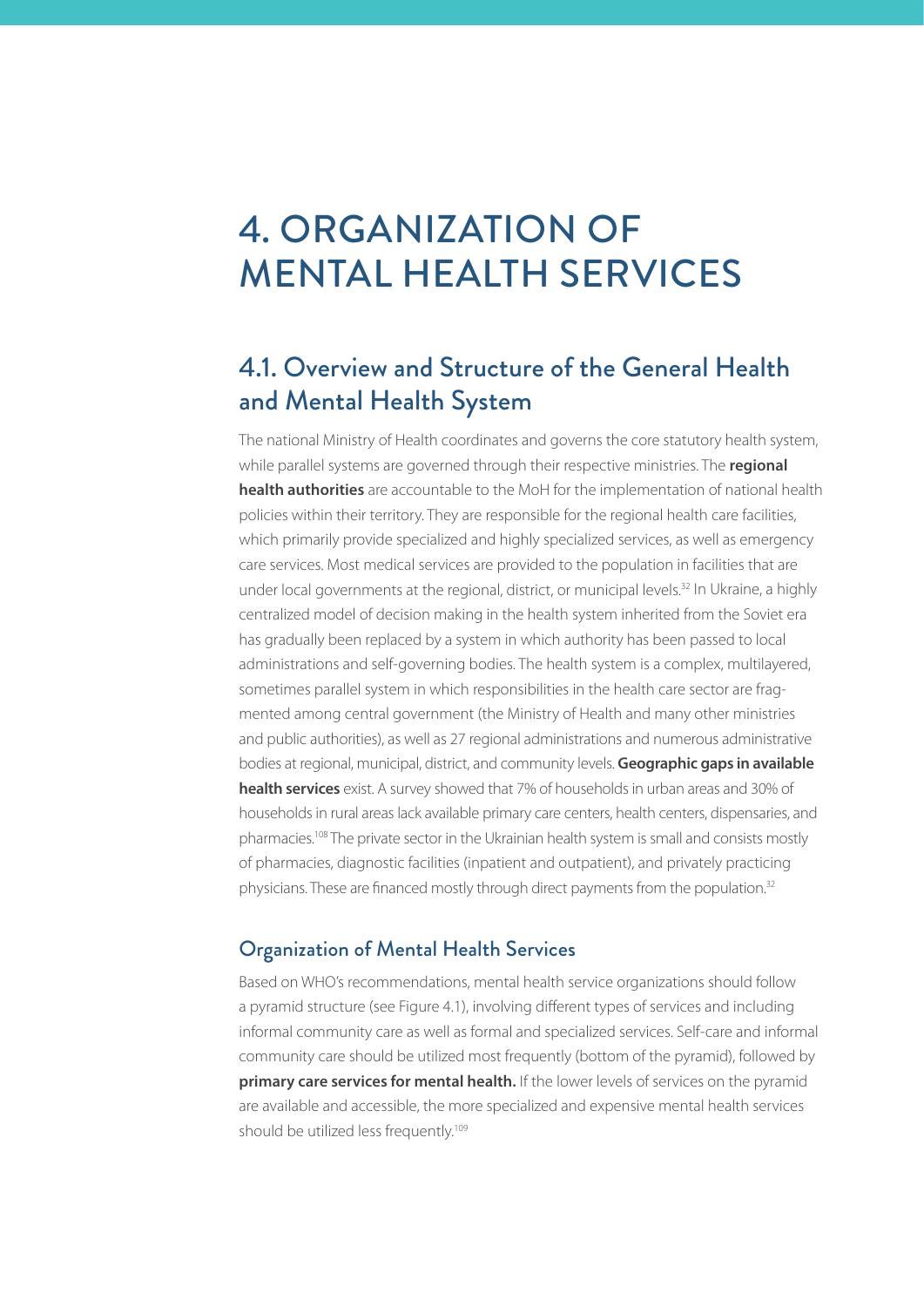

### **Figure 4.1:** WHO Service Organization Pyramid for an Optimal Mix of Services for Mental Health

As with general health care, the contemporary Ukrainian system of mental health has largely inherited the organizational structure, strategies, and practices from the Soviet system.110 Currently, the **mental health care system in Ukraine is centralized** and is comprised of psychiatric and narcological hospitals, outpatient clinics, psychiatric departments in hospitals, psychiatric agencies working under other governmental ministries, polyclinics which may have psychiatrists or even psychologists on staff, as well as a small number of private health care facilities. Community-based mental health care options, including mental health provided at the primary health care level by trained and supervised general health care providers, are currently limited or absent in the mental health system.<sup>32, 110, 111, 112</sup> Psychosocial support at the community level and crisis psychological support, as well as self-care and mental health promotion are also insufficiently developed.<sup>110</sup>

Table 4.1 shows the different levels of mental health and general health facilities, including psychiatric beds, where applicable.

The health system in Ukraine largely focuses on capacity for inpatient psychiatric treatment with **90% of funding allocated to inpatient psychiatric care** at hospitals. There are 89 psychiatric and narcological hospitals in Ukraine (2015)<sup>32</sup> which have a total of 44,224 beds **(98 beds per 100,000 population).32** This is comparable to the Russian Federation (109 beds per 100,000), Lithuania (106), but **much higher** than countries who already have more decentralized care such as Poland (39) and Georgia (28).<sup>115</sup>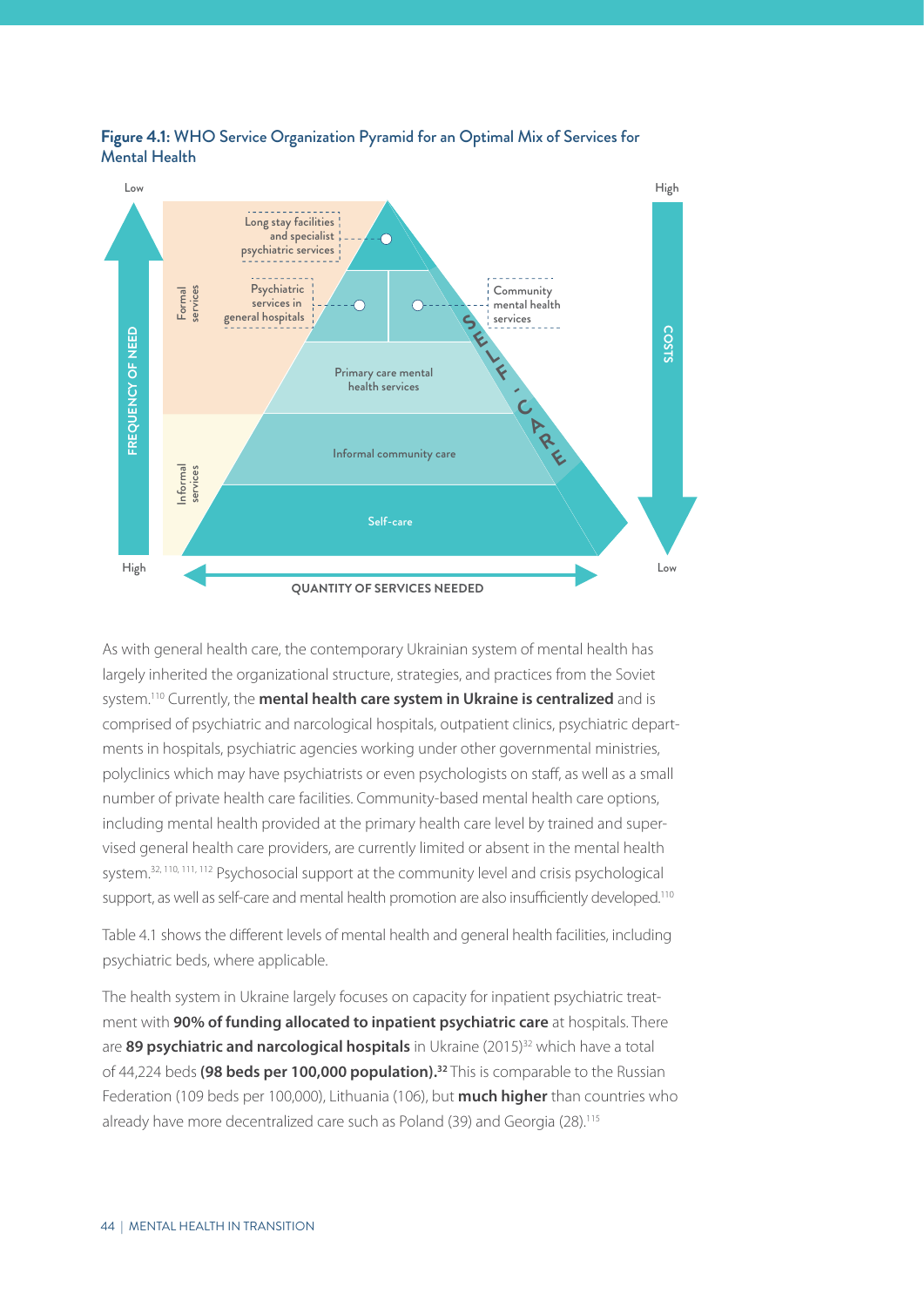| (2016 NUMBERS) <sup>113, 114</sup>                        |                                                                                                             |                     |                |                |                          |
|-----------------------------------------------------------|-------------------------------------------------------------------------------------------------------------|---------------------|----------------|----------------|--------------------------|
| <b>Type of Health</b><br><b>Facility or Service</b>       | Types of Staff and # of Beds                                                                                | <b>Ukraine</b>      | Lviv           | Poltava        | Zaporizhia               |
| Psychiatric hospital                                      | Psychiatrists, psychologists, psychotherapists,<br>social workers, doctors, nurses                          | 62                  | $\overline{2}$ | $\overline{2}$ | 4                        |
|                                                           | Number of beds                                                                                              | 28,469              | 1,930          | 930            | 1,137                    |
| Narcological<br>dispensary                                | Narcologists, psychologists,<br>psychotherapist, social workers, doctors,<br>nurses                         | 33                  | 1              | 3              | $\mathbf{1}$             |
|                                                           | Number of beds                                                                                              | 2,457               | 225            | 165            | 130                      |
| Psycho-neurological<br>dispensary                         | Psychiatrists, psychologists, psychotherapists,<br>social psychologists, social workers, doctors,<br>nurses | $22*$               | $\overline{2}$ | $\overline{2}$ | $\overline{2}$           |
|                                                           | Number of beds                                                                                              | 913                 | 125            | 60             | 195                      |
| Narcological hospital                                     | Narcologists, psychologists, psychotherapists,<br>social workers, doctors, nurses                           | 2                   | 0              | 0              | 0                        |
|                                                           | Number of beds                                                                                              | 348                 | $\Omega$       | 0              | 0                        |
| <b>Rehabilitation centers</b><br>(for substance use)**    | Narcologists, psychologists, psychotherapists,<br>nurses, social workers, doctors, nurses                   | <b>Not</b><br>known | 3              | $\sqrt{4}$     | $\overline{2}$           |
| Oblast hospitals (with<br>psychiatric beds)               | Psychiatrists, psychologists, psychotherapists,<br>doctors, nurses                                          | 1                   | $\circ$        | $\circ$        | $\circ$                  |
|                                                           | Number of beds                                                                                              | 30                  | 0              | 0              | 0                        |
| <b>City Hospitals (with</b><br>psychiatric beds)          | Psychiatrists, narcologists, social workers,<br>doctors, nurses                                             | 11                  | $\overline{2}$ | 0              | $\Omega$                 |
|                                                           | Number of beds                                                                                              | 600                 | 50             | $\overline{O}$ | $\overline{O}$           |
| City hospitals (without<br>psychiatric beds)              |                                                                                                             | 1,837               | 18             |                | $\overline{\phantom{0}}$ |
| <b>Central Raion Hospitals</b>                            | Psychiatrists, narcologists, social workers,<br>doctors, nurses                                             | 448                 | 19             | 25             | 20                       |
| <b>Central Raion hospitals</b><br>(with psychiatric beds) | Psychiatrists, narcologists, social workers,<br>doctors, nurses                                             | 7                   | 2              | 0              | 0                        |
|                                                           | Number of beds                                                                                              | 137                 | 40             | 0              | 0                        |
| Polyclinics                                               | GP, family doctor, nurses, sometimes psychia-<br>trists, psychotherapists                                   | 5,656               | 268            | 323            | 274                      |
| Other primary health<br>care (PHC) clinics                | GP, family doctor, nurses                                                                                   | 94                  | 11             | 1              | $\overline{2}$           |
| PHC urban                                                 | GP, family doctor, nurses                                                                                   | 1,743               | 19             | 92             | 135                      |
| PHC rural                                                 | GP, family doctor, nurses                                                                                   | 3,750               | 193            | 236            | 144                      |
| Feltsher points                                           | Feltsher/family doctor, nurses                                                                              | 13,133              | 996            | 618            | 357                      |

## TABLE 4.1: OVERVIEW AND STRUCTURE OF MENTAL HEALTH AS PART OF THE GENERAL HEALTH SYSTEM

\* 12 without inpatient, 10 with inpatient unit.

Note: A narcological hospital/dispensary treats addiction and substance-abuse related disorders (the focus of narcology) whereas a psycho-neurological hospital/dispensary treats psychiatric disorders. The difference between a hospital and a dispensary is that a hospital can (but doesn't always) treat a wide range of diseases (e.g., Central Raion Hospital, whereas a dispensary focuses on a specific sphere, i.e., narcology, psycho-neurology, and tuberculosis, etc. In practice, the two can be similar in terms of services provided.

<sup>\*\*</sup>There are no government rehabilitation centers, and the number of private rehabilitation centers is not tracked or known. This number is from the commonly used Manual for Drug addicted 2014 edition with the list of rehabilitation centers such as NGOs, Charity Foundations, and LLCs.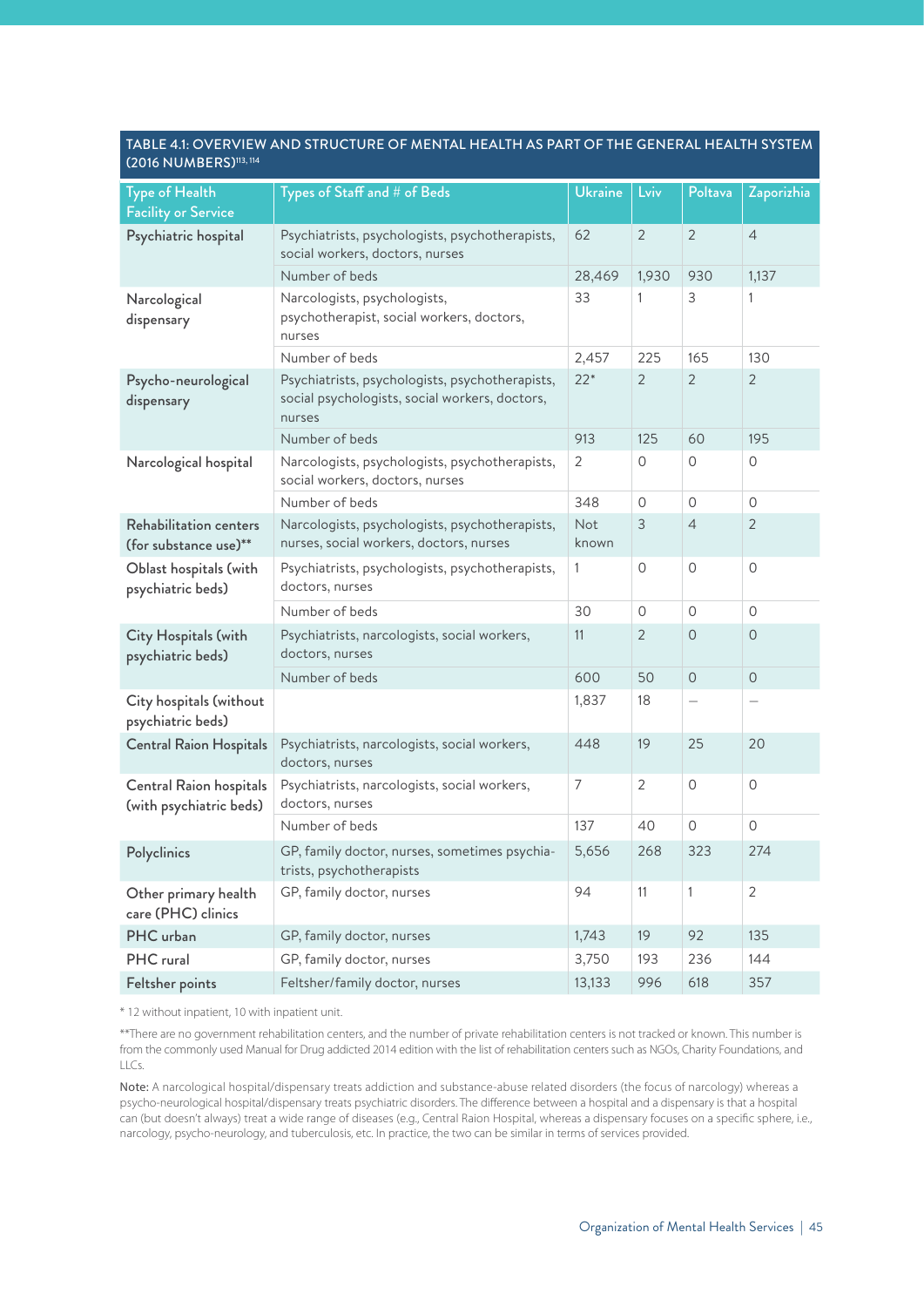

**Figure 4.2:** Availability of Psychiatric Beds per 100,000

In 2008, Ukraine started to focus on integrating mental health treatment into outpatient care and reduced the number of beds (e.g., Lviv Oblast Clinical Psychiatric Hospital has reduced 250 beds since 2008). From 2013–2015 the number of psychiatric beds for adults in Ukraine was reduced significantly, although changes were not seen equally in all oblasts, with Lviv having the highest number of beds relative to the population (see Figure 4.2).<sup>46</sup> **Bed occupancy** is high (e.g., 96% in Lviv oblast).

Psychiatric services in general hospitals are mostly focused on outpatient services (only .65 beds per 100,000).116

The **cost and length of stay in psychiatric hospitals is high.** The cost per bed per day includes medication (e.g., \$5–8 per day in Lviv), although patients are often asked to purchase their own medication. In 2012, the average length of stay in a psychiatric hospital was **53.5 days** for adults.117 This is also high compared to other countries such as Lithuania (20.8 days) and Poland (29.3 days).<sup>118</sup>

## 4.2. Available Mental Health Services and Interventions

## Treatment Protocols and Prescription Authority

There are considerable deficiencies in the system of developing and supporting **professional competencies** among mental health practitioners and related specialties,<sup>110</sup> and the lack of evidence-based practices in Ukraine is seen as a real challenge.<sup>119</sup> Most recently, an association of specialists has been created under the MoH, which is tasked

"I've been working here for 37 years. I can tell what a person is suffering from intuitively. I don't even have to talk to the patient." — Psychiatrist in Lviv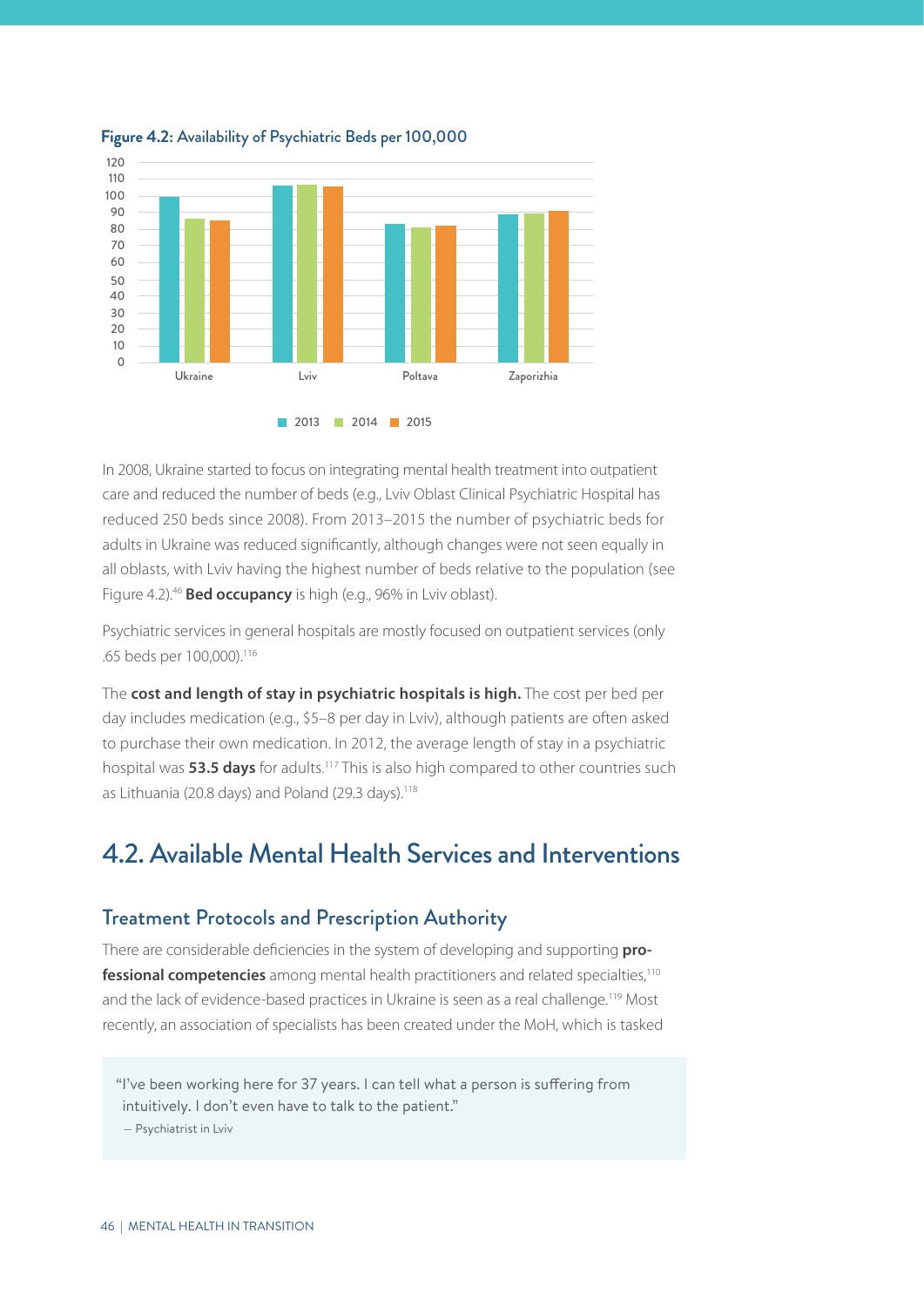with the development and implementation of guidelines and protocols for the treatment of mental disorders, and protocols for depression and PTSD have recently been created.110

Each medical institution within the health system **has internal protocols** for the identification, assessment, treatment, referral, and follow-up of different mental disorders including CMDs and AUD, which are based on protocols approved by the Ministry of Health of Ukraine.107,120 In April 2017, the Minister of Health updated the law to **allow Ukrainian doctors to use European treatment protocols.<sup>107</sup> However, contemporary evidence-based protocols** on mental health services delivery are still **used unsystem**atically in Ukraine.<sup>104</sup>

The newly developed government protocols for PTSD<sup>121</sup> and depression<sup>122</sup> also outline the **role of primary health care doctors.** According to these protocols, doctors should identify PTSD and depression (using specified screening instruments such as the PHQ-9), provide **psycho-education and basic psychological interventions** (depending on their competency), and can also **prescribe some psychotropic medications including antidepressants** (e.g., for sleep disorders, depression, anxiety, PTSD) and **benzodiazepines** (e.g., for short-term management of anxiety). According to the law,<sup>123</sup> psychotropic medications can only be prescribed by **medical institutions and doctors who have a license.124**

## Interventions Provided by Mental Health Specialists

Based on our assessment, the **most common interventions** used by specialized professionals for patients with CMD and AUD are summarized in Table 4.3. **Evidence-based psychological interventions** for depression, anxiety, and PTSD (e.g., CBT, CBT-TF, EMDR) or for AUD (e.g., motivational interviewing, peer support, 12 step model) were **mostly not provided by mental health professionals at state facilities.** Such interventions were at times offered by professionals in private practice, working at private universities (e.g., UCU) working or at private rehabilitation centers. On the other hand, the **professionals in private practice** offered a range of interventions with **some being evidence based** and some being outdated or even potentially harmful.

**Similarly, private rehabilitation centers (for drug and alcohol use disorders)** were described as being of **varying quality.** Several key informants (service providers and mental health (MH) service users) expressed concern about the "Closed type" rehabilitation centers which provide medication only and keep clients locked up with little information regarding available services. Many of these centers are not licensed and there is no strict legal regulation of such centers.

## Coordination of Care

We also found that **outpatient care was fragmented** with mental health care professionals providing different interventions with little communication between each other and limited roles. Psychologists and psychotherapists, for example, stated they could not diagnose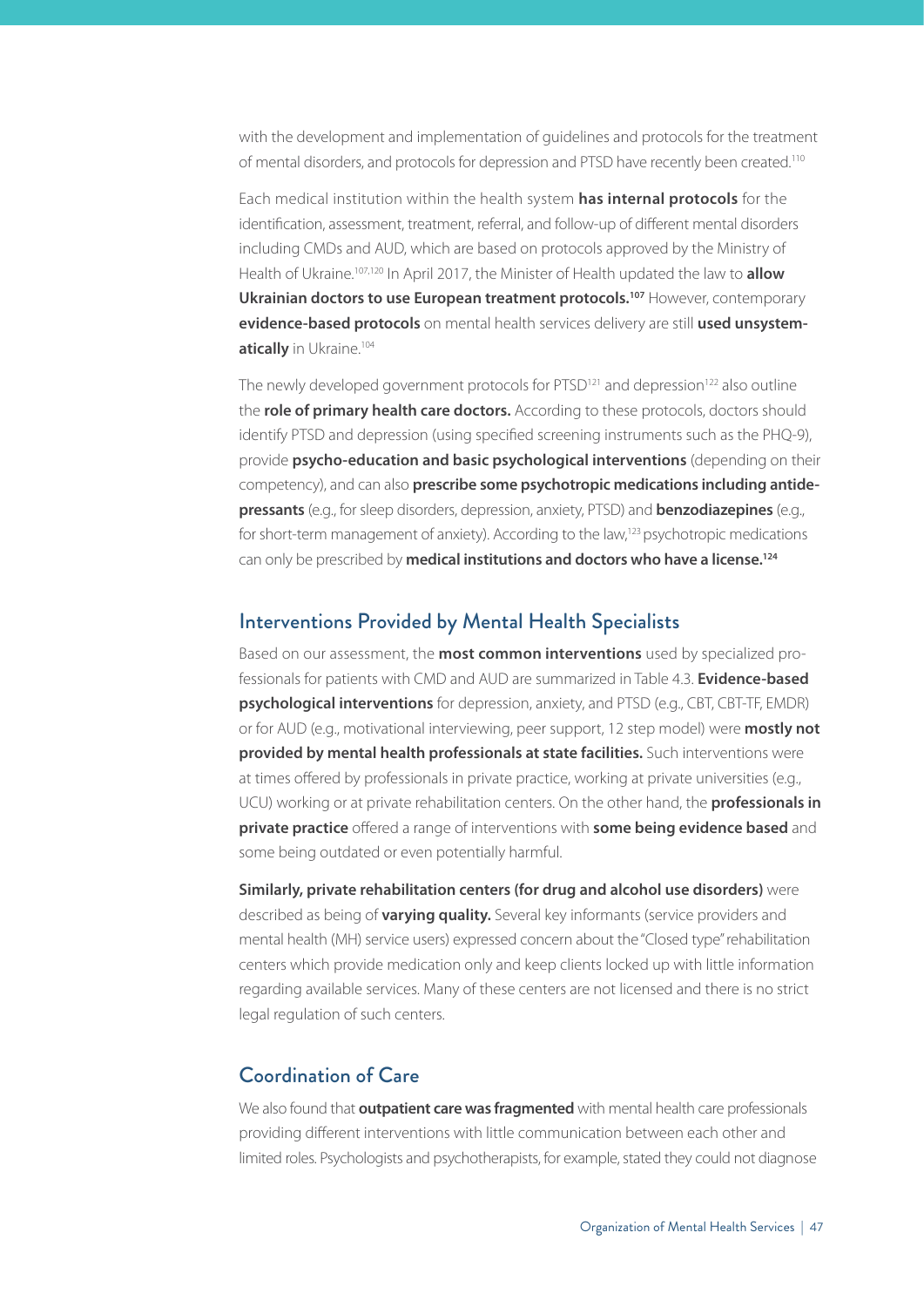| <u>IABLE 4.3: INTERVENTIONS PROVIDED BI MENTAL HEALIH SPECIALISIS</u>                                                                                                                                                  |                                                                                                   |                                                                                                                                                                                                                                                                                                                                                                                                                                                                                     |  |  |  |  |  |  |
|------------------------------------------------------------------------------------------------------------------------------------------------------------------------------------------------------------------------|---------------------------------------------------------------------------------------------------|-------------------------------------------------------------------------------------------------------------------------------------------------------------------------------------------------------------------------------------------------------------------------------------------------------------------------------------------------------------------------------------------------------------------------------------------------------------------------------------|--|--|--|--|--|--|
| <b>Health Facilities</b>                                                                                                                                                                                               | <b>Interventions Provided</b>                                                                     |                                                                                                                                                                                                                                                                                                                                                                                                                                                                                     |  |  |  |  |  |  |
|                                                                                                                                                                                                                        | Pharmacological                                                                                   | Psychosocial and psychological                                                                                                                                                                                                                                                                                                                                                                                                                                                      |  |  |  |  |  |  |
| Psychiatric hospitals and<br>inpatient units                                                                                                                                                                           | • Pharmacological treat-<br>ment (free of charge;<br>although patients are<br>often asked to pay) | • Psychological and disability assessments<br>by psychologists<br>• Psychological interventions and activities:<br>occupational therapy, art therapy, hyp-<br>nosis, acupuncture, Individual counselling                                                                                                                                                                                                                                                                            |  |  |  |  |  |  |
| Narcology inpatient unit (drug<br>and alcohol use disorders)<br>Inpatient stay (ranging from 8<br>days in Lviv to 21 days in Poltava<br>and Zaporizhia)<br>Referral to psychiatrist if mental<br>disorder suspected    | • Detoxification and<br>management of with-<br>drawal symptoms (IV and<br>medication)             | • Many do not have psychosocial or psy-<br>chological interventions<br>• Some offer psychological interventions<br>(by psychologists, psychotherapists, and<br>social workers), based on 12 step model                                                                                                                                                                                                                                                                              |  |  |  |  |  |  |
| Private rehabilitation centers<br>Lviv: \$222 per month<br>Zaporizhia: From \$100 to<br>\$1,000 per month                                                                                                              | • Pharmacological man-<br>agement of withdrawal<br>symptoms                                       | • Group and individual counseling<br>(inpatient and outpatient)<br>• Motivational interviewing<br>• Relaxation techniques and meditations<br>• Peer-to-peer motivational talks and<br>sharing of experiences<br>• Dovzhenko Method (hypnotic coding)-<br>was invented in the Soviet Union by Dr<br>Dovzhenko-patients are made to think<br>that they have no alcohol obsession<br>• Custodial treatment at locked facilities<br>with social case work provided by social<br>workers |  |  |  |  |  |  |
| Outpatient mental health<br>services in hospitals and<br>polyclinics<br>Almost one-third of polyclin-<br>ics visited had at least one<br>psychiatrist, while some also<br>had psychologists and psycho-<br>therapists. | Psychiatrists:<br>• Pharmacological treat-<br>ment (patients have to<br>pay)                      | Psychiatrists<br>• Psychiatric assessment<br>• Psycho-education<br>Psychologists<br>• Assessment<br>• Several psychologists noted that they did<br>not assess for mental disorders because<br>this was outside their scope of work<br>• Psycho-education about symptoms of<br>mental disorders<br>• Basic counseling and discussion<br>• Often no evidence-based interventions<br>available                                                                                         |  |  |  |  |  |  |
| Private psychologists and<br>psychotherapists                                                                                                                                                                          |                                                                                                   | • Cognitive behavioral therapy (CBT)<br>• Eye movement desensitization and<br>reprocessing (EMDR)<br>• Mindfulness<br>• Gestalt therapy<br>• Psychodynamic therapy                                                                                                                                                                                                                                                                                                                  |  |  |  |  |  |  |

## TABLE 4.3: INTERVENTIONS PROVIDED BY MENTAL HEALTH SPECIALISTS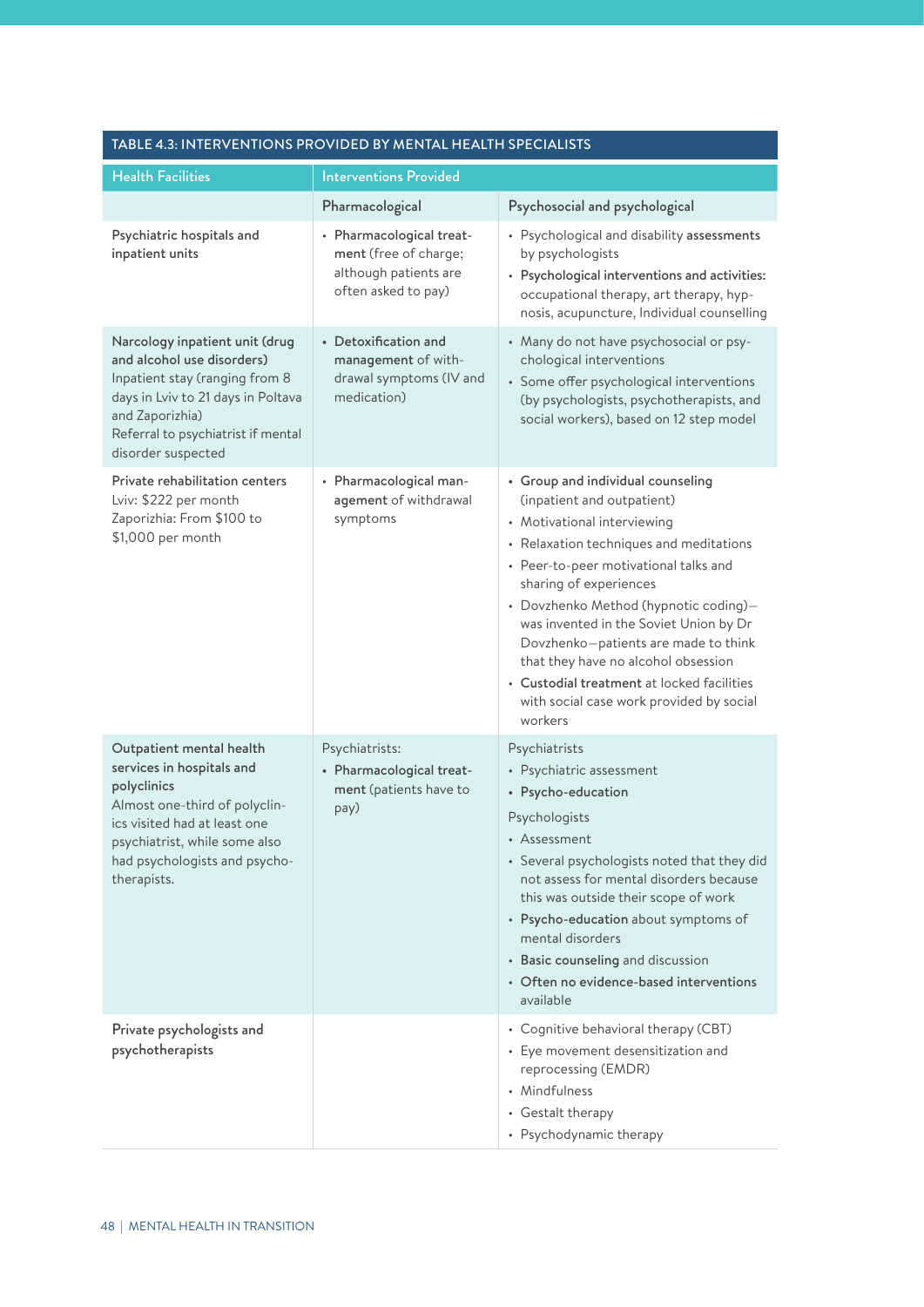because this was beyond their role, so they did not differentiate whether a patient actually had anxiety or depression but provided different psychotherapeutic interventions regardless. On the other hand, psychiatrists would diagnose, but then provided basic medication management only and did not communicate with psychologists or psycho-

I spent 21 days at an inpatient state facility but did nothing there. I got vitamins, IVs, lunch, I slept, smoked a lot of cigarettes, drank coffee and watched TV. There was no psychologist or psychotherapist, the doctor asked how I was feeling then left. The day I got out I started drinking again.

—Person recovering from AUD in Lviv

therapists about interventions offered and patient care (even if they worked in the same building).

Similarly, **psychiatrists would not treat alcohol and drug use disorders while narcologists would not treat other psychiatric conditions** and those professionals would only cross-refer to one another. Given the frequent comorbidity between alcohol use disorders and common mental health problems (especially AUD and PTSD), and the reluctance or inability of patients to see more than one provider, fragmentation of care, and not receiving needed care is often the

result. The lack of coordination between the two disciplines has also been pointed out as problematic by numerous health care and rehabilitation professional key informants during this assessment.

Many psychologists, psychotherapists, and social workers in government clinics reported having **multiple jobs and roles,** including having their private practice in addition to their work in state-run institutions or NGOs. At times, they reported asking patients coming to see them in public health facilities to come to their private practice instead. One psychotherapist in a government polyclinic reported referring patients who were feeling depressed or anxious to her own private homeopathy practice. This is problematic and calls into question ethical concerns as homeopathy is not regulated or recommended for people experiencing mental health problems.

At times however, having multiple roles also led to **more integrated systems and service provision.** In Poltava, for example, a social worker works part-time at a narcological dispensary and part-time at an NGO ("Prostir Nadii," Space of Hope), which supports people with alcohol and substance use disorder using the AA model. She helps patients connect to the NGO and attend groups after they leave inpatient treatment at the narcological dispensary. These multiple roles are more likely in areas with a higher density of public and NGO services and initiatives.

## Interventions Provided at the Primary Health Care level

Studies show that the average patient visits primary care four times per year and the official referral rate is 4.7%.125 The percentage of active physicians in Ukraine working in primary care is 17.1%.<sup>125</sup> Case identification and provision of intervention and referral for persons with mental disorders at the primary health care level is limited.104 **Government**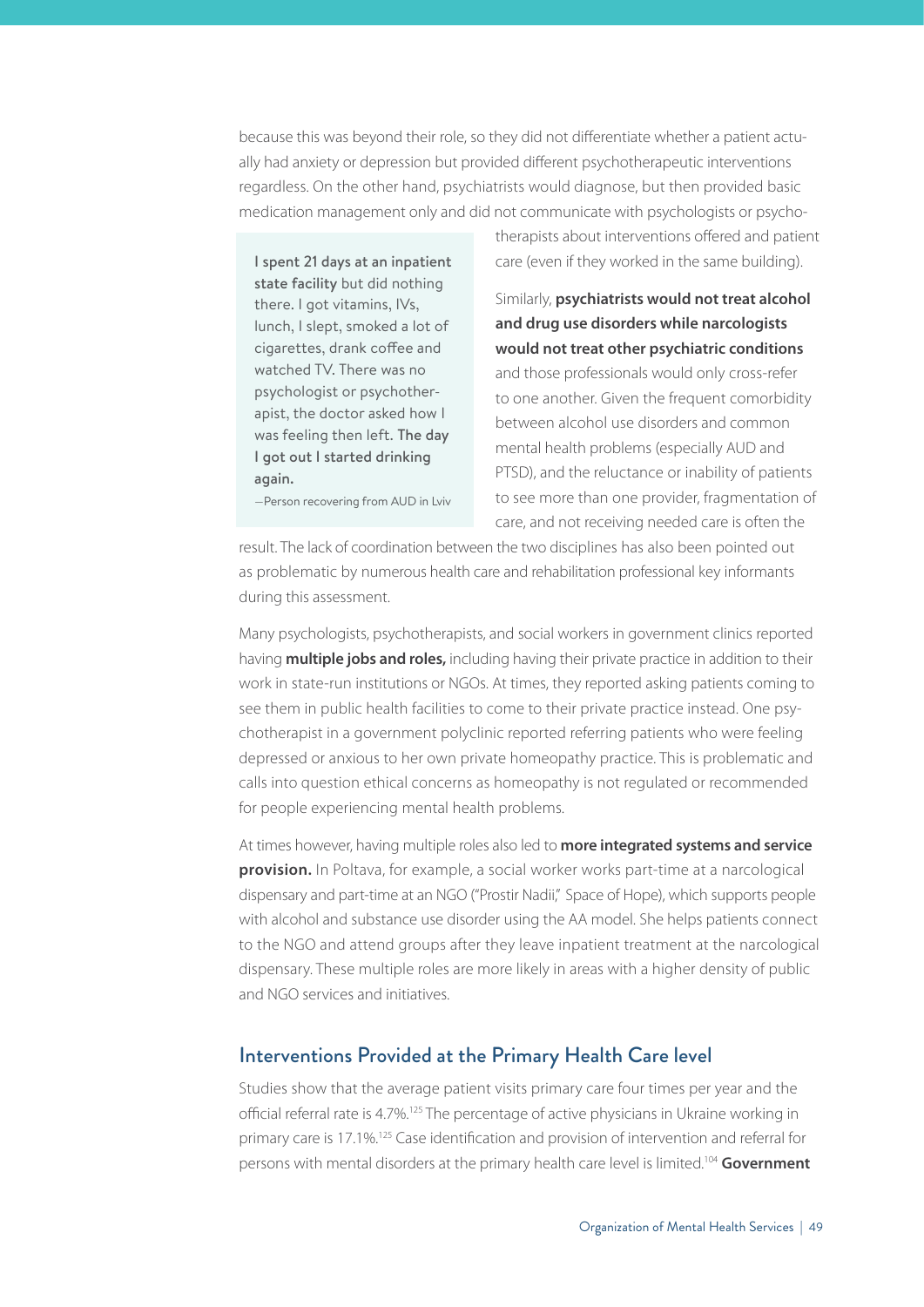| TABLE 4.4: INTERVENTIONS PROVIDED IN PRIMARY HEALTH CARE                                                                                                                                                                                                                                                                                                                                                                                                                                                                        |                                                                                                                                                                                                                                                                                                                                                                                                                                                      |            |             |            |  |  |  |  |
|---------------------------------------------------------------------------------------------------------------------------------------------------------------------------------------------------------------------------------------------------------------------------------------------------------------------------------------------------------------------------------------------------------------------------------------------------------------------------------------------------------------------------------|------------------------------------------------------------------------------------------------------------------------------------------------------------------------------------------------------------------------------------------------------------------------------------------------------------------------------------------------------------------------------------------------------------------------------------------------------|------------|-------------|------------|--|--|--|--|
|                                                                                                                                                                                                                                                                                                                                                                                                                                                                                                                                 | Total                                                                                                                                                                                                                                                                                                                                                                                                                                                | Lviv       | Poltava     | Zaporizhia |  |  |  |  |
| Number of family PHC providers interviewed and                                                                                                                                                                                                                                                                                                                                                                                                                                                                                  | 39                                                                                                                                                                                                                                                                                                                                                                                                                                                   | 10         | 16          | 13         |  |  |  |  |
| number (and percentage) giving a yes response                                                                                                                                                                                                                                                                                                                                                                                                                                                                                   |                                                                                                                                                                                                                                                                                                                                                                                                                                                      |            |             |            |  |  |  |  |
| Assessment of mental disorders                                                                                                                                                                                                                                                                                                                                                                                                                                                                                                  |                                                                                                                                                                                                                                                                                                                                                                                                                                                      |            |             |            |  |  |  |  |
| Assess for PTSD, anxiety, or depression or for<br>AUD?                                                                                                                                                                                                                                                                                                                                                                                                                                                                          | 100% (39)                                                                                                                                                                                                                                                                                                                                                                                                                                            | 100% (10)  | 100% (16)   | 100% (13)  |  |  |  |  |
| Note: Many report using "visual" diagnostic assessment (not asking specific questions)                                                                                                                                                                                                                                                                                                                                                                                                                                          |                                                                                                                                                                                                                                                                                                                                                                                                                                                      |            |             |            |  |  |  |  |
| Use standardized questionnaires for assessments<br>(e.g., national protocol scales such as PHQ-9)?                                                                                                                                                                                                                                                                                                                                                                                                                              | $0\%$ (0)                                                                                                                                                                                                                                                                                                                                                                                                                                            | $0\%$ (0)  | $0\%$ (0)   | $0\%$ (0)  |  |  |  |  |
| Use scales from Pharmaceutical industry (for CMD<br>only)?                                                                                                                                                                                                                                                                                                                                                                                                                                                                      | $18\%$ (7)                                                                                                                                                                                                                                                                                                                                                                                                                                           | $2\%$ (2)  | $13\%$ (2)  | 23% (3)    |  |  |  |  |
| Notes: Many noted they were reluctant to talk to patients about mental health because 'everyone' had stress and anxiety due to the political and<br>economic situation, they did not think they could convince patients to see a psychiatrist, they felt this would impact the patient provider relationship<br>negatively ("patients will think I say they are crazy"), and many did not feel confident asking further questions. Some noted that they had state<br>protocols for depression but no time (10 min per patient). |                                                                                                                                                                                                                                                                                                                                                                                                                                                      |            |             |            |  |  |  |  |
| Interventions provided for mental disorders                                                                                                                                                                                                                                                                                                                                                                                                                                                                                     |                                                                                                                                                                                                                                                                                                                                                                                                                                                      |            |             |            |  |  |  |  |
| Provide basic psycho-education about nature of<br>condition?                                                                                                                                                                                                                                                                                                                                                                                                                                                                    | 100% (39)                                                                                                                                                                                                                                                                                                                                                                                                                                            | 100% (10)  | 100% (16)   | 100% (13)  |  |  |  |  |
| Provide an information leaflet on CMDs or AUD?                                                                                                                                                                                                                                                                                                                                                                                                                                                                                  | 5% (2)                                                                                                                                                                                                                                                                                                                                                                                                                                               | $10\%$ (1) | $6\%$ (1)   | $0\%$ (0)  |  |  |  |  |
| Note: Several health facilities have information posters about negative effects of alcohol use and AUD displayed in the hallways                                                                                                                                                                                                                                                                                                                                                                                                |                                                                                                                                                                                                                                                                                                                                                                                                                                                      |            |             |            |  |  |  |  |
| Provide psychosocial interventions (e.g., emotional<br>support, stress management)?                                                                                                                                                                                                                                                                                                                                                                                                                                             | 60% (23)                                                                                                                                                                                                                                                                                                                                                                                                                                             | 80% (8)    | 44% (7)     | $62\%$ (8) |  |  |  |  |
| Note: Some of those responding "yes" noted that interventions provided were not according to a specific protocol, and most noted they had no<br>knowledge of such interventions and that this was not part of their responsibilities. Regarding alcohol use, some noted they had conversations<br>trying to motivate the person.                                                                                                                                                                                                |                                                                                                                                                                                                                                                                                                                                                                                                                                                      |            |             |            |  |  |  |  |
| Provide pharmacological interventions for CMDs?                                                                                                                                                                                                                                                                                                                                                                                                                                                                                 | $21\%$ (8)                                                                                                                                                                                                                                                                                                                                                                                                                                           | 40% (4)    | $6\%$ (1)   | $23\%$ (3) |  |  |  |  |
| Notes: Most described providing mild herbal sedatives (e.g. valerian root, nootropics), and some prescribed psychotropic medication such as antidepres-                                                                                                                                                                                                                                                                                                                                                                         |                                                                                                                                                                                                                                                                                                                                                                                                                                                      |            |             |            |  |  |  |  |
| sants and anxiolytics. Only one person prescribed an antidepressant from the essential drug list and in line with the protocol for depression (fluoxetine).                                                                                                                                                                                                                                                                                                                                                                     |                                                                                                                                                                                                                                                                                                                                                                                                                                                      |            |             |            |  |  |  |  |
| Referral for patients with mental disorders                                                                                                                                                                                                                                                                                                                                                                                                                                                                                     |                                                                                                                                                                                                                                                                                                                                                                                                                                                      |            |             |            |  |  |  |  |
| Provide referral to a psychiatrist if CMD is<br>suspected?                                                                                                                                                                                                                                                                                                                                                                                                                                                                      | 100% (39)                                                                                                                                                                                                                                                                                                                                                                                                                                            | 70% (7)    | 100% (16)   | 100% (13)  |  |  |  |  |
| Provide referral to a narcologist if AUD is suspected?                                                                                                                                                                                                                                                                                                                                                                                                                                                                          | 100% (39)                                                                                                                                                                                                                                                                                                                                                                                                                                            | 100% (10)  | 100% (16)   | 100% (13)  |  |  |  |  |
| Provide referral to a psychologist or psychothera-<br>pist (non-pharmacological) or if CMD is suspected?                                                                                                                                                                                                                                                                                                                                                                                                                        | 25% (10)                                                                                                                                                                                                                                                                                                                                                                                                                                             | $0\%$ (0)  | 43% (7)     | $23\%$ (3) |  |  |  |  |
| Provide referral to a psychologist or psychothera-<br>pist (non-pharmacological) or if AUD is suspected?                                                                                                                                                                                                                                                                                                                                                                                                                        | $0\%$ (0)                                                                                                                                                                                                                                                                                                                                                                                                                                            | $0\%$ (0)  | $0\%$ (0)   | $0\%$ (0)  |  |  |  |  |
| Note: Many report using an official referral (sealed with stamp) to a psychiatrist/narcologist at the respective Central Raion Hospital (even if a<br>psychotherapist or psychologist was available in the same polyclinic). Few referred to psychologists at NGOs. Some noted that they would refer<br>to a private rehabilitation center for AUD one person noted providing referral to their own church for persons with AUD.                                                                                                |                                                                                                                                                                                                                                                                                                                                                                                                                                                      |            |             |            |  |  |  |  |
|                                                                                                                                                                                                                                                                                                                                                                                                                                                                                                                                 |                                                                                                                                                                                                                                                                                                                                                                                                                                                      |            |             |            |  |  |  |  |
| Record Keeping and Follow-up                                                                                                                                                                                                                                                                                                                                                                                                                                                                                                    |                                                                                                                                                                                                                                                                                                                                                                                                                                                      |            |             |            |  |  |  |  |
| Follow up and monitor effectiveness of treatment<br>while patient is under care of psychiatrist or<br>psychologist or narcologist                                                                                                                                                                                                                                                                                                                                                                                               | $0\%$ (0)                                                                                                                                                                                                                                                                                                                                                                                                                                            | $0\%$ (0)  | $0\%$ (0)   | $0\%$ (0)  |  |  |  |  |
| information for continued follow-up by the GP.                                                                                                                                                                                                                                                                                                                                                                                                                                                                                  | Note: Many noted that there is only an informal and unofficial way to follow up and share information if you know your colleague personally or<br>you are friends. Officially it is prohibited to share this information between service providers, and only patients can share their own information.<br>However, many patients do not want their GP to know about psychiatric treatment. Some noted it would be useful if a psychiatrist can share |            |             |            |  |  |  |  |
| Monitor and treat patients who refuse to see a<br>psychiatrist (CMD only)                                                                                                                                                                                                                                                                                                                                                                                                                                                       | $0\%$ (0)                                                                                                                                                                                                                                                                                                                                                                                                                                            | 0          | $\mathbf 0$ | $\circ$    |  |  |  |  |
| Note: Many noted that they will accept if a patient does not want to see a psychiatrist and will not intervene further as treatment should be voluntary.<br>One GP provided psychological sessions (including for people with CMDs and AUD) in the church in his free time since he is not limited with time<br>there and can attend to people's needs better.                                                                                                                                                                  |                                                                                                                                                                                                                                                                                                                                                                                                                                                      |            |             |            |  |  |  |  |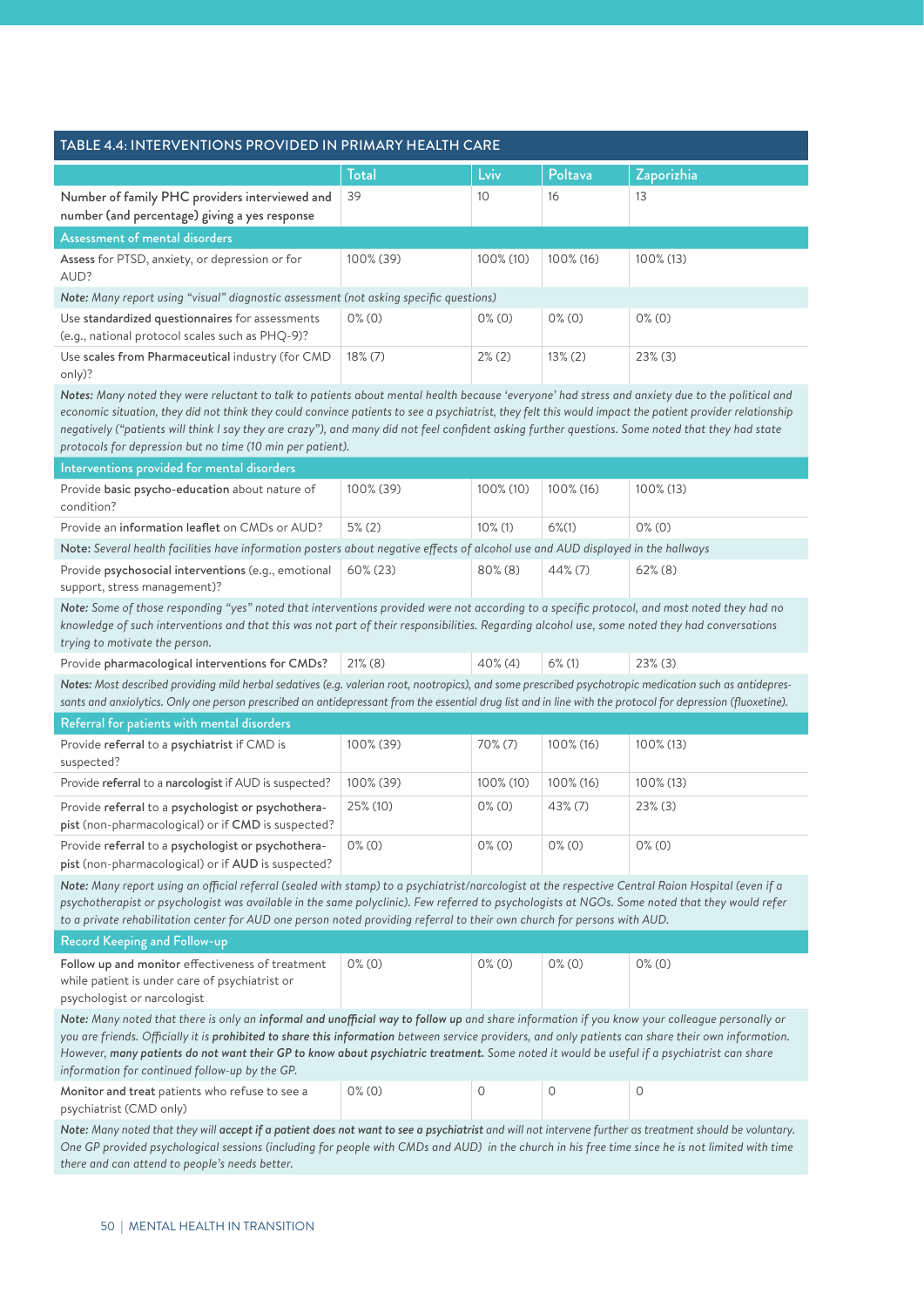**protocols** have been developed for the identification (e.g., specific questions to ask), management (including prescription of selected psychotropic medications), and referral (in the case of no improvement) for persons with **mild to moderate depression and PTSD at the PHC level. However, our assessment showed that few providers are reporting that they identify, provide interventions, refer or follow up with persons experiencing mental illness** (see Table 4.4. for details). Similarly, feldshers, who work at the community level, reported that their role in supporting persons with mental disorders was very limited. They described that they could only refer patients to the Central Rayon Clinic or call an ambulance in case of violent outbursts due to psychotic episodes.

## Informal Community Care

#### *Clergy and Faith-Based Groups*

Our assessment showed that clergy are often an important source of emotional support, especially in Western Ukraine. Key informants described that many people trusted clergy more than mental health professionals and that clergy were easily accessible and free of charge. They also noted that mostly **older or very young people turned to them** (less people between the ages 30–55). Clergy (in Lviv and Poltava) described doing the following when persons appear depressed, anxious, or are struggling with alcohol use:

- **•** Talking and discussing problems
- **•** Helping people identify their strengths and weaknesses as a part of healing
- **•** Fostering insight and acceptance
- **•** Encouraging people to turn for help (e.g., to others who can help, to God)
- **•** Praying
- **•** Suggesting meditation
- **•** Listening to their confession
- **•** "Healing with words"

**Clergy and mental health professionals organize social activities:** Several mental health service providers also reported working together with clergy to organize events and refer patients or colead support groups together. One priest described working with mental health professionals such as psychologists and narcologists to organize weekend trips out of the city for persons with psychological problems. They enjoy nature and go to a monastery with the aim of promoting mental health and supporting persons affected by mental health problems (including CMDs and AUD). He noted that, **"It is easier to open up while taking a walk in the forest."** 

**Training in mental health:** Clergy described having received some training in mental health during their time in the seminary, as well as through additional courses and training opportunities. This included seminars on mental health at Ukrainian Catholic University (UCU, Lviv) as well as an educational program lead by the Dragomanova National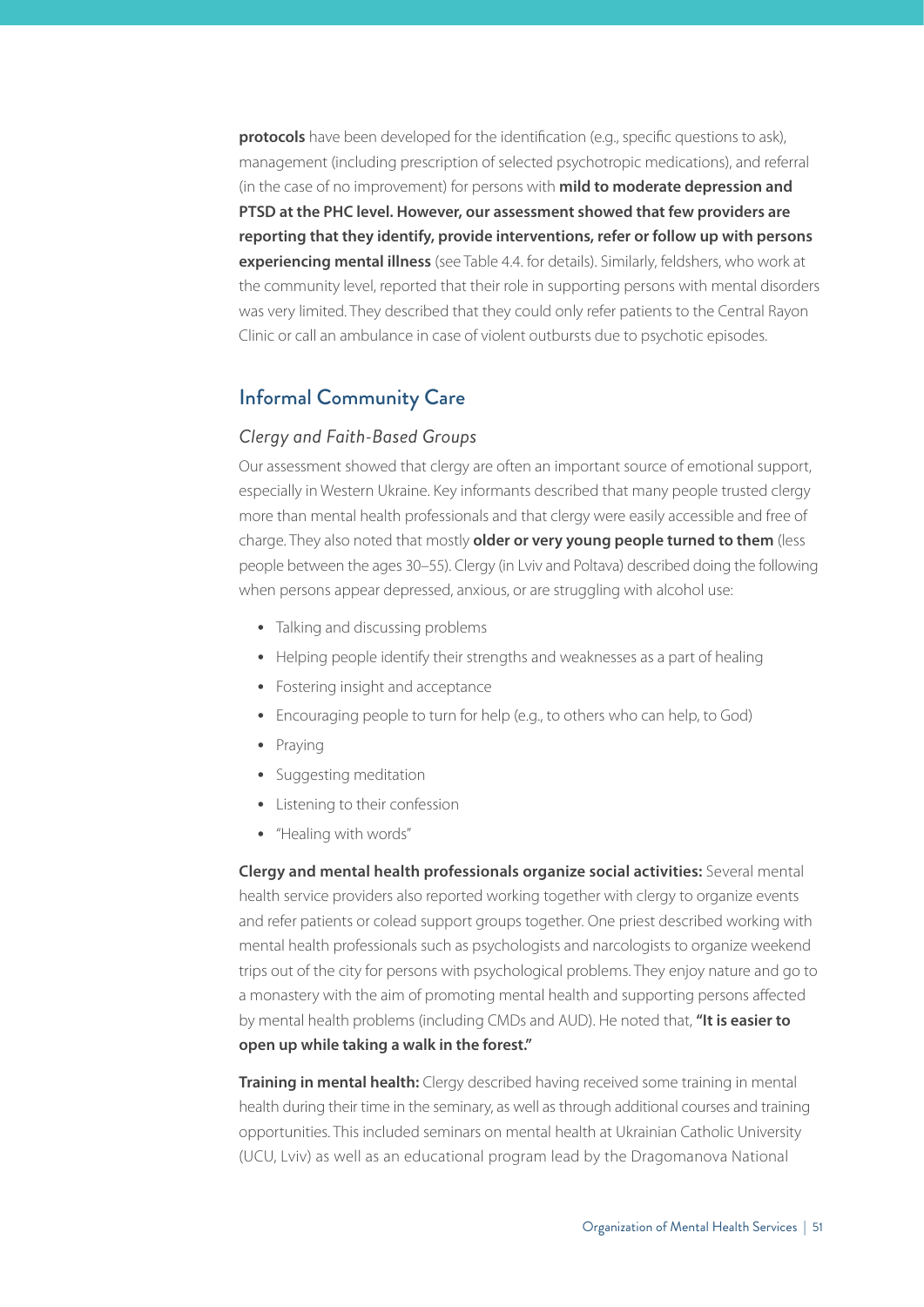Pedagogical University and Christian Educational and Research Centre, on "Psychological Counselling and Chaplaincy" in Poltava. Clergy (in Lviv) also described referring people to mental health services at UCU.

### Alcoholics Anonymous (AA)

AA is a faith-based group for addicted and co-addicted persons, and AA chapters exist throughout Ukraine in most major cities. AA follows the 12 Step Program, which has been found effective for persons struggling with drug and alcohol addictions. AA also uses a peer support model, with persons who have been successful in recovery assisting others who are still struggling to stay alcohol or drug free. Our assessment found that AA groups in Ukraine include groups for those recovering from drug and alcohol use, mixed gender groups, female only groups, as well as separate groups for family members. Several key informants who were recovering from alcohol use **described AA as being helpful in their recovery** (also see Chapter 6).

### Folk and Alternative Medicine

Many people who feel that the available health care system is not meeting their needs and they **do not trust doctors and the health care system,** turn to folk and alternative medicines for support.32 There are about 4,000 registered alternative medicine practitioners in the country, but informants suggest a number at least 10 times higher. They have minimal connection with mainstream health care. A small proportion of these practitioners are medical professionals specializing, in folk and alternative medicine. Most do not possess any medical training, and up to **70% of these alternative healers have no accredited professional training or certification.32** About **5.5 million people receive services** from these alternative healers.<sup>32</sup> Most live in rural areas, but a number of richer urban residents consult with such healers.126 The government has made several attempts to regulate this field,<sup>127</sup> and such practitioners are forbidden to assess psychological health and to treat various disorders including drug addiction and mental disorders that require immediate hospitalization. According to several key informants, healers are **frequently accessed by persons with CMDs.** We also spoke to one person practicing homeopathy who admitted she could not diagnose or treat mental disorders but would still counsel persons experiencing feelings of anxiety and depression and would recommend herbal remedies for them.

## Self-Care, MH Promotion and Awareness Raising Programs

It has been widely noted that there is insufficient **awareness** about mental health in the Ukraine, which results in stigmatization and not seeking professional help. There are also no significant efforts for the promotion of mental health and **prevention** of mental disorders in line with global guidelines and research.104 Indeed, **our assessment** showed there were no programs to promote mental health at the national level or the target oblasts.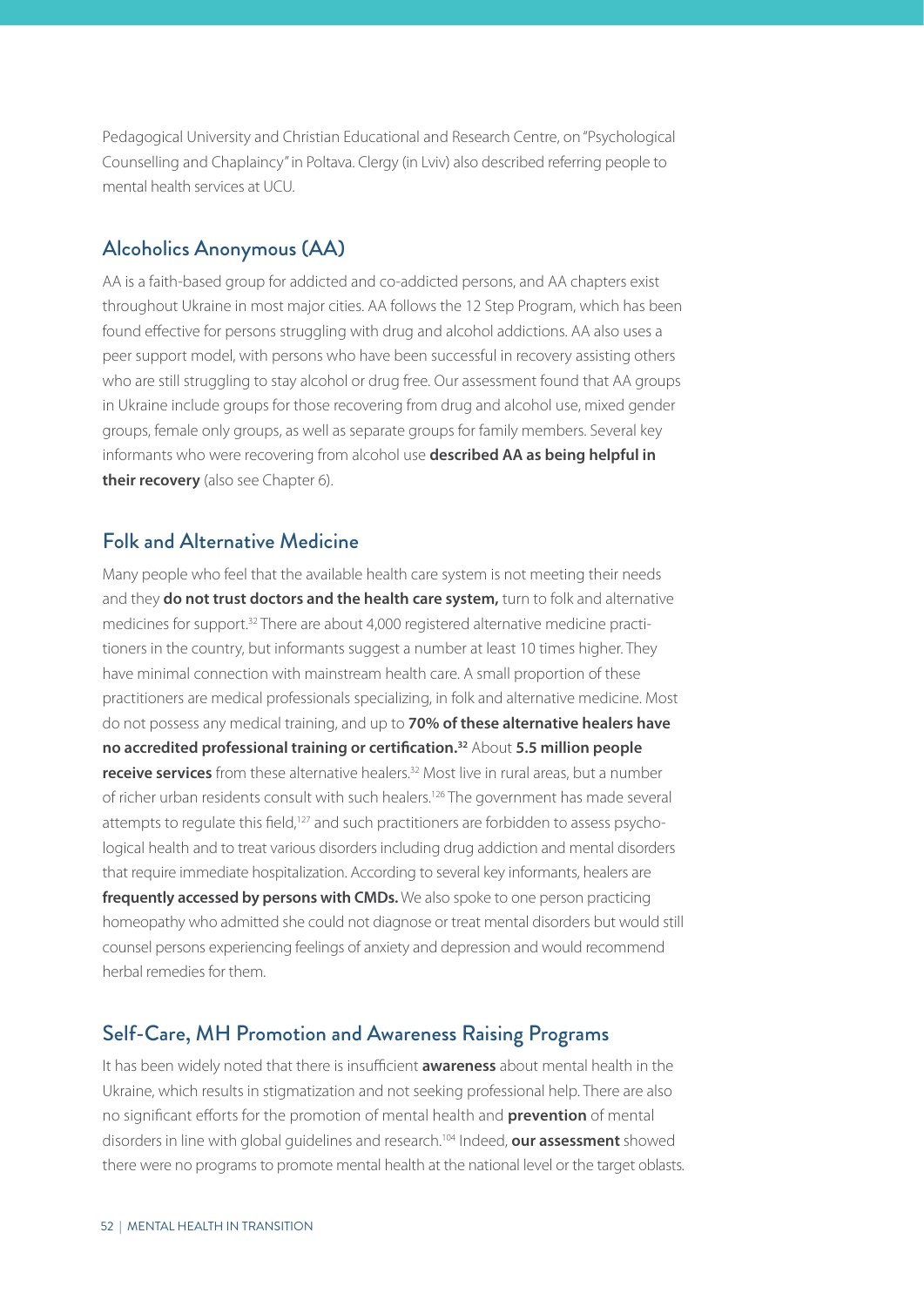| TABLE 4.5: AVAILABILITY OF MENTAL HEALTH INFORMATION AND PROMOTIONAL ACTIVITIES AT SITES<br><b>VISITED</b> |                                                                                                                                                                                              |                                                                                                                                                                                                                  |                                                                                                                    |  |  |  |  |  |
|------------------------------------------------------------------------------------------------------------|----------------------------------------------------------------------------------------------------------------------------------------------------------------------------------------------|------------------------------------------------------------------------------------------------------------------------------------------------------------------------------------------------------------------|--------------------------------------------------------------------------------------------------------------------|--|--|--|--|--|
|                                                                                                            | <b>Flyers and Pamphlets</b>                                                                                                                                                                  | <b>Posters</b>                                                                                                                                                                                                   | <b>MH Promotion Activities</b>                                                                                     |  |  |  |  |  |
| <b>Health</b><br>facilities                                                                                | <b>No</b>                                                                                                                                                                                    | Some of the health facilities<br>visited, including polyclinics,<br>had posters about alcohol use<br>which focused on negative<br>health and social effects (e.g.,<br>family violence, health conse-<br>quences) | <b>No</b>                                                                                                          |  |  |  |  |  |
| NGO <sub>s</sub> and<br>academic                                                                           | Some had psycho-educational<br>materials about common<br>mental disorders and alcohol<br>use disorder, including signs<br>and symptoms, ways of cop-<br>ing, and where to seek help<br>(UCU) | Some had posters about coping<br>with stress, positive coping<br>methods, and available mental<br>health services                                                                                                | Yes, community recreational<br>and social activities organized<br>for target groups (e.g., veter-<br>ans and IDPs) |  |  |  |  |  |
| Public<br>spaces                                                                                           | <b>No</b>                                                                                                                                                                                    | Some had advertisements<br>about private rehabilitation<br>centers (drug and alcohol use)                                                                                                                        | <b>No</b>                                                                                                          |  |  |  |  |  |

Almost all key informants (e.g., doctors, psychologists, psychiatrists) talked about the **necessity of providing at least information and psycho-education** about CMDs and AUD.

We found that **information provided at health facilities was minimal** and focused on negative consequences (e.g., of alcohol use). **NGOs often had extensive mental health promotion materials** and community activities, but these tended to focus on specific target groups (e.g., IDPs, veterans, and their families) and not the general population and were not widely available (see Table 4.5.).

Some organizations even actively **discourage against accessing mental health services.** A recent exhibition "Psychiatry—industry of death" was held in Odessa (2016) and Kyiv (June 2017) and organized by the church of Scientology. It featured people in white coats with fake blood trying to encourage those experiencing mental health problems to join Scientology instead of seeking mental health care (see *[http://cchr.org.ua/category/](http://cchr.org.ua/category/vyistavka-psihiatriya-industriya-smerti/) [vyistavka-psihiatriya-industriya-smerti/](http://cchr.org.ua/category/vyistavka-psihiatriya-industriya-smerti/) and [http://nv.ua/ukr/opinion/van\\_voren/naukova](http://nv.ua/ukr/opinion/van_voren/naukova-kijivska-fantastika-1322773.html)[kijivska-fantastika-1322773.html](http://nv.ua/ukr/opinion/van_voren/naukova-kijivska-fantastika-1322773.html)*).

## 4.3. Mental Health Rights and Advocacy

There is **limited participation and engagement** of individuals with mental disorders and their family members in planning, implementing, and evaluating mental health services, and also some resistance from the established mental health workers to change the system.104 Our assessment found a limited number of existing organizations that mainly focus on severe mental disorders, intellectual disability, and patient rights, while there appears to be less of a focus on advocacy for the needs of persons with CMDs and AUD (see Table 4.6).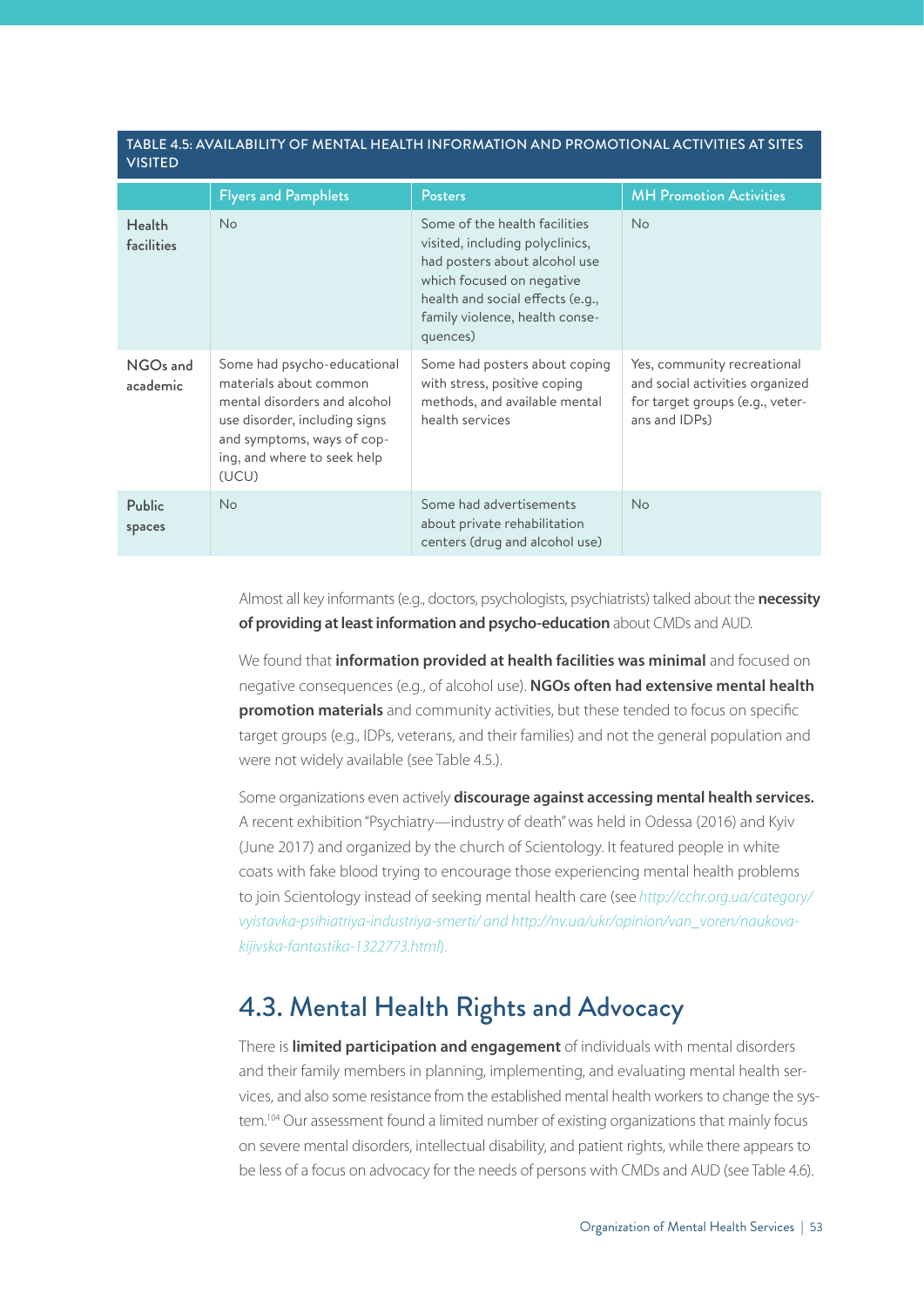| TABLE 4.6: MENTAL HEALTH SERVICE USER ORGANIZATIONS IN UKRAINE                                          |                                                                                                                                                                                                                                                                                                                                                                                                                                                                                                                                                                |  |  |  |  |  |
|---------------------------------------------------------------------------------------------------------|----------------------------------------------------------------------------------------------------------------------------------------------------------------------------------------------------------------------------------------------------------------------------------------------------------------------------------------------------------------------------------------------------------------------------------------------------------------------------------------------------------------------------------------------------------------|--|--|--|--|--|
| Name of Organization                                                                                    | <b>Activities</b>                                                                                                                                                                                                                                                                                                                                                                                                                                                                                                                                              |  |  |  |  |  |
| All-Ukrainian Disabled<br>Users of Psychiatric<br>$Care-user$                                           | Raises the level of knowledge of people with mental disorders and intellectual<br>disabilities in line with national and international standards, laws, and conventions.<br>Helps mental health service users in knowing their rights, and protecting them in the<br>framework of international and domestic legislation. Not very active at this time.                                                                                                                                                                                                        |  |  |  |  |  |
| <b>Charitable Relief</b><br>Society for Disabled<br>Persons and Intellectual<br>Disabilities "Dzherela" | Nonprofit public organization of parents and specialists from Kyiv, created with the<br>assistance of Global Psychiatry Initiative in 1994. Development and implementation<br>of individual measures, projects, and programs (e.g., awareness raising) aimed at the<br>protection of rights, rehabilitation, and social adaptation of persons with intellectual<br>disabilities and their families.                                                                                                                                                            |  |  |  |  |  |
| <b>Step People</b>                                                                                      | In Zaporizhia a new organization, "Step to People," is being started by a former<br>psychologist who has worked for many years in government psychiatric institutions<br>and has seen a need to focus on patient rights. The organization will organize groups<br>for families and family members of hospitalized patients to inform them about their<br>rights, advocate their interests and connect them to relevant services and supports<br>(e.g., lawyers or NGOs). They also plan psycho-education and awareness raising<br>activities to reduce stigma. |  |  |  |  |  |

## 4.4. Availability and Cost of Psychotropic Medicines

The availability and cost of psychotropic medications that arose as a key challenge from the literature, as well as key informant interviews and findings, are summarized below:

## **Cost**

- **•** The **costs** of psychiatric medication emerged as a **major barrier and key challenge** in this assessment based on key informant interviews, as well as the literature review.128
- **•** Psychiatric patients have to**purchase their own medications** in an outpatient setting, but also frequently need to contribute to pharmaceutical costs as inpatients.<sup>32</sup>
	- { Sometimes there are **delays in the procurement** process, and hospitals cannot provide the patients with medications in time.
- **•** The **list of free-of-charge medications** approved by the Cabinet of Ministers **does not include any psychotropic medications.**
- **•** There is an **absence of insurance to cover** psychiatric medications.
- **•** Psychotropic medications are available for free or at reduced costs for specific groups (people belonging to disadvantaged or vulnerable populations, and people with socially significant or especially serious illnesses). However, in practice they often **still need to pay out of pocket** for medications they are prescribed.<sup>32</sup>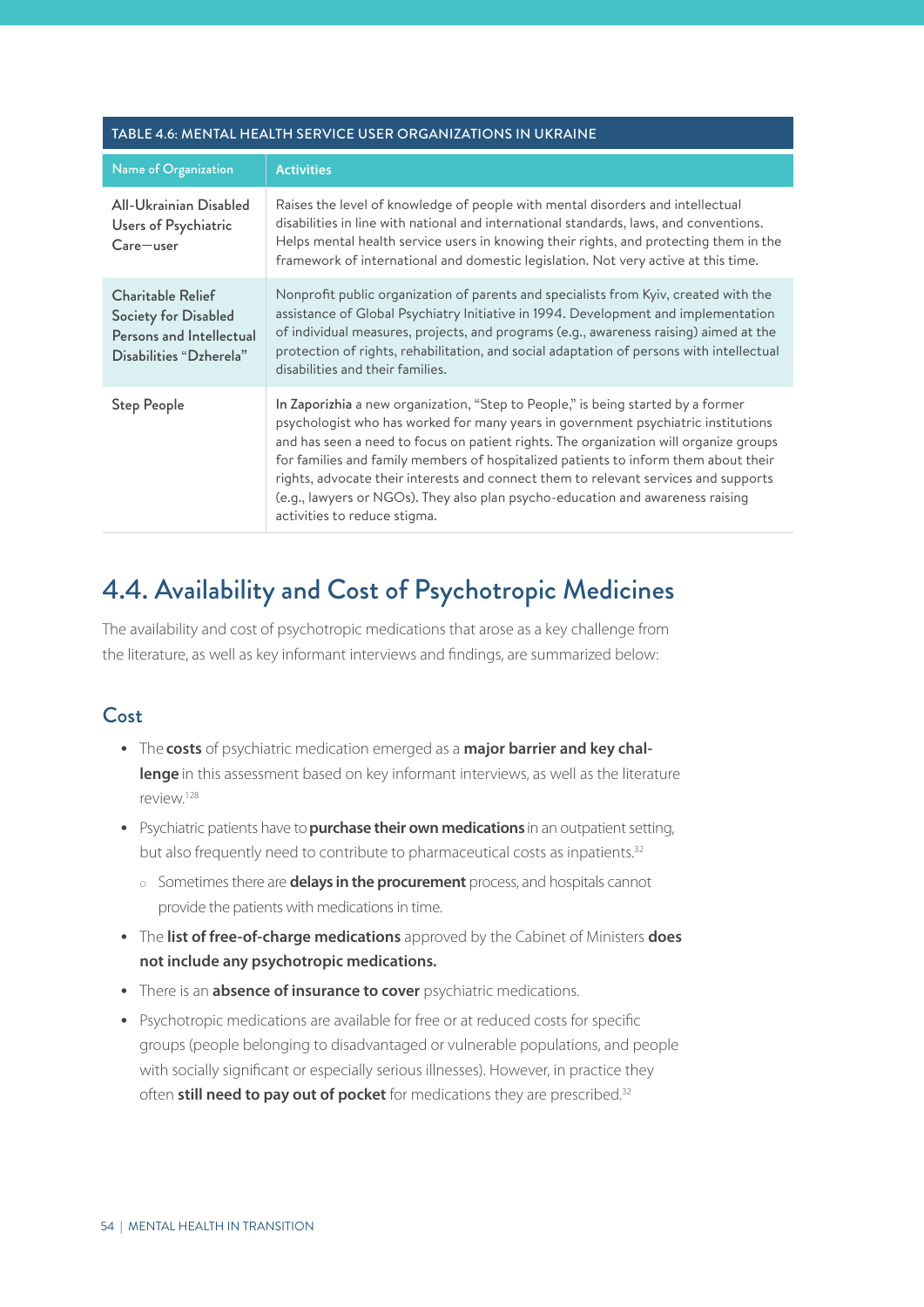## Prices in Target Oblasts

- **•** Our assessment (see Table 4.7) shows that
	- { The **price** of **generic antidepressants,** which are part of the WHO essential drug list, varies between different pharmacies and locations between **\$1.17 to \$1.94** per month for the same medication.
	- { The price of **other antidepressants** ranges between **\$2>27 to \$29.88** per month.
	- { The price of **antianxiety medication** (national list only) ranges from **\$11.79 to \$21.42** per month.
	- { The price of **mood stabilizers** is \$0.95 to \$8.55 per month.
	- { **Other medication** (reportedly often recommended by service providers interviewed although not part of clinical guidelines for anxiety and depression) includes nootropil (**\$0.02** per month)
- **•** With an average **monthly wage** of \$200 (slightly lower in Poltava and Lviv) costs are 0.6% to 0.9% of the monthly wage for generic antidepressants to 15% of the monthly wage for more expensive anti-depressants.

### **Availability**

• In addition to the high cost of medicine, there is no national system for ensuring supply of psychotropic medication outside of **major cities.32**

### Prescribing Patterns

- **• Pharmaceutical companies have a significant influence on prescribing patterns;** they have aggressive marketing practices, advertise pharmaceuticals in the mass media, hold free seminars for medical generalists and specialists (including family doctors, GPs, and psychiatrists), and reward doctors who prescribe their products.<sup>32</sup>
- **•** There is a high level of **overprescription among physicians,** who often prescribe expensive brand-name pharmaceuticals instead of less expensive generics, and at times disregard rational prescribing policies in favor of more tailored approaches.<sup>129</sup>
- **•** However, psychiatrists in our assessment also noted that they recommend medicines **based on the financial status of a patient.** If the patient is able to pay, they prescribe more modern medications.

## Consumer Demand

**•** There is a **demand for newer and more expensive medications.** There are generic antidepressant medications which are purchased with government budget costs and often prescribed to patients at a low cost (amitriptyline, fluoxetine, diazepam).<sup>130</sup> However, practitioners have noted that patients often complain about the side effects and quality of medications, and want to obtain a more expensive new generation of medications that have less side effects and are perceived to be more effective.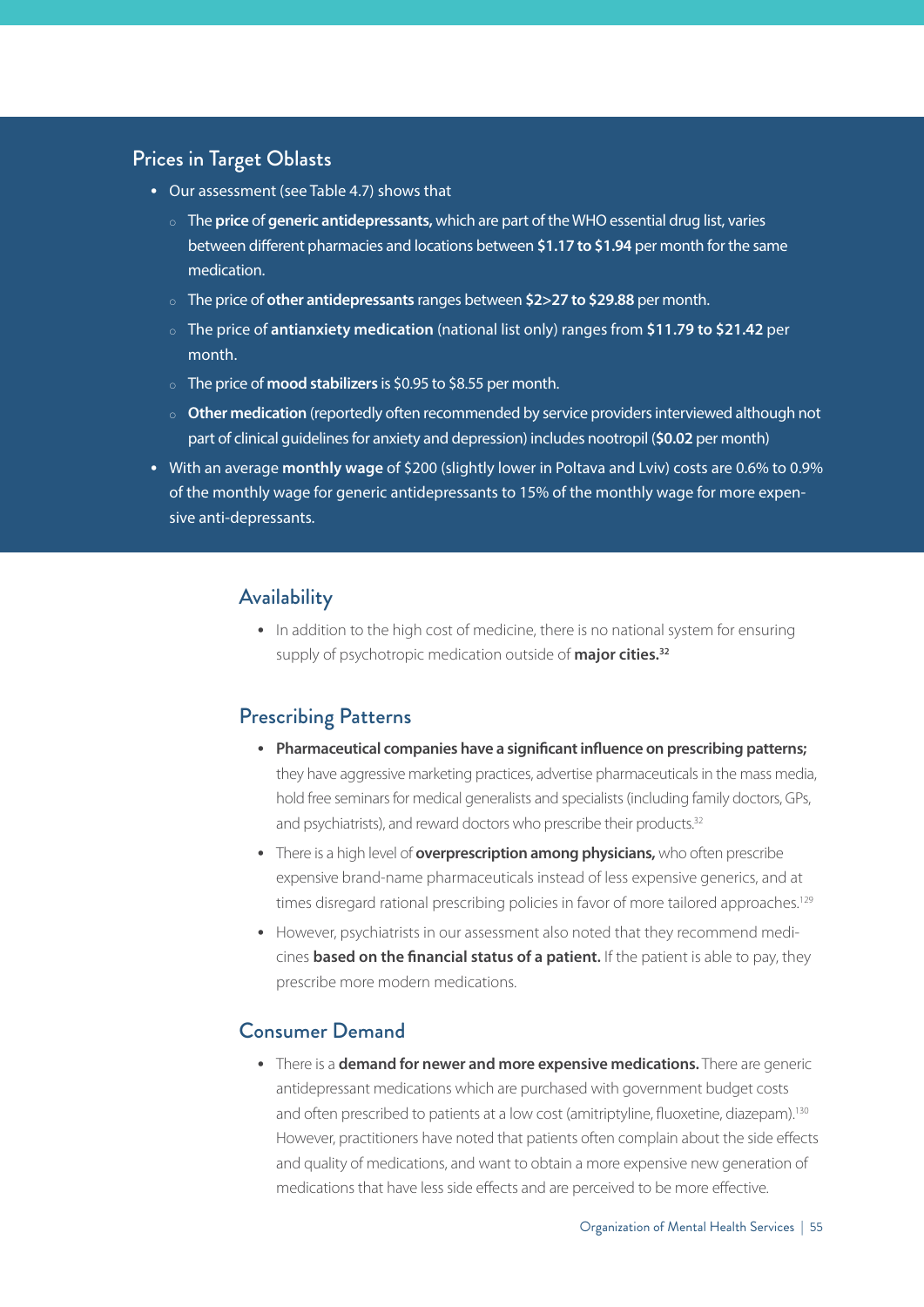## Pharmacy Practices

**•** Pharmacists may offer substitutes for indicated medications without consulting the prescribing physician, and some will reward physicians who advise their patients to choose a particular medication.131

## Cost Regulation

**•** The government adopted a number of potential solutions to curb rising pharmaceutical prices, including expanding the **list of pharmaceuticals subject to state price regulation** to cover almost the entire Essential Medicines List (903 generic drugs or 85% of all registered drugs in Ukraine), but **psychotropic medications are not included.132**

In sum, although generic psychotropic medications are relatively low in cost, they are not covered by the government, there is no regulation in prices and patients may be directed towards more expensive medications by their doctor or pharmacist or may prefer such medication believing it to be of better quality. Not being able to access needed psychiatric medication creates a heavy burden for the patients' families, reduces access to treatment, hampers compliance, and decreases its efficacy.<sup>32</sup>

## 4.5. Available Mental Health Services Supported by NGOs and Civil Society Organizations

The recent conflict and high numbers of IDPs and persons suffering from distress have led to a **proliferation of volunteer and civil society organizations** aiming to address mental health problems and provide psychosocial support. Several international agencies have also started to implement mental health and psychosocial support programming or to work with local partners. Despite the increased attention to mental health, strengthening of international cooperation,135 and increased civil engagement around these issues, several challenges have been noted by key informants:

- **• Insufficient coordination among agencies, state bodies, and NGOs** when providing support to people with mental health problems.<sup>104</sup>
- **• Lack of coordination between NGOs** also remains a challenge at the regional oblast level, and there is not a systemic approach to joint planning and implementation.<sup>104</sup>
- **• No accountability and no mechanism to ensure quality care** leading to concerns regarding quality, ethics, and security.104
- **•** International NGOs and agencies often engage local partners **in short-term training** (e.g., one week), simply translating western approaches with **no continued follow-up, supervision, or mentoring.**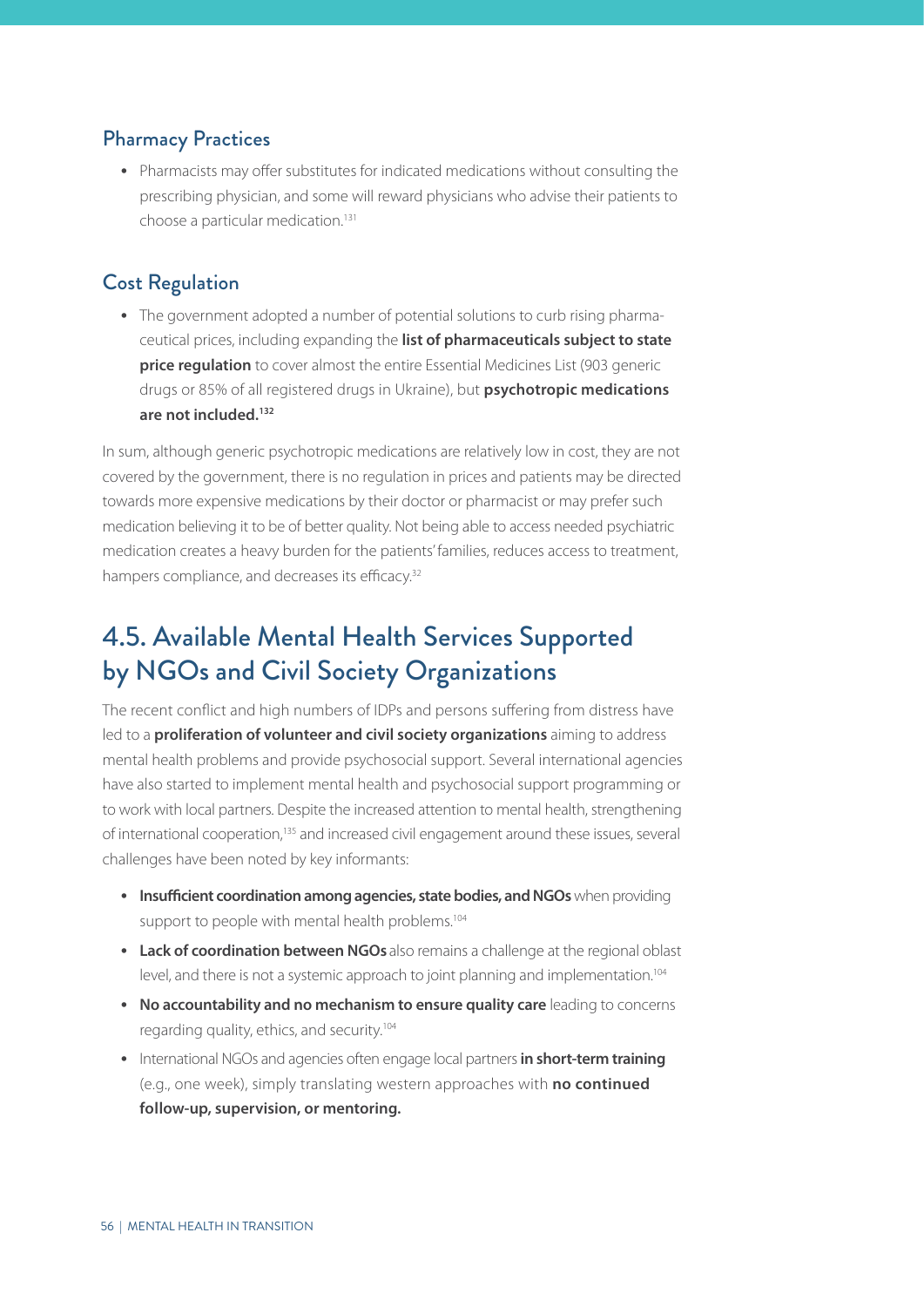#### TABLE 4.7: AVERAGE COSTS OF PSYCHOTROPIC MEDICINES FOR CONSUMERS IN THREE OBLASTS (IN \$USD)

|                                                                             | Average<br><b>Dosage</b><br>per Person |              | Zaporizhia        |                      |                   |                      | Lviv                 |                                                | Poltava              |                       | Zaporizhia           |                       |
|-----------------------------------------------------------------------------|----------------------------------------|--------------|-------------------|----------------------|-------------------|----------------------|----------------------|------------------------------------------------|----------------------|-----------------------|----------------------|-----------------------|
|                                                                             | per<br>day<br>(mq)                     | per<br>month | mg<br>per<br>pill | Pills<br>per<br>pack | mg per<br>package | # of<br>packs<br>per | Price<br>per<br>pack | Price<br>per<br>month                          | Price<br>per<br>pack | Price<br>per<br>month | Price<br>per<br>pack | Price<br>per<br>month |
| Generic Antidepressants (WHO essential list of medicines and national list) |                                        |              |                   |                      |                   |                      |                      |                                                |                      |                       |                      |                       |
| Amitriptyline #25                                                           | 75                                     | 2,250        | 25                | 25                   | 625               | 3.6                  | 0.43                 | 1.55                                           | 0.47                 | 1.69                  | 0.54                 | 1.94                  |
| Amitriptyline #50                                                           | 75                                     | 2,250        | 25                | 50                   | 1,250             | 1.8                  | 0.65                 | 1.17                                           | 0.67                 | 1.21                  | 0.66                 | 1.19                  |
| Fluoxetine #10                                                              | 20                                     | 600          | 20                | 10                   | 200               | 3                    | 0.64                 | 1.92                                           | 0.65                 | 1.95                  | 0.65                 | 1.95                  |
| Fluoxetine #20                                                              | 20                                     | 600          | 20                | 20                   | 400               | 1.5                  | 0.99                 | 1.49                                           | 1.07                 | 1.61                  | 1.06                 | 1.59                  |
| Other Antidepressants (national list only)                                  |                                        |              |                   |                      |                   |                      |                      |                                                |                      |                       |                      |                       |
| Mirtazapine                                                                 | 30                                     | 900          | 30                | 20                   | 600               | 1.5                  | 19.92                | 29.88                                          | 18.4                 | 27.6                  | 17.96                | 26.94                 |
| Escitalopram                                                                | 10                                     | 300          | 10                | 28                   | 280               | 1.07                 | 7.88                 | 8.43                                           | 7.85                 | 8.40                  | 6.49                 | 6.94                  |
| Melitor                                                                     | 25                                     | 750          | 25                | 28                   | 700               | 1.07                 | 12.82                | 13.72                                          | 12.28                | 13.14                 | 11.37                | 12.17                 |
| Zalox (sertraline)                                                          | 50                                     | 1,500        | 50                | 30                   | 1,500             | $\mathbf{1}$         | 9.5                  | 9.5                                            | 8.37                 | 8.37                  | 9.21                 | 9.21                  |
| Paroxetine                                                                  | 30                                     | 90           | 20                | 30                   | 600               | 0.15                 | 19.31                | 2.90                                           | 18.16                | 2.72                  | 18.17                | 2.73                  |
| Stimuloton<br>(sertraline)                                                  | 37.5                                   | 1,125        | 100               | 28                   | 2,800             | 0.4                  | 14.22                | 5.69                                           | 14.79                | 5.92                  | 12.73                | 5.09                  |
| Generic Antianxiety Medication: anxiolytics (national list only)            |                                        |              |                   |                      |                   |                      |                      |                                                |                      |                       |                      |                       |
| Adaptol (mebicar)<br>#20                                                    | 450                                    | 13,500       | 300               | 20                   | 6,000             | 2.25                 | 5.74                 | 12.92                                          | 6.22                 | 14.0                  | 5.93                 | 13.34                 |
| Adaptol (mebicar)<br>#20                                                    | 450                                    | 13,500       | 500               | 20                   | 10,000            | 1.35                 | 7.63                 | 10.30                                          | 8.73                 | 11.79                 | 8.77                 | 11.84                 |
| <b>Buspirone</b>                                                            | 15                                     | 450          | 5                 | 20                   | 100               | 4.5                  | 4.42                 | 19.89                                          | 4.59                 | 20.66                 | 4.48                 | 20.16                 |
| <b>Buspirone</b>                                                            | 15                                     | 450          | 10                | 20                   | 200               | 2.25                 | 7.07                 | 15.91                                          | 7.26                 | 16.34                 | 7.2                  | 16.2                  |
| Gidazepam #20                                                               | 100                                    | 3,000        | 20                | 20                   | 400               | 7.5                  | 2.58                 | 19.35                                          | 2.68                 | 20.1                  | 2.71                 | 20.33                 |
| Gidazepam #10                                                               | 100                                    | 3,000        | 50                | 10                   | 500               | 6                    | 3.1                  | 18.6                                           | 3.23                 | 19.38                 | 3.57                 | 21.42                 |
| Other: national list only                                                   |                                        |              |                   |                      |                   |                      |                      |                                                |                      |                       |                      |                       |
| Nootropil<br>(piracetam)*                                                   | 3,600                                  | 108          | 800               | 30                   | 24,000            | 0.0045               | 3.78                 | 0.02                                           | 4.1                  | 0.02                  | 4.53                 | 0.02                  |
| <b>Mood Stabilizers</b>                                                     |                                        |              |                   |                      |                   |                      |                      |                                                |                      |                       |                      |                       |
| Lithium (glutalit)                                                          | 900                                    | 27,000       | 300               | 20                   | 6,000             | 4.5                  | 1.8                  | 8.1                                            | 1.9                  | 8.55                  | 1.86                 | 8.37                  |
| Carbamazepine                                                               | 600                                    | 18,000       | 200               | 20                   | 4,000             | 4.5                  | 0.75                 | 3.38                                           | 0.75                 | 3.38                  | 0.76                 | 3.42                  |
| Valproate sodium<br>(clonazepam)                                            | $\mathbf{1}$                           | 30           | $\overline{2}$    | 30                   | 60                | 0.5                  |                      | Price per pack: 1.9<br>Price per month: 0.95** |                      |                       |                      |                       |

Source: Ukraine online directory for pharmacies and medicines, https://tabletki.ua/

\* Indicated for the treatment of myoclonus and possibly for improvement of memory and attention but used 'off label' for other conditions as well; interviewed service providers used it for anxiety and depression (although current studies are experimental and some side effects such as depression, insomnia, nervousness, and irritability have been found in younger (1–2%) and more frequently older persons (6–9%).<sup>133,134</sup>

\*\* There are only six pharmacies where we found this medication, and they are not in our target regions. So, we used average price for Ukraine.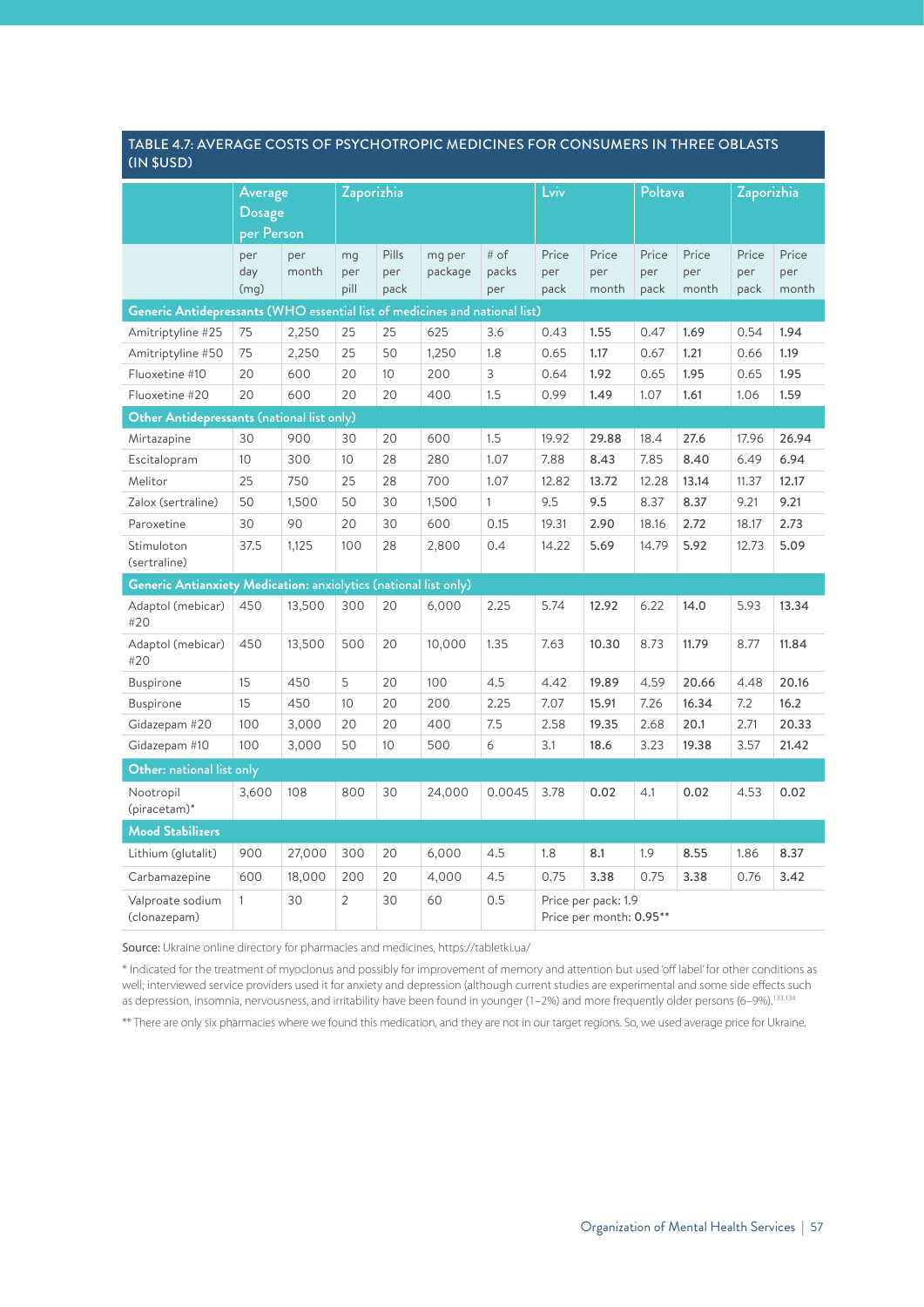- **•** The focus of training and capacity building is often not based on a needs assessment or on public mental health principles and may **focus on single problems or disorders** (e.g., trauma, PTSD) without taking a broader approach.
- **• There is insufficient state financing for local NGOs,** which is significant, as private or INGO **financing is unstable, unsustainable and grant based.**
- **•** While many volunteers (including psychologists and psychotherapists) have been offering their services for free to civil society organizations, the numbers of **volunteers continue to decline** due to 'volunteer fatigue' and the pressure of finding stable work.

## Volunteers

There has also been a proliferation of volunteers in recent years, who offer their services to different organizations or travel **to conflict affected areas independently.** The following challenges were reported by key informants:

- **•** Volunteer psychologists often try to help **without the needed skills and qualifications.**
- **•** There are doubts about the professional level of psychologists and other specialists who are **working now with veterans and IDPs without relevant skills** and knowledge of mental disorders.
- **•** There is often **no formal training or preparation** for volunteer psychologists.
- **•** Volunteer psychologists can experience **burnout,** and may not consider if they are healthy enough themselves to provide services.
- **•** There is **high inconsistency in terms of practices and skills** among professionals and volunteers.
- **• Sustainability** is a challenge given that providers are often operating outside of an established system or formalized structure that can support continued efforts, pay a regular salary, and enforce quality assurance control. Volunteer psychologists may not work for a sustained period of time because they are not paid.
- **•** As a result the affected population is not receiving appropriate psychosocial care and support.

#### **A mapping of community organizations in target oblasts** (see Figure 5.1) showed that:

- **•** Community organizations are most heavily **active in areas with large concentrations of IDPs** such as Zaporizhia, while Poltava has the least number of community organizations.
- **•** Community organizations often specifically and exclusively **target IDPs, veterans, and family members of veterans,** while services may **not be available to the general population** or may only be available at cost.
- **•** Most organizations offered general recreational and social activities as well as psychosocial support, while **few offered psychological interventions for CMDs and AUD.** Even fewer offered evidence-based interventions.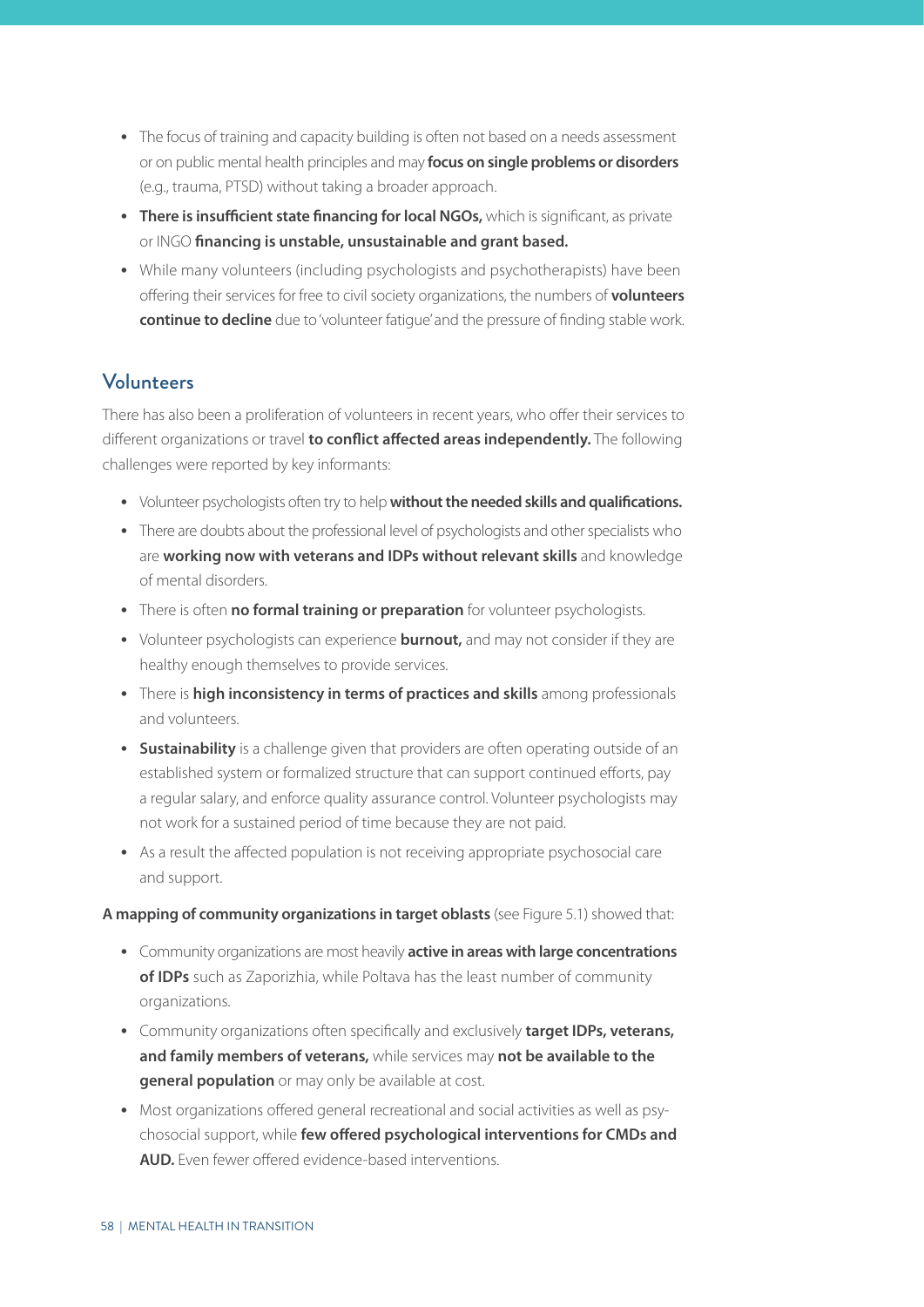

#### **Figures 5.1:** WHO Service Organization Pyramid for an Optimal Mix of Services for Mental Health

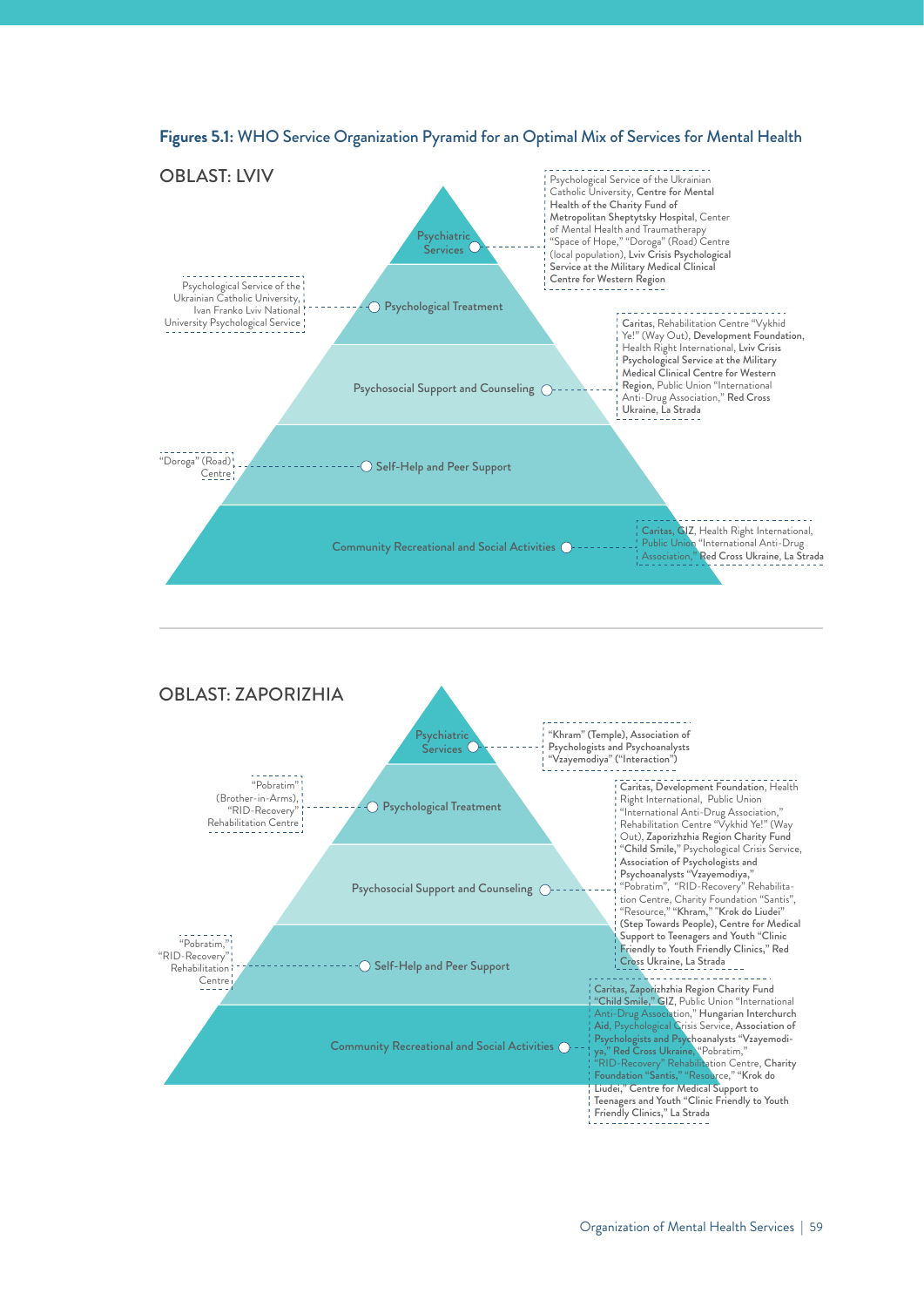

**Figures 5.1:** WHO Service Organization Pyramid for an Optimal Mix of Services for Mental Health

## 4.6. Continuum of Care: Identification, Referral, Follow-up, and Information Sharing

## Identification Referral and Follow-up

**Effective case identification, referral and follow-up** emerged as one of the **key challenges** in this assessment from the literature/reports as well as key informant interviews:

- **•** Although protocols and screening instruments exist, **assessment and identification** of persons with CMDs and AUD at the general health care level are still very **limited.**
- **• Referrals** for CMD and AUD between providers are **rare.**
- **•** Doctors tend to refer to a psychiatric clinic only **if inpatient treatment is necessary** (e.g., in case of suicidal tendencies).
- **•** Referrals and follow-up occurs **mostly informally based on personal relationships.**
- **•** There is a **lack of coordination for mental health referrals and follow-up communication between NGOs and government services.**
- **•** Referral pathways from **NGOs to specialized mental health care remain weak,** with many local NGOs lacking knowledge or being unable to make such referrals.<sup>136</sup>

**As a result, clients themselves often have to make decisions** about where to seek help and whether or not they will seek help from a psychologist or psychiatrist.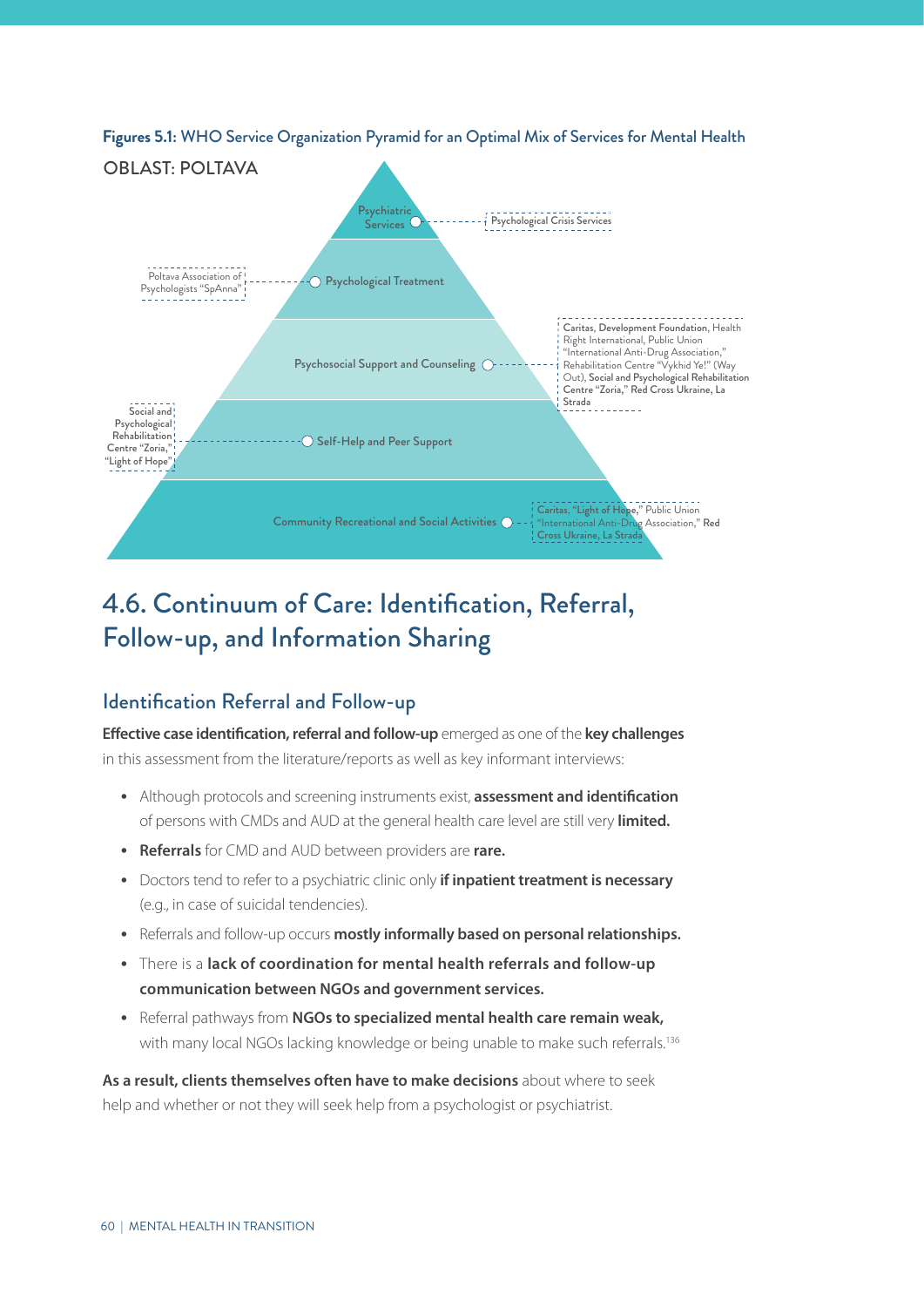#### *Multidisciplinary Teamwork and Communication*

Based on our assessment including key informant interviews and the literature, there is a **lack of a multidisciplinary approach** (e.g., cooperation between various actors, and between doctors and psychologists).

- **•** There is often **no or limited communication or coordination** to meet the needs of people with CMDs and AUD (e.g., between narcological and alcohol dispensaries and village clinical points).
- **•** Communication between various stages of patient care (e.g., referral, follow-up) occurs mostly through **informal channels.**
- **•** There is a **lack of integration and communication between different levels of health care** (e.g., family doctors and GPs have a medical card for each patient with a disease history and diagnoses. If a patient is referred and receives care from a psychiatrist or psychologist, their diagnosis is kept confidential and not shared with the PHC provider).
- **•** Lack of communication between different providers and levels leads to **fragmented care** (e.g., a patient with a prescription for medication from a psychiatrist follows up with the local Rayon level neurologist who changes the prescription, with no information exchanged between providers).
- **•** Many providers stated that **confidentiality and existing laws prevented them from sharing information with other providers.**
- **•** Many key informants noted strong **needs for strengthening multidisciplinary teamwork** and implementation of models of community care.<sup>137</sup>

In 1999, mental health professionals from Ukraine and Kazakhstan provided recommendations based on a **study tour** in the **United States.** Part of the recommendations **included training family physicians, nurses, psychologists, and social workers** to diagnose and treat those with mental health or substance abuse problems, refer patients with more complex disorders to specialists, and develop an approach based on **joint family practitioner–mental health professional case management.** Based on a **collaborative model of care,** the researchers highlighted the importance of early detection and management of mental disorders which requires training of service providers at the primary practice level.<sup>138</sup>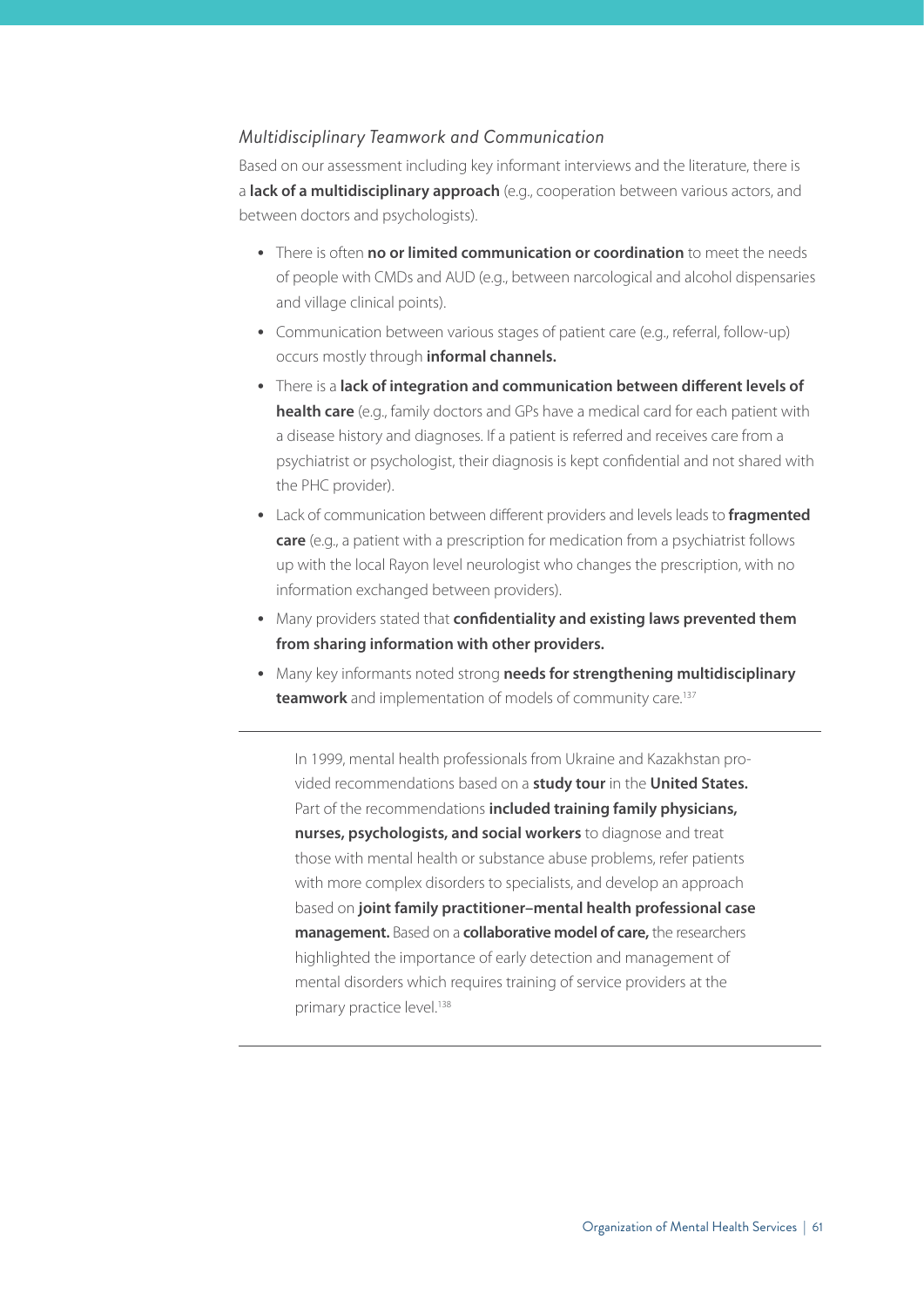In sum, the system is **lacking continuity of care and a multilayered comprehensive mental health system.** Persons with CMDs and AUD are often not referred; there is limited communication between providers from different professions (e.g., GPs, psychologists, psychiatrists) or between different agencies and organizations (e.g., government and NGO).104

## 4.7. Mental Health Information Systems and Confidentiality

#### *Health Information System*

There is a unified electronic health information system for specific reporting from the regional level upward, but at the municipal and community levels, reporting is done on paper using standardized forms.<sup>32</sup> A large number of medical facilities still do not have a computerized system. Therefore, doctors or nurses manually record patients and share this information with the statistics department.

Mental health information collected includes the number of outpatients and inpatients seen by the providers, number of outpatient/inpatient departments in the region, number of beds (for adults and children), and number of doctors. For patients receiving inpatient care, facilities collect information about the types of disorders. Quarterly, statistical information is sent from the health facility statistics department to the statistics department in Kyiv. However, this data is not officially available or analyzed for planning of mental health services.<sup>139</sup>

#### **Psychiatric Reviews Required for Employment**

Persons applying for certain jobs have to undergo mandatory initial and periodic psychiatric reviews.<sup>140, 141</sup> Applicants have to submit a clearance certificate from both narcological and psychiatric dispensaries that confirms the applicant has no contraindications including:

- **• Psychiatric contraindications** include "chronic disorders (diseases) that are accompanied by clouding of consciousness, perceptions and thought process disorders, disorder of will, emotions, intellect or memory, which destroys or substantially limits the person's ability to adequately perceive the reality, their psychological condition and behavior." 142 If a person suffered a severe mental disorder not earlier than 5 years ago, this person has to undergo an additional psychiatric outpatient or inpatient examination.
- **Narcological contraindications** include "alcohol, drug, and chemical abuse."<sup>143</sup>

**Jobs affected by this regulation include:** underground and surface mining and operational divisions of gas extraction, production, and transportation; those who have to keep or bear arms or explosives when on duty; police; firefighters; mine rescuers; gas rescue teams; emergency medical service personnel and public health personnel; employees of the nuclear industry; drivers of vehicles; workers of railway transport and metro; aircraft staff, workers of food industry, medical, and educational facilities (who have direct contact with people).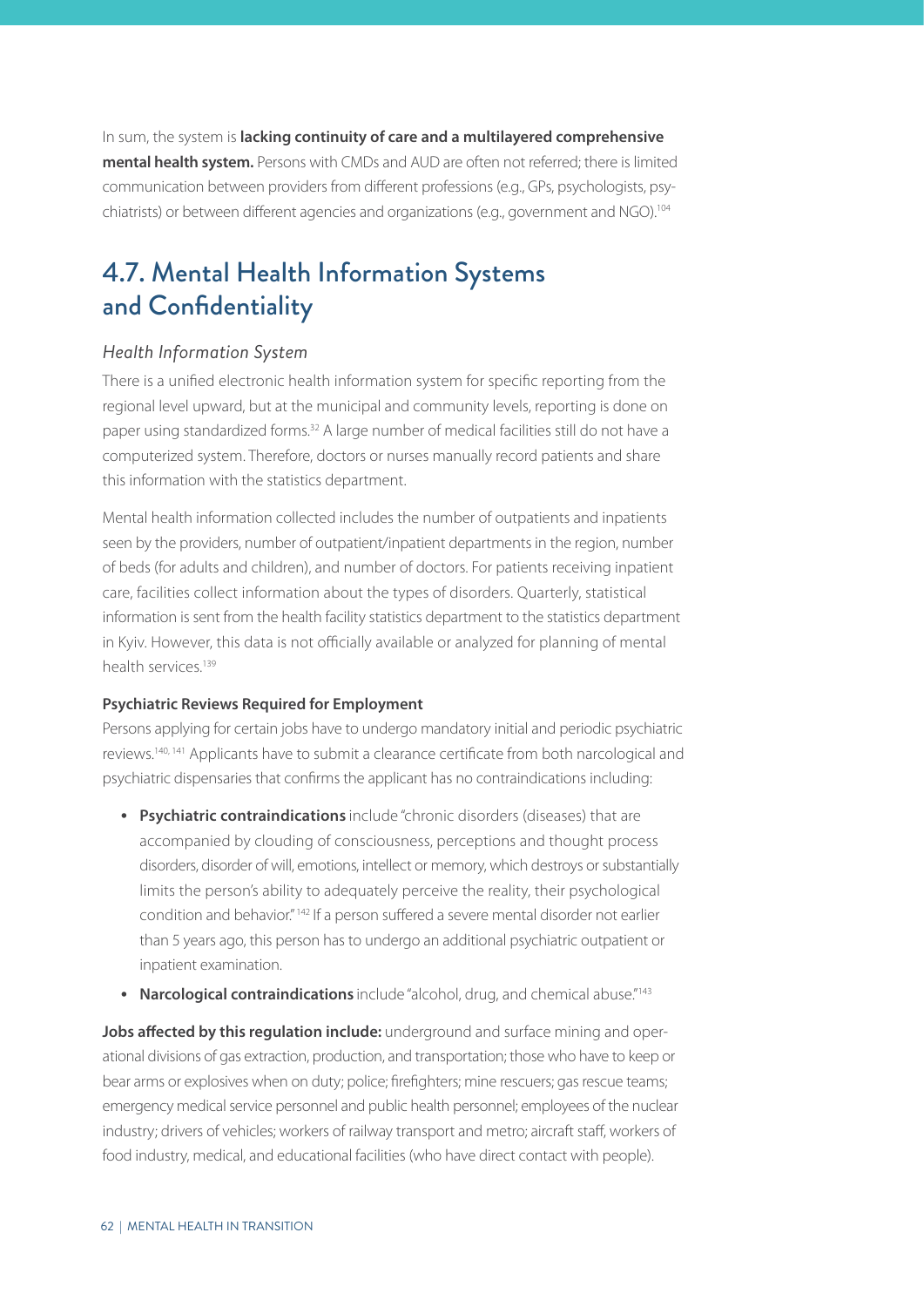Jobs also include (for narcological contraindications): workers exposed to certain raw materials and substances, including alcohol; workers exposed to high voltage, explosive materials, firearms; firefighters; transportation workers, aviation, and marine personnel; and public-sector applicants.<sup>144</sup>

Although an employer can ask for the narcological and psychiatric examination to be conducted at their cost and ask the potential employee to present a certificate on contraindications, it is important to note that (according to Article 6 of the Law of Ukraine

"On Psychiatric Care") **only the person or person's legal representative has the right** 

Turning to Psychiatric Ward is stigmatized. God forbid you'll be put on the registry. Once you're labelled "a psycho," they'll try to get rid of you. —Social worker, Poltava

**to get access to and use confidential data on the status of person's mental health and psychiatric help.**

However, there is also an **official registry** for persons with alcohol and substance use disorders and for psychotic disorders, which inpatient facilities (e.g., psychiatric and narcological

inpatient units) report into. However, this does not include persons with common mental disorders (e.g., anxiety and depression).

## **Concerns about Confidentiality and Information Sharing among Key Informants**

- **•** Many people believe that a **registry of persons with mental illness** bans those registered from occupying numerous positions;
- **•** Persons worry that seeking care for CMDs and AUD will be recorded as part of their record with consequences such as **not getting employment.** Even some family doctors noted "If I write down this person has depression they will not get employed;"
- **•** A diagnosis of mental disorder may not be legally discriminatory, but it is in the minds of doctors and law enforcement, **leading to discrimination in practice;**
- **•** There is a **low level of trust among the public in the confidentiality** of their information if they receive mental health care;
- **• Persons with AUD are indeed registered** but it is possible to **avoid registration by paying a bribe,** however many cannot afford this and therefore do not seek treatment; and
- **• As a result, persons reported not seeking care,** seeking anonymous treatment (e.g., private provider) or treatment outside of their oblast (also see Section 6.3 on barriers to care).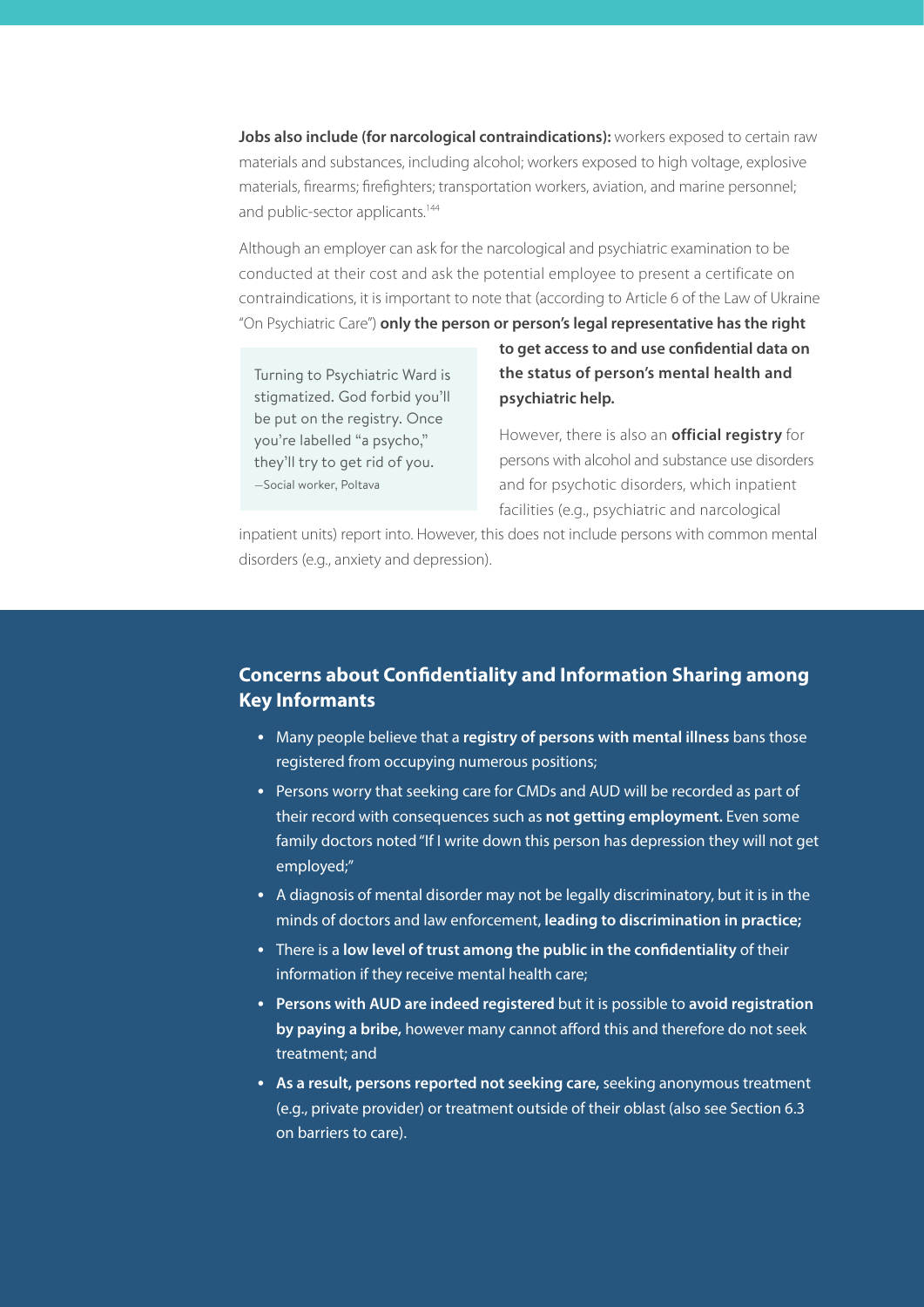## Perceptions and Concerns about Information Sharing and Confidentiality

Our assessment showed that there was **confusion about what information can legally be shared, with whom, and how information can be used** as summarized on the previous page.

In sum, there are **legal limitations** for the exchange of information about patients with mental disorders at different levels of the health system and outside the system to protect patient confidentiality. However, there is **confusion and mistrust among the general public about what information is shared,** leading to not seeking help or spending more money and resources to seek help (e.g., longer distance, private services).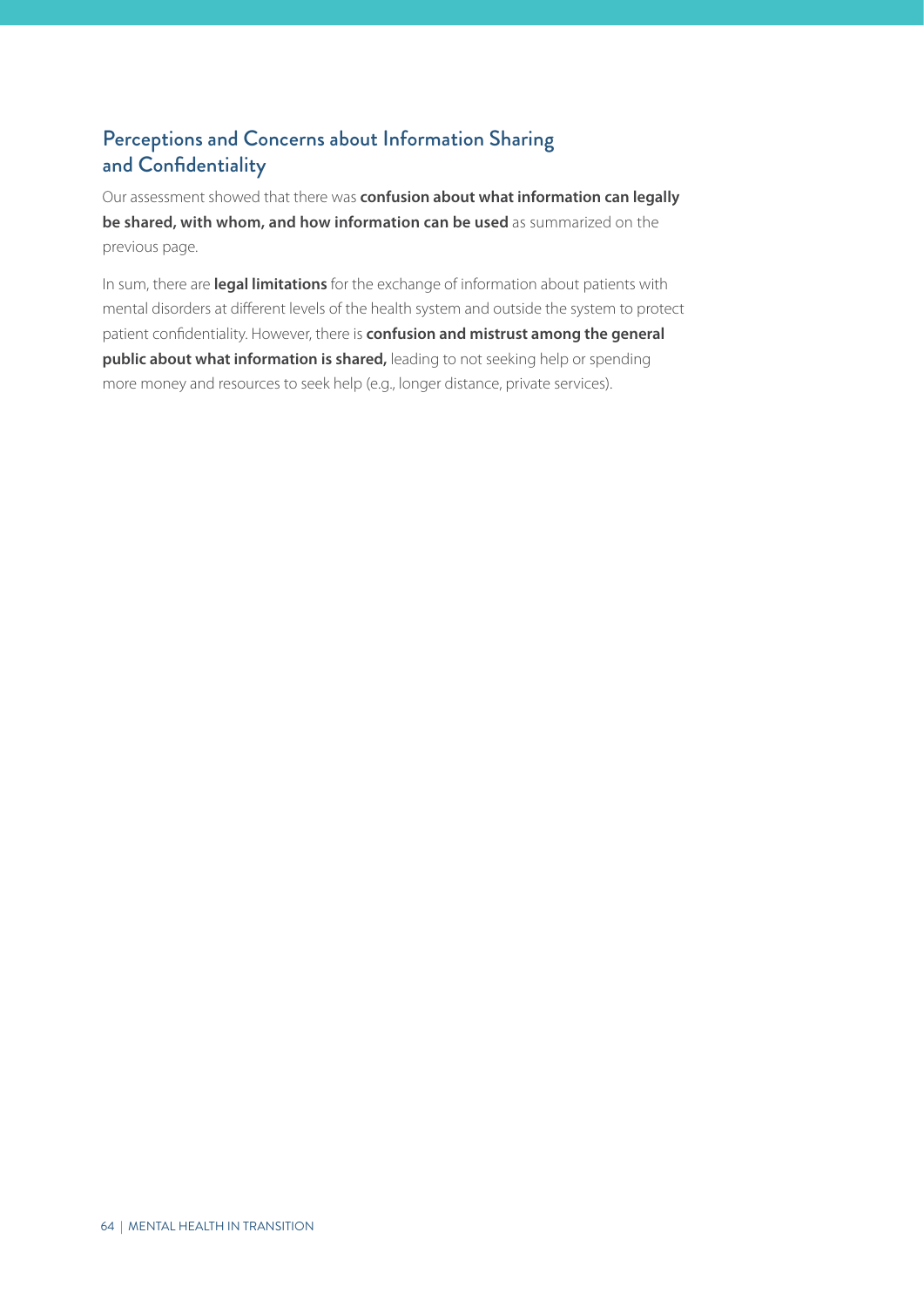# 5. HUMAN RESOURCES AND TRAINING FOR MENTAL HEALTH

## 5.1. Number and Distribution of Human Resources

The **mental health workforce** under the Ministry of Health is shown below. According to staffing standards, every psychiatric hospital department and every mental health clinic is required to have at least one psychologist. In reality, the numbers are much lower.32 **Compared to other countries** and the WHO EURO region, the number of psychiatrists is high in Ukraine (11.6 per 100,000) but the number of psychologists per 100,000 is lower (1.3 in Ukraine vs. 2.7 In EURO region; see Table 5.1). Indeed, it has been pointed out that there is insufficient use of psychologists and psychotherapists in the Ukraine health system.<sup>32</sup>

| TABLE 5.1: REGIONAL NUMBER AND DISTRIBUTION OF HUMAN RESOURCES |                |             |                       |                |                       |                      |                           |  |  |
|----------------------------------------------------------------|----------------|-------------|-----------------------|----------------|-----------------------|----------------------|---------------------------|--|--|
| <b>Staff</b>                                                   | <b>Ukraine</b> |             | Lithuania             |                | <b>EURO</b><br>Region |                      | <b>Russian Federation</b> |  |  |
|                                                                | Number         | Per 100,000 | Number                | Per 100,000    | Per 100,000           | <b>Number</b>        | Per 100,000               |  |  |
| Psychiatrists                                                  | 5,271          | 11.6        | 553145*<br>$220**$    | 18.26<br>7.27  | $7^{71}$              | 11.06 <sup>146</sup> | 11.61 <sup>148</sup>      |  |  |
| Addiction<br>specialists<br>(narcologists)                     | 1,522          | 3.4         | Not<br>Reported       | -              |                       |                      | Unknown                   |  |  |
| Psychologists                                                  | 611            | 1.3         | $105***$              | 3.47           | 2.7                   | 2.61                 | 5.42                      |  |  |
| Social workers                                                 | 712            | 1.5         | $160**$               | 5.28           | 1.7                   |                      | 1.56                      |  |  |
| General<br>doctors working<br>in psychiatry                    | 227            | 0.5         | Not<br>Reported       |                |                       |                      | Unknown                   |  |  |
| <b>Nurses</b>                                                  | 13,063         | 75232       | 20272***<br>36512**** | 72272<br>11.54 | 82473***<br>24.1      |                      | 46.26 <sup>147</sup> ***  |  |  |

\*practicing psychiatrists, majority being residents (2011)

\*\*\*MH Nurses

\*\*includes municipal MH centers and workforce

\*\*\*\*Data from 2009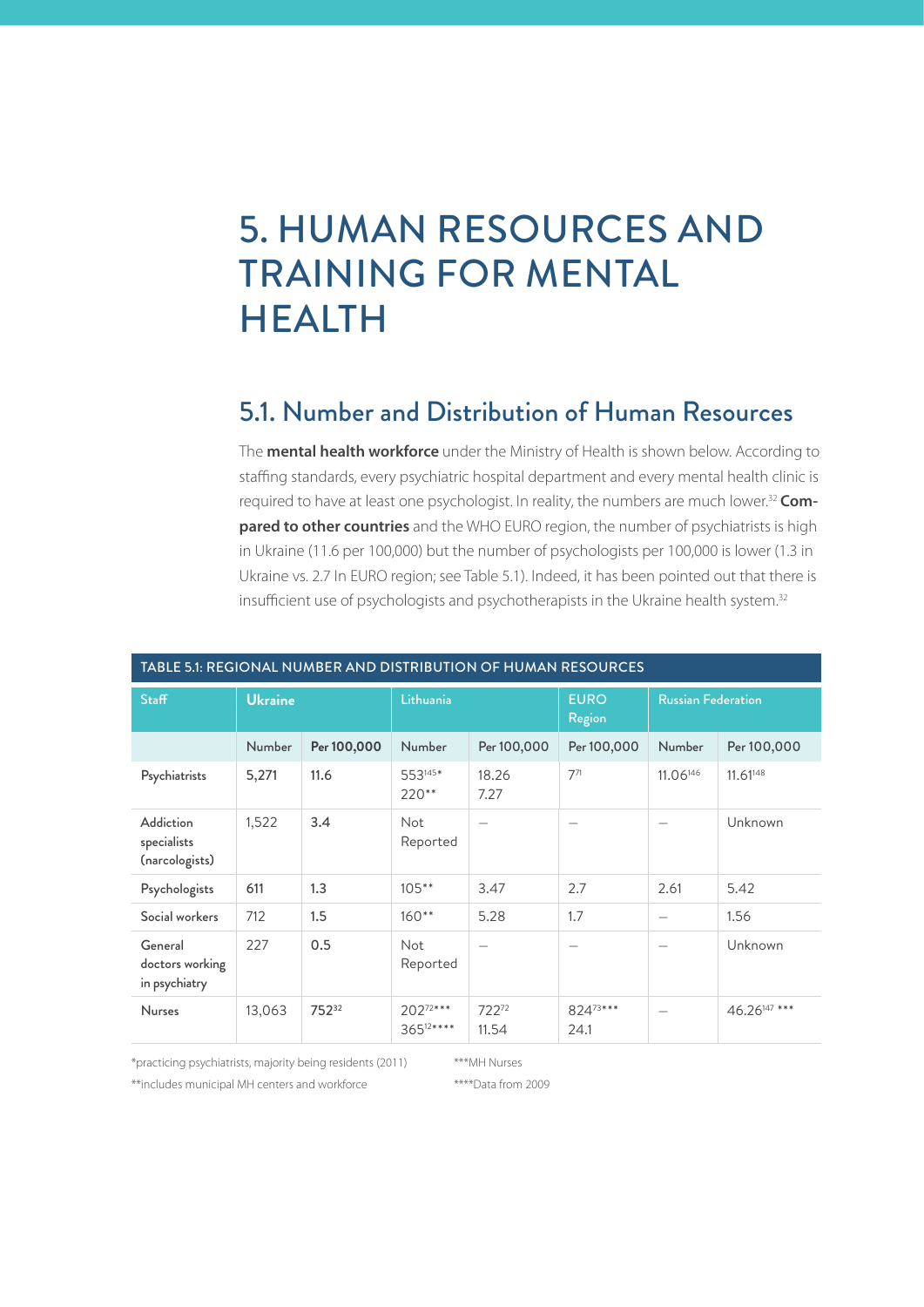## Oblast Level Number and Distribution of Human Resources

Current practices of human resources planning and management of the state-run health system do not follow a coherent model, and the availability of psychiatrists and trained mental health providers **varies greatly between regions.**<sup>32</sup> There are comparatively few psychotherapists available in Zaporizhia and fewer psychiatric nurses in Poltava compared to other regions for example (see Table 5.2). The shortage of mental health care professionals has been exacerbated in conflict affected areas, where facilities have been reduced and services are often not available.<sup>148</sup> Professionals in Ukraine have noted the challenge of low salaries for health care providers, including mental health professionals.<sup>47, 149</sup> There are also differences in salaries with those working in rural areas being paid less and some leaving for work in Poland or the EU.

| TABLE 5.2: MENTAL HEALTH WORKFORCE NUMBERS IN UKRAINE |                                                       |                                |                                   |                                      |  |  |  |  |
|-------------------------------------------------------|-------------------------------------------------------|--------------------------------|-----------------------------------|--------------------------------------|--|--|--|--|
|                                                       | <b>Ukraine</b><br>per 100,000<br>$\overline{in}$ 2016 | Lviv<br>per 100,000<br>in 2016 | Poltava<br>per 100,000<br>in 2016 | Zaporizhia<br>per 100,000<br>in 2016 |  |  |  |  |
| Psychiatrists<br>staffing position                    | 7.67                                                  | 8.69                           | 8.16                              | 9.84                                 |  |  |  |  |
| (occupied post)                                       | 6.80                                                  | 8.46                           | 7.39                              | 8.09                                 |  |  |  |  |
| (individual person)                                   | 5.87                                                  | 8.19                           | 6.64                              | 6.73                                 |  |  |  |  |
| Psychotherapist<br>staffing<br>position (unit)        | 0.56                                                  | 8.69                           | 8.16                              | 0.68                                 |  |  |  |  |
| (occupied post)                                       | 0.40                                                  | 8.46                           | 7.39                              | 0.36                                 |  |  |  |  |
| (individual person)                                   | 0.36                                                  | 8.19                           | 6.64                              | 0.23                                 |  |  |  |  |
| Psychologists<br>staffing position<br>(unit)          | 0.53                                                  | 0.04                           | 0.16                              | 0.06                                 |  |  |  |  |
| (occupied post)                                       | 0.40                                                  | 0.04                           | 0.14                              | 0.06                                 |  |  |  |  |
| (individual person)                                   | 0.38                                                  | 0.04                           | 0.14                              | 0.06                                 |  |  |  |  |
| Psychiatric nurses<br>staffing position<br>(unit)     | 160.5                                                 | 16.25                          | 1.5                               | 12.5                                 |  |  |  |  |
| (occupied post)                                       | 152.75                                                | 16.25                          | 1.5                               | 12.5                                 |  |  |  |  |
| (individual person)                                   | 147                                                   | 16.25                          | 0.5                               | 10                                   |  |  |  |  |
| Social workers<br>staffing position<br>(unit)         | 1.5                                                   | $\mathsf{O}$                   | $\mathsf O$                       | $\mathsf{O}$                         |  |  |  |  |
| (occupied post)                                       | 1.5                                                   | $\circ$                        | 0                                 | $\circ$                              |  |  |  |  |
| (individual person)                                   | $\overline{2}$                                        | 0                              | $\mathsf O$                       | $\mathsf{O}$                         |  |  |  |  |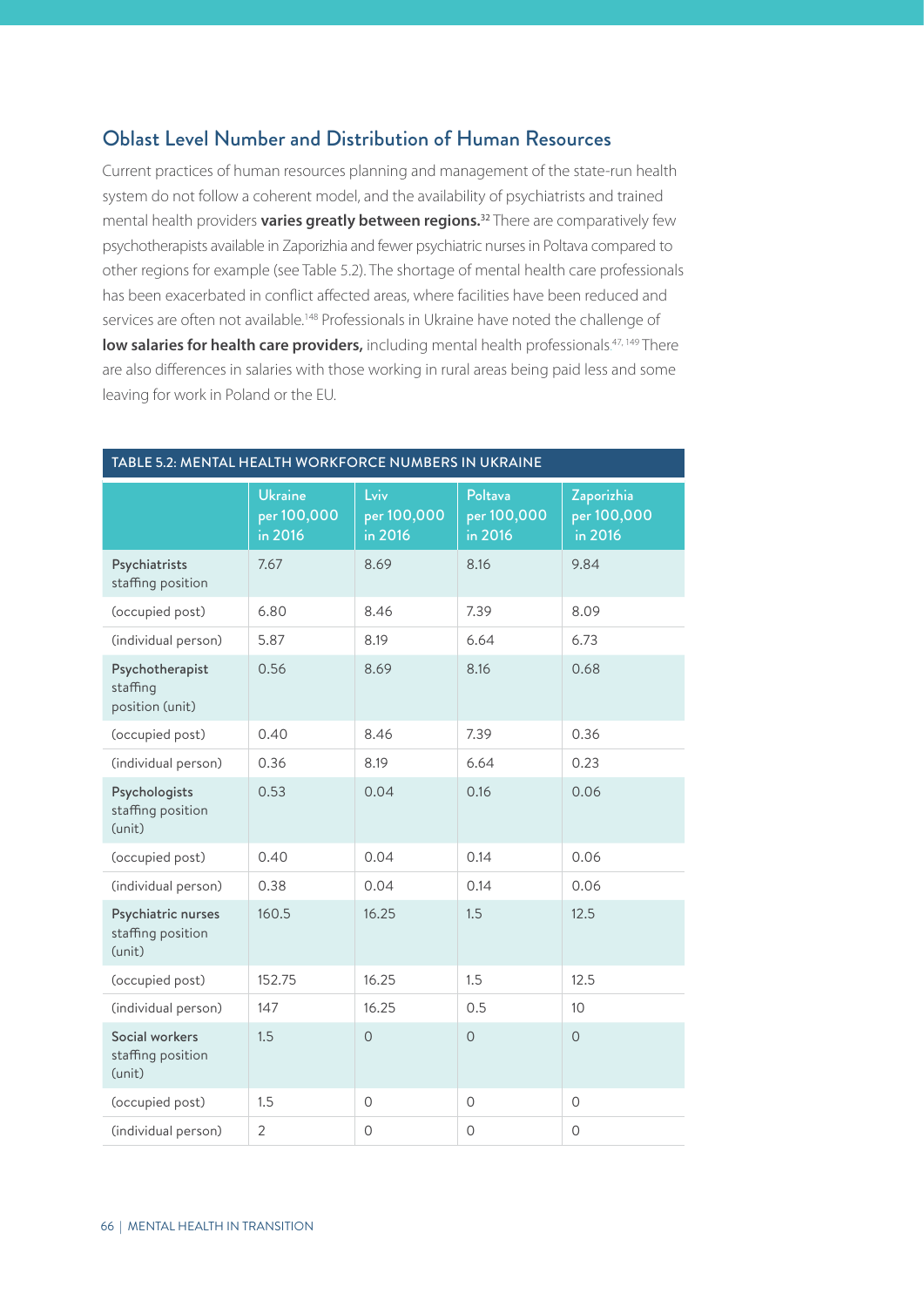#### **Figure 5.1:** Distribution of MH Professionals in Ukraine



#### **Figure 5.2:** Psychiatrist Posts in Ukraine and 3 Oblasts



**Figure 5.2:** Psychologist Posts in Ukraine and

3 Oblasts

#### Psychiatrists (occupied post, per 100,000 population)

#### **Figure 5.2:** Psychotherapist Posts in Ukraine and 3 Oblasts

## **La Ukraine Luiv La Poltava La Zaporizhia** 0.6 0.4 0.2  $\Omega$ 2013 2014 2015 2016 Psychologists (occupied post, per 100,000 population) 10 5  $\Omega$ 2013 2014 2015 2016

Psychotherapists (occupied post, per 100,000 population)

Note: Occupied post: One occupied post can be split between various part-time professionals. Data without Crimea and ATO territory.

### Trends over time

The number of psychiatrists (staff positions) in Ukraine decreased by 15% (between 2013 and 2015), while the number of psychotherapists substantially increased in some oblasts (Lviv and Poltava). The number of psychiatrists is still largest compared to other mental health professionals (see Figures 5.1–5.4).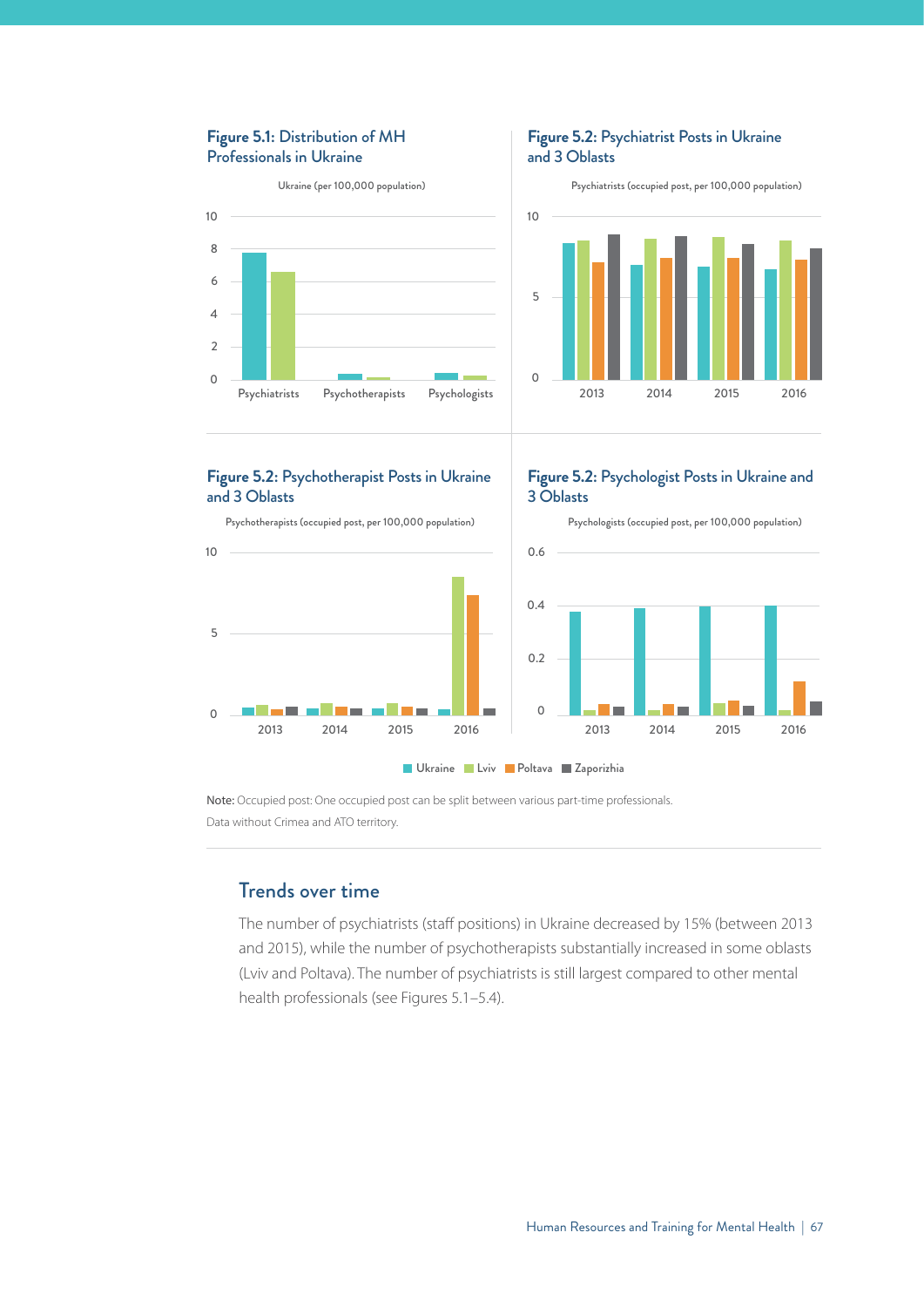| TABLE 5.3: OVERVIEW OF MENTAL HEALTH AND PSYCHOSOCIAL SUPPORT RELATED PROFESSIONS       |                                                                       |                                                             |                                                                                                            |  |  |  |  |
|-----------------------------------------------------------------------------------------|-----------------------------------------------------------------------|-------------------------------------------------------------|------------------------------------------------------------------------------------------------------------|--|--|--|--|
| Institution Type and Years<br>of Study                                                  | Degree                                                                | Place of Internship and<br><b>Duration</b>                  | <b>Further Education and</b><br><b>Training</b>                                                            |  |  |  |  |
| Psychiatrist                                                                            |                                                                       |                                                             |                                                                                                            |  |  |  |  |
| Medical university (6 years)                                                            | Specialist                                                            | Hospitals and polyclinics<br>(2 years)                      | Can continue training<br>to receive a Master's of<br>Medicine or Doctor of<br>Medicine                     |  |  |  |  |
| Psychotherapist                                                                         |                                                                       |                                                             |                                                                                                            |  |  |  |  |
| Public university (6 years pre-service +<br>internship + post-service specialization    | Specialist doctor<br>(generic)                                        | Hospitals and polyclinics<br>(2 years)                      | Postgraduate programs in<br>Ukrainian universities                                                         |  |  |  |  |
| Private university (4 years,<br>requires BA in psychology/<br>psychiatry/sw)            | Psychotherapy certificate<br>(Gestalt, CBT, other)                    | $\qquad \qquad -$                                           | Additional psychotherapy<br>courses. Private only                                                          |  |  |  |  |
| Example: Ukrainian CBT Institute,<br>Lviv (4 years)                                     | <b>EACBTI</b> certified<br>pscyhotherapists                           | N/A                                                         | Additional psychotherapy<br>courses                                                                        |  |  |  |  |
| <b>Medical Psychologist</b>                                                             |                                                                       |                                                             |                                                                                                            |  |  |  |  |
| Public medical university (6 years)                                                     | Specialist of medical<br>psychology                                   | Hospitals and polyclinics<br>(2 years)                      | Can continue training<br>to receive a Master's of<br>Medicine or Doctor of<br>Medicine                     |  |  |  |  |
| Private university (6 years)                                                            | Master's of Psychology                                                |                                                             | Postgraduate programs in<br>Ukraine and abroad                                                             |  |  |  |  |
| Psychologist                                                                            |                                                                       |                                                             |                                                                                                            |  |  |  |  |
| Private university<br>(nonmedical) (5-6 years)                                          | Master's of Psychology                                                |                                                             | Postgraduate programs in<br>Ukraine and abroad                                                             |  |  |  |  |
| Public university<br>(nonmedical) (4 years)                                             | Bachelor's of Psychology                                              |                                                             | Master's of Psychology                                                                                     |  |  |  |  |
| Social Worker                                                                           |                                                                       |                                                             |                                                                                                            |  |  |  |  |
| Public university (4 years)                                                             | <b>BA Social Work</b>                                                 | Internship optional<br>and can take place during<br>program | Masters from several<br>Ukrainian universities,<br>training in workplace,<br>scholarship for PhD<br>abroad |  |  |  |  |
| Nurse                                                                                   |                                                                       |                                                             |                                                                                                            |  |  |  |  |
| Medical college (3-4 years with middle<br>school diplomas<br>2-4 years with HS diploma) | Associate (junior specialist)<br>of Nursing, Bachelor's of<br>Nursing | Pharmacies, work<br>placement during 3 years<br>of study    | Bachelor's and Master's<br>of Nursing                                                                      |  |  |  |  |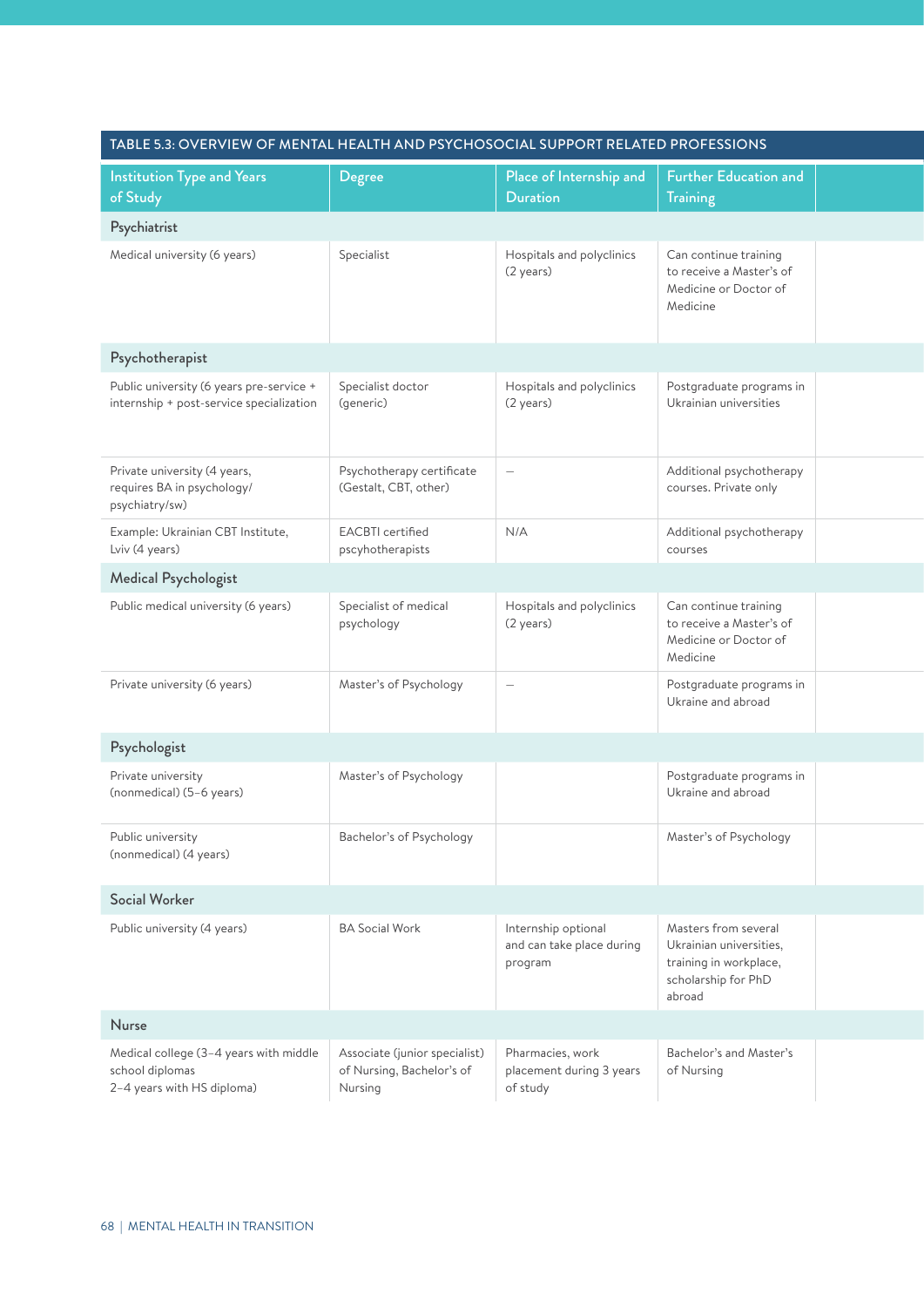| <b>Common Career Options</b>                                            | <b>Main Institutions</b><br><b>Offering Degree</b>                                                                            | Cost(S)                                                                                                  |
|-------------------------------------------------------------------------|-------------------------------------------------------------------------------------------------------------------------------|----------------------------------------------------------------------------------------------------------|
|                                                                         |                                                                                                                               |                                                                                                          |
| Public sector hospitals or<br>private clinics                           | 14 universities across the country,<br>e.g., Kyiv Medical University, Kharkiv<br><b>Medical University</b>                    | Public:<br>With state grant: Free<br>Without state grant: \$800/year<br>Private:<br>\$1,000-\$1,200/year |
|                                                                         |                                                                                                                               |                                                                                                          |
| Public sector hospitals or<br>private clinics                           | Kyiv National Medical University,<br>Zaporizhia National Medical Uni-<br>versity, Kharkiv Academy of Post<br>Graduate Studies | Public:<br>With state grant: Free<br>Without state grant: \$800/year                                     |
| Private sector                                                          | Kyiv Gestalt University, Ukrainian<br>CBT Institute, Kyiv Gestalt and<br>Psychodrama Institute                                | \$400/semester                                                                                           |
| Private sector                                                          | Note: Not recognized by state<br>medical institutions                                                                         | \$400/semester                                                                                           |
|                                                                         |                                                                                                                               |                                                                                                          |
| Working in public sector<br>hospitals or private clinics                | Kyiv National Medical University,<br>Vinnytsia National Medical University,<br>Kharkiv National Medical University            | With state grant: Free<br>Without state grant: \$800/year                                                |
| Public sector hospitals,<br>private clinics, personal<br>practice, NGOs | Ukrainian Catholic University, Kyiv<br>Institute of Modern Psychology and<br>Psychotherpay                                    | \$1,000-\$1,200/year<br>Scholarships available at UCU                                                    |
|                                                                         |                                                                                                                               |                                                                                                          |
| Public sector hospitals,<br>private clinics, personal<br>practice, NGOs | Ukrainian Catholic University, Kyiv<br>Institute of Modern Psychology and<br>Psychotherpay                                    | \$1,000-\$1,200/year<br>Scholarships available at UCU                                                    |
| NGO, INGO, private sector<br>companies, HR, etc.                        | Kyiv National University, Zaporizhia<br>National University, Lviv National<br>University                                      | With state grant: Free<br>Without state grant: \$700/year                                                |
|                                                                         |                                                                                                                               |                                                                                                          |
| Schools, hospitals or place of<br>internship                            | NaUKMA, Lviv National University,<br>Taras Shevchenko Kyiv National<br>University                                             | Free (with state grant)<br>Public (without state grant)<br>\$800/year                                    |
|                                                                         |                                                                                                                               |                                                                                                          |
| Working in public sector<br>hospitals or private clinics                | Bukovina State Medical University<br>Vashkov Medical College of Nursing,<br>Lutsk Basic Medical College                       | Free (with state grant)<br>Public (without state grant) \$500/year                                       |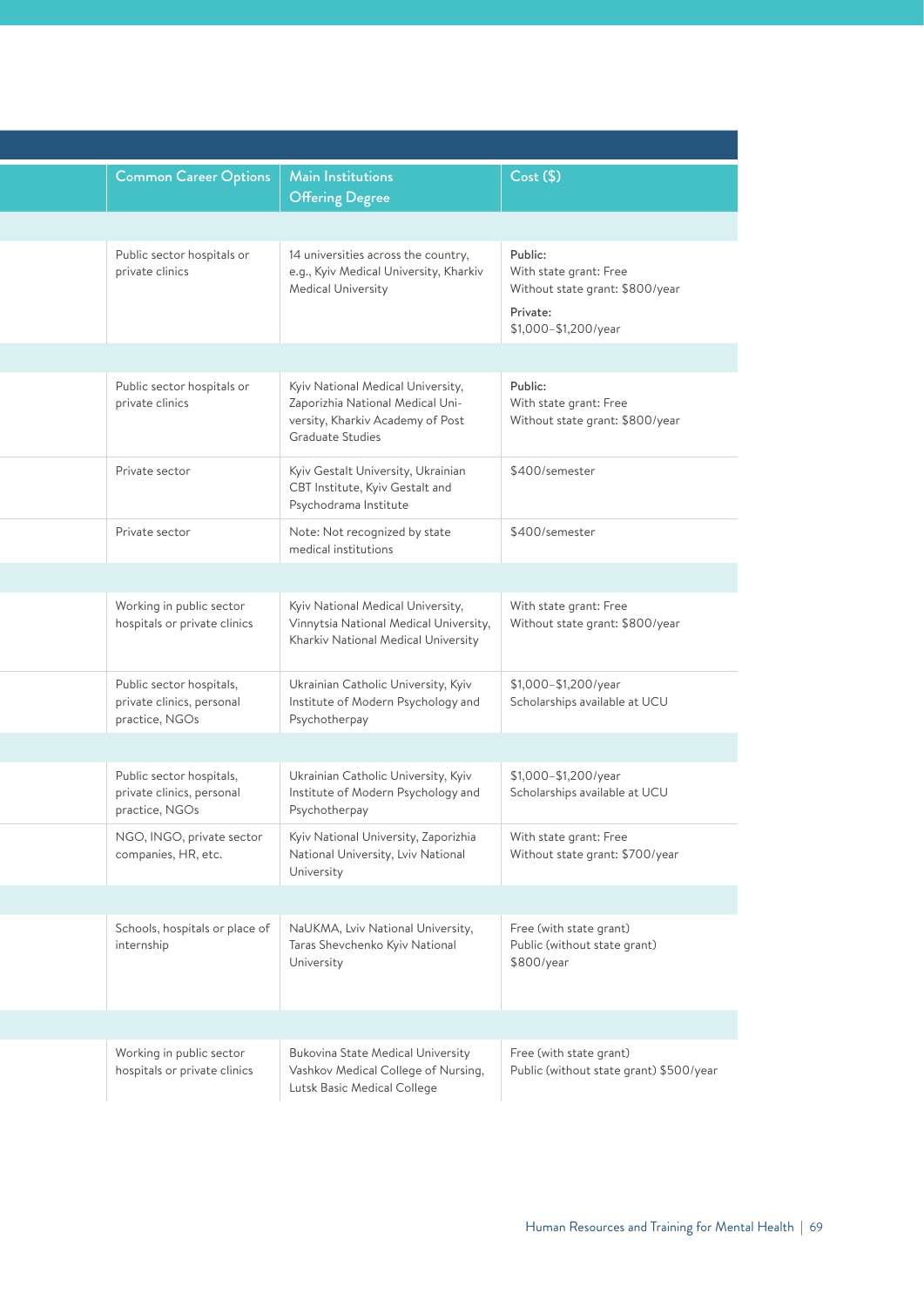## 5.2. Professional Education and Training

## University Education

An overview of academic qualifications in mental health–related fields is shown in Table 5.3. It is important to note that providers are **only allowed to work in medical institutions** (e.g., psychiatric hospitals, polyclinics) if they have a **degree/diploma from a medical university** (e.g., certified medical psychologist or psychotherapist). Key informants also noted the following about university level education in mental health–related fields:

- **• Psychologists and psychotherapists** who have received masters degrees from **public universities** have none or **very limited practical training,** receive no clinical supervision, and have no formal training on addressing CMD and AUD in line with global guidelines.
- **•** The situation is **similar for social workers** who have limited practical training experience and knowledge of evidence-based psychosocial support approaches.
- **• Less than half of the psychologist and psychotherapist**  graduates actually practice due to **low salary.**
- **•** Many psychologists and psychotherapists work in **governmental clinics and also have private practices.**
- **•** Additional training to become **'psychotherapists'** in specific psychological interventions from**private training institutions** is available at cost and with a **limited evidence base and oversight and often not in line with evidence-based inter-**

"Everything I learned at my own expense and state gave me nothing. I earn \$50 month for working part time at the polyclinic, but summer school costs \$153 per week and I have to take time off work. The state does not invest in our education, I can diagnose a patient and do not know what do do later, this is the worst and the saddest."

—Psychotherapist, Lviv

**ventions** (e.g., some estimate that the vast majority of psychologist/psychotherapist study Gestalt-therapy in Zaporizhia).

## 5.3. Continued Education and In-service Training

## Mandated Continued Education

Professionals have government mandated continued education requirements as outlined below. The requirements can be fulfilled with oblast-level public universities and academies of postgraduate studies. They also have to take regular certification exams to verify professional competency.

|                                            | <b>Psychiatrists</b>  | Psychotherapists      | Psychologists         | Social<br><b>Workers</b> | General<br><b>Practitioners</b> | <b>Nurses</b>            |
|--------------------------------------------|-----------------------|-----------------------|-----------------------|--------------------------|---------------------------------|--------------------------|
| Requirements<br>for continued<br>education | Once every<br>5 years | Once every<br>5 years | Once every<br>5 years | Optional                 | Certification<br>every 5 years  | Once<br>every 5<br>years |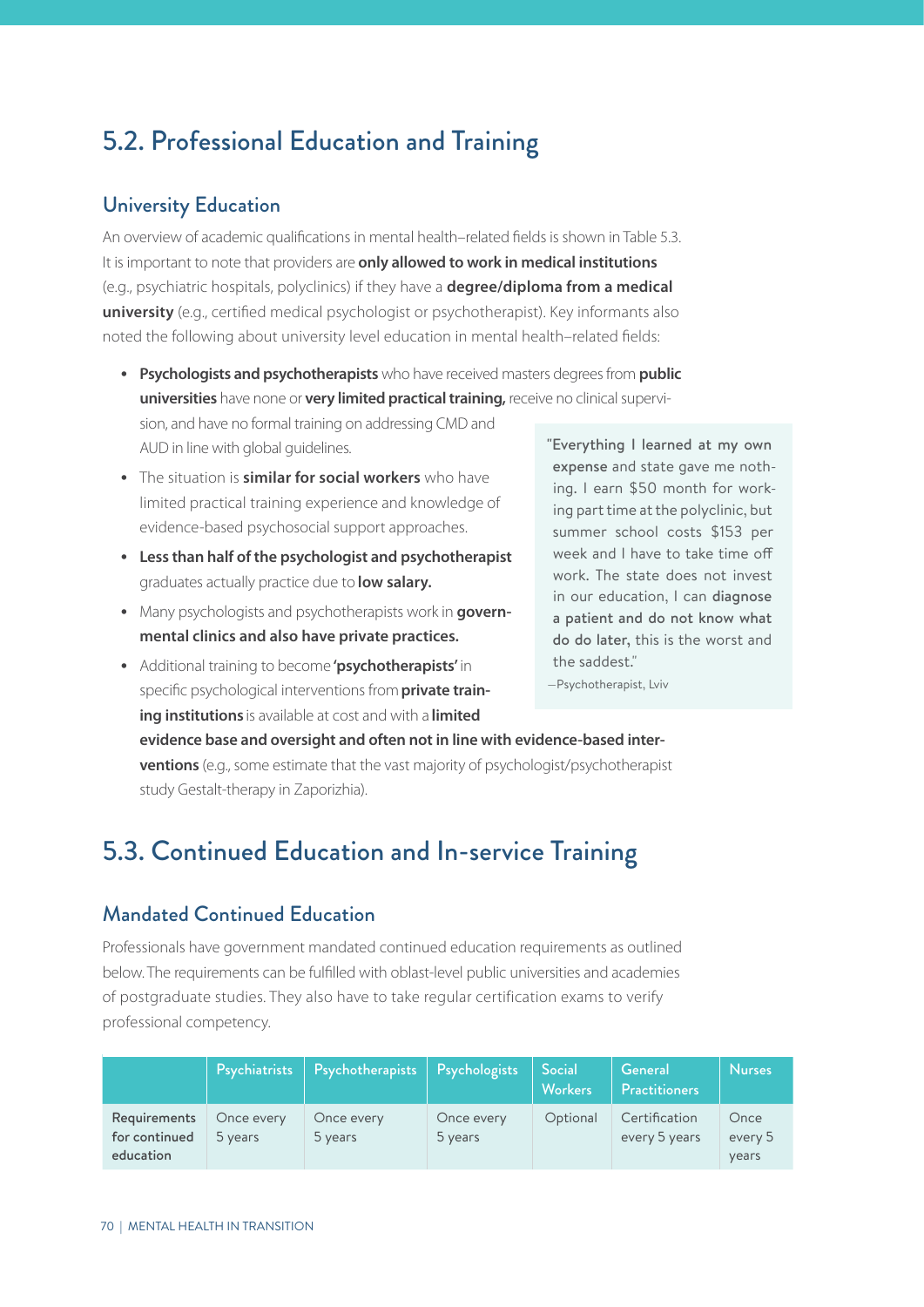#### TABLE 5.4: PERCEIVED OPPORTUNITIES, CHALLENGES AND NEEDS REGARDING CONTINUED EDUCATION AMONG KEY INFORMANTS

| Psychologists and Psychotherapists     |                                                                                                                                                                                                                                                                                                                                                                                                                                                                                                                                                                             |  |  |  |  |  |  |
|----------------------------------------|-----------------------------------------------------------------------------------------------------------------------------------------------------------------------------------------------------------------------------------------------------------------------------------------------------------------------------------------------------------------------------------------------------------------------------------------------------------------------------------------------------------------------------------------------------------------------------|--|--|--|--|--|--|
| Available training<br>opportunities    | • Courses at the public university (e.g., Kharkiv Medical Academy of Postgraduate<br>Education)<br>• Courses at the private university at cost (e.g., CBT training, UCU)<br>• Conferences at the Oblast Psychiatric Hospital<br>• Training by pharmaceutical representatives                                                                                                                                                                                                                                                                                                |  |  |  |  |  |  |
| Perceived challenges<br>for training   | • Low quality training for psychologists is offered through private institutions<br>without necessary certifications or oversight<br>• High interest in evidence-based approach training but this is only offered at<br>private universities or training institutions at high cost                                                                                                                                                                                                                                                                                          |  |  |  |  |  |  |
| Perceived MH<br>training needs         | • Very interested in new information and training<br>• Evidence-based treatment approaches<br>• How to treat patients with trauma                                                                                                                                                                                                                                                                                                                                                                                                                                           |  |  |  |  |  |  |
| <b>Family Doctors and GPs</b>          |                                                                                                                                                                                                                                                                                                                                                                                                                                                                                                                                                                             |  |  |  |  |  |  |
| Training opportunities<br>(in service) | • Monthly training workshops at the Raion Hospital (with different topics each<br>month including MH) for doctors, feldshers and nurses<br>• Seminars about mental disorders (CMDs), treatment with new psychotropic<br>medications, and using screening instruments are offered by pharmaceutical<br>companies<br>• Self-study using the Internet<br>• Courses at the public university (e.g., Danylo Galytsky University (Lviv), Medical<br>Academy of Postgraduate Education, Zaporizhia, Poltava Medical College)<br>• Conferences (4-5 conferences organized per year) |  |  |  |  |  |  |
| Perceived MH<br>training needs         | • Not enough time was spent on mental health at university (e.g., only one semester<br>of MH 6 classes total)<br>• CMDs were only covered superficially and alcohol use disorder was not<br>represented<br>• Very interested in receiving MH training; need to dedicate more time for this                                                                                                                                                                                                                                                                                  |  |  |  |  |  |  |

Specialized and general service providers noted that many continued education opportunities were available but that higher quality training courses also came at a higher cost. Many expressed the desire to learn more about mental health if courses were available (see Table 5.4 for details).

## 5.4. Capacity Building in Mental Health Supported by International Actors

There are many international organizations working in the Ukrainian health sector, but their activities have mostly focused quite narrowly on specific areas such as sexual health, HIV/AIDS and TB in the past.<sup>32</sup> However, donor interest in mental health has increased since the conflict in the East and several international NGOs and agencies have supported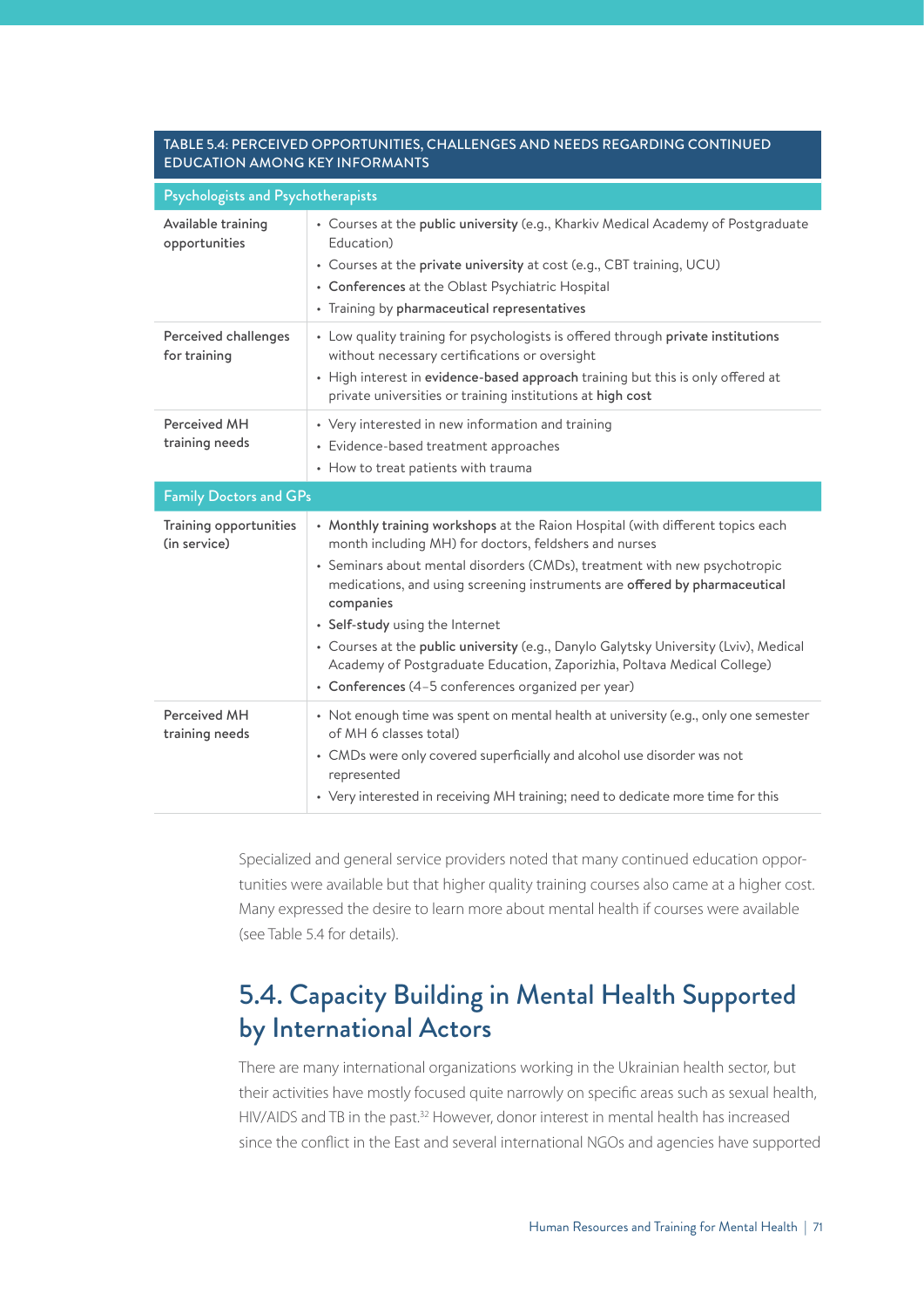| TABLE 5.5: OVERVIEW OF CAPACITY BUILDING IN MENTAL HEALTH SUPPORTED BY<br><b>INTERNATIONAL ACTORS</b>           |                                                                                                                                                                     |                                                                                                                                                                                                                                                                                                                                                                                    |                                                                                                                                                                                                                                                                                                                                                       |                                                                                                                    |                                                                                                                                                    |  |  |
|-----------------------------------------------------------------------------------------------------------------|---------------------------------------------------------------------------------------------------------------------------------------------------------------------|------------------------------------------------------------------------------------------------------------------------------------------------------------------------------------------------------------------------------------------------------------------------------------------------------------------------------------------------------------------------------------|-------------------------------------------------------------------------------------------------------------------------------------------------------------------------------------------------------------------------------------------------------------------------------------------------------------------------------------------------------|--------------------------------------------------------------------------------------------------------------------|----------------------------------------------------------------------------------------------------------------------------------------------------|--|--|
| Geographic<br>Locations                                                                                         | Number and<br><b>Types of Trainees</b>                                                                                                                              | <b>Training Topics</b>                                                                                                                                                                                                                                                                                                                                                             | <b>Training Duration</b><br>(theoretical and<br>supervision) and<br><b>Trainers</b>                                                                                                                                                                                                                                                                   | <b>Target</b><br><b>Facilities</b>                                                                                 | <b>Notes</b>                                                                                                                                       |  |  |
| WHO Ukraine in Collaboration with MoH                                                                           |                                                                                                                                                                     |                                                                                                                                                                                                                                                                                                                                                                                    |                                                                                                                                                                                                                                                                                                                                                       |                                                                                                                    |                                                                                                                                                    |  |  |
| Past (6 months<br>project):<br>MH teams:<br>Odessa,<br>Dnipropetrovsk,<br>Slavyansk, Sumy<br>Current:<br>Odessa | 26 mobile team<br>staff (psychiatrists,<br>psychologists,<br>nurses, and social<br>workers                                                                          | Management of<br>depression, PTSD,<br>suicide, bipolar, psy-<br>chosis, PD (based on<br>Ukrainian protocols<br>and WHO mhGAP),<br>service provision<br>skills (e.g., multidis-<br>ciplinary teamwork,<br>intake and referral,<br>care planning),<br>psychosocial<br>interventions (e.g.,<br>stress management,<br>activity scheduling,<br>psycho-education,<br>sleep hygiene), CBT | 5 days + continued<br>2 hr supervision, via<br>skype every 2 wks<br>Trainers: 2 interna-<br>tional trainers and<br>two staff from the<br>Institute of Social<br>Psychiatry and<br>Narcology of MoH<br>(psychiatrists and<br>medical psychologist)<br>One educational<br>visit to Lithuania<br>undertaken by chief<br>psychiatrist with<br>WHO support | Community<br>outreach by<br>mobile teams<br>(based in<br>psychiatric<br>clinics)                                   | Most clients<br>utilizing service<br>had psychotic<br>disorders (72%)<br>followed by<br>depression<br>$(10\%)$ and<br>anxiety disorder<br>$(10\%)$ |  |  |
| <b>WHO Ukraine</b>                                                                                              |                                                                                                                                                                     |                                                                                                                                                                                                                                                                                                                                                                                    |                                                                                                                                                                                                                                                                                                                                                       |                                                                                                                    |                                                                                                                                                    |  |  |
| Planned:<br>Donetsk, Lugansk                                                                                    | To be determined<br>(psychiatists,<br>psychologists,<br>doctors)                                                                                                    | Management of<br>priority mental<br>health conditions<br>using WHO mhGAP<br>Intervention<br>Guidelines                                                                                                                                                                                                                                                                             | Training to be<br>developed<br>Trainers: one<br>international<br>psychiatrist trainer<br>with local counter-<br>parts (psychiatrists)<br>to be trained as<br>trainers                                                                                                                                                                                 | Community<br>outreach by<br>mobile teams                                                                           |                                                                                                                                                    |  |  |
| MDM, UK                                                                                                         |                                                                                                                                                                     |                                                                                                                                                                                                                                                                                                                                                                                    |                                                                                                                                                                                                                                                                                                                                                       |                                                                                                                    |                                                                                                                                                    |  |  |
| Current:<br>Lugansk Stanitsa<br>Popasna and<br>Svatove raions                                                   | 347 participants<br>Mobile team staff<br>(doctor, midwife,<br>nurse, psychol-<br>ogist)<br>Staff at Primary<br>Medical<br>Sanitary<br>Assistance<br>Centers (PMSAC) | Management of<br>CMDs based on<br>WHO PM+ Manual<br>targeting psycholo-<br>gists, PFA                                                                                                                                                                                                                                                                                              | Training and mate-<br>rials currently being<br>developed.<br>Trainers: One<br>international Mental<br>Health Coordinator<br>and national MH<br>supervisor                                                                                                                                                                                             | Community<br>outreach by<br>mobile teams<br>Feldsher-<br>midwife<br>points and<br>ambulatories of<br><b>PMSACs</b> | Plan to deliver 3<br>more trainings<br>for apx. 180<br>trainees to mid-<br>level health staff<br>of PMSACs                                         |  |  |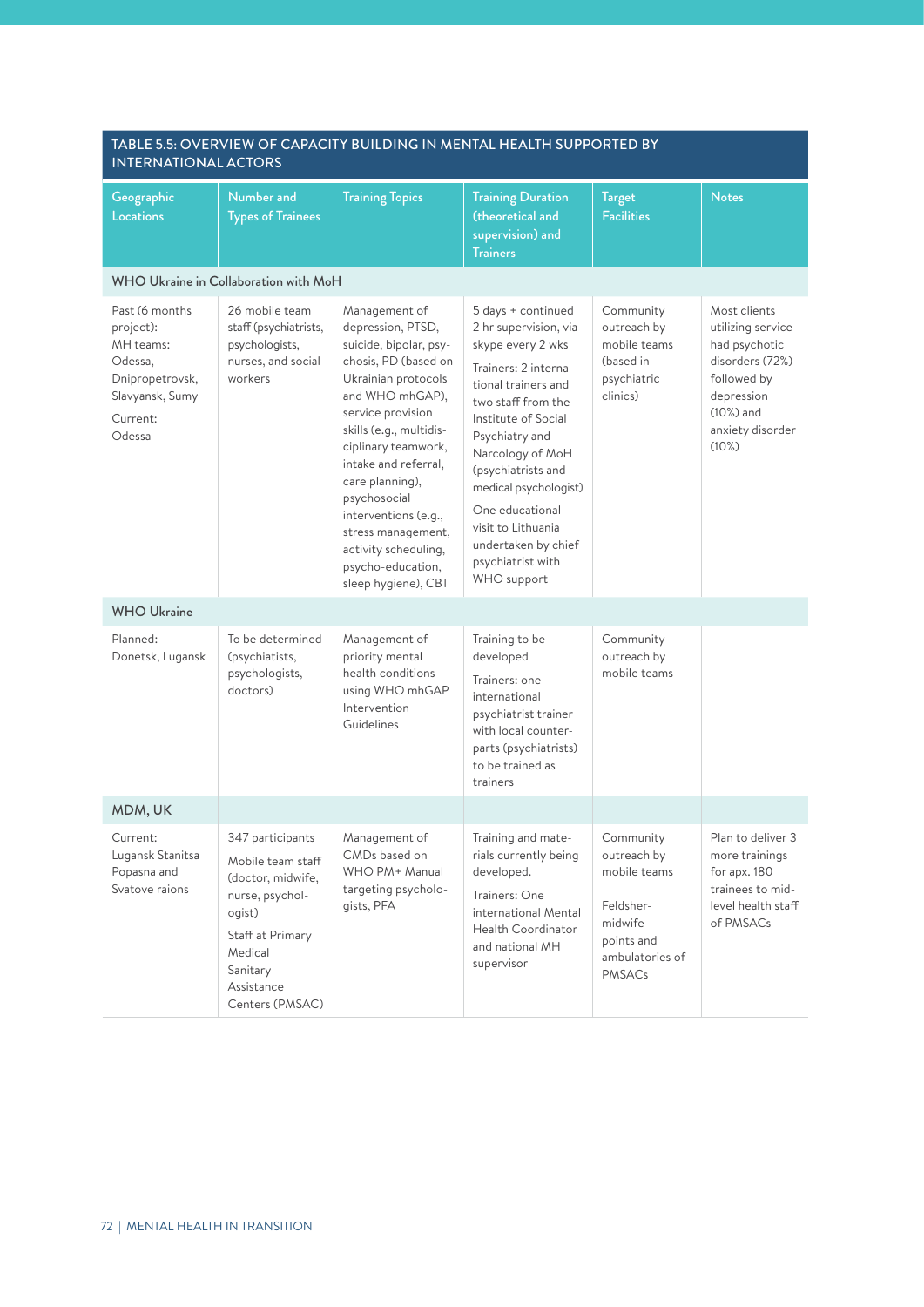| TABLE 5.5: OVERVIEW OF CAPACITY BUILDING IN MENTAL HEALTH SUPPORTED BY<br><b>INTERNATIONAL ACTORS</b>             |                                                                                                                       |                                                                                                                                                                                                                                                                                                               |                                                                                                                                                                                                                                                                             |                                                                                                                                                |                                                                               |
|-------------------------------------------------------------------------------------------------------------------|-----------------------------------------------------------------------------------------------------------------------|---------------------------------------------------------------------------------------------------------------------------------------------------------------------------------------------------------------------------------------------------------------------------------------------------------------|-----------------------------------------------------------------------------------------------------------------------------------------------------------------------------------------------------------------------------------------------------------------------------|------------------------------------------------------------------------------------------------------------------------------------------------|-------------------------------------------------------------------------------|
| Geographic<br>Locations                                                                                           | Number and<br><b>Types of Trainees</b>                                                                                | <b>Training Topics</b>                                                                                                                                                                                                                                                                                        | <b>Training Duration</b><br>(theoretical and<br>supervision) and<br><b>Trainers</b>                                                                                                                                                                                         | <b>Target</b><br><b>Facilities</b>                                                                                                             | <b>Notes</b>                                                                  |
|                                                                                                                   | Johns Hopkins University, (CETA Project), USA                                                                         |                                                                                                                                                                                                                                                                                                               |                                                                                                                                                                                                                                                                             |                                                                                                                                                |                                                                               |
| Current:<br>Kyiv<br>Zaporizhia Kharkiv<br>(Target: IDPs and<br>veterans)                                          | 34 participants<br>(psychologists,<br>psychotherapists,<br>social workers,<br>veterans) 10 of<br>them in Zap.         | Management of<br>depression, PTSD,<br>anxiety, alcohol use,<br>suicide/violence<br>according to CETA<br>treatment model<br>(developed by JHU)<br>based on CBT                                                                                                                                                 | 2 weeks training<br>with supervision<br>every 2 weeks<br>Trainers: inter-<br>national trainers<br>(psychologists)                                                                                                                                                           | Facilities where<br>trainees are<br>already working<br>(e.g., NGOs,<br>Gov.)                                                                   | Services will<br>target IDPs,<br>veterans, and<br>family members<br>only      |
|                                                                                                                   | Lithuanian Government Project of Support                                                                              |                                                                                                                                                                                                                                                                                                               |                                                                                                                                                                                                                                                                             |                                                                                                                                                |                                                                               |
| Current:<br>Poltava and<br>Dnipro<br>Planned:<br>Lugansk                                                          | 60 participants:<br>psychiatrists,<br>psychologists,<br>nurses<br>social workers                                      | Screening methods<br>(e.g., ASIST, AUDIT),<br>management<br>of PTSD, drug<br>and alcohol use,<br>multidisciplinary<br>teamwork                                                                                                                                                                                | 6 workshops over<br>6 months and a<br>1-week training<br>course followed by<br>educational visit to<br>Lithuania for study<br>tour<br>Trainers (Lithuanian):<br>head of the team,<br>psychiatrist,<br>psychologist, social<br>worker, occupa-<br>tional therapist,<br>nurse | Psycho<br>neurological<br>dispensary,<br>psychiatric<br>hospital,<br>narcological<br>dispensary,<br>hospital for<br>veterans                   |                                                                               |
| War Trauma Foundation, Netherlands                                                                                |                                                                                                                       |                                                                                                                                                                                                                                                                                                               |                                                                                                                                                                                                                                                                             |                                                                                                                                                |                                                                               |
| Current: Odessa,<br>Slavyansk, Dnipro,<br>Sumy<br>Potential: Lviv,<br>Ivano-Frankovsk,<br>Chernivhiv,<br>Uzhgorod | 34 participants<br>(3 Psychiatrists,<br>21 Psychologists,<br>5 Family doctors,<br>3 Nurses,<br>2 Community<br>workers | Management of<br>depression, PTSD,<br>acute stress,<br>substance abuse.<br>suicide, grief, devel-<br>opmental disorders,<br>psychosis, (based<br>on WHO mhGAP),<br>service provision<br>skills (e.g., commu-<br>nity-based patient<br>centered model,<br>M&E of nonclinical<br>staff, referral<br>mechanisms) | 2 weeks<br>Trainers: interna-<br>tional and national<br>psychiatrists                                                                                                                                                                                                       | PHC, Central<br>Raion Hospital<br>and Psychiat-<br>ric Hospitals,<br>Psychosocial<br>rehabilitation<br>centre where<br>mobile units<br>operate | WTF also aims<br>to establish<br>mobile MH<br>teams similar to<br>WHO project |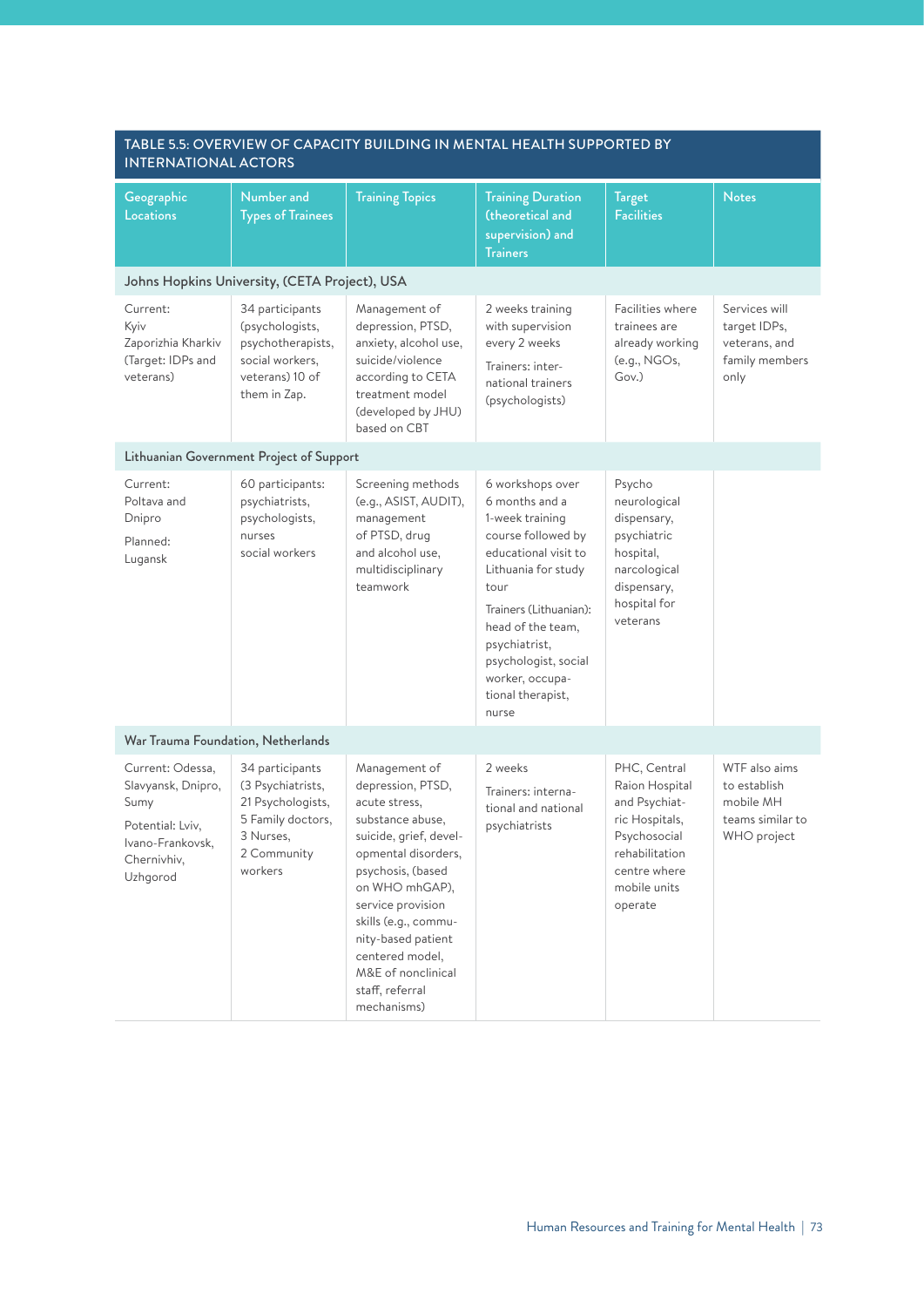| <u>DEE 3.3. O FERFIERFOL CALACITI DOIEDING IN MENTAE HEAEHT 301 FORTED DI</u><br><b>INTERNATIONAL ACTORS</b> |                                                                          |                                                                                                                                                                                                                                                               |                                                                                                                                                       |                                                      |              |
|--------------------------------------------------------------------------------------------------------------|--------------------------------------------------------------------------|---------------------------------------------------------------------------------------------------------------------------------------------------------------------------------------------------------------------------------------------------------------|-------------------------------------------------------------------------------------------------------------------------------------------------------|------------------------------------------------------|--------------|
| Geographic<br>Locations                                                                                      | <b>Number</b><br>and Types of<br><b>Trainees</b>                         | <b>Training Topics</b>                                                                                                                                                                                                                                        | <b>Training Duration</b><br>(theoretical and<br>supervision) and<br><b>Trainers</b>                                                                   | <b>Target</b><br><b>Facilities</b>                   | <b>Notes</b> |
| GIZ, Germany                                                                                                 |                                                                          |                                                                                                                                                                                                                                                               |                                                                                                                                                       |                                                      |              |
| Zaporizhia                                                                                                   | 50 participants<br>(Psychologists,<br>psychiatrists in<br>mobile teams)  | Trauma-focused<br>therapy (based on<br>STAIR CBT, CPT,<br>EMDR)<br>Building capacity of<br>mobile teams and<br>Centers of Social<br>Services for Families<br>and Youth to pro-<br>vide psychosocial<br>support to ATO<br>veterans and their<br>family members | 3 days<br>Trainers: interna-<br>tional psychologists<br>Plan to follow up<br>with national and<br>international train-<br>ers over 5 months<br>period | On-site training<br>(where<br>psychologists<br>work) |              |
| Pobratim, Ukraine                                                                                            |                                                                          |                                                                                                                                                                                                                                                               |                                                                                                                                                       |                                                      |              |
| Melitopol                                                                                                    | 8 participants<br>(4 crisis<br>psychologists<br>for free,<br>4 for \$500 | Management of<br>PTSD, acute stress,<br>narcology (drug and<br>alcohol use)                                                                                                                                                                                   | 7-month course<br>education from<br>May-Dec 2017<br>Further follow-up<br>and supervision<br>planned                                                   | On-site training<br>(where<br>psychologists<br>work) |              |

# TABLE 5.5: OVERVIEW OF CAPACITY BUILDING IN MENTAL HEALTH SUPPORTED BY

capacity building in mental health for Ukrainian professionals. Our assessment identified several key initiatives (listed in Table 5.5) and found that:

- **•** There are several **promising capacity building efforts** which are based on global guidelines and best practices (e.g., WHO mhGAP Intervention Guidelines, WHO PM+) and which could be scaled up and used by other international organizations and national actors
- **• Links to other countries (e.g., Lithuania)** have already been made (e.g., study visits, professional exchange, see section below for details)
- **• Different materials, protocols, and approaches** are used by different actors and are not always consistent with national or global (WHO) protocols and guidelines
- **•** Some capacity building efforts are only short-term trainings which are **missing important components of continued follow-up and supervision**
- **• Trainees are not always receptive** to new approaches in line with evidence-based guidelines if they have spent many years practicing different models
- Many capacity building efforts target only staff serving **conflict-affected populations including IDPs, as well as veterans** driven by international donor interest.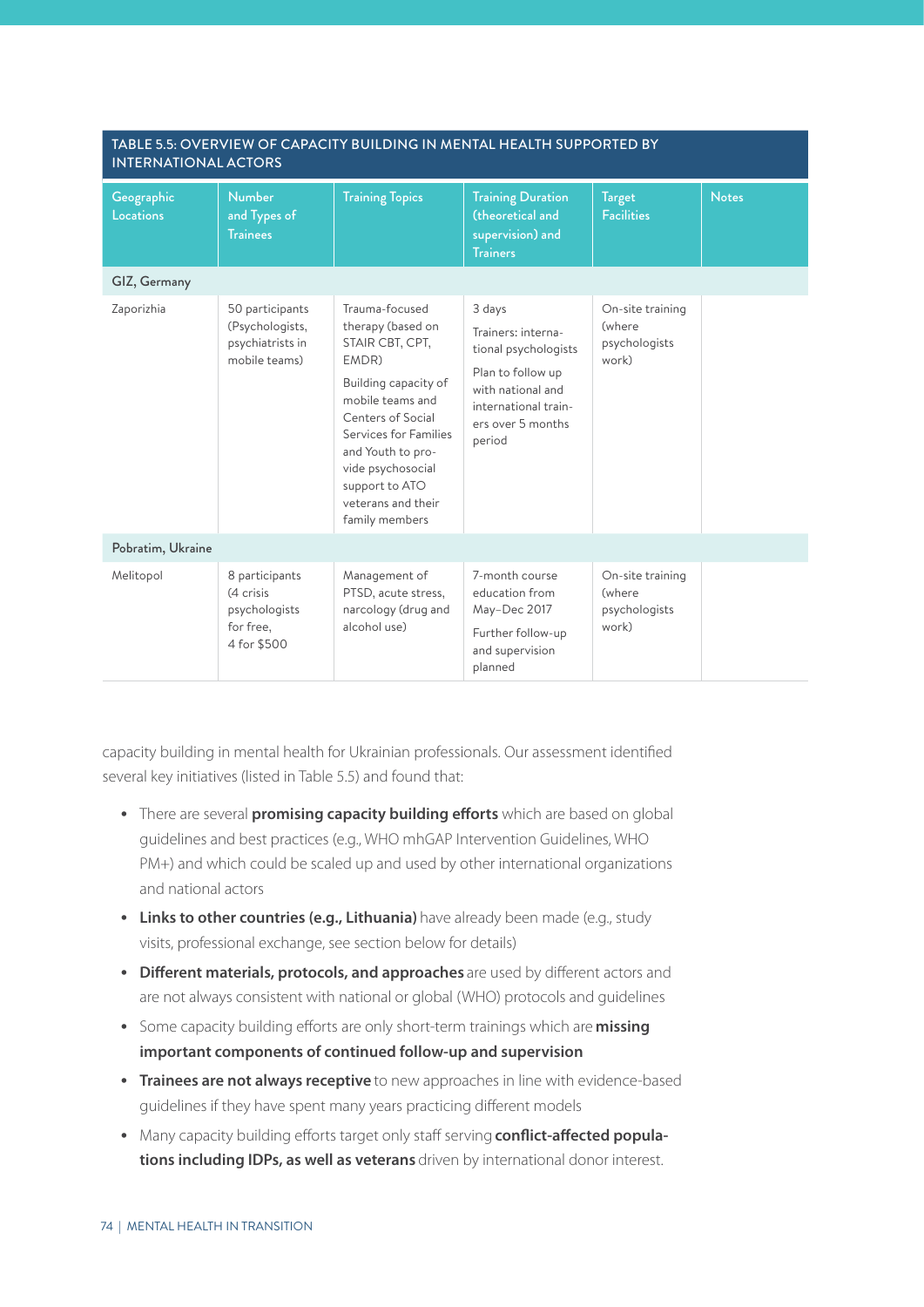#### Professional Knowledge Exchange and Experience of other Eastern European Countries

Other post-Soviet countries have been facing similar challenges related to the overwhelming reliance on institutionalization and high levels of stigma associated with mental disorders. Several of these countries have taken steps toward mental health reform, which can help provide insight into the need for change and possible best practices.

**Lithuania,** another post-Soviet country that is now part of the EU, had started to reform their mental health system in line with a community-based approach and empowerment of consumers. There has been a move away from inpatient care toward **community-based mental health centers** with multidisciplinary teams (e.g., psychologists, psychiatrists, social workers, mental health nurses). Although efforts have somewhat stagnated due to economic difficulties, there are many lessons learned which have been published and are relevant to Ukraine.<sup>150</sup> Furthermore, there has been continued professional exchange and support from Lithuania to establish community-based mental health care in Ukraine (see Table 5.5).

Another example is **Georgia,** which began to prioritize mental health reform in the 1990s through long-term commitment and strategies. A recent case study identified the following areas as essential to reform:151 developing a clear Mental Health Plan (with a focus on recognizing and addressing differences in need based on geography, actions to link existing services and addressing financial and geographical barriers to care, creation of community-based services and **integration of mental health into primary care**); improving research capacity to use evidence for informing policy and practices; Integrating existing services and developing care for vulnerable groups (i.e., the need for psychosocial rehabilitation and creating space for input from service users); and overcoming stigma and resistance to reform. The case study highlights the importance of **relying on NGOs to creatively implement small-scale interventions that could later be scaled up to national level strategies** after their effectiveness was shown, the need for translation of mental health publications into the local language, the reliance on NGOs and other entities with lobbying power to use data and programming to influence policy makers to adopt legislation, and the need for the government to **increase funding to support improvement of existing mental health services.** In addition, the adoption of laws and strategies to protect patient rights was noted as a milestone in Georgia's mental health reform, as was the actual deinstitutionalization of large psychiatric hospitals closing and relocating beds into existing hospitals. However, according to one key informant with extensive experience working in Georgia, it is also important to note that Georgia experienced **problems due to privatization** of some mental hospitals, which were not profitable and not sufficiently resourced with beds and services.

There are also other examples of cooperation and information exchange for improving mental health services between Ukraine and other Eastern European countries (e.g., Poland) and other European countries (e.g., France, Germany). However, it has also been noted that these efforts are not always known by different donors or by organizations implementing projects, which results in not making use of **lessons learned.**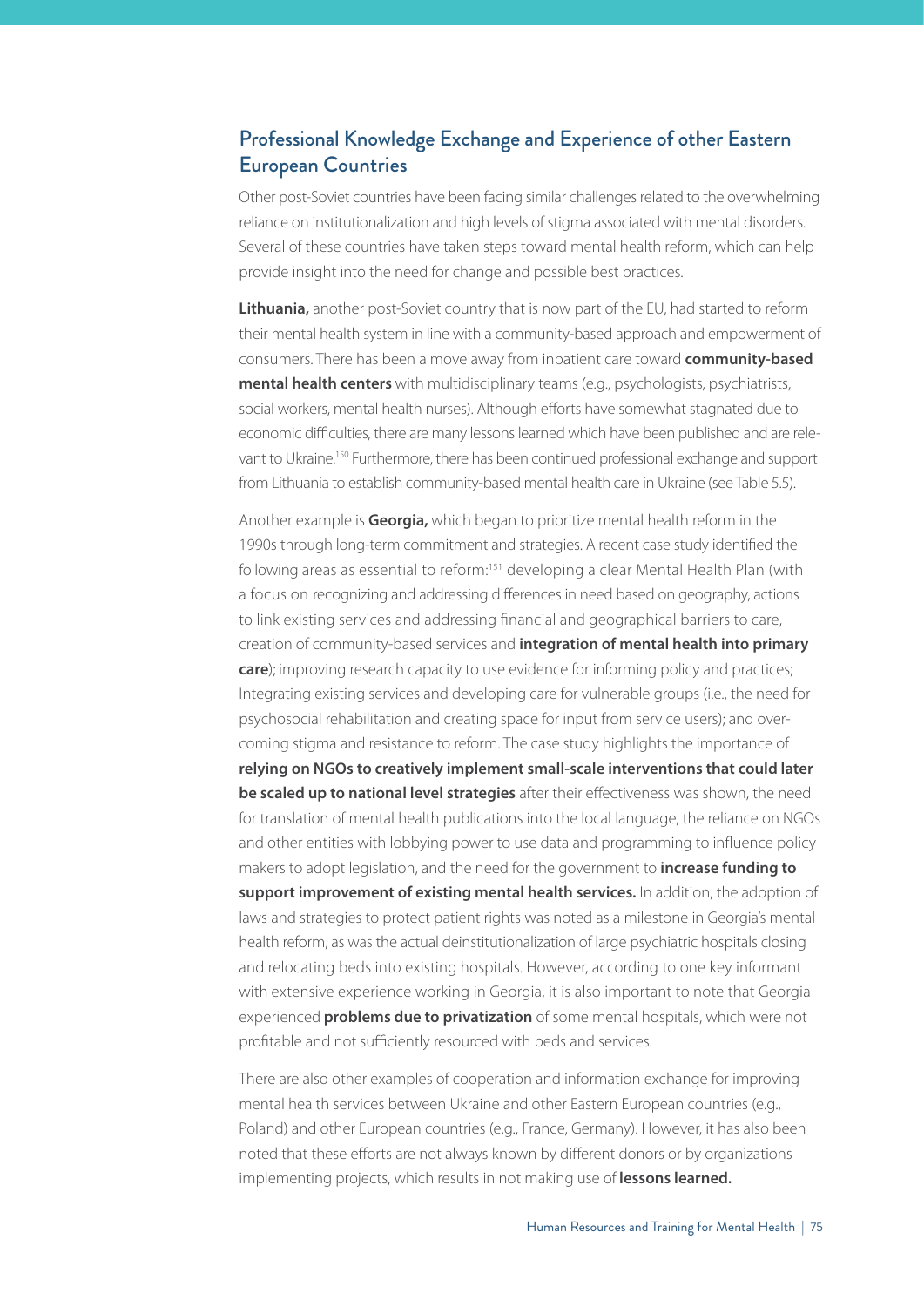| TABLE 5.6: POSITIVE AND NEGATIVE EXPERIENCES TOWARD RECOVERY                        |                                                                                                                               |                                                                                                                                                                                                                                                                                                                                                                                                                                                                                                               |  |  |
|-------------------------------------------------------------------------------------|-------------------------------------------------------------------------------------------------------------------------------|---------------------------------------------------------------------------------------------------------------------------------------------------------------------------------------------------------------------------------------------------------------------------------------------------------------------------------------------------------------------------------------------------------------------------------------------------------------------------------------------------------------|--|--|
| <b>Name</b>                                                                         | <b>Background</b>                                                                                                             | <b>Main Activities</b>                                                                                                                                                                                                                                                                                                                                                                                                                                                                                        |  |  |
| Ukrainian Psychiatric<br>Association (UPA)                                          | Based in Kyiv, founded in 1991<br>by Dr. Gluzman in response                                                                  | Monitoring political abuse of psychiatry &<br>advocacy activities:                                                                                                                                                                                                                                                                                                                                                                                                                                            |  |  |
|                                                                                     | to the culture of "coercive<br>psychiatry" in the Soviet Union<br>and to establish a commission<br>to review complaints about | The experts of the Committee are advocating<br>for the interests of people with mental dis-<br>orders in the courts and providing juridical<br>and social assistance to them.                                                                                                                                                                                                                                                                                                                                 |  |  |
|                                                                                     | civil rights violations by mental<br>health authorities <sup>152, 153</sup>                                                   | Research and technical guidance:                                                                                                                                                                                                                                                                                                                                                                                                                                                                              |  |  |
|                                                                                     |                                                                                                                               | The Association is conducting sociological,<br>epidemiological studies as well as publication<br>of analytical materials to provide a basis for<br>reforming the mental health system. <sup>154</sup>                                                                                                                                                                                                                                                                                                         |  |  |
|                                                                                     |                                                                                                                               | Publication and translation of<br>educational materials:                                                                                                                                                                                                                                                                                                                                                                                                                                                      |  |  |
|                                                                                     |                                                                                                                               | Together with the The Global Initiative of Psy-<br>chiatry (GIP) they translated and published<br>more than a hundred high quality manuals and<br>books. However, they are currently not used<br>by the public educational system.                                                                                                                                                                                                                                                                            |  |  |
| Ukrainian Psychiatric<br>Nurses Association                                         | Created by the initiative of UPA                                                                                              | Advocating for improvement of the status,<br>working conditions, and skills of psychiatric<br>nurses                                                                                                                                                                                                                                                                                                                                                                                                          |  |  |
| Ukraine Scientific<br>Society of Neurologists,<br>Psychiatrists and<br>Narcologists | Founded in 1995 in Kharkiv                                                                                                    | Comprehensive research of nervous,<br>mental, and substance abuse disorders;<br>development of treatment approaches and<br>standards, their implementation into practical<br>health care and educational activities in<br>communities; support for young scientists;<br>and reforming of mental health services in<br>Ukraine, protection of patients' and health<br>professionals' rights. The Society takes an<br>active part in elaboration of new legislation<br>concerning mental health. <sup>155</sup> |  |  |

# 5.5. Professional Associations Licensing and Accreditation

#### Professional Associations

Since Ukrainian independence, various professional associations have been created, including those for mental health professionals (Table 5.6 summarizes information from our assessment).110 There are also other professional associations such as the Ukrainian Association of Psychotherapists, which offers educational programs (e.g., group psychotherapy, family system therapy) and the Ukrainian Association of CBT (with 200 members, 30 out of them have been accredited with European certificates.)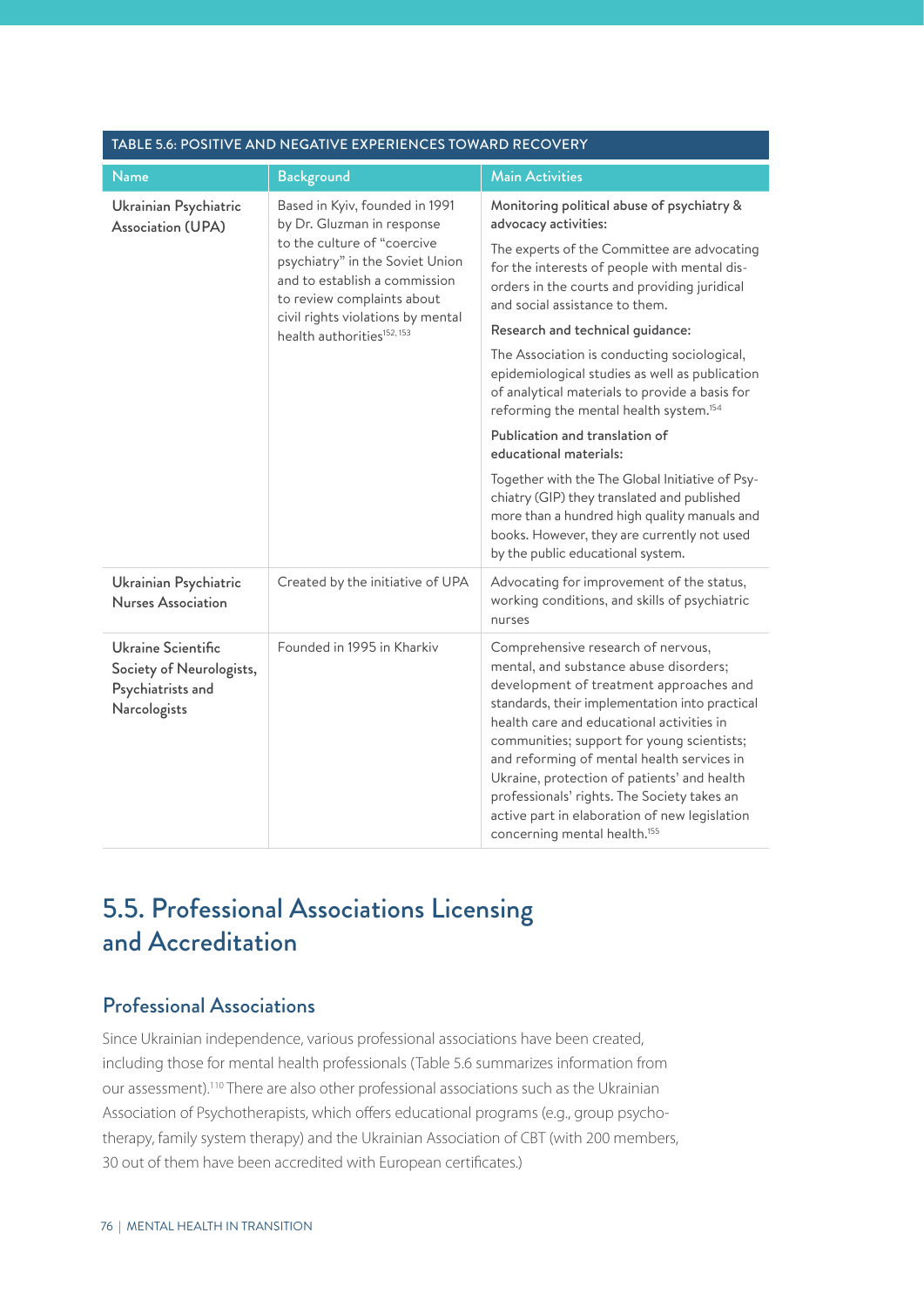#### TABLE 5.7: SUMMARY OF CONCERNS BY KEY INFORMANTS

There is no professional licensing or regulation

- There is no formal registration, licensing, or regulation (e.g., ethics, professional standards) of psychology and social sciences professionals
- Psychologists and psychotherapists do not need licenses or certification to practice
- Having a certificate from a workshop or a degree in psychology qualifies a person to work as a psychologist (including in social services, NGOs, or private practice)

There is a lack of quality control, accountability, and ethical oversight

- There are no mechanisms to promote professional ethics and punish ethical violations
- The types of approaches used are varied with some being evidence based and some are based on outdated, uninformed, or potentially harmful approaches

Many service providers practice unofficially and under the radar

- Many psychologists and psychotherapists practice unofficially, and only a small proportion of actively practicing mental health professionals are officially registered with governmental bodies
- There is no publicly accessible database of private mental health specialists and facilities
- Many privately practicing psychologists and psychotherapists do not register, so as to avoid paying taxes and many do not have a permanent office for counseling but rent premises in different locations. They may advertise their services only through word of mouth or social media (e.g., Facebook)

#### Licensing and Accreditation

The Ministry of Health develops and approves state quality standards and clinical protocols, and is responsible for the organization and implementation of mandatory accreditation of health care facilities and the issuing of licenses to legal entities and individuals involved in medical services or the production and sale of pharmaceuticals and medical equipment.<sup>156</sup> Key informants and the 2017 Ukraine MH concept note have noted the absence of systemic implementation of professional standards and of quality control of mental health services delivery. There is a clear need for 5.7 licensing bodies with support from professional associations. Main concerns are summarized in Table above.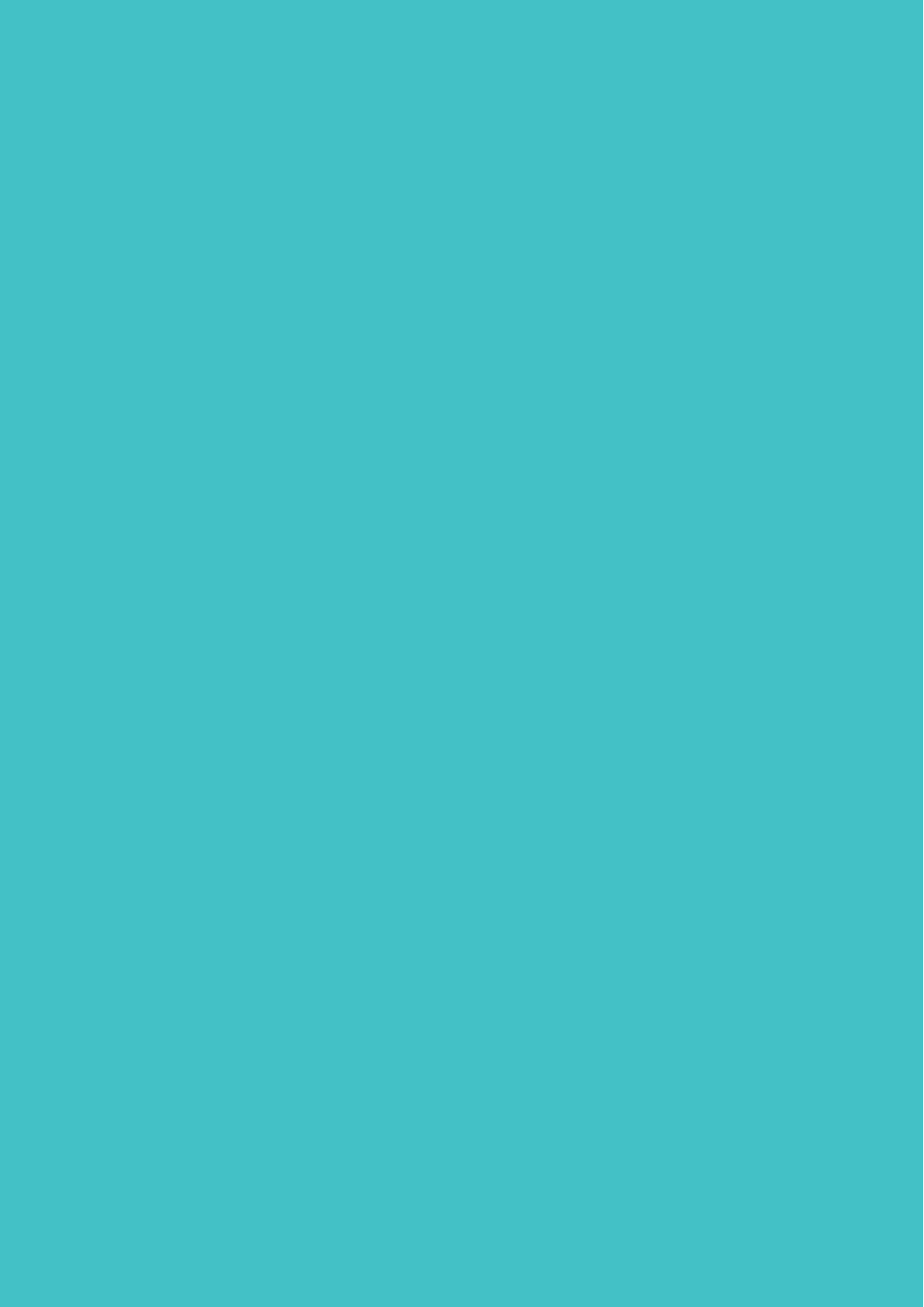# 6. USE AND DEMAND FOR MENTAL HEALTH SERVICES

# 6.1. Attitudes toward People with Mental Illness

Attitudes toward people with mental illness can often be negative and can further discourage people from disclosing mental health problems to others and from seeking help. Key informants described various negative attitudes common in the community, which put **blame on the person** suffering from common mental disorders or alcohol use (see Table 6.1).

# TABLE 6.1: ATTITUDES TOWARD PEOPLE WITH MENTAL ILLNESS DESCRIBED BY KEY INFORMANTS

| <b>CMD</b>                                                                                                                                                                                                                                                                                                  | <b>AUD</b>                                                                                                                                                                                                                                                                     |
|-------------------------------------------------------------------------------------------------------------------------------------------------------------------------------------------------------------------------------------------------------------------------------------------------------------|--------------------------------------------------------------------------------------------------------------------------------------------------------------------------------------------------------------------------------------------------------------------------------|
| • Viewed as trivial, "Everyone goes through it,"<br>"everyone has issues," "you need to get over it"<br>• Blamed on character flaws and personal weakness,<br>MH problems are labeled "High Society Whim,"<br>caused by lack of discipline, person is seen as<br>"deficient," depression seen as "laziness" | • Lack of inclusion, the community is not ready to<br>accept the person back when they return from<br>substance use treatment facilities<br>• Negative perceptions, common people do not<br>understand that alcoholics are people too, con-<br>sider them to be of lower level |
| • Seeking help seen as weakness                                                                                                                                                                                                                                                                             |                                                                                                                                                                                                                                                                                |
| • Lack of inclusion, the community is not ready to<br>accept the person back when they return from<br>MH institutions                                                                                                                                                                                       |                                                                                                                                                                                                                                                                                |

# 6.2. Coping and Help Seeking for Common Mental Disorders and Alcohol Use Disorder

### Coping

Key informants recovering from mental health problems were asked about ways in which they had tried to cope in the past (see Table 6.2). Most people had tried to find out more on their own by reading and researching the Internet; several had found self-help books, some of which were based on best practices, while others had more questionable content (e.g., authors making promises not consistent with scientific literature). Most also described engaging in relaxing activities and reaching out to friends. Many negative coping strategies also emerged such as self-medication and using drugs and alcohol to cope.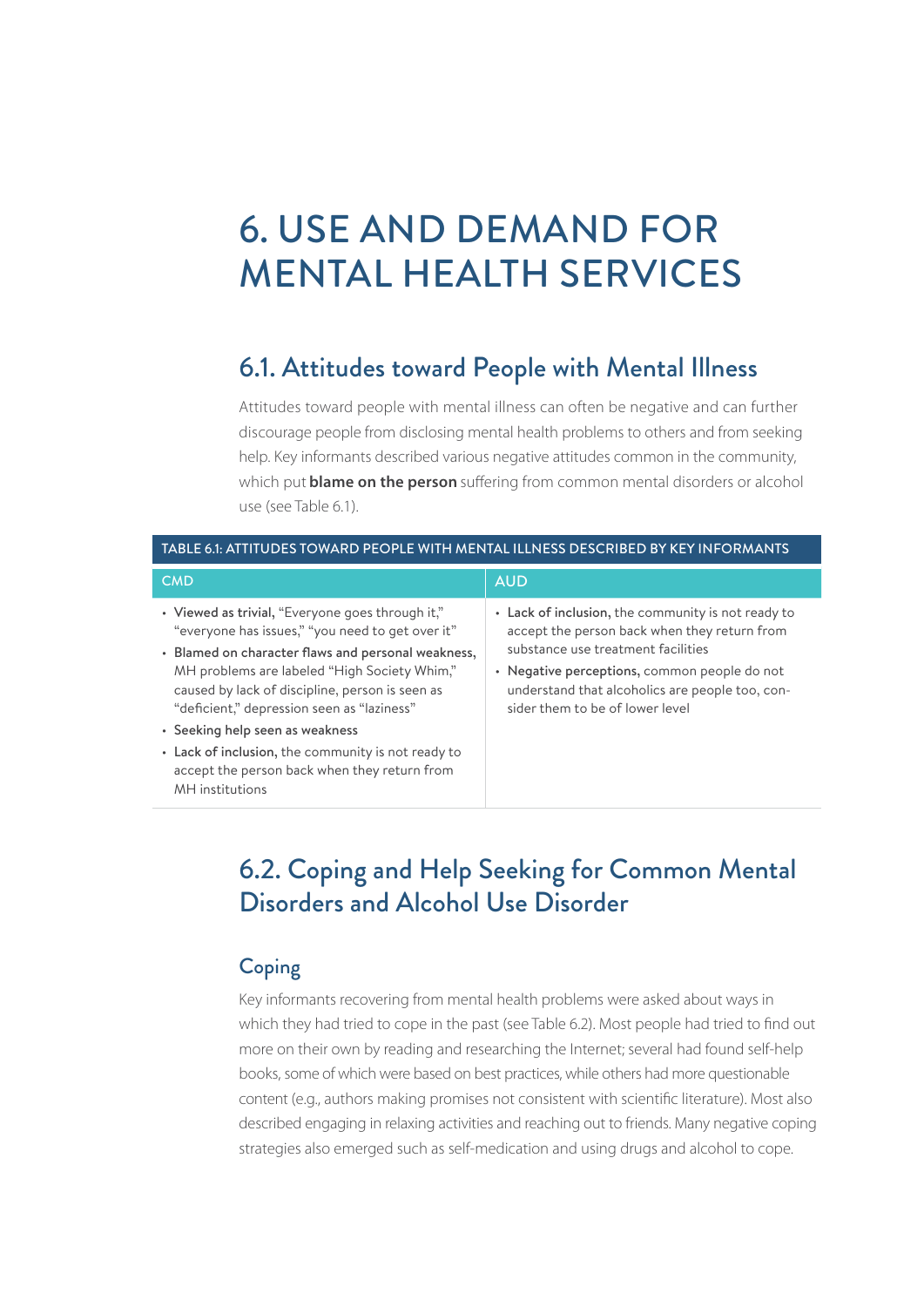#### TABLE 6.2: WAYS OF COPING WITH MH PROBLEMS ON THEIR OWN AMONG MH SERVICE USERS INCLUDING **POSITIVE COPING** AND **NEGATIVE COPING** STRATEGIES

#### All

- Reading self-help books and MH literature (e.g., positive psychology, pop psychology, motivational literature, relaxation, and breathing practices)
- Recreational and relaxing activities (e.g., sports, hobby, painting, swimming, meditation, contact with nature)
- Communication with friends or peers for support (e.g., in person or via Facebook, groups)
- Prayer and going to church

| Depression                                                                                                                                                                   | <b>PTSD and Anxiety</b>                                                                                                                                                                  | <b>AUD</b>                                                                                                                            |
|------------------------------------------------------------------------------------------------------------------------------------------------------------------------------|------------------------------------------------------------------------------------------------------------------------------------------------------------------------------------------|---------------------------------------------------------------------------------------------------------------------------------------|
| • Proper nutrition (e.g., nuts,<br>green tea)<br>• Self-medication with<br>antidepressants (e.g., as<br>recommended by a friend)<br>and over the counter (e.g.,<br>valerian) | • Alcohol use (often seen as<br>legitimate common way<br>of coping; society starts<br>treating use as problematic<br>when it affects others, e.g.,<br>through violence)<br>Drug use<br>٠ | • Tried to control the<br>amount of alcohol<br>• Denial, didn't perceive<br>this as an addiction.<br>• Transitioned to soft<br>liquor |
| • Working and scheduling too<br>much to avoid thinking                                                                                                                       |                                                                                                                                                                                          |                                                                                                                                       |
| · Isolation from others and<br>counting on self only                                                                                                                         |                                                                                                                                                                                          |                                                                                                                                       |

#### Sources of Information about Where to Find Help

Most key informants reported researching the Internet or relying on friends and family for suggestions on where to find support for mental health problems. Fewer reported receiving information and referrals from health and social service providers (see Table 6.3). This seems consistent with the literature reporting that most persons in Ukraine rely on **personal recommendations and informal networks when making decisions about accessing health services.157,158**

#### TABLE 6.3: SOURCES OF INFORMATION AMONG MH SERVICE USERS ABOUT CMDS, AUD AND WHERE TO FIND HELP

#### All

Media, Internet (e.g., Facebook), newspapers and magazines

| Depression                                                                                                                                                                                                                              | <b>PTSD and Anxiety</b>                                                                                                                                                                                                   | <b>AUD</b>                                                                                                     |
|-----------------------------------------------------------------------------------------------------------------------------------------------------------------------------------------------------------------------------------------|---------------------------------------------------------------------------------------------------------------------------------------------------------------------------------------------------------------------------|----------------------------------------------------------------------------------------------------------------|
| • Reading on their own<br>• Friends, family<br>• Social services and health<br>professionals, e.g., social<br>services referrals to free<br>psychological services,<br>doctor in the hospital<br>• Peers undergoing similar<br>problems | • Reading on their own (e.g.<br>popular psychology)<br>• Friends<br>• Leaflets (e.g., from MSF<br>about what stress is)<br>• Social services and health<br>professionals (e.g., medical<br>professionals, social workers) | • Family<br>• AA groups, ads are<br>widely posted in public<br>places and transport<br>• Street advertisements |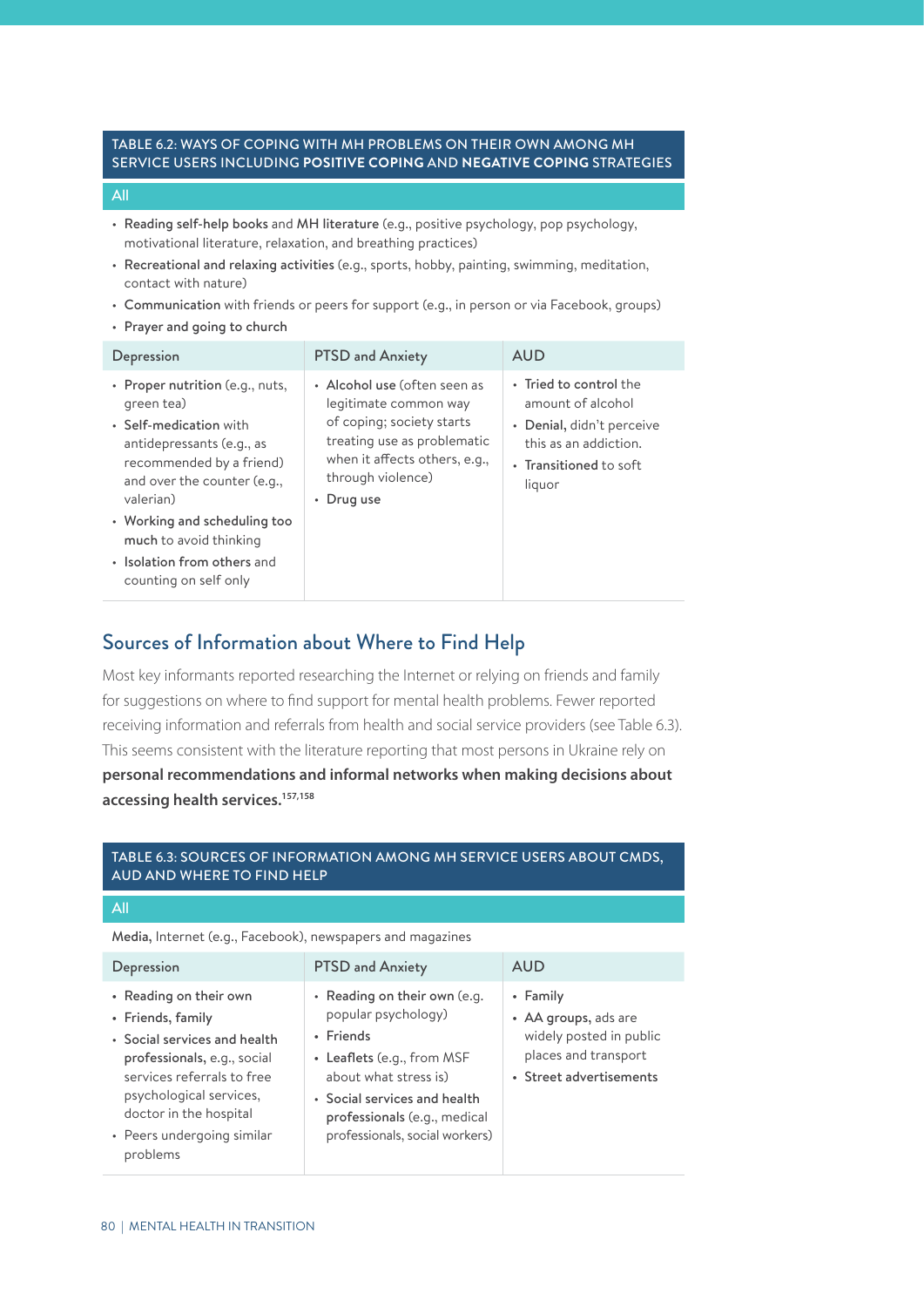#### Help Seeking from Formal and Informal Service Providers

Globally, data show that the vast majority of people who need help for mental health problems are not receiving it, with WHO estimating an overall 20.4% prevalence of mental disorders with only 4.9% receiving treatment.<sup>159</sup> A 2005 survey in Ukraine indicated that 75% of respondents with major depressive disorders and suicidal ideations never sought professional help.12 Similarly, a recent (2016) cross-sectional survey of IDPs in Ukraine with common mental health problems (depression, anxiety, PTSD) showed that only a minority of them (180 of 703) had sought care, indicating a**treatment gap of 75%.47**

Mental health service utilization data from Ukraine also suggest that few people are utilizing mental health outpatient services when considering the likely prevalence of common mental disorders and other mental health problems (see Table 6.4).

|                | TABLE 6.4: PEOPLE UTILIZING MENTAL HEALTH SERVICES 2016 IN UKRAINE |                                                                                                                          |                                                                |                                                        |  |
|----------------|--------------------------------------------------------------------|--------------------------------------------------------------------------------------------------------------------------|----------------------------------------------------------------|--------------------------------------------------------|--|
|                | Number of<br>People in Mental<br><b>Hospitals</b>                  | Number and % of<br><b>People Receiving</b><br><b>Services in Mental</b><br><b>Health Outpatient</b><br><b>Facilities</b> | % of People<br><b>Receiving</b><br>Services for<br><b>PTSD</b> | % of People<br>Receiving<br>Services for<br><b>AUD</b> |  |
| <b>Ukraine</b> | 15,566                                                             | 2,774,700 (6.5%)                                                                                                         | 0.04%                                                          | 1.10%                                                  |  |
| Lviv           | 873                                                                | 145,815 (.34%)                                                                                                           | 0.02%                                                          | 1.43%                                                  |  |
| Poltava        | 528                                                                | 118,288 (.28%)                                                                                                           | 0.01%                                                          | 1.33%                                                  |  |
| Zaporizhia     | 905                                                                | 105,565 (.25%)                                                                                                           | 0.01%                                                          | 1.08%                                                  |  |

#### Note: Since the conflict in 2014, PTSD has been used as a separate category in MH statistics. Separate data for depression or other anxiety disorders are not tracked.

Data from: Психічне здоров'я населення України Аналітично-статистичний довідник за 2013–2015 роки (Mental Heals of population of Ukraine 2013–2015).

In our assessment, we have limited information about this treatment gap because we only spoke to people with CMDs and AUD who had actually received mental health care. However, most key informants in our assessment reported seeking help from various formal and informal providers before receiving the support they needed (Table 6.5). Persons with CMDs reported seeking help from government psychiatrists as well as private or NGO psychologists. Some also sought help from social services and clergy. Those with AUD often spent time in an inpatient narcological dispensary as the first step for seeking help, and used private rehabilitation centers at a later time if their families could afford it.

These findings are in contrast to the 2016 study of help seeking among IDPs with common mental disorders ( $N = 180$ ). When they did seek care, they approached neurologists (84 persons), pharmacists (82 persons), psychologists in the community (74 persons), therapist/neurologists in the hospital (73 persons), NGO or volunteer at a center for mental health or psychosocial support (72 persons), or family doctors (67 persons).<sup>47</sup>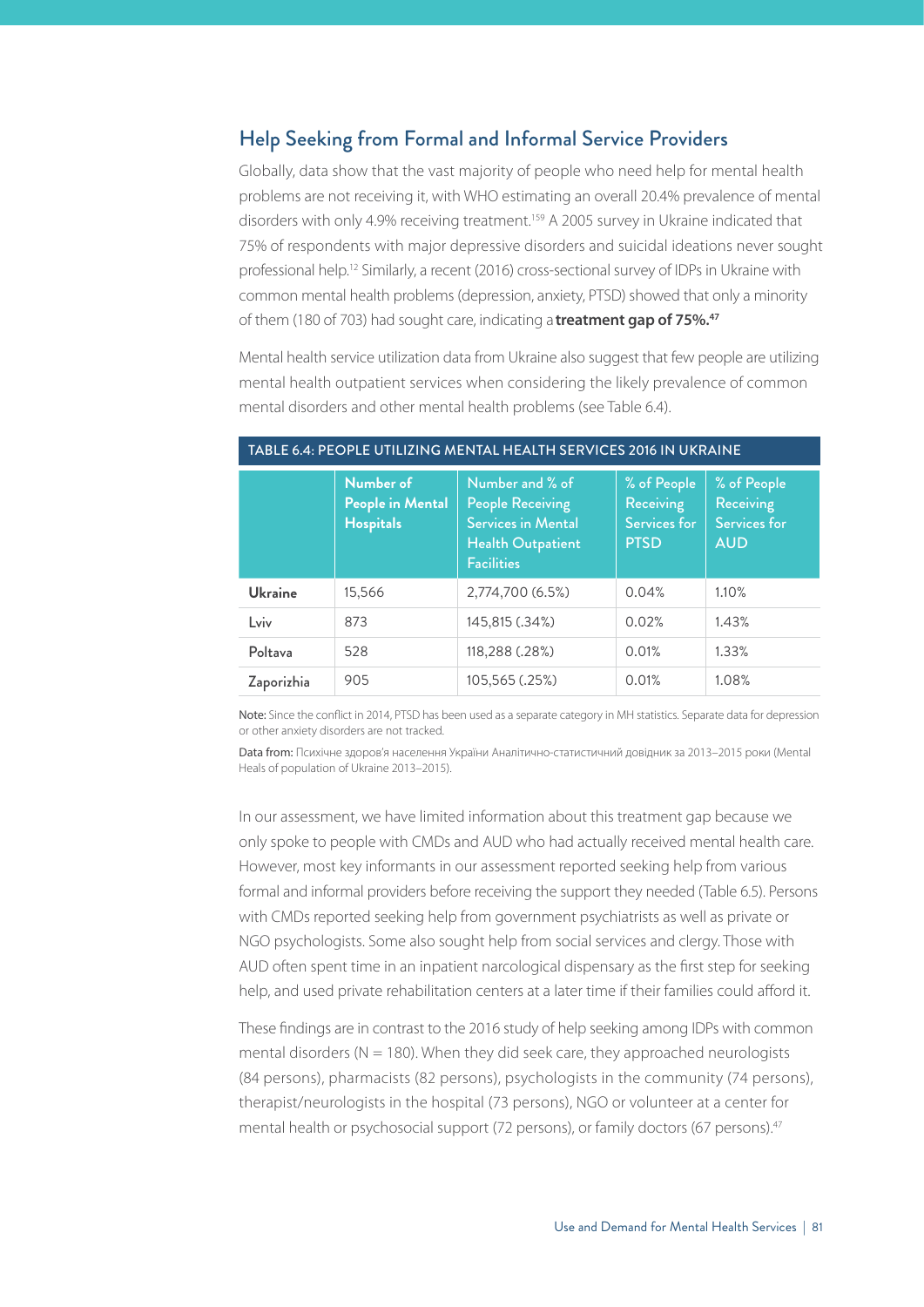| TABLE 6.5: HELP SEEKING FROM FORMAL AND INFORMAL SERVICE PROVIDERS                                                                                                                                                                                                                                                                                                            |                                                                                                                                                                                                                                                                                                                                                                                                |                                                                                                                                                                                                                                                                                                                                                                                                                                                          |  |  |
|-------------------------------------------------------------------------------------------------------------------------------------------------------------------------------------------------------------------------------------------------------------------------------------------------------------------------------------------------------------------------------|------------------------------------------------------------------------------------------------------------------------------------------------------------------------------------------------------------------------------------------------------------------------------------------------------------------------------------------------------------------------------------------------|----------------------------------------------------------------------------------------------------------------------------------------------------------------------------------------------------------------------------------------------------------------------------------------------------------------------------------------------------------------------------------------------------------------------------------------------------------|--|--|
| <b>Depression</b>                                                                                                                                                                                                                                                                                                                                                             | <b>PTSD and Anxiety</b>                                                                                                                                                                                                                                                                                                                                                                        | <b>Alcohol Use Disorder</b>                                                                                                                                                                                                                                                                                                                                                                                                                              |  |  |
| • Psychiatrist at hospital<br>inpatient unit (if severe)<br>• Private psychologist (pri-<br>vate, cost ranging from 100<br>UAH (\$3.70) per session<br>in Poltava, 200-800 UAH<br>(\$7.40-\$29) in Zaporizhia).<br>• Social services in every city<br>and for free (however there<br>is little trust to this service)<br>• Priest (often first contact,<br>especially in Lviv | • Government psychiatrist<br>(pharmacological treat-<br>ment, but often seen as<br>ineffective)<br>• Private psychiatrist, e.g., at<br>the hospital has a private<br>psychotherapeutic practice<br>(200 UAH = \$7.4 per con-<br>sultation)<br>• Free NGO or university<br>psychologist (e.g., UCU, for<br>free for ATO Veterans and<br>IDPs)<br>• Social workers, e.g., at<br>centers for IDPs | • Narcological dispensary<br>and psychiatry hospital<br>(21 days, inpatient), to<br>get detox, medication,<br>stop alcohol use<br>• Private rehabilitation<br>center (\$222 per month<br>on average, inpatient<br>and outpatient options)<br>has medication treat-<br>ment and psychoso-<br>cial support, 12 Step<br>program, mentoring and<br>public service for others.<br>• Private locked rehabili-<br>tation center (inpatient,<br>medication only) |  |  |

A 2002 National Mental Health Survey in Ukraine found few people sought care for mental health problems. When they did seek care, respondents went to a **general health provider** or **folk healer.**12,111 Other literature similarly suggests that those Ukrainians seeking care are more likely to seek care through a general medical provider than a specialized mental health professional.<sup>12</sup>

However, one survey (2010) of community members (Vinnitsa and Kyiv) found that family doctors and GPs were not preferred as the first contact for mental health and psychosocial problems. Only 32% of participants reported that a woman aged 35 with psychosocial problems related to work would see a family doctor/GP, 7% said a man with a suicidal inclinationwould see a family doctor/GP, and 35% said that a man aged 52 with an alcohol addiction problem would see a family doctor/GP.125

Overall, some studies suggest that**family doctors/GPs are a common first point of contact**for persons with common mental disorders and alcohol use problems, while others suggest **clergy, traditional healers, pharmacists, and specialized mental health professionals** are also common. The data collection methods, geographical regions, and participants vary between studies, and data from self-reports are less reliable than actual service utilization data. Regardless, many studies have shown that persons with CMDs often seek care from a GP for mental health related symptoms (e.g., problems sleeping, fatigue, loss of energy), and that therefore primary health care presents an important first entry point and opportunity for identification. Still, all potential first points of contact need to be considered in order to ensure timely case identification and support.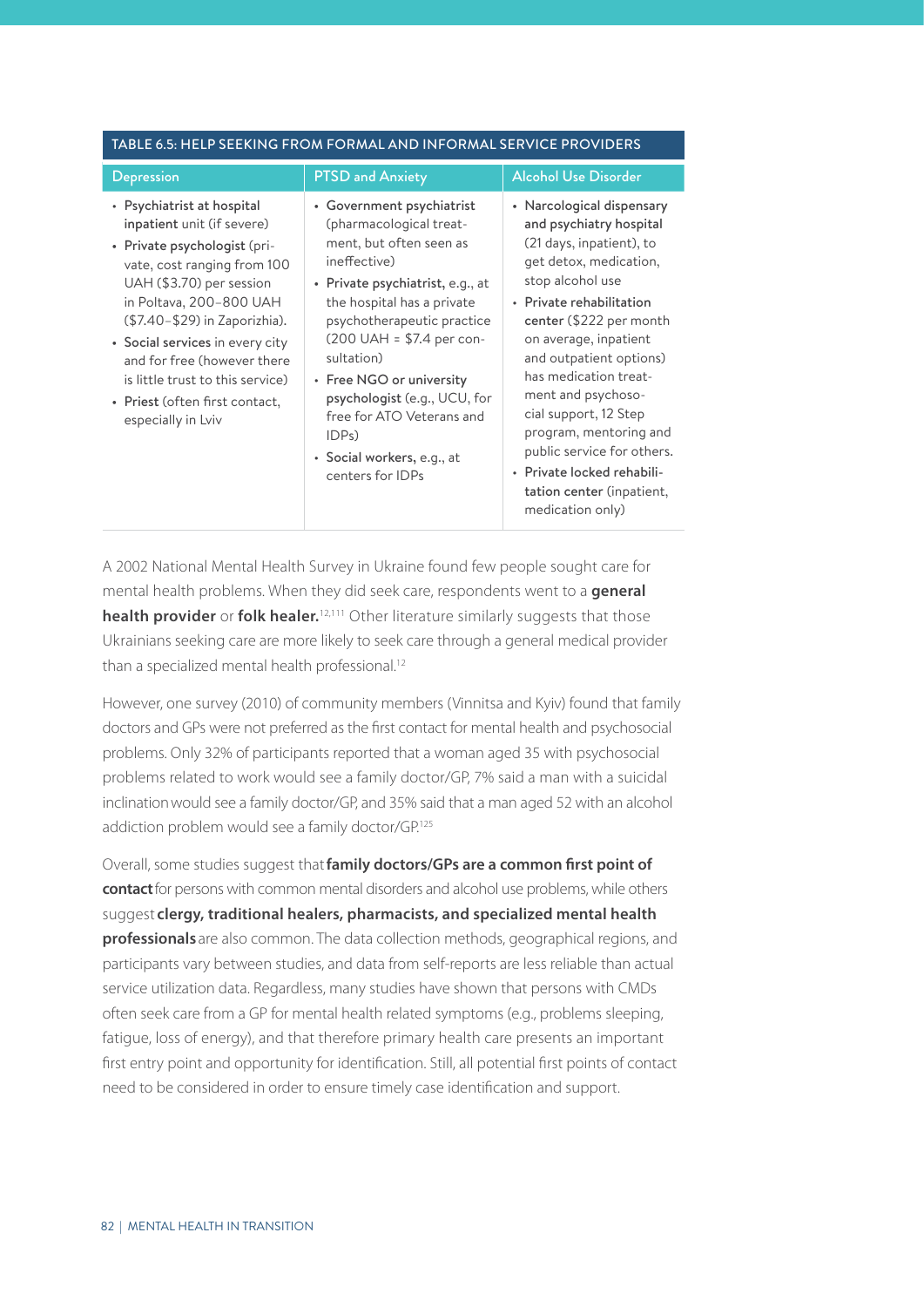| TABLE 6.6: POSITIVE AND NEGATIVE EXPERIENCES TOWARD RECOVERY                                                                                                                                                                                                                                                                                                                                                                                                                                                                     |                                                                                                                                                                                                                                                                                                                                                                                                                                                                                                                                                                                                                                              |                                                                                                                                                                                                                                                                                                                                                                                                                                                                                                                                                                                                                                                                                                                                                                                                                                                                               |  |  |
|----------------------------------------------------------------------------------------------------------------------------------------------------------------------------------------------------------------------------------------------------------------------------------------------------------------------------------------------------------------------------------------------------------------------------------------------------------------------------------------------------------------------------------|----------------------------------------------------------------------------------------------------------------------------------------------------------------------------------------------------------------------------------------------------------------------------------------------------------------------------------------------------------------------------------------------------------------------------------------------------------------------------------------------------------------------------------------------------------------------------------------------------------------------------------------------|-------------------------------------------------------------------------------------------------------------------------------------------------------------------------------------------------------------------------------------------------------------------------------------------------------------------------------------------------------------------------------------------------------------------------------------------------------------------------------------------------------------------------------------------------------------------------------------------------------------------------------------------------------------------------------------------------------------------------------------------------------------------------------------------------------------------------------------------------------------------------------|--|--|
| Positive experiences, support and services that helped recovery from mental illness and AUD                                                                                                                                                                                                                                                                                                                                                                                                                                      |                                                                                                                                                                                                                                                                                                                                                                                                                                                                                                                                                                                                                                              |                                                                                                                                                                                                                                                                                                                                                                                                                                                                                                                                                                                                                                                                                                                                                                                                                                                                               |  |  |
| Depression                                                                                                                                                                                                                                                                                                                                                                                                                                                                                                                       | <b>PTSD and Anxiety</b>                                                                                                                                                                                                                                                                                                                                                                                                                                                                                                                                                                                                                      | <b>Alcohol Use Disorder</b>                                                                                                                                                                                                                                                                                                                                                                                                                                                                                                                                                                                                                                                                                                                                                                                                                                                   |  |  |
| • MH literature and self-help<br>(e.g., pop psychology books<br>from Ukraine and other coun-<br>tries)<br>• Meditation and relaxation<br>techniques<br>• Reflective activities<br>(e.g., reading, art activities)<br>• Support from friends,<br>e.g., they are helpful if they<br>are in the same situation<br>(IDP)-then they understand<br>how you feel and give you<br>support.<br>• Peer to peer groups<br>• Psychotherapist individual<br>consultations (CBT, mindful-<br>ness, meditation, homework).                      | • Meditation and relaxation<br>techniques<br>• Reading<br>• Being included in family activ-<br>ities (e.g., my daughter had a<br>wedding and she involved me<br>in the organization process,<br>that helped me a lot to feel<br>that I was useful)<br>• Family support and not staying<br>alone<br>• Staying busy and engaged at<br>work<br>· Psycho-education, e.g., learn-<br>ing more about the nature of<br>MH problem<br>· Individual Professionals<br>• Psychotherapist consultations<br>· Social worker (NGO: UCU)<br>in addition to psychotherapy<br>help with other health issues<br>and suggest peer-to-peer<br>group and training | • Positive recreational and social activities,<br>e.g., traveling, hiking, sports, personal<br>reflections, and "seeing that a sober<br>life is possible"<br>• Having a daily routine and activity<br>schedule for each day<br>• "Tough love" from family, financial sup-<br>port from family and friends stopped,<br>family understood that support is only<br>making things worse<br>• Family attending AA family group,<br>e.g., mother started to go to the<br>co-addicted group<br>• AA, 12-step program<br>• Peer-to-peer support, cohabitation<br>with other recovering addicts which<br>fosters responsibility, AA and com-<br>munication with people who have the<br>same experience<br>• Private rehabilitation center Doroga<br>(Way), with psychosocial support,<br>homework, mentoring and public<br>service for others<br>• Individual psychological counseling |  |  |
|                                                                                                                                                                                                                                                                                                                                                                                                                                                                                                                                  | Negative experiences with supports and services that made recovery more difficult                                                                                                                                                                                                                                                                                                                                                                                                                                                                                                                                                            |                                                                                                                                                                                                                                                                                                                                                                                                                                                                                                                                                                                                                                                                                                                                                                                                                                                                               |  |  |
| Depression                                                                                                                                                                                                                                                                                                                                                                                                                                                                                                                       | <b>PTSD and Anxiety</b>                                                                                                                                                                                                                                                                                                                                                                                                                                                                                                                                                                                                                      | <b>Alcohol Use Disorder</b>                                                                                                                                                                                                                                                                                                                                                                                                                                                                                                                                                                                                                                                                                                                                                                                                                                                   |  |  |
| • Lack of emotional support<br>from family (e.g., parents only<br>gave basic needs/practical<br>support)<br>• Lack of awareness about<br>nature of disorder among<br>family<br>• Seeing many different service<br>providers (e.g., doctors, psy-<br>chologists, psychotherapists)<br>with different approaches and<br>no results<br>• Seeing a psychiatrist for med-<br>ication only, e.g., psychiatrist<br>was not bad but his treatment<br>was only by medication, and<br>it helped sometimes but my<br>thoughts didn't change | • Lack of emotional support<br>from family (e.g., parents only<br>gave basic needs/practical<br>support)<br>• Lack of awareness and under-<br>standing from family and<br>friends (e.g., family did not<br>understand what was going<br>on or what kind of support to<br>provide, friends gave advice<br>but not relevant for me)<br>• Seeing a psychologist and<br>feeling worse, e.g., my first<br>experience with psychologist<br>was not successful. She is a<br>colleague, she is good person<br>but didn't help, it was a gestalt<br>therapy after few sessions I<br>felt worse than before                                            | • Narcology dispensary and psychiatry<br>hospital, provided medication only, no<br>psychotherapeutic interventions or<br>follow-up (e.g., started drinking alcohol<br>the same day I left dispensary).<br>• Locked rehabilitation center, has bad<br>reputation and no psychotherapeutic<br>interventions                                                                                                                                                                                                                                                                                                                                                                                                                                                                                                                                                                     |  |  |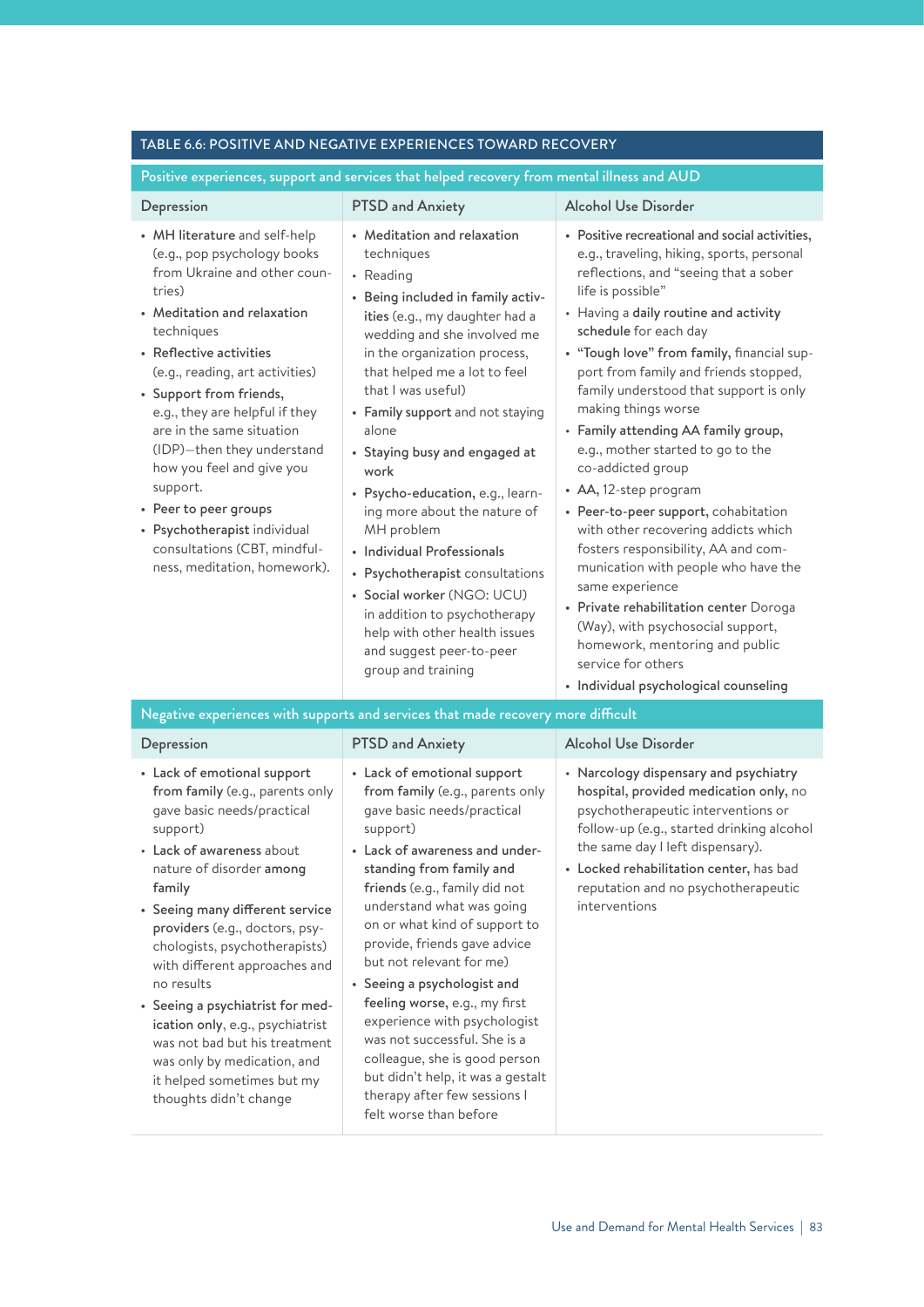#### Positive and Negative Experiences When Seeking Help

Our assessment also asked mental health service users about their positive and negative experiences when seeking help from friends, peers, and formal and informal service providers (see Table 6.6). They described positive coping strategies and receiving support from family and friends, as well as evidence-based psychological interventions (e.g., CBT, mindfulness based interventions) as helpful. People with AUD had positive experiences with private rehabilitation centers and AA groups.

Key informants also described negative experiences, such as lack of understanding and support from friends and family, receiving only medication (e.g., from psychiatrists, narcologists), which was not enough to help them, and seeing psychologists or psychotherapists for interventions that did not help or made them feel worse. Persons with AUD also described negative experiences at government narcological inpatient units and locked private rehabilitation centers, where there was only medication support and no attention to their psychological well-being and no support for recovery.

# 6.3. Barriers to Care

Several barriers to receiving mental health care have emerged in the literature, as well as in our assessment, and include historical roots of mental health care, barriers in the health system, and lack of knowledge or stigma (see Table 6.7).

These barriers include the following:

**Psychiatry as punishment:**During the later years of Soviet rule in the 1960s–1970s, when the regime became reluctant to convict people of anti-Soviet action directly, psychiatry emerged as a key instrument of political repression. Political and religious dissidents were diagnosed with types of schizophrenia and subjected to abuse and torture in psychiatric institutions. Although this practice was discontinued following independence, psychiatry's troubled past as a mechanism of repression hangs heavy over mental health care today.129 Indeed, key informants described that psychiatry is seen as a punitive system and a recommendation for psychiatric help is seen as a punishment by some, including veterans.

**Stigma and shame:**Given the history of the Soviet Union's punitive use of mental health treatment, continued stigma related to inpatient care has been reported in the literature and affects willingness among Ukrainians to seek mental health treatment.<sup>12</sup> Stigma and shame also emerged as barriers in our assessments with several key informants stating they would be ashamed to seek care and would prefer to seek help anonymously.

**Fear of having a public record:** Many key informants also stated that they would be concerned about having a 'public record' stating that they are mentally ill, have a substance use disorder or are seeking mental health treatment. They were worried about having employment restrictions and suffering discrimination as a result. Persons with AUD were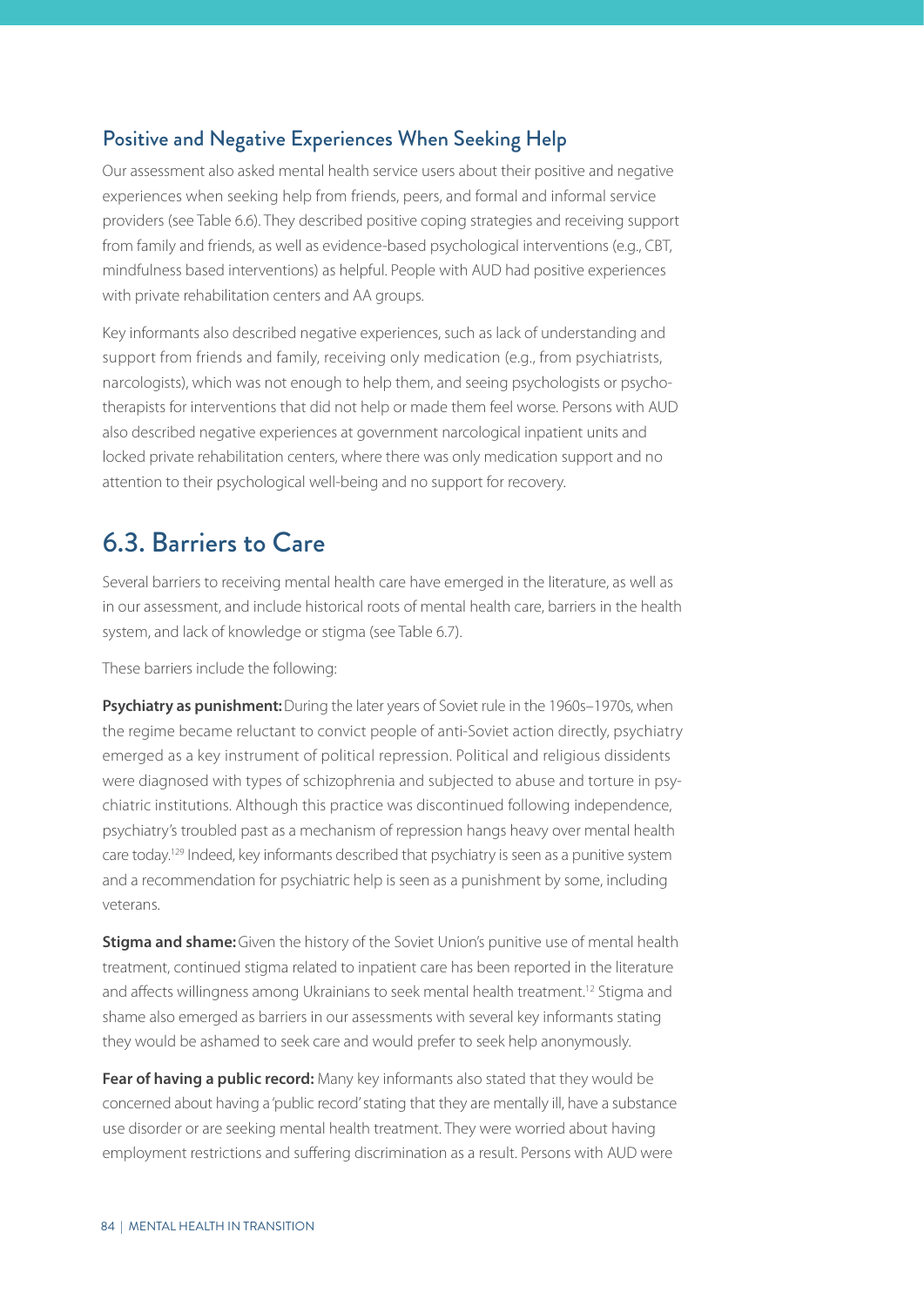| TABLE 6.7: BARRIERS TO SEEKING MENTAL HEALTH CARE LISTED BY KEY INFORMANTS                                                                                                                                                                                                                                                                                                                                                                                                           |                                                                                                                                                                                                                                                                |                                                                                                                                                                                                                                    |  |  |
|--------------------------------------------------------------------------------------------------------------------------------------------------------------------------------------------------------------------------------------------------------------------------------------------------------------------------------------------------------------------------------------------------------------------------------------------------------------------------------------|----------------------------------------------------------------------------------------------------------------------------------------------------------------------------------------------------------------------------------------------------------------|------------------------------------------------------------------------------------------------------------------------------------------------------------------------------------------------------------------------------------|--|--|
| Categories of Barriers                                                                                                                                                                                                                                                                                                                                                                                                                                                               | <b>Depression</b>                                                                                                                                                                                                                                              | <b>AUD</b>                                                                                                                                                                                                                         |  |  |
| Psychiatry as punishment<br>and intimidating                                                                                                                                                                                                                                                                                                                                                                                                                                         | • Psychiatry is seen as punitive<br>• Psychiatry is closed off and non-<br>transparent<br>• People are terrified of psychiatric<br>hospitals especially in rural areas                                                                                         |                                                                                                                                                                                                                                    |  |  |
| Stigma and shame                                                                                                                                                                                                                                                                                                                                                                                                                                                                     | • Depression is not seen as a serious<br>disorder<br>• PTSD is not talked about in the military                                                                                                                                                                | • Feeling of shame, it's difficult to ask for<br>help even if it is available<br>• Reclusiveness of people with AUD,<br>they do not share their experiences                                                                        |  |  |
| Fear of having public<br>record of being diagnosed<br>with MH problem                                                                                                                                                                                                                                                                                                                                                                                                                | • Fear of discrimination                                                                                                                                                                                                                                       | • Fear to be registered as alcohol depen-<br>dent and being discriminated against<br>• People seek to avoid official diagnosis                                                                                                     |  |  |
| Lack of awareness and<br>information                                                                                                                                                                                                                                                                                                                                                                                                                                                 | • Lack of information about treatment options                                                                                                                                                                                                                  |                                                                                                                                                                                                                                    |  |  |
| Lack of trust<br>• Public health care system not trusted and seen as corrupted and inefficient<br>• Quality of MH professionals is not trusted (e.g., you never know what kind of<br>psychologist you meet, and whether they can help you or not)<br>• In social services, psychologists work for free but the quality is not perceived as good<br>• Perceived misdiagnosis and incompetence in state institutions contribute to lack of<br>trust and keeps people from seeking help |                                                                                                                                                                                                                                                                |                                                                                                                                                                                                                                    |  |  |
|                                                                                                                                                                                                                                                                                                                                                                                                                                                                                      | • People with no MH problems do not<br>understand the value of psychologists;<br>they even laugh, thinking that<br>psychologists are not serious profes-<br>sionals that can help people<br>• Unqualified psychologists deter people<br>from seeking treatment | • Varying quality of rehabilitation cen-<br>ters Lack of state-wide certification<br>program makes verifying treatment<br>effectiveness difficult                                                                                  |  |  |
| Negative previous<br>experience                                                                                                                                                                                                                                                                                                                                                                                                                                                      | • Heard of or had negative experiences<br>with seeing psychiatrists or psycholo-<br>gists and not being helped                                                                                                                                                 |                                                                                                                                                                                                                                    |  |  |
| High cost of treatment                                                                                                                                                                                                                                                                                                                                                                                                                                                               | • High costs of medications, prescriptions<br>unaffordable for many village residents<br>• High cost of private therapist and<br>there is no guaranty that it helps you                                                                                        | • High cost for private rehabilitation<br>center (\$222) per month                                                                                                                                                                 |  |  |
| Geographical access<br>and distance to service<br>providers                                                                                                                                                                                                                                                                                                                                                                                                                          | • Difficulty accessing public and private mental health facilities, programs, and MH<br>in oblast capital and large cities<br>• Roads can be exhausting, difficult to reach for people physically and financially                                              | professionals, particularly in rural areas and for IDPs as they are often only available<br>· Insufficient numbers of staff (e.g., psychiatrists, social workers) in rural areas (both)                                            |  |  |
|                                                                                                                                                                                                                                                                                                                                                                                                                                                                                      | • PTSD treatment unavailable in army<br>• Lack of in-village pharmacies cause<br>difficulty in obtaining prescription<br>medications, particularly for persons<br>with impaired mobility                                                                       | • AA groups are in all cities, but there<br>are private rehab centers and state-run<br>narcological dispensaries only in major<br>cities<br>• It is difficult getting patients in rural<br>areas care in case of alcoholic delirum |  |  |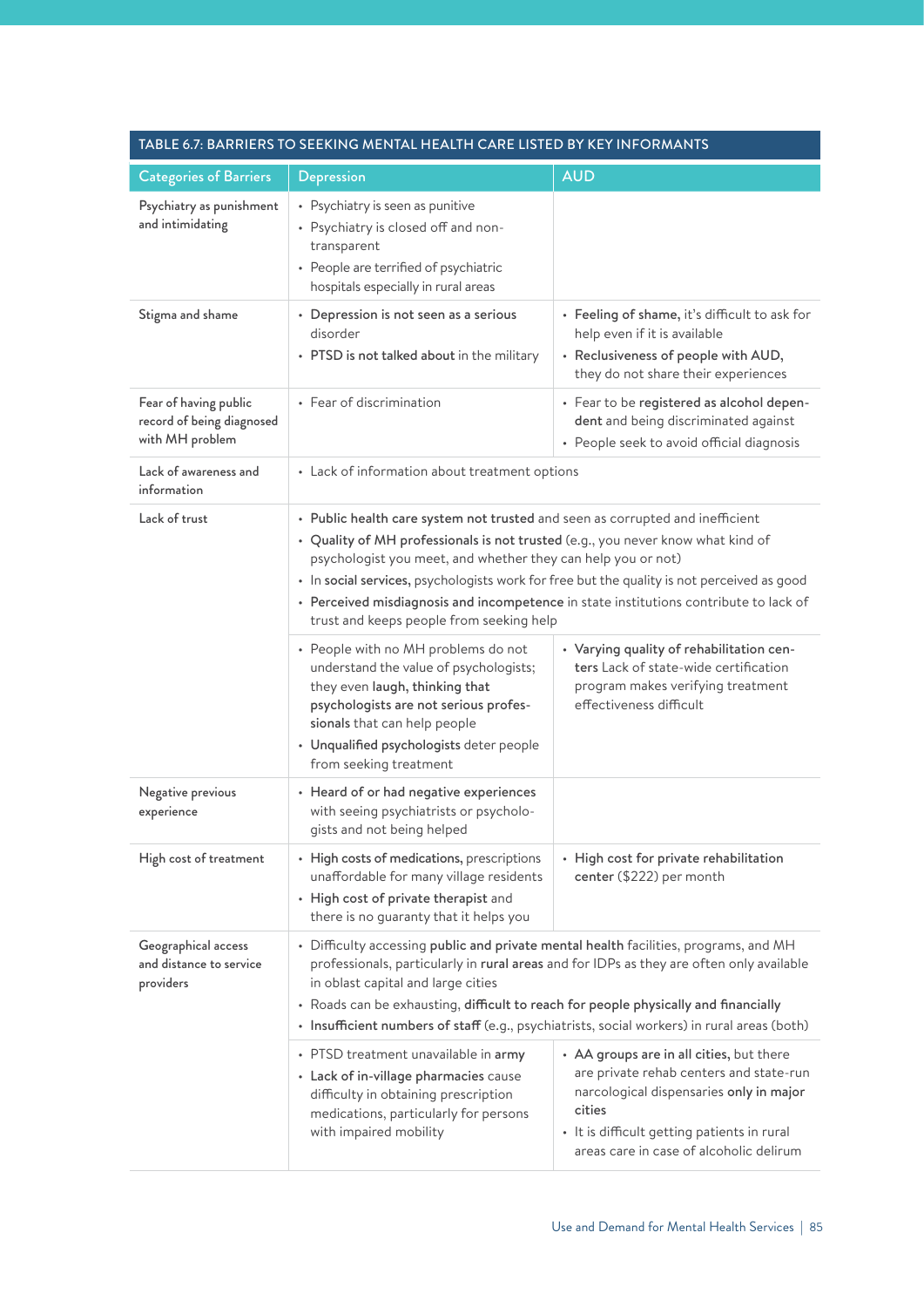concerned about being**registered as alcohol dependent**when seeking free treatment at a state narcological dispensary, and to lose their driver's license and be subject to other employment limitations as a result. They stated that it is possible to get treatment (e.g., doctor in the government narcology dispensary and psychiatry hospital)**without getting on the record if paying a bribe.** However, this is difficult to afford and anonymous treatment is also expensive.

**Lack of understanding and awareness:** Consistent with the literature, our assessment also found that there is a lack of understanding and awareness about mental disorders and ways to seek help. The general community often does not know the difference between psychology and psychiatry in terms of treatment methods and approaches. Psychosocial support is a relatively new concept and often not well understood.<sup>160</sup> There is also no differentiation between serious and common mental disorders among the population, and many assume that hospitalization is always required.

**Lack of trust and negative experiences with providers:** There is a lack of trust toward the health care system in Ukraine in general. Previous studies and assessments have found that community members often did not have positive experiences seeking care from the only available specialists (psychiatrists).<sup>161</sup> One study found that IDPs and veterans in Zaporizhia stated that they would seek out mental health services if they felt professionals were competent and could be trusted.161 Similarly, our assessment found that people do not trust the public health care system and the qualifications of mental health professionals. Several key informants described having heard about others having negative experiences with providers, or having such experiences themselves.

**High cost of treatment:** As discussed in the previous section on psychotropic medication, the high cost of medication prescribed can often be a barrier. Although generic antidepressants on the WHO essential drug list (fluoxetine and amitriptyline) may be relatively affordable, many patients receive prescriptions or suggestions (e.g., from friends) for more expensive medications. Similarly, treatment by private practitioners or in private rehabilitation centers can come at a high cost. In the 2016 study of adult IDPs with CMDs in Ukraine, the average cost for respondents that had paid for **care was \$107 over the previous 12 months,** while the average cost for **medicines over the previous 12 months was \$109.**43 To put this in context, the average wage per month in Ukraine during that 12-month period was \$193.43

**Limited geographical access.** Geographical access emerged as a challenge, especially in rural areas where mental health professionals are lacking.

In general, our findings are also consistent with the study of IDPs with CMDs which showed that the most common reasons for not seeking care included: believing they could get better using **their own medications,** the **high cost of health services** and medication, **not being aware** of where they could find help, **lack of understanding by health care providers, poor quality of services,** and **stigma/embarrassment.43**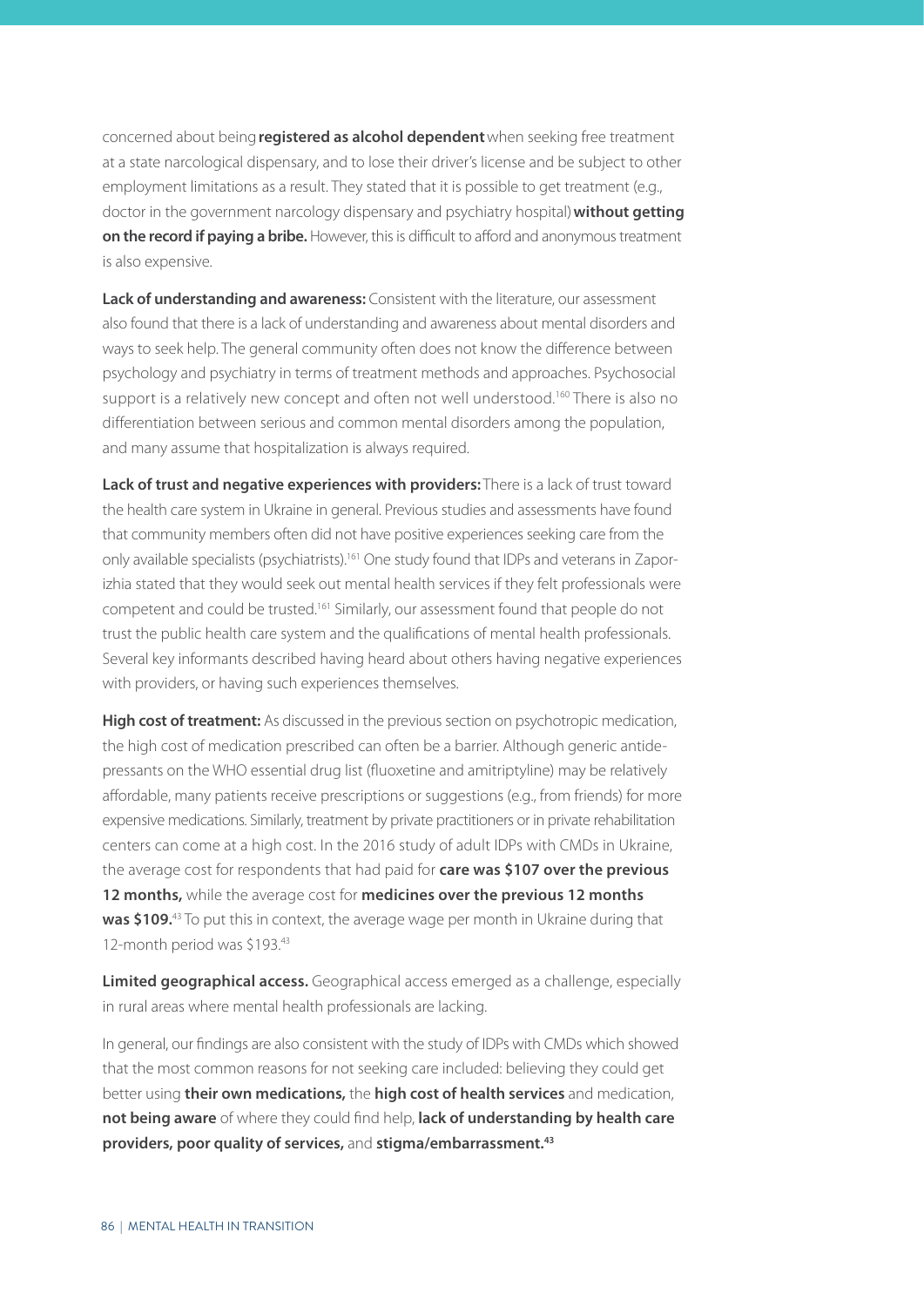Overall, our key informant interviews with persons recovering from CMDs and AUD showed that those who were **most successful** in receiving effective treatment had **supportive family or friends** who encouraged them to get treatment, **lived in major cities** where they could access high quality programs or **met criteria to access NGO** supported programs **for free** (e.g., IDPs, veterans), and had an **interest and ability to find information** about mental disorders and AUD (e.g., Internet access). It is likely that many people without these opportunities remain without access to treatment.

#### Differences in Help-Seeking Patterns

It has been noted that there is insufficient attention to providing **tailored mental health services** in a way that considers the specific needs of different segments of the population.<sup>104</sup>

**Regions:** Research in Ukraine suggests that differences in mental health needs and help seeking depend on a number of factors, including location (e.g., living in the East).<sup>12, 50</sup> It may be the case that availability of resources, cultural differences, or closeness to other parts of Europe, etc., may impact differences.

**Age:** Several key informants including service providers noted that **younger people were seeking mental health services more readily** than older persons. This may in part be explained by the history of psychiatry in Ukraine as oppressive, which is remembered more clearly by the older generation. It is also possible that younger persons can more readily access information about mental health and available services (e.g., on the Internet, social media). Data from International Medical Corps (IMCs) project with a radio station in Ukraine, which features mental health topics, suggests that older persons are more likely to listen to the radio, while younger persons are more likely to listen to radio programs and podcasts online.

**Rural areas:** It has also been suggested by key informants that persons in rural areas are more likely to trust and confide in people within their communities and may not always access services in bigger cities or respond well to mobile teams of outsiders. This offers a potential avenue for persons living or working at the village level, such as clergy and social workers, to be important first contacts for basic support and linkage to more specialized services as needed.

**Veterans and military:** Our assessment results corroborated with several studies that noted low service utilization, particularly among men and the military. Soldiers and veterans do not want to be seen as weak by accessing services and talking to therapists. At the same time, veterans reported that mental health services were not available or they did not trust the quality of services offered by military psychologists. Key informants also reported that veterans felt that psychologists who had never joined the military would not understand them. Indeed, in a summary report of the socio-economic impact of internal displacement and veteran return, it was found that nearly **one-fourth of all veterans sought some form of psychosocial counseling,** but most **found the**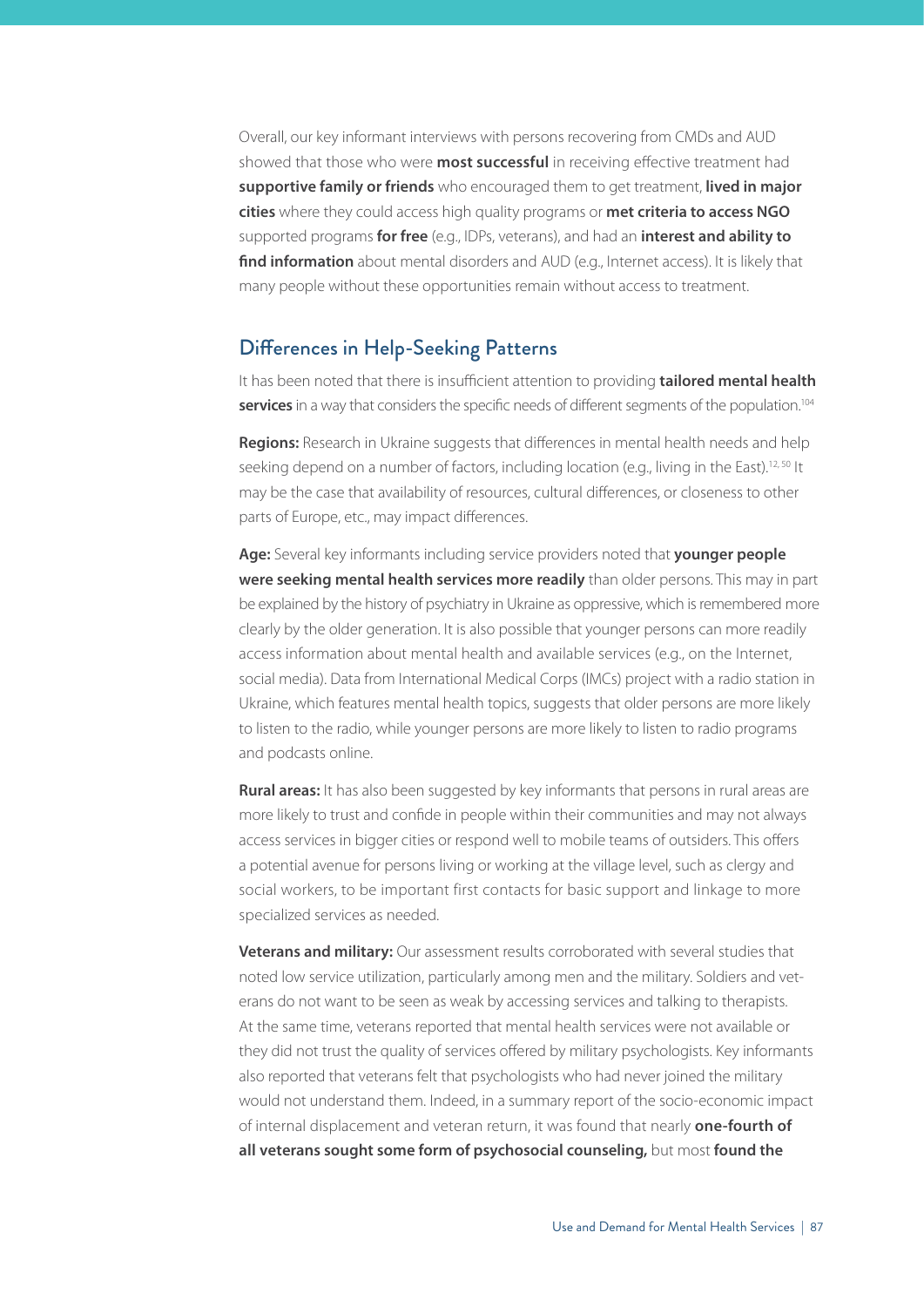**support inappropriate** and sub-par. The survey also noted several reasons preventing veterans from getting psychosocial support, which included a lack of professional psychologists (47% of all veterans interviewed), dissatisfaction with the quality of work from psychologists, and not having access to the type of counseling approach they were seeking (i.e., problem solving, family, partner, and parenting counseling). **Stigma** preventing access to psychosocial services accounted for around 29% of veterans surveyed.<sup>162</sup> Our assessment findings showed **families of veterans** were often the ones trying to convince them to seek services for mental health or alcohol use problems. When veterans were asked what kind of mental health support they would prefer, they stated being more **comfortable sharing problems with peers** who were also in the military, accessing service points that provide **multiple services** (e.g., education, information, legal, and not only mental health), and talking with mental health providers who were **competent,** professional and would respect confidentiality. Our assessment also found that programs that build trust and relationships with veterans through community, family, and social activities and excursions are more successful in engaging veterans in seeking more specialized help.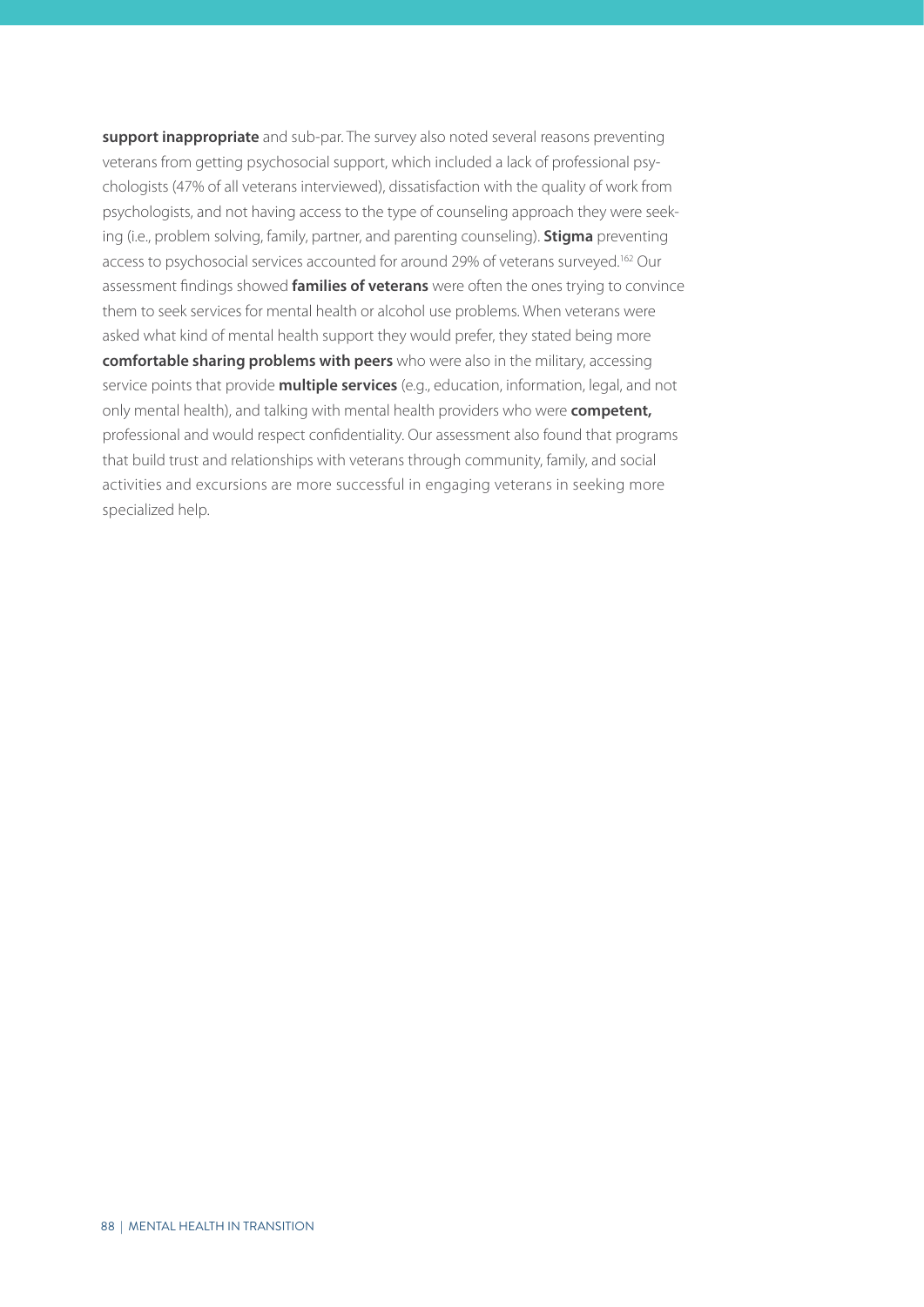7. ADDRESSING COMMON MENTAL DISORDERS AND ALCOHOL USE DISORDERS IN UKRAINE: IMPACT, COST OF SCALE-UP AND RETURN ON INVESTMENT

# 7.1. Introduction and Methods

The **health and economic costs of CMDS and AUD** are considerable (also see Chapter 2). From a public health perspective, it is useful to estimate the impact as well as the **benefits and costs of scaled-up treatment,** which can provide relevant information in support of greater investment in the future. This assessment therefore includes an analysis using secondary data and the OneHealth tool to estimate impact, cost of scale-up, and return on investment for the treatment of CMDs and AUD. These results together with the other assessment findings help inform recommendations, including prioritization and allocation of resources for mental health.

The **economic and social benefits of better mental health** include intrinsic value (improved well-being) and also instrumental value, in terms of being able to form and maintain relationships, to study, work, or pursue leisure interests, and to make decisions in everyday life. Therefore, possible benefits include (a) the **health impact** referring to improvement in the health and/or functional status of the target population, (b) the **social impact,** given improvements in social functioning or participation, and (c) the **financial impact,** given that interventions may lead to being able to go back to work. work more productively, or improve their financial situation.

Assessment of these benefits—and relating them back to investment costs to establish the rate of return—can be achieved by estimating current and future levels of mental illhealth as well as effective intervention coverage in a population, and then determining the economic impacts of improved mental health outcomes, particularly rates of labour participation and productivity.<sup>163</sup>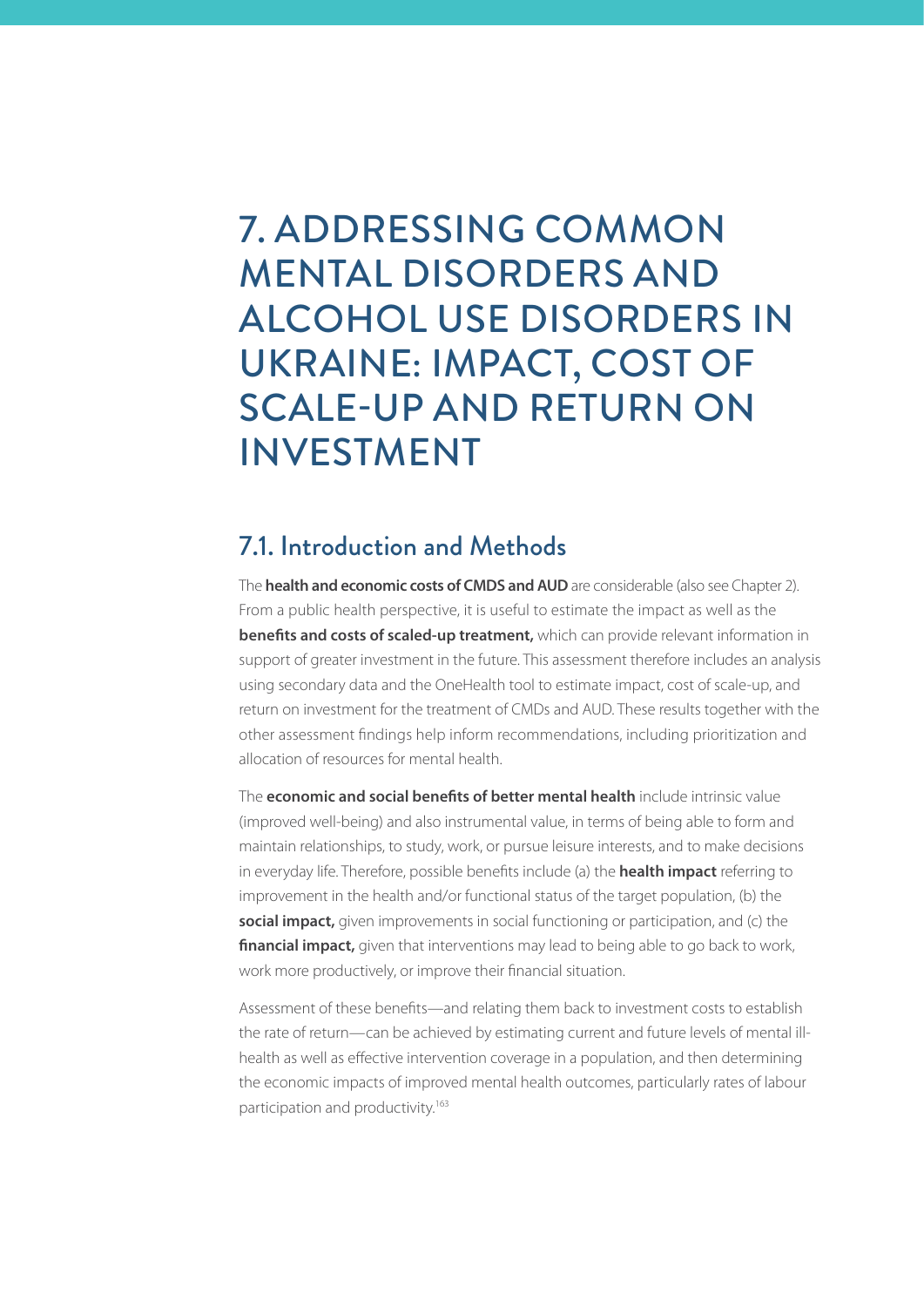A **return on investment analysis** comprises two components: the cost of program implementation and the monetary value of subsequent benefits. These cost and economic benefits are used to calculate the return on investment (ROI) through the following formula:

Return on Investment = (Improved Productivity + Well-being + Income Generation) – Investment Costs/Intervention Costs

# 7.2 Health Impact Assessment

#### Methods and Tools Used

The recently developed mental health module of the **inter-UN OneHealth tool (OHT)** was used to generate estimated numbers of persons with mental disorders residing in Ukraine. The OneHealth software tool has been developed by WHO and other UN agencies to strengthen health system analysis, costing, and financing scenarios at the country level (*http://www.who.int/choice/onehealthtool*). OHT has been used in earlier ROI studies, notably the global ROI analysis carried out by Chisholm et al. (2013) for depression and anxiety disorders.163 Estimates are based on UN population projections and the latest Global Burden of Disease prevalence estimates. We also used OHT to calculate expected numbers of cases for the next 13 years until 2030, which is in line with the time frame of the Ukraine national mental health Concept Note.

#### Modeled Interventions

Analysis of interventions was largely restricted to treatment since the evidence on prevention of mental disorders was comparatively weak and currently of low generalizability to low- and middle-income country settings. In line with WHO's mhGAP Intervention Guide,<sup>125</sup> modeled interventions included basic psychosocial treatment for mild cases, and either basic or more intensive psychosocial treatment plus medication for moderate– severe cases. Moderate–severe cases of depression were split into first-episode and recurrent episode cases. Staff providing interventions include both nonspecialized and specialized staff (e.g., PHC doctors, nurses, CHWs, psychologists, social workers, etc.).

#### Health Impact of Treatment

The health impact of treatment of CMDs was expressed primarily in terms of a proportionate improvement in the rate of remission—equivalent to a shortening of the duration of an episode of illness—and the average level of disability or functioning:

- **•** *Anxiety disorders:* the rate of remission following treatment improved by 60% (from 7.5% to 12% of cases) and disability level improved by 12–17%
- **•** *Depression:* the rate of remission increased by 25–35% (depending on the intensity of intervention), and disability level improved by 6.5–14%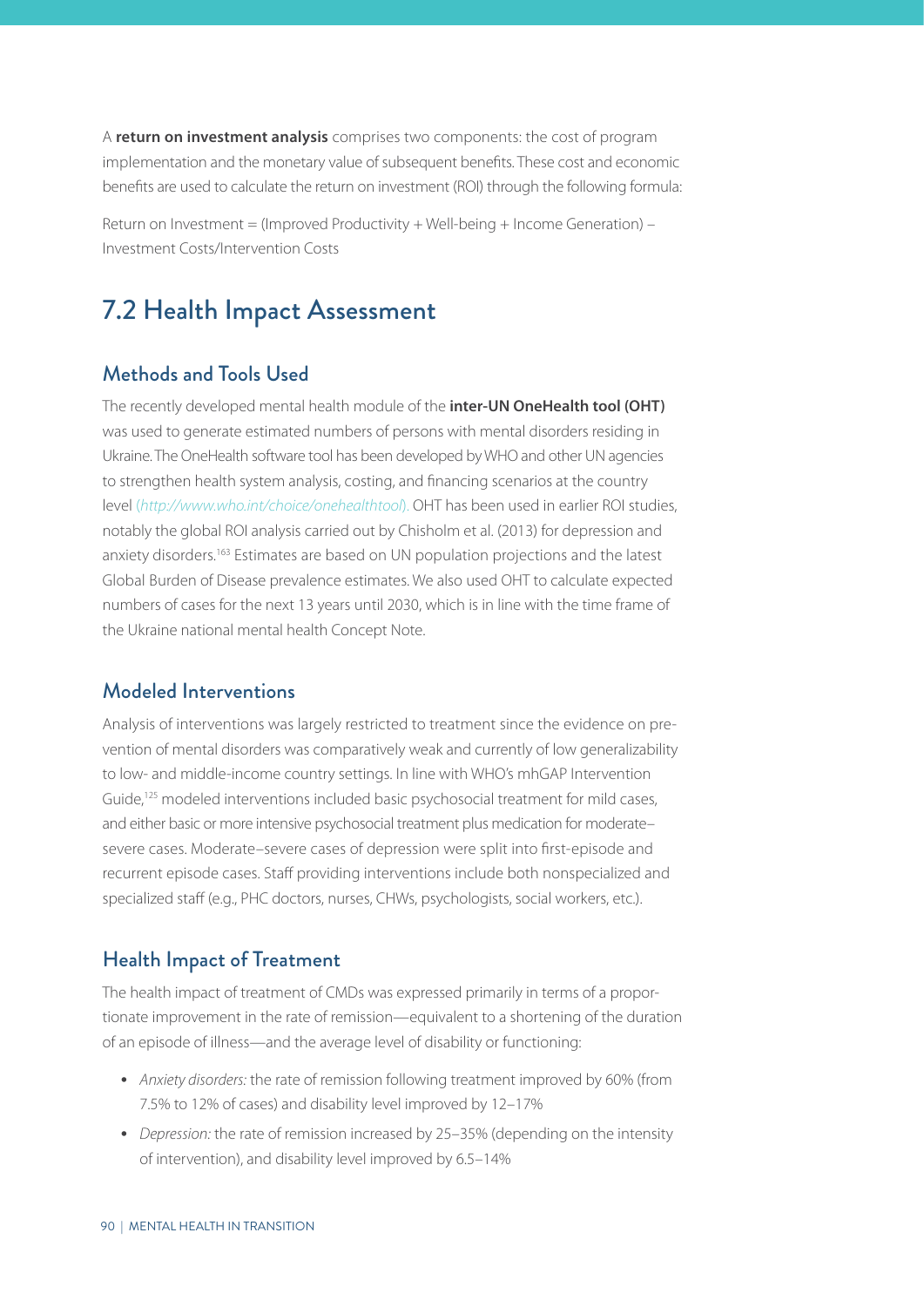**For more severe mental disorders,** the health impact of interventions was modeled through the average level of disability or functioning (22–38% improvement before adjustment for non-adherence). These effect size estimates were adjusted (downward) by 30% to account for expected levels of non-adherence in treated populations. Thus, for example, basic treatment of mild cases of depression raised the remission rate by 25%, or 18% after allowing for non-adherence; this is equivalent to reducing the average length of an episode from 7 months to 6 months. Intervention effects were restricted to the year in which they were obtained; that is, treatment did not dynamically change disease rate estimates for future years. In the case of maintenance treatment of recurrent depression, however, a 40% reduction in the rate of recurrence was also modeled.

**For all interventions,** the **summary measures of health gain** in the population were **cases averted and healthy life years gained.** Healthy life years are computed with reference to country-specific life tables that are already built into the OHT model, and reflect the time spent by the population in a particular state of health with a known degree of disability.

**For alcohol use disorders,** which includes all individuals who consume hazardous and harmful levels of alcohol (not just those with alcohol dependence), brief psychosocial intervention was included, plus the following population-based strategies:

- **•** an increase in excise taxes on alcoholic beverages;
- **•** enforcement of bans or comprehensive restrictions on alcohol advertising, promotion, and sponsorship;
- **•** enforcement of restrictions on the physical availability of retailed alcohol; and
- **•** enforcement of drunk driving laws and blood alcohol concentration limits, for persons with hazardous and harmful alcohol use.

Alcohol use is a risk factor for many diseases and injuries. Sex-specific relative risks for each disease and injury category were multiplied by the prevalence of hazardous and harmful alcohol use to form population attributable fractions (PAFs).

#### Modeling Intervention Scale-up

Modeling of the health impact and cost of intervention scale-up uses a 13-year scale-up period, in line with the newly proposed Mental Health Plan in Ukraine, and assumes a linear increase in service coverage for a range of common and more severe mental disorders. Baseline and target levels of coverage for the years 2017 and 2030 are shown in Table 7.1.

# 7.3 Cost Assessment

Treatment costs relied on previous cost-effectiveness studies and resource need profiles garnered from existing treatment guidelines and costing tools. Key categories of resource use included medication, outpatient and primary care, inpatient care, and also program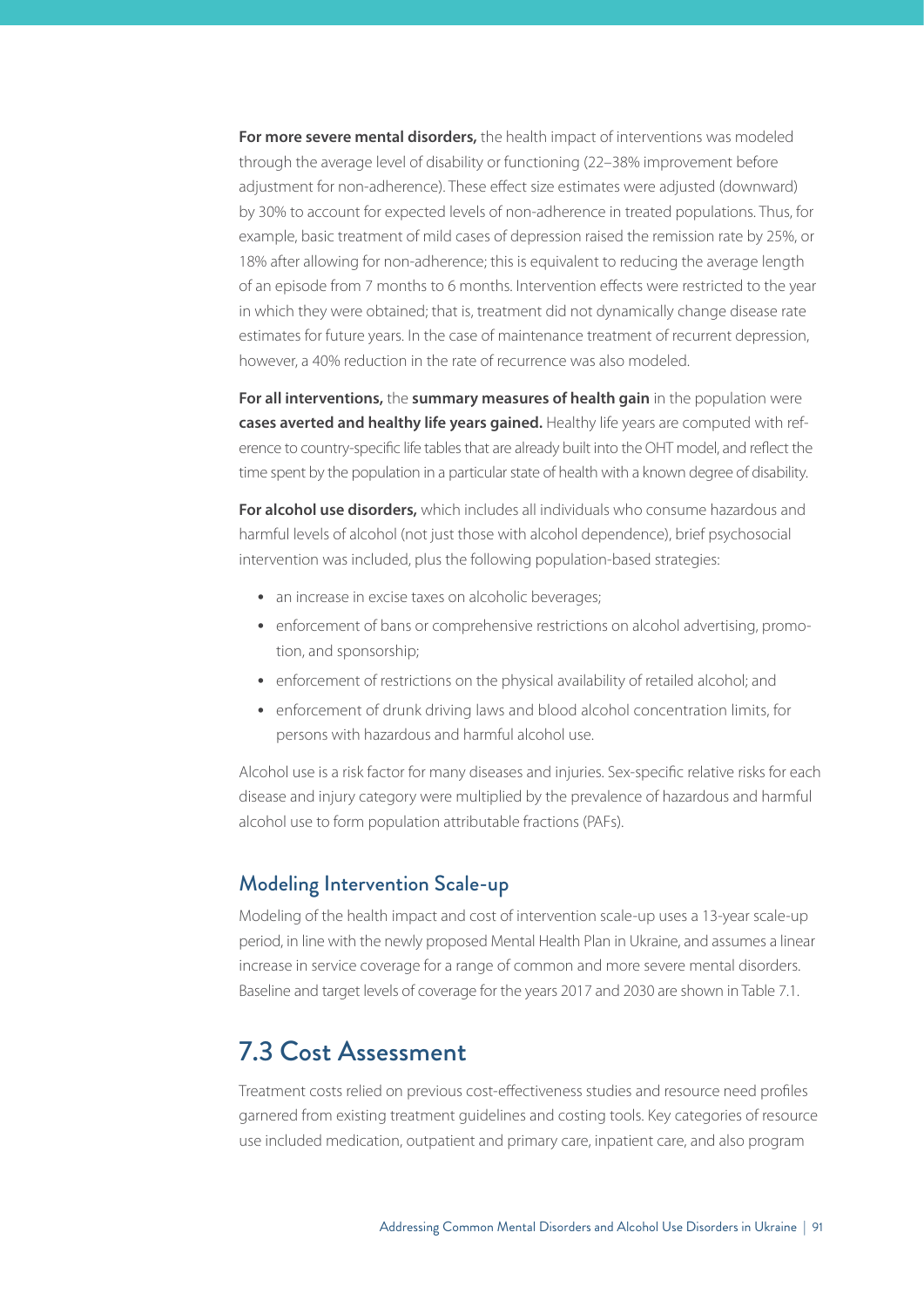| TABLE 7.1: INTERVENTION BASELINE AND TARGET COVERAGE FOR SELECT PRIORITY MENTAL<br><b>HEALTH CONDITIONS</b>                 |                                       |                                     |                             |
|-----------------------------------------------------------------------------------------------------------------------------|---------------------------------------|-------------------------------------|-----------------------------|
| <b>Intervention Coverage</b>                                                                                                | <b>Baseline</b><br>Coverage<br>(2017) | <b>Target</b><br>Coverage<br>(2030) | <b>Absolute</b><br>Increase |
| Psychosis                                                                                                                   |                                       |                                     |                             |
| Basic psychosocial treatment and antipsychotic medication                                                                   | 20%                                   | 50%                                 | 30%                         |
| Intensive psychosocial treatment and antipsychotic medication                                                               | 5%                                    | 20%                                 | 15%                         |
| Bipolar disorder                                                                                                            |                                       |                                     |                             |
| Basic psychosocial treatment and mood-stabilizing medication                                                                | 20%                                   | 50%                                 | 30%                         |
| Intensive psychosocial treatment and mood-stabilizing medication                                                            | 5%                                    | 20%                                 | 15%                         |
| Depression                                                                                                                  |                                       |                                     |                             |
| Basic psychosocial treatment for mild cases                                                                                 | 5%                                    | 20%                                 | 15%                         |
| Basic psychosocial treatment and antidepressant medication of<br>first episode moderate-severe cases                        | 10%                                   | 30%                                 | 15%                         |
| Intensive psychosocial treatment and antidepressant medication<br>of first episode moderate-severe cases                    | 5%                                    | 20%                                 | 15%                         |
| Intensive psychosocial treatment and antidepressant medication<br>of recurrent moderate-severe cases on an episodic basis   | 5%                                    | 20%                                 | 15%                         |
| Intensive psychosocial treatment and antidepressant medication<br>of recurrent moderate-severe cases on a maintenance basis | 1%                                    | 20%                                 | 19%                         |
| Anxiety disorders (including PTSD)                                                                                          |                                       |                                     |                             |
| Basic psychosocial treatment for mild cases                                                                                 | 5%                                    | 20%                                 | 15%                         |
| Basic psychosocial treatment and antidepressant medication for<br>moderate-severe cases                                     | 10%                                   | 30%                                 | 20%                         |
| Intensive psychosocial treatment and antidepressant medication<br>for moderate-severe cases                                 | 5%                                    | 20%                                 | 15%                         |
| Alcohol use disorders (including hazardous and harmful use)                                                                 |                                       |                                     |                             |
| Brief psychosocial treatment                                                                                                | 5%                                    | 50%                                 | 45%                         |
| Population-based alcohol prevention strategies (full implemen-<br>tation level)                                             | 20%                                   | 100%                                | 80%                         |

resources, which include program management and administration, as well as training and supervision. Program cost estimates were taken from the mhGAP costing tool.

Country-specific unit costs of inpatient and outpatient care were taken from WHO-CHOICE (*[http://www.who.int/choice/country/country\\_specific](http://www.who.int/choice/country/country_specific)*), adjusted to 2013 price levels. The estimated unit cost of an outpatient visit in Ukraine (for the year 2013) was US\$7.23, and the unit cost of an inpatient day was US\$41.05. Anti-depressant drug costs were based on the median price for generically produced fluoxetine published in the International Drug Price Indicator Guide, adjusted upward for the cost of transport and distribution. Total costs in a given year for a country are arrived at by multiplying resource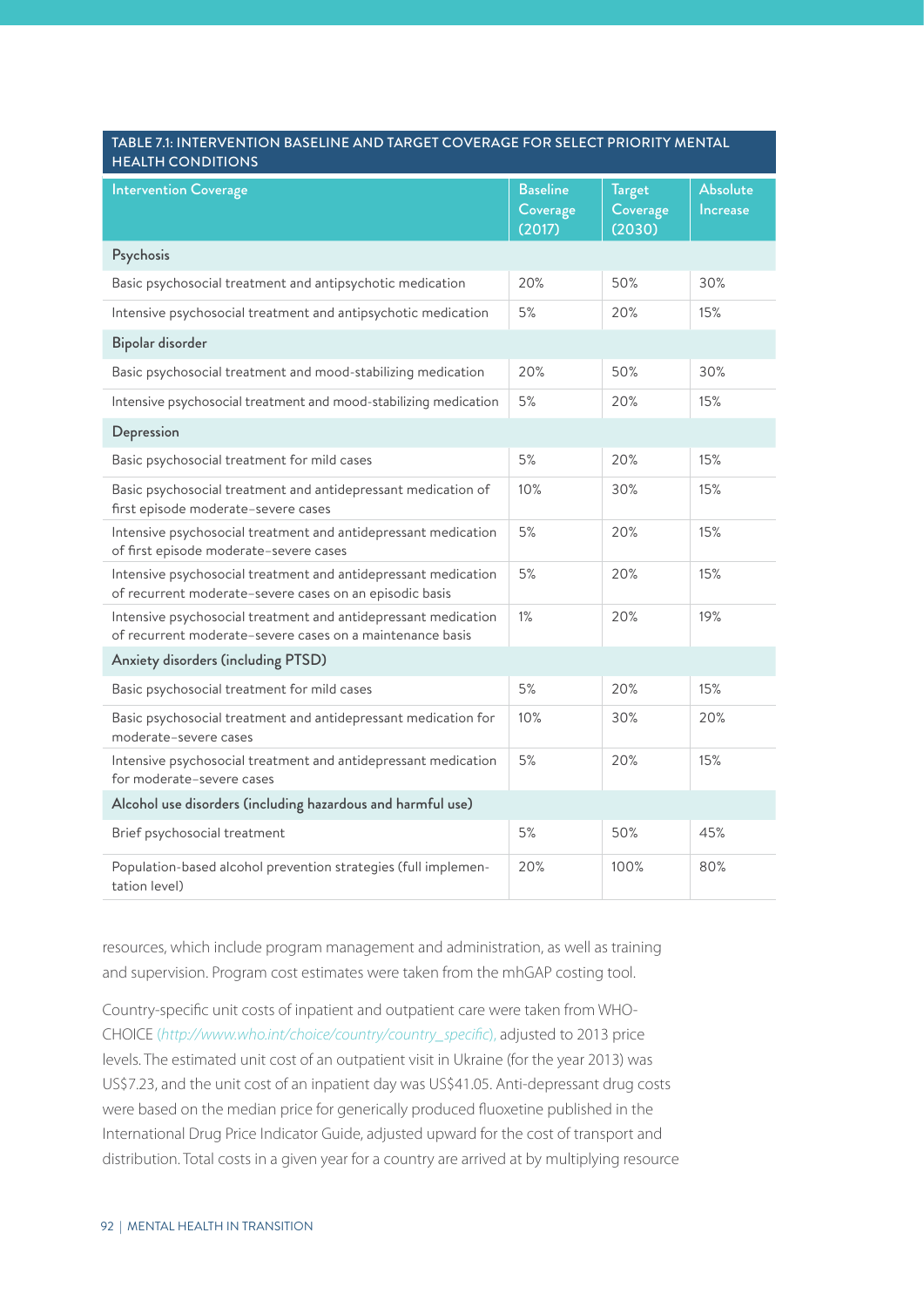use needs by their respective unit costs to give a cost per case, which is then multiplied by the total number of cases expected to receive a particular intervention (given by prevalence multiplied by the population in need multiplied by coverage).

# 7.4. Results

#### Number of Persons with Mental Disorder Reached

Scaling up mental health services from current to target levels of coverage over the period 2017–2030 is expected to result in a **three-fold increase in numbers of persons in need with severe and common mental disorders who are reached** (from an estimated 345,000 cases to 941,000 cases). In addition, scaling up of brief interventions for persons with **hazardous and harmful alcohol use to 50% of those in need would mean that nearly five million of these people would be reached by 2030.** Data for CMDs and AUD only is shown in Table 7.2.

| TABLE 7.2: CASES REACHED WITH SCALE-UP OF SERVICES FOR CMDS AND AUD |                   |         |            |  |
|---------------------------------------------------------------------|-------------------|---------|------------|--|
| <b>Cases Reached</b>                                                | <b>Depression</b> | Anxiety | <b>AUD</b> |  |
| Baseline (2017)                                                     | 90,208            | 99,325  | 511,845    |  |
| By 2030                                                             | 271,040           | 290,739 | 4,677,900  |  |

#### Health Impacts: Healthy Life Years Gained

Total population health gain over the period 2017–2030 is shown in Figure 7.2. Health impacts of scale up for mental disorders are modest at first, reflecting the marginal increase in coverage, but increasing over time to the point that 90,000 years of healthy life will be restored in the year 2030. Given the high prevalence of hazardous and harmful alcohol use, the health **impacts of scaled up alcohol control strategies are substantially greater,** amounting to a little over 500,000 healthy life years gained by 2030. For the period as a whole, the cumulative number of **healthy life years** gained through scale-up of all modelled interventions is **4.7 million**.

#### Costs of Scale-up

The total cost of scale-up (in US\$) is shown in Figures 7.3 and 7.4, both by disease and by category of cost; the total cost associated with estimated baseline coverage levels in 2017 is \$123 million (approximately one-half of which is inpatient care) rising to over \$400 million in 2030. The largest disease contributor to overall cost is bipolar disorder, driven by the relatively higher cost of mood-stabilizing medications (e.g., lithium, valproate) compared to generic antidepressant and antipsychotic medication, as well as substantial expected inpatient care costs. Scaling up brief interventions for alcohol use disorders is also a major contributor on account of the large target population in need. Inpatient care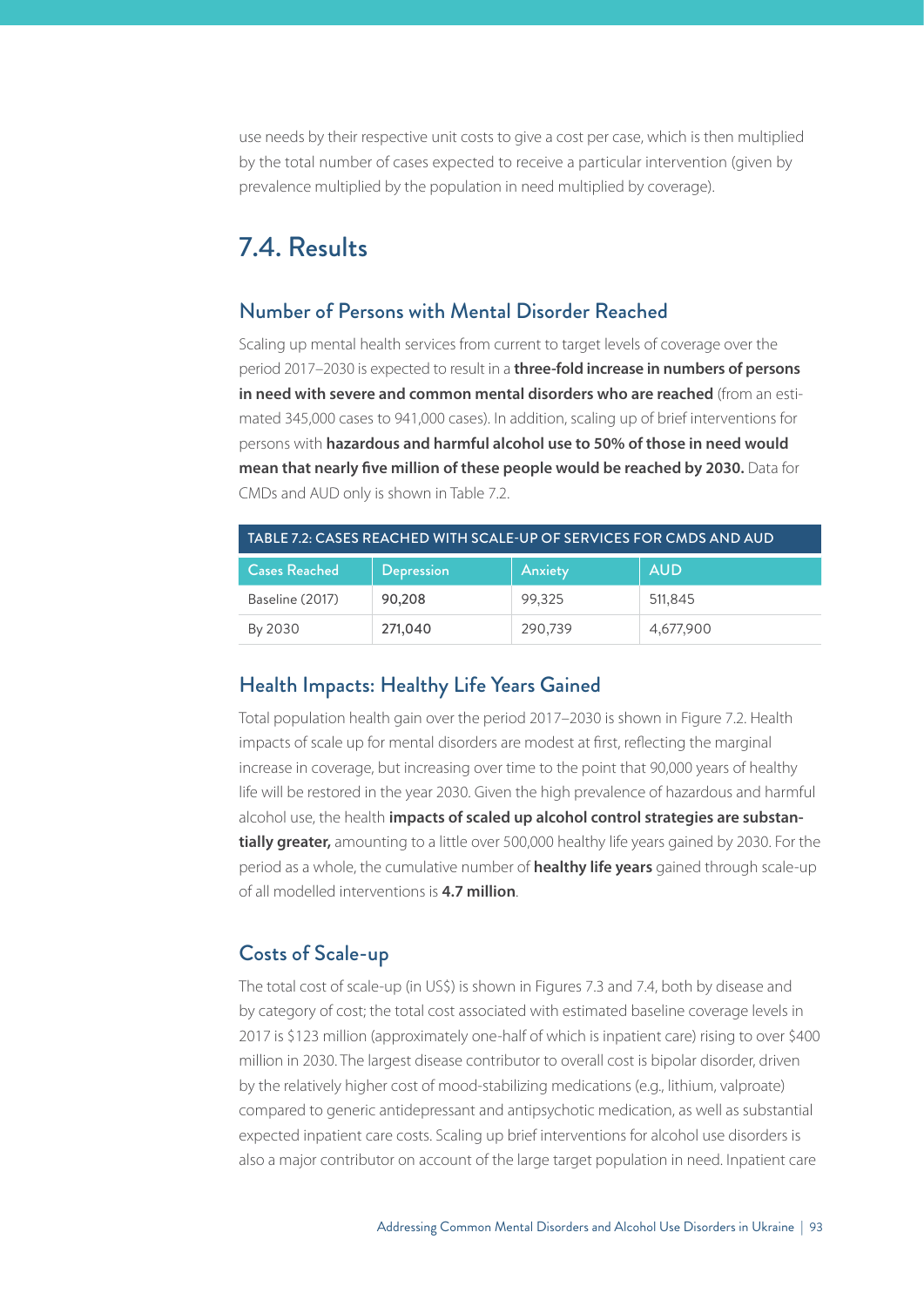

#### **Figure 7.1:** Number of Cases Reached

#### **Figure 7.2:** Healthy Life Years Gained

2026 2027 2028

2029 2030



represents the largest contributor to overall costs. The cost per head of population shows a corresponding increase, from US\$2.80 to US\$10.90.

Given that total health spending in Ukraine amounts to just over 7% of GDP (equivalent to US\$203 per capita in 2014), and out of that amount 2.5% is estimated to be spent on mental health care, approximately US\$5 per capita. Close to a **100% increase in government mental health care expenditure** would therefore be required if target levels of coverage are to be reached, particularly if persons with mental disorder are to be protected from the potentially impoverishing cost of out-of-pocket payments of medication, tests, and private consultations.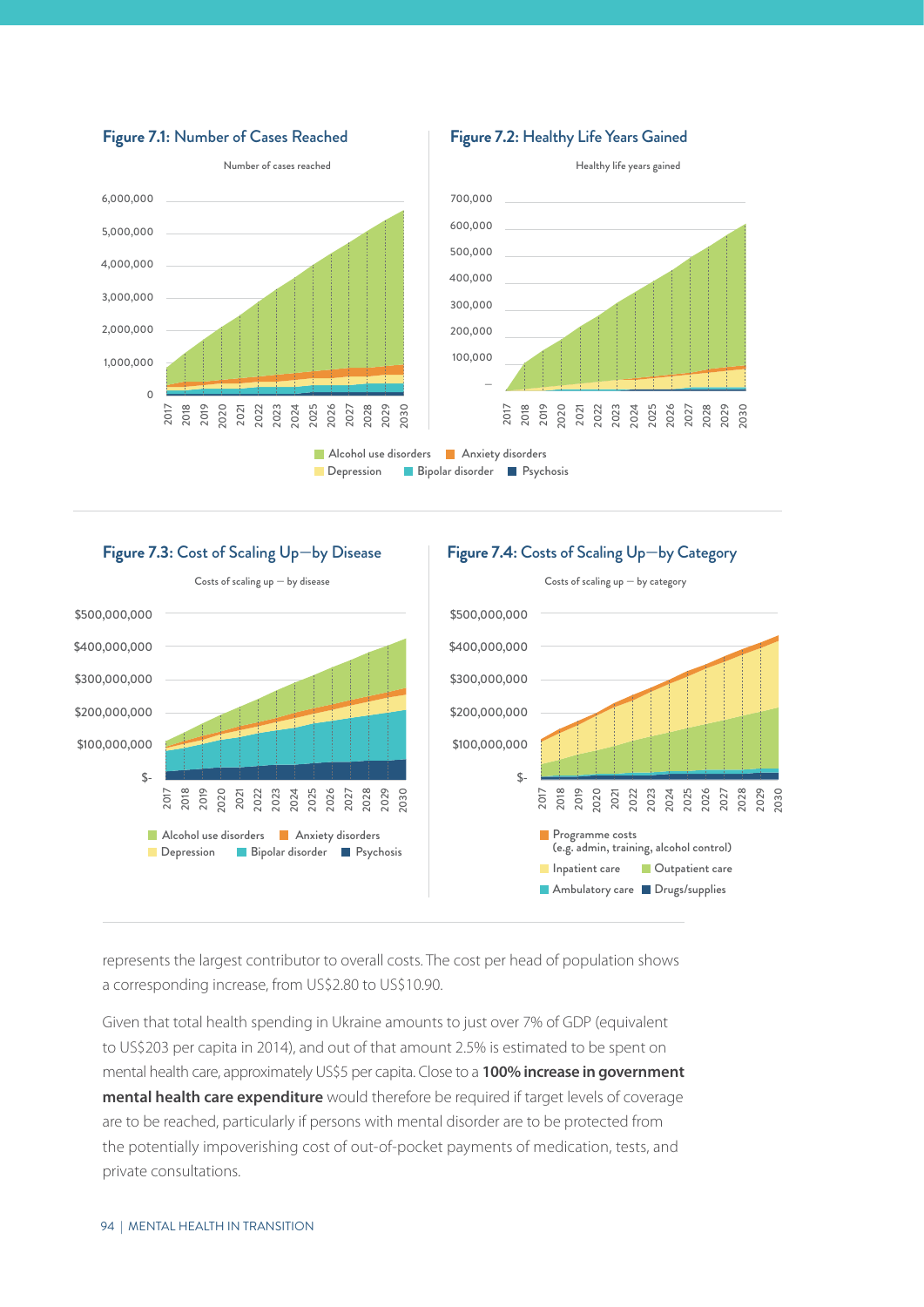# 7.5 Return on Investment Analysis

Persons with common mental disorders and AUD experience functional impairment and symptoms (e.g., fatigue, being jumpy, being intoxicated from alcohol) which makes it more difficult for them to function optimally at work, to seek out employment opportunities, or to maintain employment. Indeed, research has shown that mental illness does not only impact the health and well-being of affected persons and their families; it also has significant economic consequences for employers and governments, as a result of diminished productivity at work, reduced rates of labour participation, foregone tax receipts, and increased welfare payments.163

In 2010, **worldwide, an estimated US\$2.5–8.5 trillion in lost output** was attributed to mental, neurological, and substance use disorders, depending on the method of assessment used. This sum is expected to nearly double by 2030 without significant investment in treating mental disorders.<sup>163</sup>

The benefits of mental health interventions and relating them back to investment costs to establish the rate of return, can be achieved by estimating current and future levels of mental ill-health as well as effective intervention coverage in a population, and then determining the economic impacts of improved mental health outcomes, particularly rates of labour participation and productivity. Using established methods, it is also possible to monetize the intrinsic value of improved mental health, although these benefits fall outside the realm of the real (measured) economy. Based on the methods and findings of a recent global ROI analysis of 36 large countries from around the world,<sup>163</sup> it is possible to **identify for Ukraine both the economic impact of lost productivity due to common mental disorders** (depression and anxiety disorders), and also the **monetary value and internal rate of return of investing in its more appropriate treatment.** Data are not currently available to assess these impacts for severe mental disorders or for alcohol use disorders.

**Productivity losses** can be assessed both with respect to whole days out of role/off work (absenteeism) and also partial days of impaired activity while an individual is at work. Based on findings from the World Mental Health Survey, it is estimated that compared to adults without CMDs, **persons with depression and anxiety disorder had 23–30 more days out of role** per year.<sup>164</sup> Allowing for the rate of labour participation, it is estimated that over the period 2017–2030 the economic value of **lost days of production amounts to an average of \$850 million per year for anxiety disorders, and \$425 million per year**  for depression. The combined economic value of this lost productivity (US\$1.275 billion) greatly exceeds the estimated cost of current mental health expenditure or projected service scale-up.<sup>104</sup>

In terms of the impact of effective treatment of depression and anxiety on productivity, there are very few studies showing the extent to which effective treatment can get people back into work, and where measured, estimates are subject to local factors such as prevailing levels of unemployment. Based on the few studies available internationally,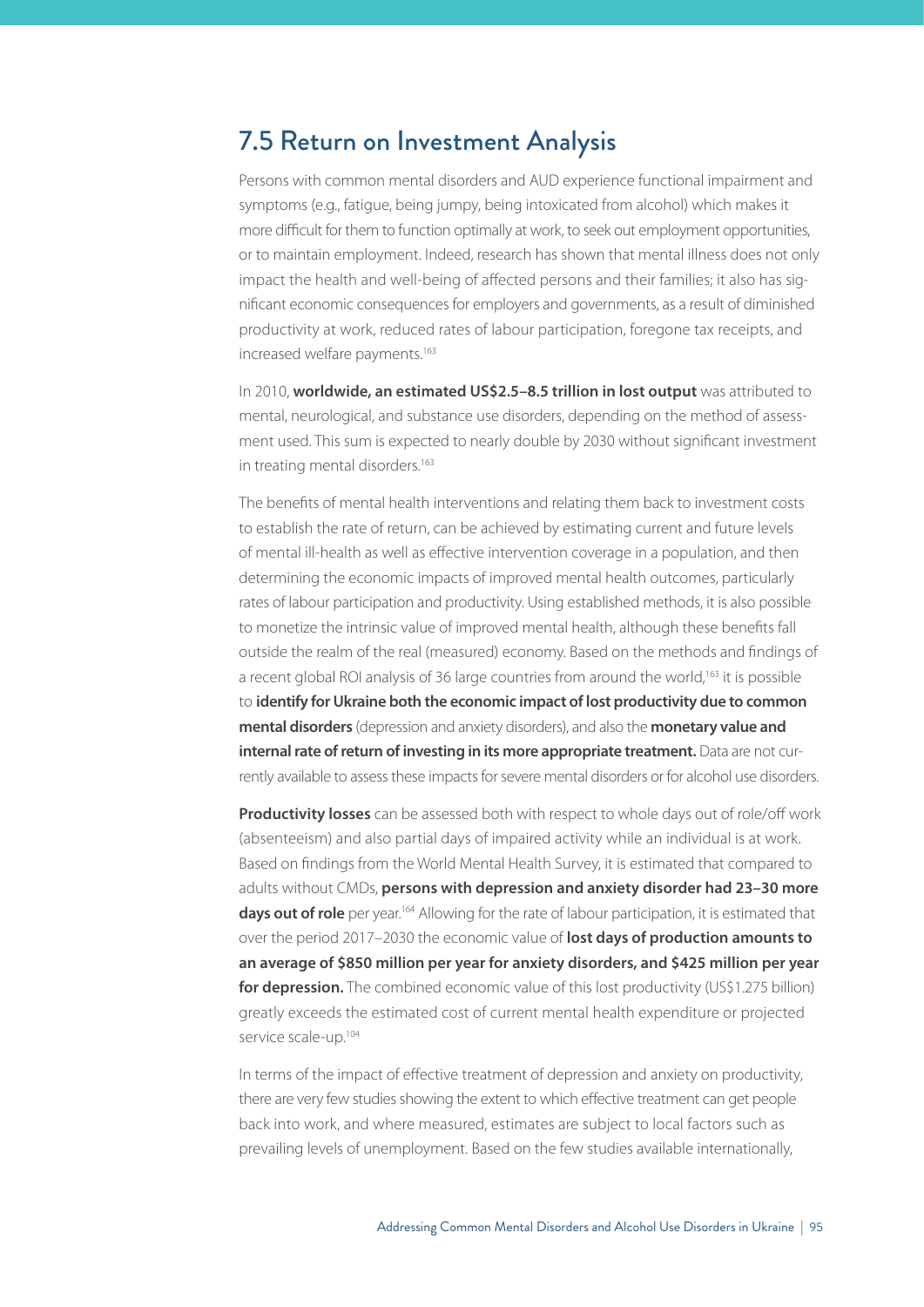| DEPRESSION AND ANXIELT DISORDERS                           |               |               |                   |
|------------------------------------------------------------|---------------|---------------|-------------------|
|                                                            | Depression    | Anxiety       | <b>CMDs Total</b> |
| Investment: Cost of scaled up treatment<br>2017-2030       | \$380 million | \$183 million | \$563 million     |
| Return: Value of restored productivity<br>2017-2030        | \$846 million | \$349 million | \$1,195 million   |
| ROI: Ratio of restored productivity to<br>cost of scale-up | 2.2           | 1.9           | 2.1               |
| Return: Value of restored health<br>2017-2030              | \$922 million | \$143 million | \$1,065 million   |
| ROI: Ratio of restored productivity and<br>health to cost  | 4.7           | 2.7           | 4.0               |

#### TABLE 7.3: SUMMARY OF COST OF SCALE-UP AND RETURN ON INVESTMENT FOR DEPRESSION AND ANXIETY DISORDERS

we conservatively estimate that 5% of those who are of labour force age and are treated for depression or anxiety are able to return to work, and that for those who are already working, there is an increase in productive working time equivalent to about 20 days or one working month per year. These returns to productivity were subsequently mapped to the prevailing rates of labour participation and GDP per worker in Ukraine, based on available data from the International Labour Organization (ILO) (2013). The difference in GDP between a status quo scenario versus one representing scaled up treatment and consequently enhanced productivity provides our summary measure of economic benefit. It is estimated that the economic value of restored productivity over the period 2017–2030 amounts to more than \$800 million for depression and \$350 millions for anxiety disorders (Table 7.3) (in each case more than twice the cumulative cost of scale-up). Accordingly, it is possible to conclude that for every **\$1 invested in scaled up treatment of common mental disorders in Ukraine, there will be \$2 in restored productivity and added economic value.**

In addition, it is possible to place a monetary estimate on the intrinsic value of better health. This can be done by associating each year of healthy life gained through intervention by a multiple of GDP. In the Lancet's *Commission on Investing in Health*, Jamison et al. (2013) determined that the value of a one-year increase in life expectancy in low- and middle-income countries is 2.3 times per capita income, and for the world as a whole, 1.6 times per capita income (using a discount rate of 3%). Stenberg et al. (2013) attributed two-thirds of that derived value to the instrumental component (which is measured directly via the labour force outcomes described above), leaving the remaining one-third for the intrinsic benefits of health (equivalent to 0.5 times per capita income). A total of **542,000 healthy life years are estimated to result from scaled up treatment of CMDs over the period 2017–2030;** valued at \$1,811 each (GDP \* 0.5), this results in an **economic value of over \$1 billion, or an average of \$75 million per year of scale-up.** When these intrinsic benefits of better health are added to the instrumental benefits of restored production, the ROI evidently improves, to 4.7 for depression and 2.7 for anxiety disorders.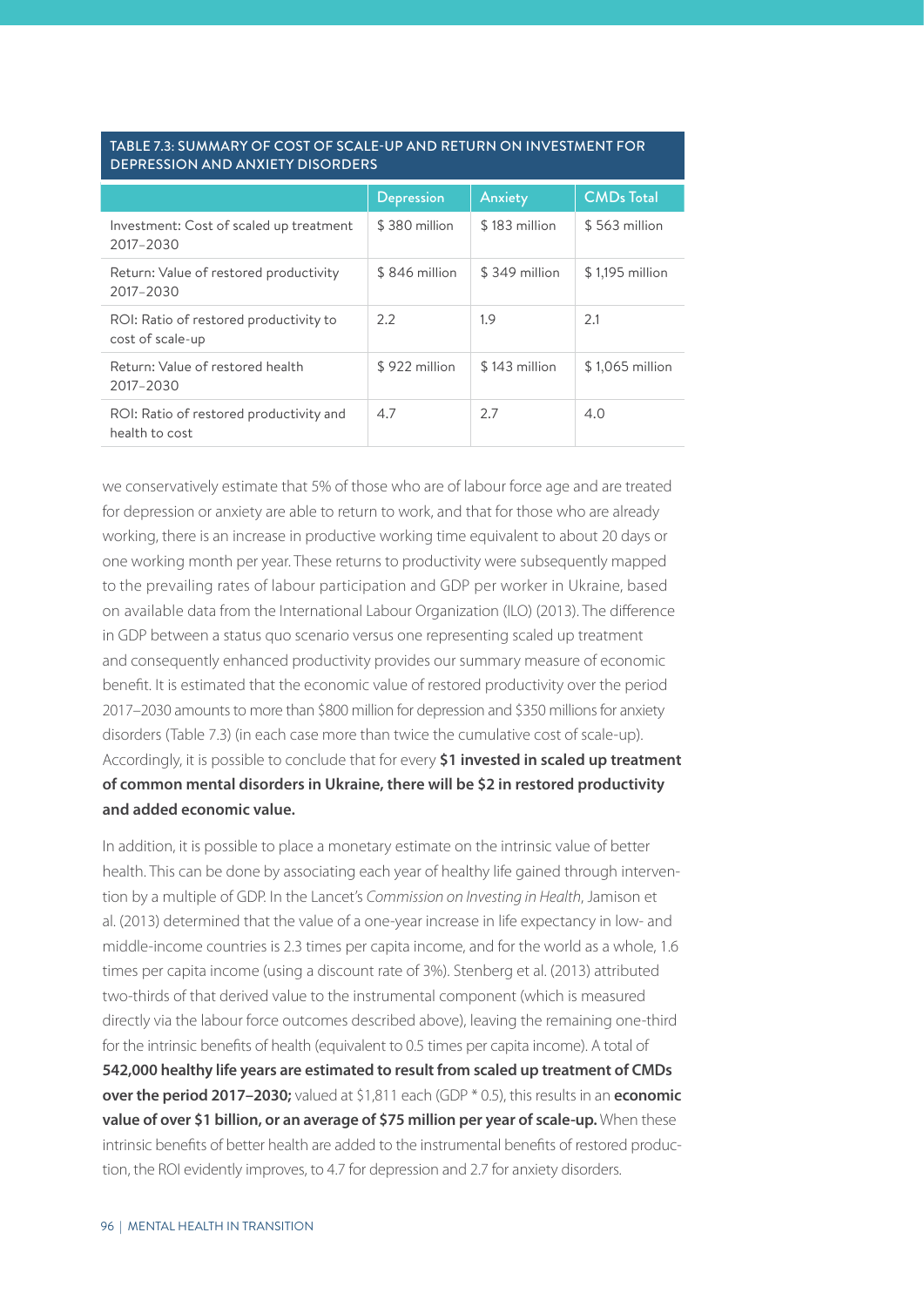# IV. DISCUSSION AND RECOMMENDATIONS

# Assessment Limitations

This assessment had several limitations which affect recommendations and conclusions that can be drawn from this assessment. First, the focus of this assessment was **limited to common mental disorders and alcohol use disorder only.** There are several other priority mental health conditions which are important from a public health perspective. This includes severe and chronic conditions such as psychotic disorders and bipolar disorder, which cause significant disability, impact family members, and are associated with higher rates of hospitalization. It will be important to include addressing these disorders in the mental health policy and plan and Ukraine health reform. Suicide was not investigated in depth but is high in Ukraine and connected to AUD as well as CMDs. Mental health problems among children, such as developmental disorders, or intellectual disabilities among adults and children were also not considered despite the importance of these conditions in the Ukrainian context. Further attention by the Ministry of Health and its partners are needed to address the needs of persons affected by those disorders as well.

Second, the focus on three oblasts specifically means that this assessment has **geographical limitations,** although efforts were made to include information about Ukraine more broadly, such as capacity building efforts. Yet, there are considerable differences between oblasts, including cultural and socio-demographic aspects, as well as access to and quality of mental health services and programming. Key informants involved in mental health programming have also stated that it has been easier to involve some oblasts in pilot programs than others. Odessa for example, which has been a pilot site for some promising new community mental health approaches, was not included in this assessment.

Third, the assessment methods used included **desktop reviews and collection of mostly qualitative data,** although we have presented quantitative data in this report as part of the literature review. The data we collected were limited since they did not include representative samples and all different types of possible respondents. Furthermore, qualitative data analysis do not allow for presenting firm estimates of the scope or scale of certain problems including descriptive data or comparative analyses.

Fourth, we were only able to include those **respondents who were willing and able to talk with us, and we did not talk to all different types of key informants.** We were not able to talk with persons with mental health problems who had never accessed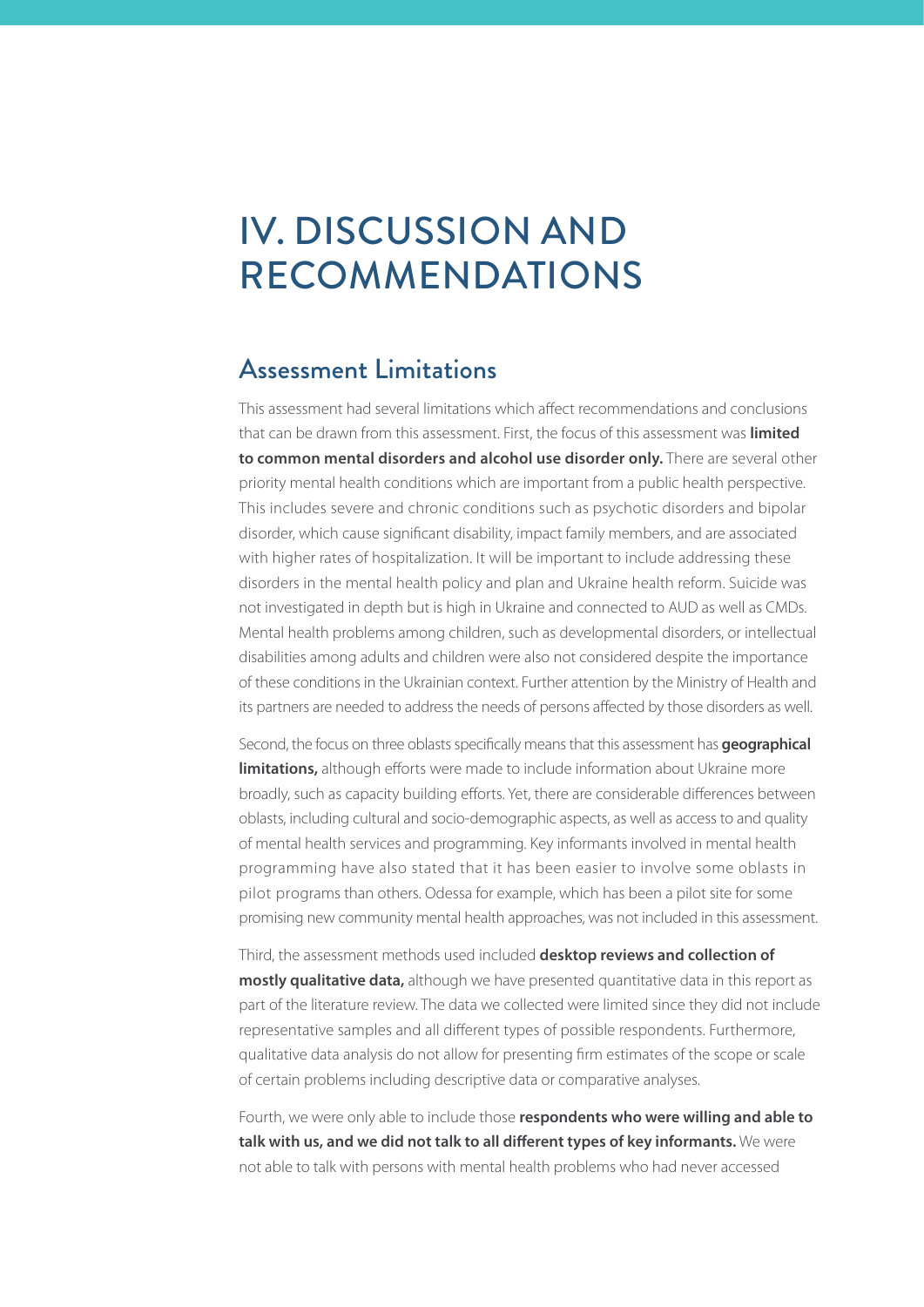mental health services, for example. We also only talked with service providers who had interest and time in discussing mental health issues (e.g., response rate from GPs/family doctors was 71%). Furthermore, although nurses were present during some of the interviews with doctors, they generally deferred to doctors and we did not speak with them separately. Therefore, our findings are not fully representative of all types of informants and service providers.

Fifth, this assessment focused on **mental health as part of the health system and community based services,** although it is also important to consider more specialized mental health services, including care through institutions as well as services provided under different ministries. A recent report on **social care homes** that serve as a permanent residence for persons with severe and disabling mental and neurological disorders, for example, highlights challenges and provides key recommendations. Global guidance (WHO Quality Rights) on supporting individuals in institutions exists as well and should be considered when reforming the health system. Furthermore, different ministries in addition to MoH are also relevant for meeting the needs of persons with CMD and AUD. **Social services** under the Ministry of Social Policy for example, include the Centers of Social Heath for Family, Children, and Young People, which has staff stationed in smaller towns all over the regions. Staff includes qualified lawyers, psychologists, and social workers, who are important target groups for further assessment and capacity building. The **school system** under the Ministry of Education is also important to engage, given that many psychologists work within the school setting. Some efforts have been under way with support from international donors to provide psychosocial support training to school psychologists, and this is an important area for additional exploration and programming.

Regardless, we hope that findings and recommendations from this assessment will be useful in informing and prioritizing concrete steps for addressing mental health as part of health reform and in informing mental health programming supported by various national level and global actors.

## Recommendations

**The aim of this assessment** was to provide information and recommendations that help inform policy and operational guidance for strengthening integration of mental health into primary health care and community-based service platforms in Ukraine under the reform program. This assessment synthesizes key findings and presents recommendations to inform the mental health policy and plan, donor funded projects, and prioritization of specific areas for intervention.

**Recommendations are based** on the assessment findings within the context of global guidance for strengthening and organizing mental health services by WHO, evidence-based practices, and national level priorities expressed in the mental health Concept Note and by key stakeholders.<sup>165</sup>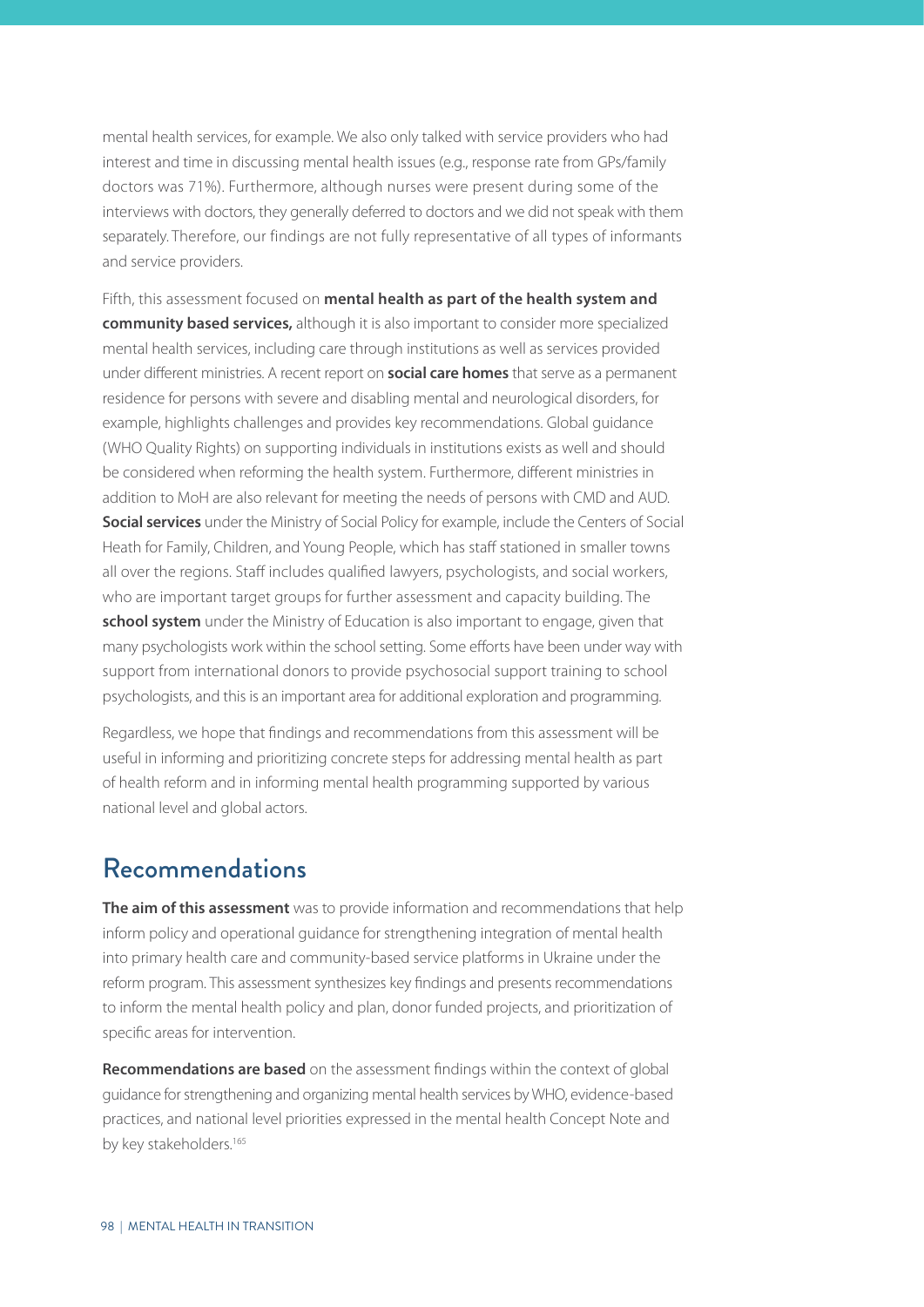A broad range of recommendations is outlined below, which will take **concerted efforts of various stakeholders,** including government actors, international donors, service providers, INGOs, and community-based organizations (CBOs) as well as mental health service users. **Recommended considerations for prioritizing specific actions** for improving mental health services include feasibility (i.e., technical, administrative, and legal), financial and resource availability, long-term sustainability, acceptability, potential secondary or indirect consequences, equity, and potential for transition from pilot project to full implementation.<sup>165</sup>

Discussions with key national stakeholders to determine strategies and prioritization of actions will be needed to decide on the way forward. The following outlines some overall considerations:

- **•** Initial focus on **strengthening coordination and leadership** for mental health (e.g., among government actors, donors, INGOs, CBOs), in line with global guidelines, can contribute to more effective use of resources, information sharing, and coordinated efforts.
- **•** Mental health services should be **strengthened as a whole** (e.g., community services need to be available before scaling down inpatient care, and specialized providers need to be available to train and support nonspecialist workers).
- Interventions that have the potential to reach large numbers of people in need and are expected to have considerable impact and/or return on investment could be considered for prioritization. This includes increasing **consumer awareness** (e.g., positive coping, where to seek care, avoiding ineffective and expensive services, medications), **self help** and addressing conditions such as **depression, suicides, and AUD.**
- **•** Although building capacity at the primary health care level remains important, significant efforts are also needed to **build the skills of practicing specialists** (e.g., psychologists) and to improve availability of existing specialized professionals at general health facilities and more remote geographic regions. These specialists are also needed for linking to and supporting primary health care providers.
- **•** Continuation or initiation of **key pilot projects** focusing on regions or cities with high need, available resources, and successful collaboration with regional actors can build momentum and serve as a **proof of concept for later scale-up.**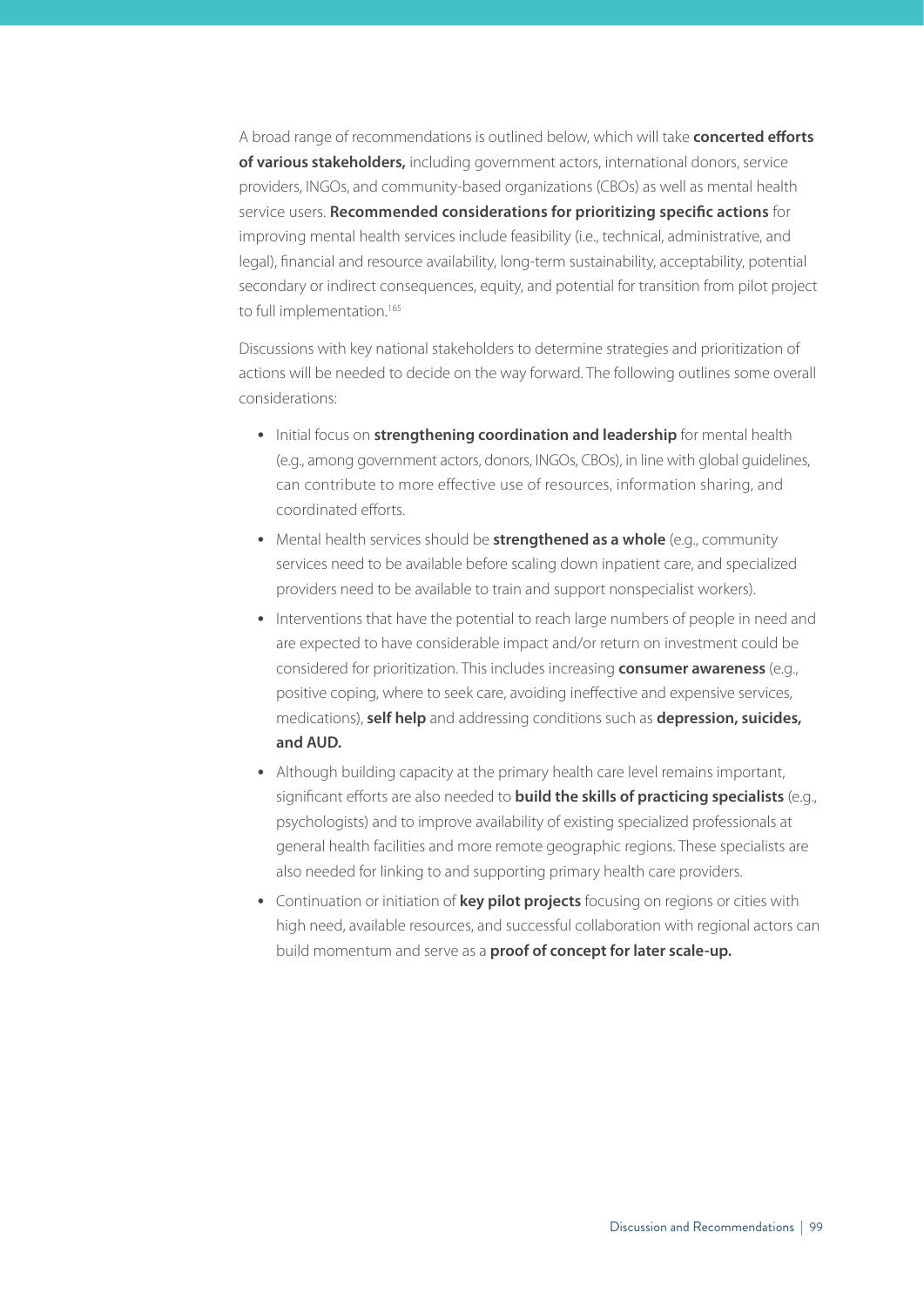# 1. Coordination, Communication, and Information Sharing

#### 1.1 Improve communication and coordination among donors and implementing partners in support of the Ukrainian government's efforts to reform its mental health system

International cooperation and support for mental health has increased, especially in light of the current conflict in the East. Important capacity building efforts and opportunities for training and professional exchange have been initiated or are being planned. However, many key informants have also noted that these efforts are often not coordinated among donors or implementing partners. As a result, these efforts may not make use of lessons learned; use different methods, approaches, and protocols (some of which may not be evidence-based or in line with global or national guidelines); or lack sustainability.

#### *Recommendations*

**Increase coordination among donors, government actors, and international organizations** by creating a broader task force (e.g., under MoH), holding regular national level coordination meetings (e.g., facilitated by MoH, INGOs with coordination experience), and continuing to organize key meetings for information exchange and joint planning in line with global best practices, national level priorities, and mental health reform efforts.

Use **coordination mechanisms and events** to plan joint efforts and pilot projects that build on what has already been done and emphasizes sustainability and potential for scale-up. Involve regional level actors from other countries and access **global platforms** to share information and learn from others.

#### 1.2 Strengthen referral pathways among different formal and informal service providers in the health and social systems

Our assessment showed that persons with mental health problems access various different points in the health system and the community including nonspecialists (e.g., family doctors) and informal or community service providers (e.g., clergy, NGOs). Yet, they are often not identified or referred to needed services. Reasons for this include not knowing where or how to refer, being reluctant to mention mental health, or not having a personal connection to a mental health service provider. The national mental health Concept Note also points to the need for developing common referral systems and mechanisms across different services (e.g., health system, social services) and different organizations (e.g., government, NGOs) with clear roles and responsibilities.<sup>104</sup> There is a need for different formal and informal service providers to **identify persons** who may potentially have mental health problems and to **make appropriate referrals,** share relevant information, and **follow up**. Service users also shared concerns about the confidentiality of their information, so referrals need to be transparent and made with consent.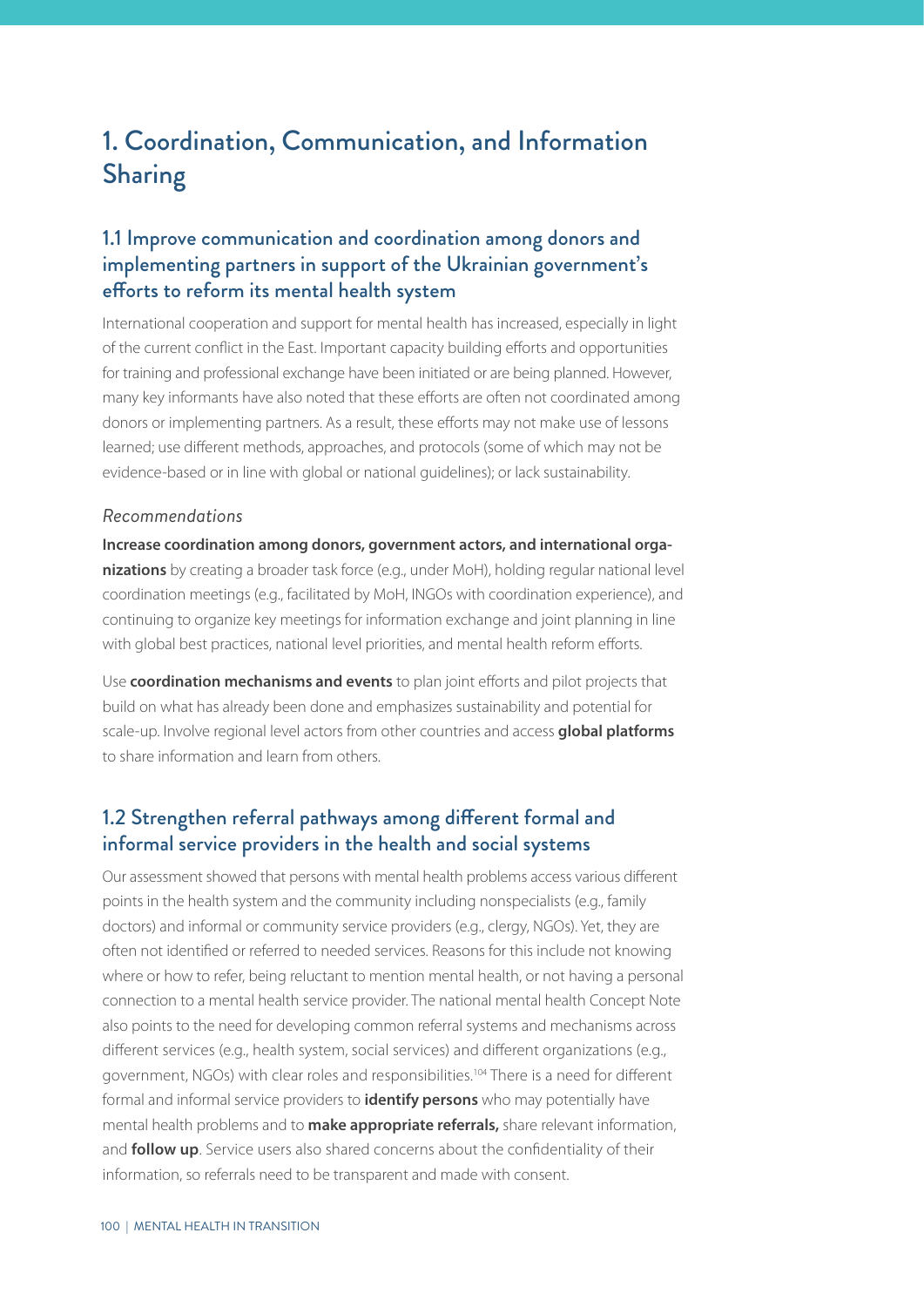#### *Recommendations*

- **• Map available mental health services** provided by health and social services or NGOs at the oblast level and make this information available to formal and informal providers. IMC has provided a mapping tool and directory in Zaporizhia, and such mapping could be scaled up by INGOs or CBOs.
- **• Conduct mental health referral workshops** involving different types of professionals from different organizations and agencies so they can share information about the services they provide and get to know each other. Given that most referrals are provided 'informally' (through personal contact), getting to know other providers can facilitate connections. Such workshops have been organized by INGOs such as IMC and could be continued and also taken up by regional level health authorities or CBOs.
- **• Develop common referral mechanisms and forms which can be used by different providers.** Such forms should document the consent to referral and information sharing by the person referred, with the same copy given to the referring provider, patient, and referral point. Global IASC referral guidance and sample forms are available, have been adapted and translated (by IMC), and could be further developed and disseminated as part of referral workshops and endorsed by national and regional level health authorities.

#### 1.3 Strengthen communication, information sharing, and multidisciplinary teamwork

Mental health care provision is often **fragmented** with different providers offering different types of interventions to the same person, with little coordination or communication (e.g., a narcologists, psychiatrists, psychologists, psychotherapists, GPs/family doctors, social workers). This is also relevant given that many people with CMDs and AUD have multiple needs in addition to mental health (e.g., employment, financial assistance, housing, violence and protection issues) which require different providers and the coordination of different sectors including health, social, and other services. Our assessment and previous research also show the relevance of such diverse services and supports given social determinants of mental health and that poverty and other life stressors increase the risk for CMDs and AUD and vice versa. The mental health Concept Note expresses the need for strengthening effective communication between providers and creating an e-health system which helps manage the different needs for services of the population and can be used to exchange information. Various key informants have highlighted the need for cooperation and continuity between various aspects of treatment (e.g., pharmacological and psychotherapeutic) and various actors (psychologists, doctors, social workers). It is also important to note that persons seeking mental health care are confused about what information is shared with whom and are **concerned about confidentiality and discrimination** if is it known they received treatment.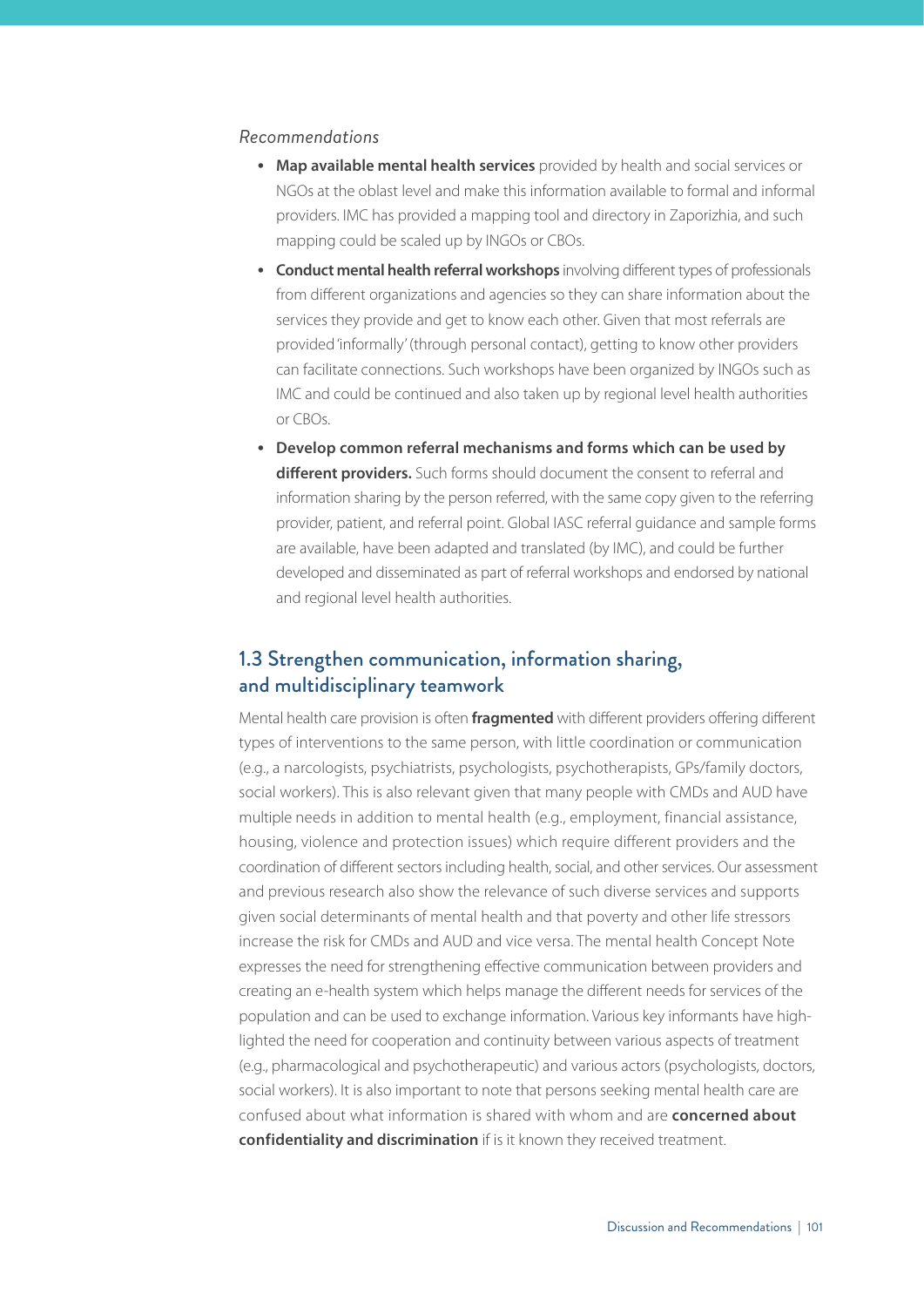#### *Recommendations*

- **•** Recognize the **value and importance of different interventions and professionals**  (e.g., psychologists, psychotherapists, social workers, doctors and nurses) **from health and social sectors** in addressing mental health as well as other needs (e.g., employment, housing).
- **•** Develop **common systems and procedures for information sharing,** including common databases and forms as well as information exchange between providers (e.g., different levels of health care, health and social services).
- **• Introduce multidisciplinary teamwork** involving different professionals who share information and coordinate care to effectively meet multiple needs. Models of multidisciplinary teams have already been pilot tested in Ukraine (e.g., WHO mobile team project, Lithuanian support project) and could be further expanded.
- **•** Develop **clear care pathways** for different types of nonspecialized and specialized professionals which include assessment, identification, treatment, referral, and follow-up.
- **• Clearly communicate to patients** what information is shared with whom and for what purpose and ensure obtaining and documenting consent. This includes developing or updating relevant national level protocols by MoH as well as using appropriate processes among specialized and nonspecialized service providers.
- **• Review current systems of information sharing and registration** of persons with mental disorders to ensure persons can seek care **without fear of discrimination**  and negative repercussions (e.g., employment restrictions). Such review would have to be undertaken under the leadership of MoH with implementation and dissemination of clear information at the regional level and by health professionals.

# 2. Organization of Mental Health Services

#### 2.1 Decentralize mental health services from hospital-based care toward outpatient care and community-based services

The mental health system in Ukraine continues to provide services primarily through inpatient institutions, with an estimated **89% of all mental health resources allocated to inpatient facilities and long inpatient stays** (average of 53.5 days). These numbers are especially high compared to other countries in the region. The current model of health care in Ukraine also **incentivizes inpatient stays** by covering psychotropic medications for inpatients only and making budget allocations based on available beds. This type of care is associated with higher cost of treatment, segregation of people with mental health problems, and less accessible services. Furthermore, psychiatrists and psychologists are heavily concentrated in hospitals and in big cities. It is also recognized in the 2017 Ukraine MH Concept Note that the existing focus on provision of mainly psychiatric care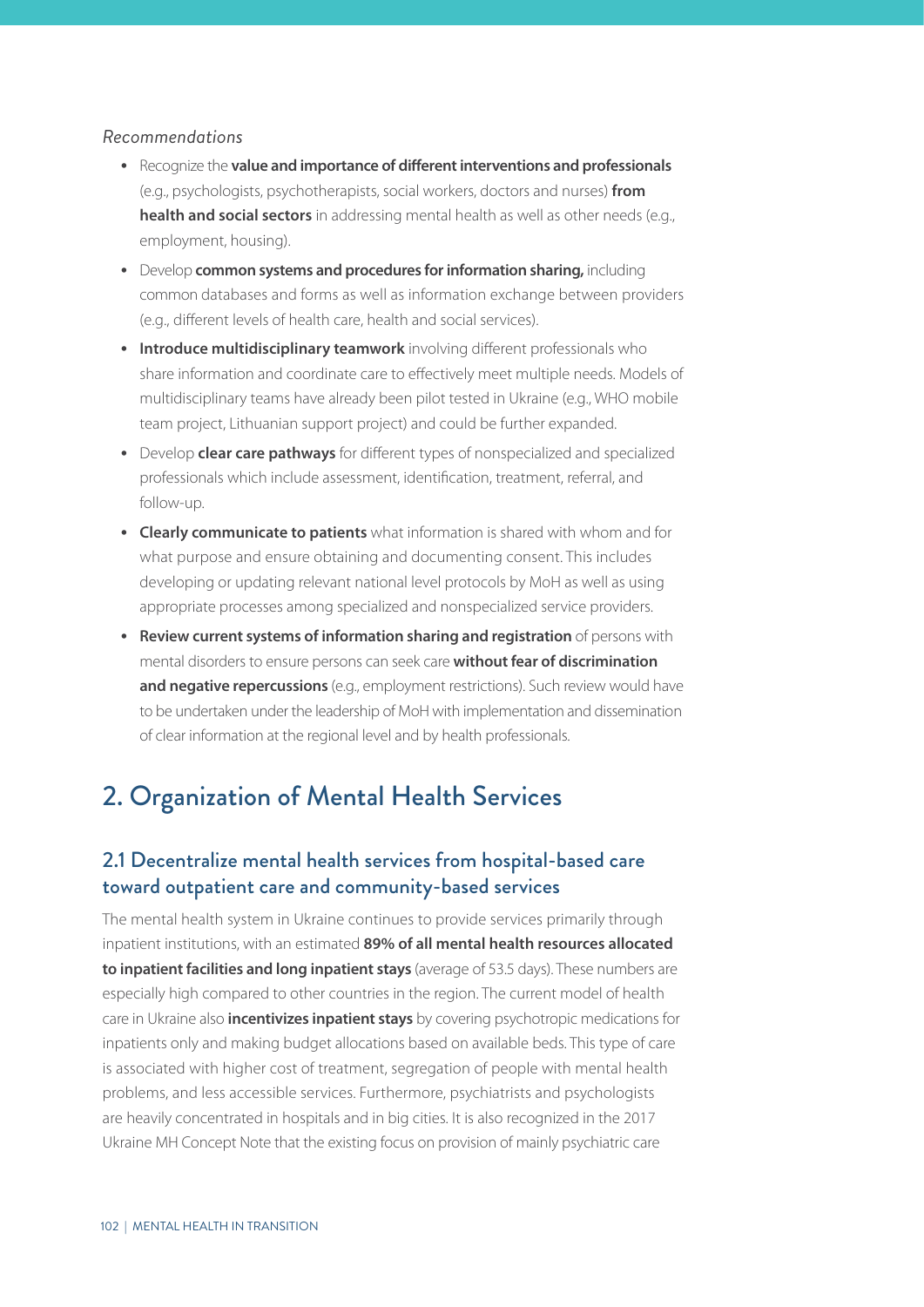in inpatient specialized institutions leads to ineffective care and high expenses. From the **mental health service user perspective,** inpatient services are more stigmatized and less accessible, while evidence-based interventions in outpatient and community settings provide support for multiple needs (e.g., employment) and have been described as successful. As shown in the ROI analysis, the majority of CMDs and AUD in Ukraine can be addressed through community based-care rather than inpatient care in the longer term. At the same time, all levels of mental health care (including inpatient care and self care) need to be strengthened for a well functioning mental health system.

WHO **recommends a pyramid model of organizing mental health services** (see Chapter 4) which can reduce the cost of mental health treatment, while stigma and the shortage of mental health professionals can be addressed, and early detection of mental disorders is more likely.<sup>165</sup> The Ukraine 2017 MH Concept Note<sup>104</sup> states that improved access to mental health will be achieved through decentralization, which includes development of outpatient care and outreach (e.g., in-home support, outpatient mental health centers, mobile teams, etc.), providing mental health at the primary care level, reorganization of resources from the tertiary to secondary level, and developing referral and communication mechanisms between providers and level of care. Consistent with this, five **principles for successful deinstitutionalization** have been identified by global experts: community-based services must be in place (e.g., outpatient MH services, evidence-based care, social services for housing, employment, etc.); the health work force (including professional associations) must be committed to change; political support at the highest and broadest levels is crucial; timing is key (e.g., emergency situations and crises can serve as opportunities for change);<sup>166</sup> and additional financial resources are needed.<sup>167</sup> The recommendations outlined below are especially relevant for MoH and policy makers tasked with the health reform and with organizing mental health services. They are also relevant for donors and implementing organizations seeking to support national level efforts.

#### *Recommendations*

- **• Support national and regional level leaders** in mental health who can reach key decision makers, engage a broad range of stakeholders, and mobilize political will for change. This also includes involving skilled and motivated young people.
- **• Strengthen mental health service provision** (including identification, assessment, evidence-based treatment, support, referral, and follow-up) **at all levels** of the pyramid through capacity building, development of protocols and task shifting (also see recommendation Section 3 on education and training of human resources):
	- { **Expand the number of psychiatric inpatient units in general hospitals** to reduce reliance on centralized tertiary institutions;
	- { **Allocate specialized mental health professionals** (e.g., through restructuring, incentives) to ensure that psychiatrists and trained psychologists and psychotherapists are available at a broad range of health facilities (e.g., Raion hospitals, polyclinics), which increases geographical coverage;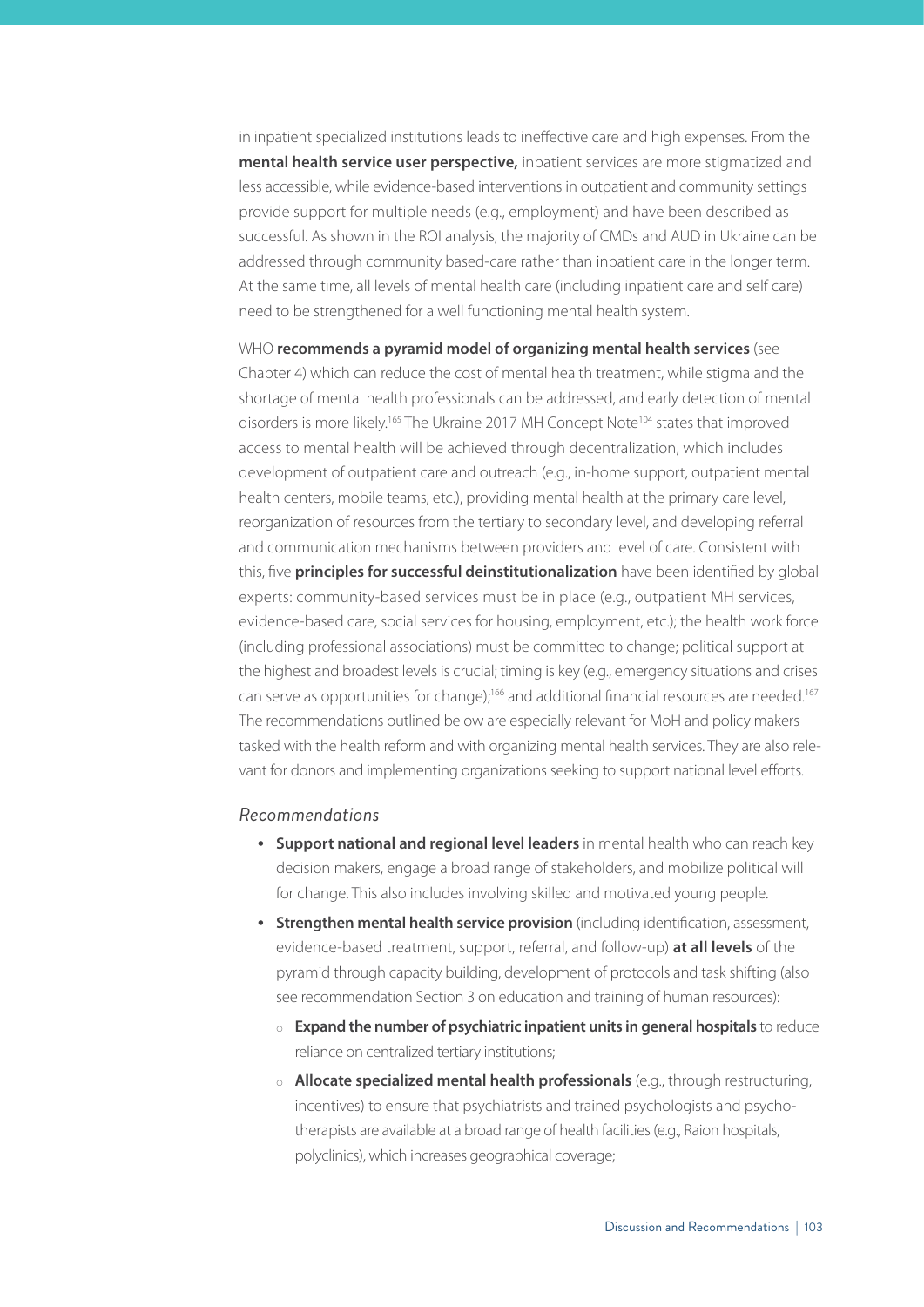- { Conduct **community outreach** of multidisciplinary teams which include specialized mental health professionals to local village levels for people with severe mental disorders (e.g., psychotic disorders) as piloted in the WHO supported model;
- { **Address mental disorders at the primary care level** through timely identification, management (pharmacological and psychosocial) and referral to mental health specialists when needed (e.g., severe and complex cases); and
- { **Create and strengthen community level entry points** for identification and referral of persons with mental disorders (e.g., by feldshers, clergy, CBOs).
- **• Strengthen social and community services** for persons with mental illness (e.g., help with accessing benefits, housing, employment) in order to meet multiple needs that also impact mental health.
- **•** Ensure **adequate salaries** for health and mental health professionals, including those working in rural areas
- **• Include metrics** such as interventions provided, patient improvement, and patient satisfaction in **monitoring and evaluating health services** and contributing to accountability.
- **•** Use **lessons learned** for the provision of mental health care from other countries in the region (e.g., Lithuania, Georgia).

#### 2.2 Strengthen mental health coverage and financing

The **budget** allocated to mental health in Ukraine is still comparatively low (compared to other countries) and **still not proportionate to the public health and economic burden** of mental disorders. Due to **insufficient government financing** of the health system, the population is required to pay for outpatient and inpatient pharmaceuticals (which are often expensive) as well as provide unofficial **remuneration** to medical personnel. Persons with CMDs and AUD also incur significant costs by accessing different service providers including psychologists in private practice or purchasing expensive medications. The 2017 Ukraine MH Concept Note describes that effectiveness of mental health funding will be improved as part of the general health reform and will include expanding mental health service provision, and developing and implementing mechanisms of intersectoral financing, as well as searching for non-state sources of funding. Although many stakeholders felt that it would be unlikely for the mental health budget to increase, our analysis examining cost of scale-up suggests that per capita spending for mental health would need to be doubled (from about \$5 to \$10) to achieve significantly increased coverage of key priority mental health conditions. Investing in mental health, however, appears to make sense from an economic perspective, given the impairment in functioning and reduced ability to work among those with mental disorders. Our return on investment analysis suggests that every **\$1 spent on scaling up treatment for common mental disorders will result in \$2 of economic return.** The following recommendations would require continued **advocacy by various stakeholders as well as leadership from MoH.**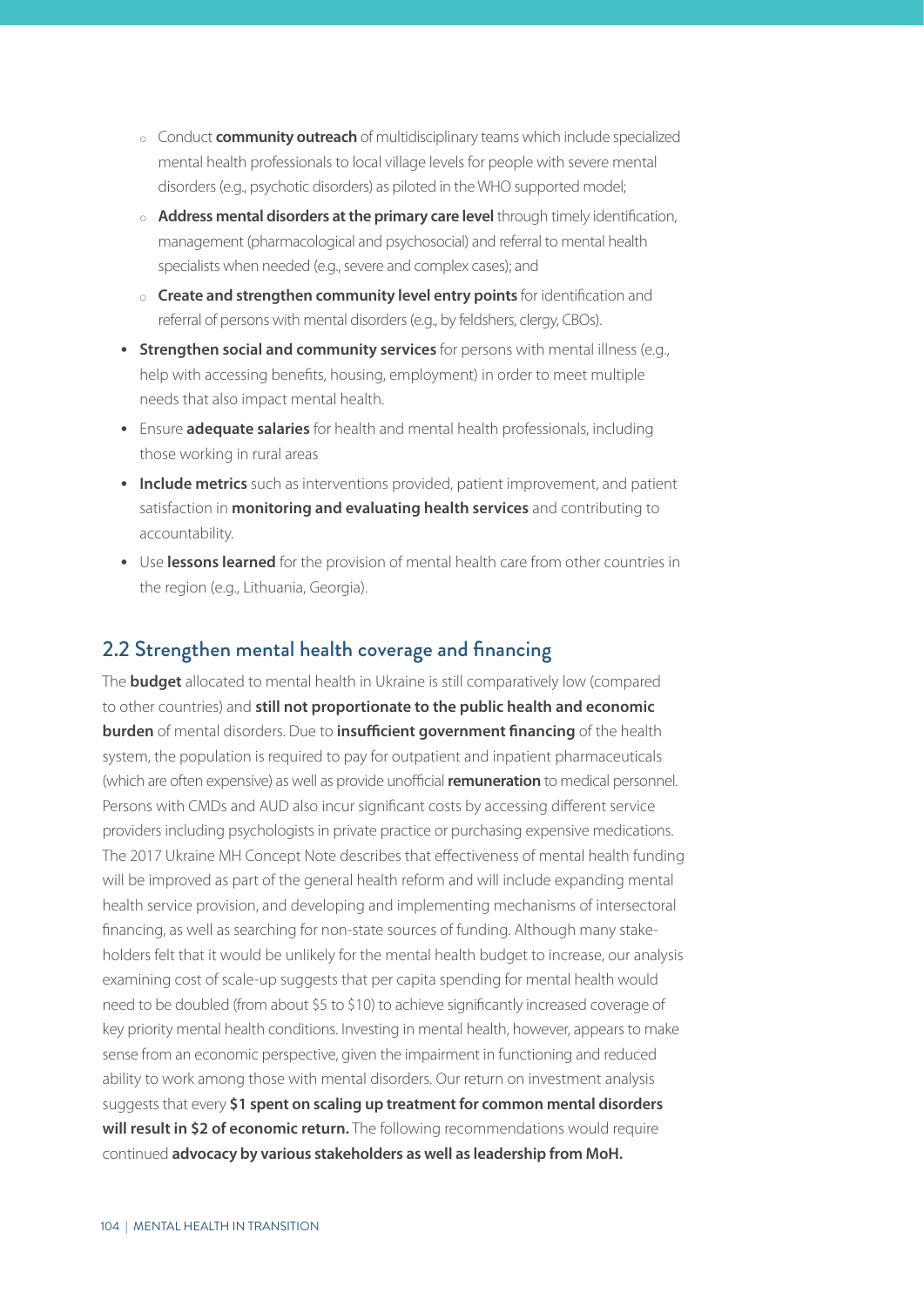#### *Recommendations*

- **•** Consider **increasing spending on mental health** to scale up coverage and evidence-based interventions across specialized, nonspecialized, and community settings.
- **•** Ensure that treatment (inpatient and outpatient, including evidence-based interventions and psychotropic medications) for priority mental health conditions (including CMDs and AUD) is available free of charge and included in the **basic package of health services** (the 'service basket').
- **•** Include **psychotropic medications** in the list of medicines subject to cost regulations and price caps.
- **•** Include generic psychotropic medications (on the WHO essential drug list) in the national list of medicines which should be **provided free of charge**
- **• Consider coverage of accredited providers offering evidence-based interventions** for the treatment of mental illness. This should include accredited private providers, especially in areas lacking adequate mental health services and given the current shortage of providers offering such interventions.
- **• Shift financing** from being dependent on inpatient bed capacity to being based on actual mental health services and needs ("money follows the patient"). This would be consistent with the changes already planned under the broader health reform.

#### 2.3 Establish public health initiatives and strengthen services available for people with alcohol use disorders

Alcohol use in Ukraine has strong cultural traditions. The prevalence and burden of AUD is significant in Ukraine and contributes to increased mortality and poor health, especially among working age males. This assessment also showed that persons with AUD often do not have access to appropriate and effective interventions and are concerned about being registered and restricted from employment opportunities. Research has shown that unemployment and alcohol use can reinforce each other and that finding gainful employment and new meaningful activities is an important part of recovery from AUD. Global guidelines outline that priority actions for controlling excessive alcohol consumption and contributing to the reduction and prevention of AUD need to **target both supply and demand.**

#### *Recommendations*

**•** Provide **evidence-based psychosocial interventions for AUD** (e.g., motivational interviewing, 12 step program, positive coping) at **state run narcological facilities** by hiring and/or training qualified staff (e.g., psychologists, psychotherapists, and social workers) who are working as part of a multidisciplinary team. This would require training and capacity building of staff, as well as updated regulations and guidance for hiring managers at health care facilities about needed professional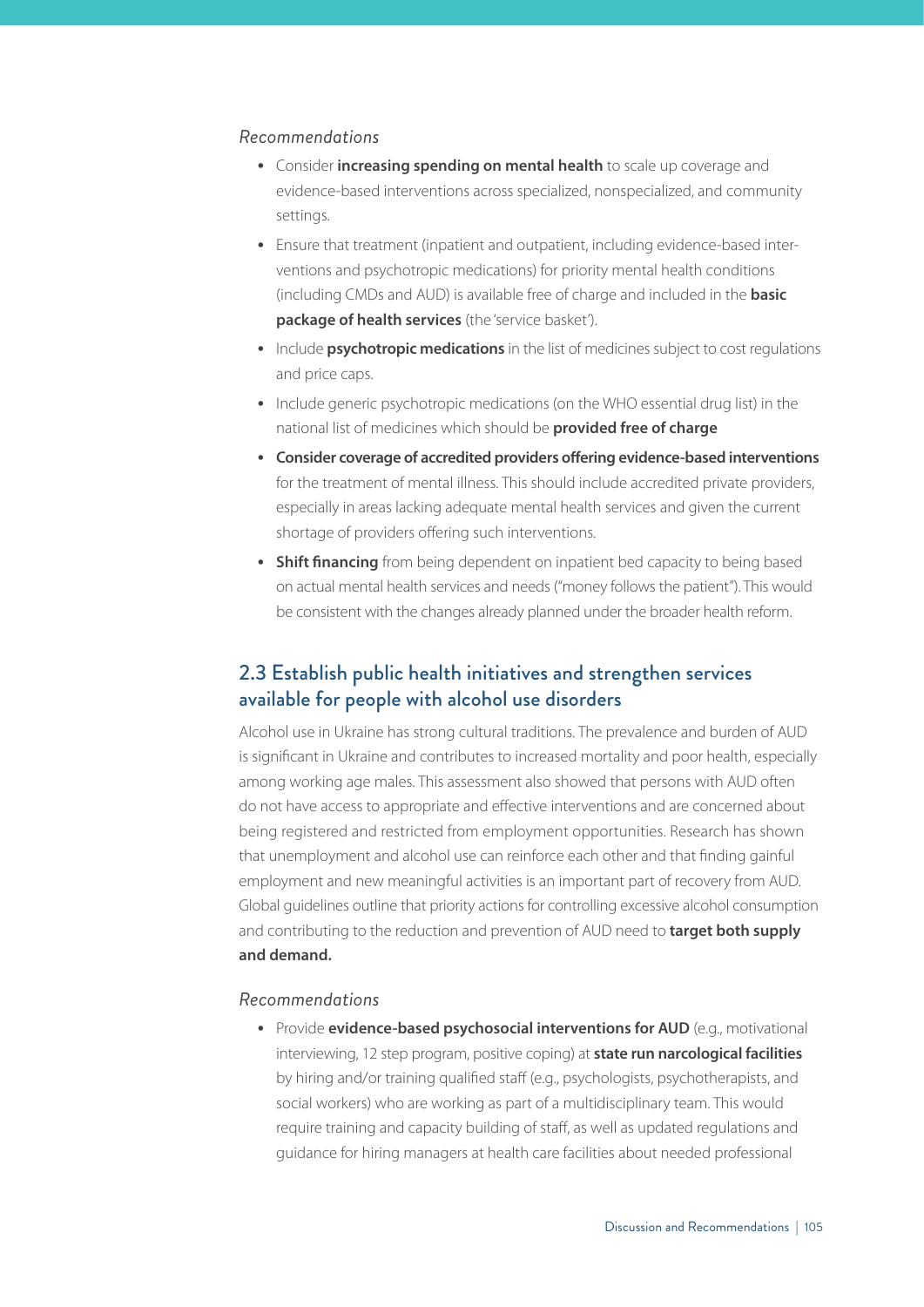qualifications and skills of providers. Oversight, quality control, and supervision mechanisms would also need to be in place at facilities to ensure provision of adequate care and accountability.

- **• Provide outpatient psychosocial interventions** (e.g., continued provider-led support groups) and follow-up for patients discharged from narcological inpatient units. Staff at inpatient facilities and community level CBOs and support groups (e.g., AA) need to collaborate in linking patients to needed services and following up.
- **•** Build capacity of **primary health care providers** in identifying persons with hazardous alcohol use and utilizing appropriate interventions, which can also improve overall health and reduce NCD risk (also see Subsection 2.4).
- **•** Support persons recovering from AUD in **accessing educational and employment opportunities.** This also includes advocating for the rights of persons with AUD and working with educational institutions and employers to identify suitable opportunities. Collaboration between health and social sectors as well as civil society organizations is needed in this regard.
- **•** Ensure that persons identified with AUD or with hazardous and harmful alcohol use in **conflict with the law** have **access to appropriate treatment and community support.**
- **•** Establish **mandatory licensing and accreditation for rehabilitation centers** (for drug and alcohol use). Centers which continue to not meet accreditation standards and represent safety concerns should not be allowed to operate. This requires firm leadership from MoH as well as the support and strengthening of professional associations.
- **•** The following recommendations which address the supply side of hazardous alcohol consumption require advocacy and political leadership across different sectors (e.g., health, social, and judicial systems):
	- { Consider **an increase in excise taxes on alcoholic beverages.** Resulting funds can also be directed toward addressing AUD;
	- { Enforce **bans or comprehensive restrictions** on alcohol advertising, promotion, and sponsorship;
	- { Enforce **restrictions on the physical availability** of retailed alcohol;
	- { Enforce drunk driving laws and blood alcohol concentration limits for persons with hazardous and harmful alcohol use.

#### 2.4 Provision of integrated physical and mental health care

Mental and physical health are closely interconnected. **Mental health problems and alcohol use are likely to contribute to physical health problems. NCDs** are the main cause of mortality in Ukraine with contributing factors such as alcohol use and unhealthy lifestyles. Research shows that persons with mental health problems often engage in poor health behaviors (e.g., overeating, poor nutrition, smoking, lack of exercise), which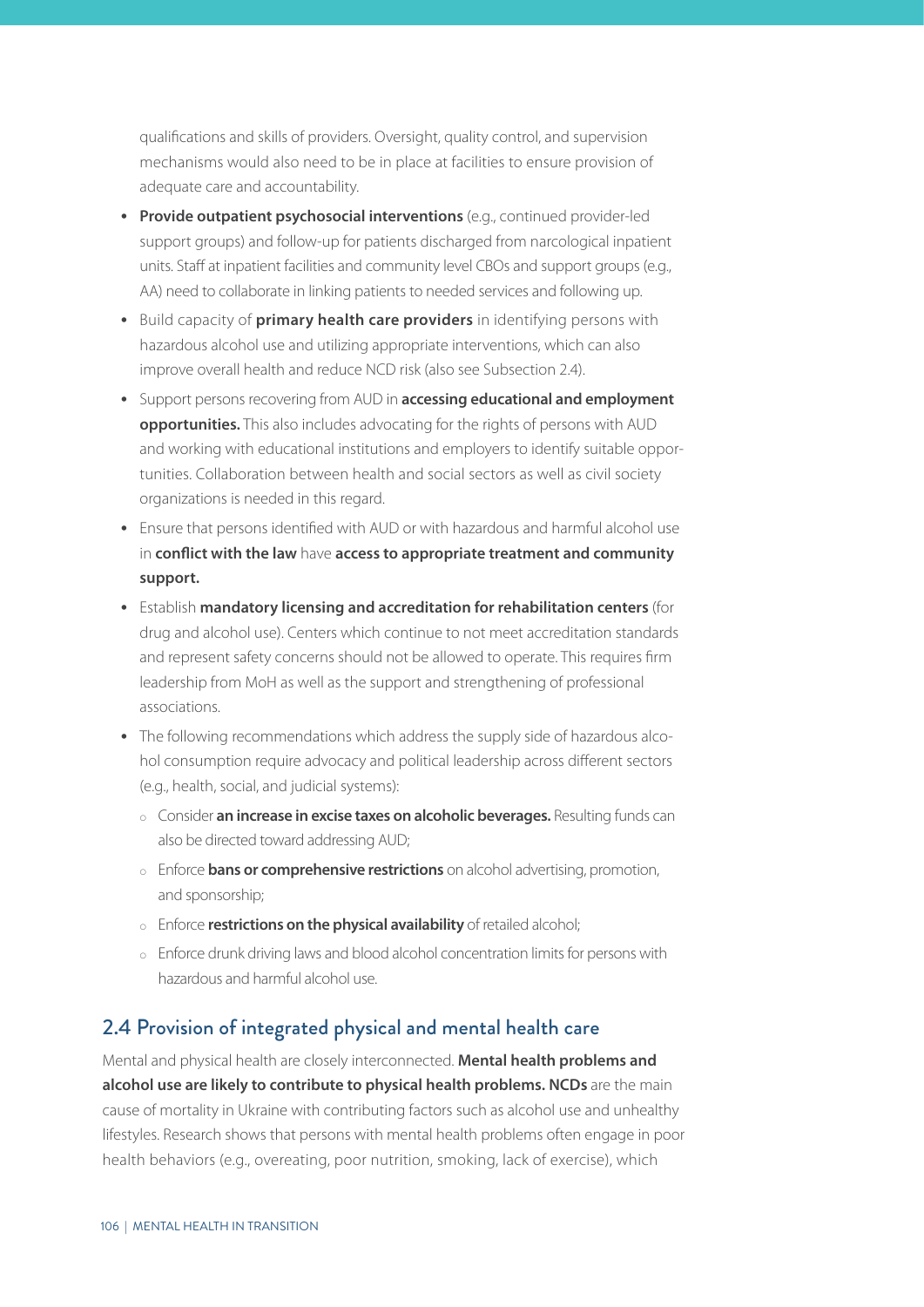contribute to NCDs. Furthermore, persons with mental health problems are less likely to seek needed health care and are less compliant with medical regimens. This is again especially relevant in Ukraine, where medical compliance is important not only for NCDs but also for **infectious diseases** such as HIV/AIDS and TB, which have a high degree of comorbidity with mental health problems and a high burden in Ukraine.168 Research shows that the life expectancy of people experiencing mental health problems is shorter, which can largely be attributed to physical health problems.

On the other hand, **physical health problems can contribute to poor mental health** as well. Persons living with HIV are more likely than the general population to experience mental disorders, such as depression, anxiety, suicide, and substance misuse.<sup>169, 170</sup> Chronic and life threatening diseases such as cancer (which ranks among the top causes of death in Ukraine) can also significantly impact mental health and well-being.

Collaborative care and linkages between different types of health services such as NCDs and infectious diseases with mental health have been recommended. There is some evidence that excess mortality among people with mental disorders can be reduced through evidence-based treatments and improved screening and treatment provided by community-based collaborative care teams.

#### *Recommendations*

- **•** Train and work with **health staff who are involved in treating common consequences of alcohol use** (e.g., cardiologists) to provide basic interventions and referral for patients with problematic alcohol use and AUD.
- **•** Provide **collaborative care** for persons with CMDs and AUD, ensuring that **physical health problems are addressed** as well. This requires links and communication between different types of health and mental health professionals.
- **• Ensure timely identification intervention** for mental health problems **among people suffering from physical health problems such as NCDs and infectious diseases.** Considerable funding continues to be allocated by international actors to combat HIV/AIDS and TB in Ukraine. Addressing mental health through capacity building of staff and referral links should be a key part of such programs.
- **•** Provide **community-based interventions which promote a healthy lifestyle** and can be helpful for mental health as well as physical health problems (e.g., physical exercise has been shown to help people with depression, activities such as healthy cooking classes or nature walks promote physical health as well as social support). Such interventions can be suggested by health care staff and implemented by community level organizations and providers (e.g., CBOs, Clergy).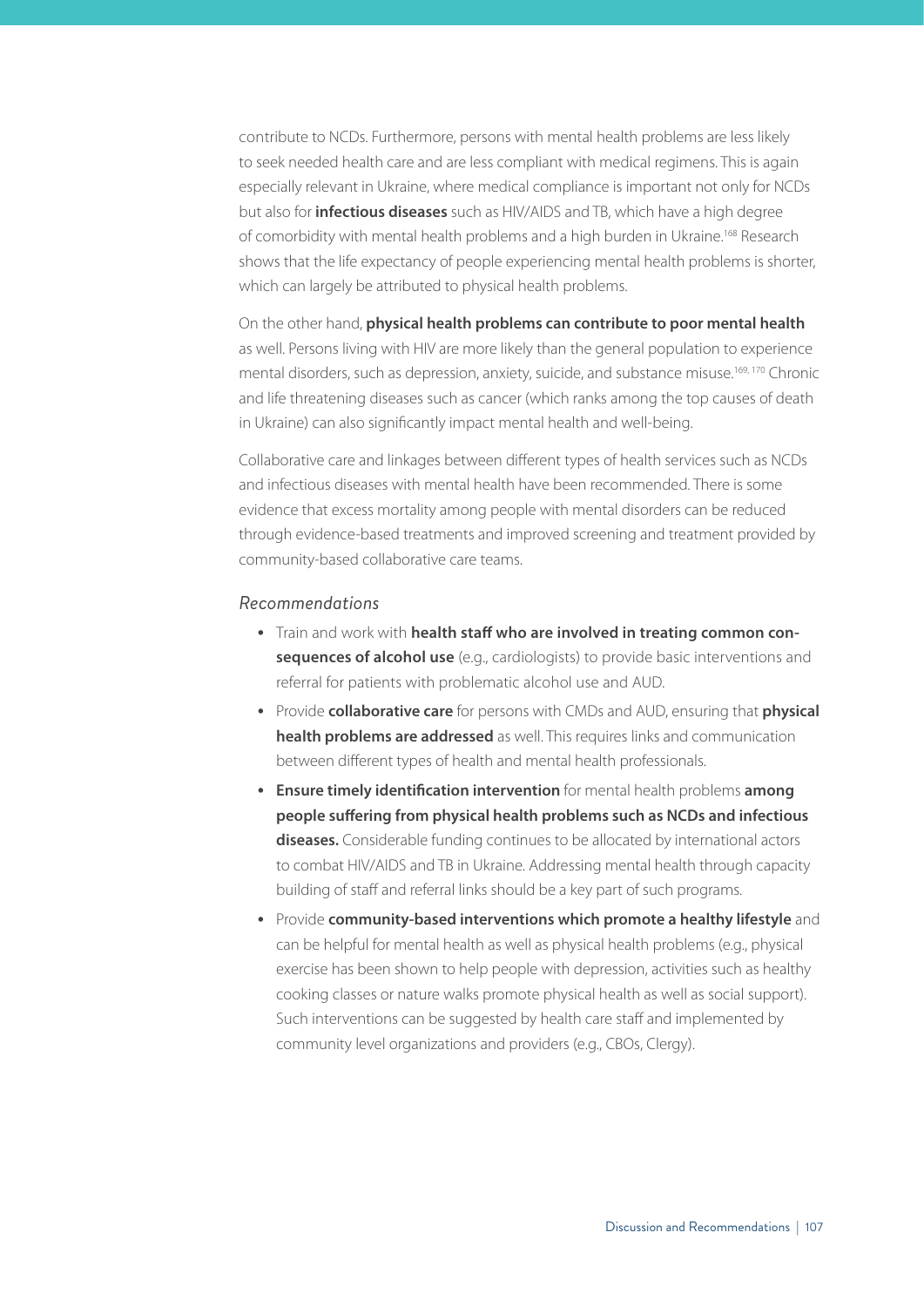### 2.5 Ensure focus on priority mental health conditions with high public health impact and/or return on investment such as depression, suicide, and alcohol use

The prevalence and burden of depression and AUD is higher than other countries in the region, except for Russia and Lithuania. Ukraine also has one of top 10 suicide rates in the world, and **suicide is associated with both depression and alcohol use disorder.** At the same time, basic public health measures and mental health interventions have a high return on investment for these disorders. Due to the fluid political situation in Ukraine, the fighting in the East, and resulting higher levels of psychological stress, there has been an increased focus among donors and NGOs on treating PTSD. Some civil society organizations and NGOs, for example, have focused exclusively on PTSD treatment and training or suggested stand-alone centers or services for trauma and PTSD. Furthermore, government statistics track the number of persons with PTSD and AUD but not those with depression accessing services. While trauma and PTSD are important issues to address, it is also critical to consider that depression is much more prevalent when considering Ukraine as a whole. Economic hardship and conflict related stress can also increase the risk for depression (and not only PTSD). Furthermore, this assessment has shown that **interventions to address depression have a high economic return on investment,** which is about twice that of anxiety disorders (see Chapter 7). Different mental health and social problems often co-occur (e.g., PTSD together with substance use), which calls for a more comprehensive approach. It should also be noted that global guidelines do not recommend a stand-alone focus on specific disorders such as PTSD/trauma for mental health services but rather a comprehensive approach addressing different mental health priority conditions.

#### *Recommendations*

- **• Do not focus capacity building efforts or stand-alone services on only trauma**  and PTSD. This recommendation is specifically relevant for international organizations and professionals offering their help. The coordination mechanisms outlined in the first set of recommendations can also serve as a platform for discussions about designing programs in line with global guidelines and national efforts.
- **•** Consider focusing on multiple priority mental health problems with **public health significance** including (but not necessarily limited to) **depression, suicide, and AUD.** This recommendation is relevant for developing training curricula and protocols for health and mental health professionals by MoH and academic institutions but also for international actors planning to implement or support mental health programs.
- **•** Include depression (and not only PTSD and AUD) in **government statistics** of persons accessing services.
- **•** Invest in **suicide prevention and intervention** strategies (e.g., promoting responsible media reporting, including the issue of suicide in capacity building of health and mental health professionals, raising awareness about suicide via the media, and community discussions).171, 172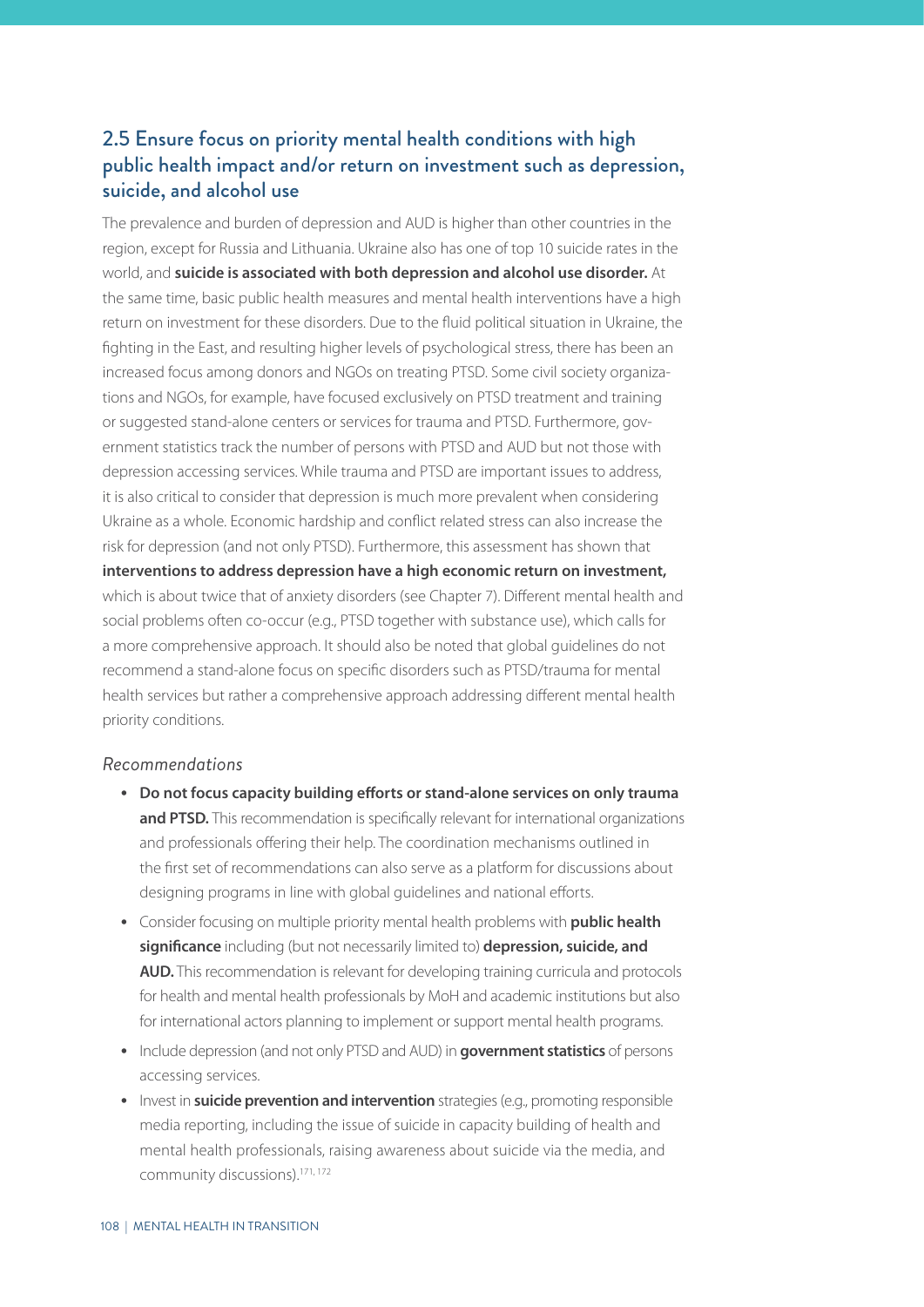## 2.6 Ensure that mental health services and outreach are accessible to everyone, while being tailored for reaching different population groups

Our assessment and other studies show that different population groups have different ways of accessing services as well as different preferences and concerns about receiving mental health care. Given that most people (about 75%) with mental health problems do not access care in Ukraine, there is a strong need to increase help-seeking behaviors. Those less likely to access mental health services and more difficult to reach include men, veterans, and older persons. At the same time, data from previous research and this current assessment suggest ways to reach those populations. The 2017 MH Concept Note also explains that mental health services must be sensitive to the needs of specific target groups (e.g., children and youth, mothers, veterans, IDPs, persons with disabilities and chronic physical health conditions, older persons). It is also important to note that some mental health programs are focused exclusively on specific populations (e.g., veterans, IDPs), providing free and accessible services to those groups but not to other vulnerable persons in the population (e.g., persons affected by economic hardship) or to people with mental illness in general. Providing mental health services to specific populations such as IDPs only, can increase tensions with host communities. Global guidelines recommend that mental health **services should be accessible to all.**

#### *Recommendations*

- **•** Ensure considerations to **reach different target groups** with mental health services through different entry points and outreach including veterans (e.g., peer-to-peer support workers supervised by psychologists as a first intervention, engagement in social and structured activities, involvement of families), persons in rural areas and older persons (e.g., engaging community members such as clergy who often come into contact with older persons, engaging families), hard to reach family members who are reluctant to access treatment (e.g., through family engagement and family therapy), and young people (e.g., through the Internet, social media). Making efforts to reach different target groups is an important part of providing mental health services through government or CBO providers.
- **•** Do **not provide mental health services free of charge to specific groups only** (e.g., IDPs, veterans) but ensure all segments of the population can afford and access services. This recommendation is especially relevant for donors, INGOs, and CBOs.

## 3. Education and Training of Human Resources

Education and training of human resources is one of the key mechanisms to make evidencebased interventions for CMDs and AUD widely available and accessible. There are currently not enough mental health professionals trained in such interventions in Ukraine to meet the needs of the population. It has also been noted (in the 2017 Ukraine MH Concept Note) that educational standards in mental health need to be brought in line with relevant international standards, and that professional competencies need to be built and regulated.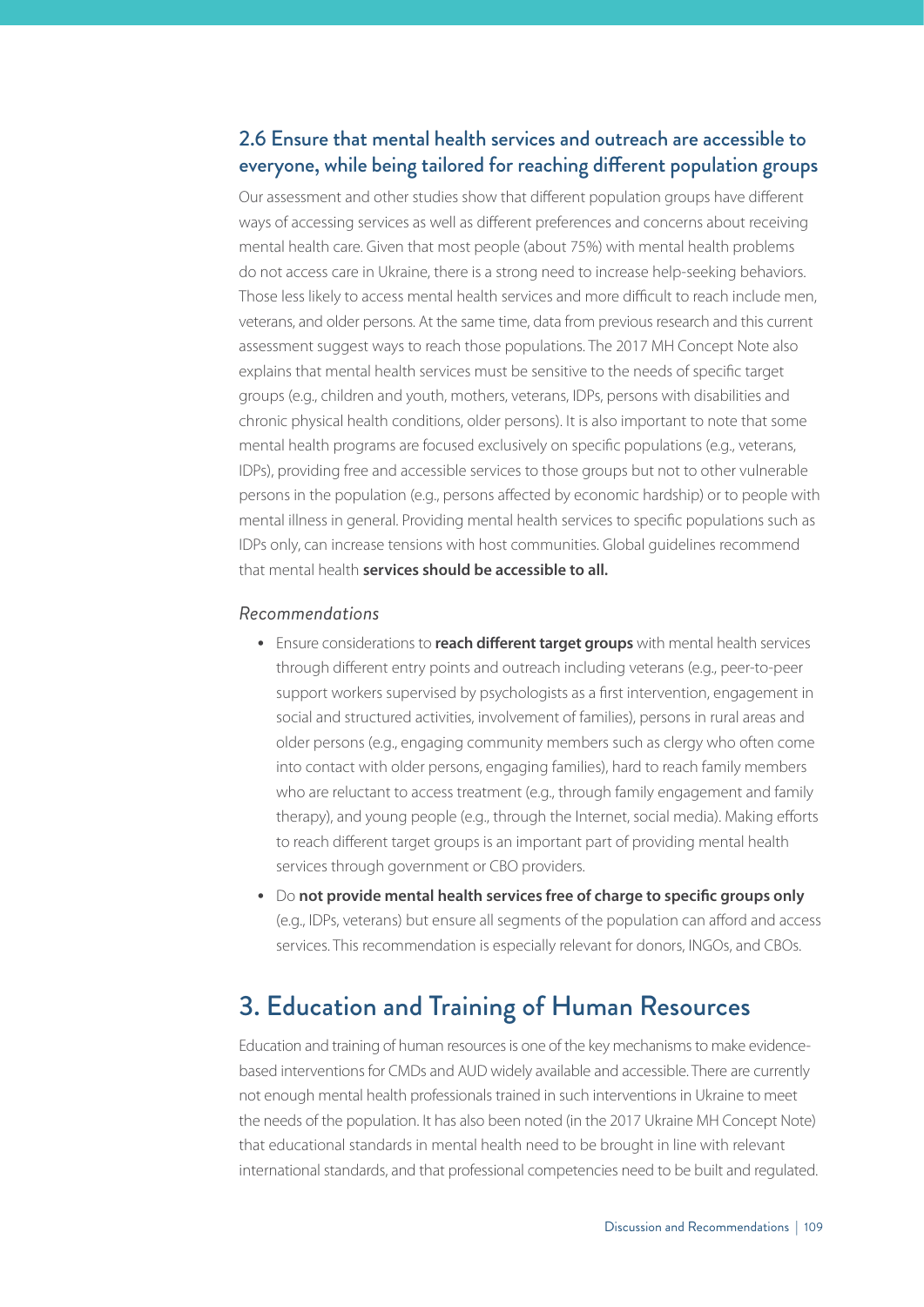There is a significant need to **develop and implement protocols** and monitor quality of services. This includes accessible and evidence-based guidelines and protocols for specialists and nonspecialists, covering pharmacological interventions, psychotherapeutic methods, and other psychosocial interventions. Although some protocols already exist and providers are now allowed to use international protocols as well, there is still a need for training and **capacity building in using these protocols.**

It is also important to note that capacity building should involve **all levels of different formal and informal service providers,** including specialized staff (e.g., psychologists, psychotherapists), general health care providers (e.g., doctors nurses), social service providers (e.g., social workers) and community level workers and supports (e.g., clergy). Each of them has an important role to play in supporting persons with mental illness and working as part of a well functioning and connected pyramid of mental health services.

## 3.1 Offer educational programs that provide needed qualifications in evidence-based psychological interventions and psychotherapy

There are currently no public academic programs available for training professionals (e.g., psychologists, psychiatrists, social workers) in evidence-based interventions to treat CMDs and AUD (e.g., CBT). Professionals wishing to obtain such qualifications generally have to **pay to attend private universities** and training courses, which are also **not always evidence based.** As a result, the quality of services provided by professionals such as psychologists and psychotherapists for mental health problems **varies widely,** with some approaches being not effective or even harmful. This also further undermines the trust of the general public in mental health services and discourages people from seeking treatment. Professionals with evidence-based skills are likely to be in private practice or private rehabilitation centers (for AUD) rather than public health and social services, which makes such **interventions inaccessible** to large parts of the population. Furthermore, key informant service providers have **emphasized the need for appropriate** training, often not knowing which training approach to choose and not being able to financially afford existing training opportunities. Some training opportunities supported by international organizations in most recent years have often been **short term** (e.g., a few days) and do **not offer the needed continued follow-up** and on the job supervision to practice skills. Other programs with international support have already started developing and adapting **evidence-based manuals and materials that can be used** (e.g., WHO PM+, SH+). A considerable number of psychologists and psychotherapists in Ukraine practice in various settings (e.g., government, private, NGO, volunteers), but they often have a limited scope of work (e.g., assessment and referral only) and limited skills and are therefore **underutilized.**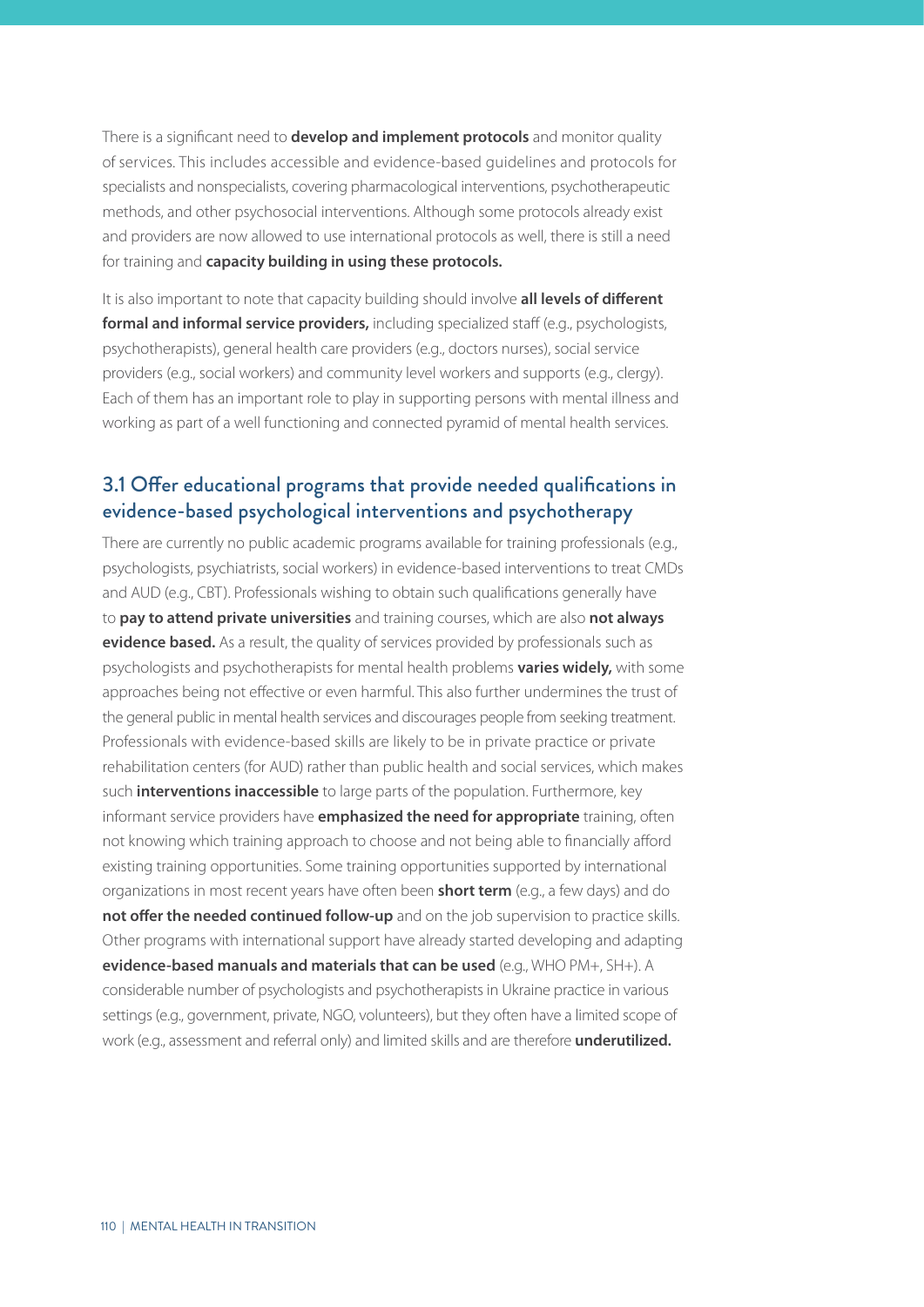#### *Recommendations*

- **•** Provide **in-service training** and continued follow-up and on the job supervision on evidence-based approaches for CMDs and AUD (e.g., CBT, CBT-TF, motivational interviewing and peer support for AUD) to currently practicing professionals such as psychologists, psychotherapists, and social workers. This training can be offered or expanded as part of existing and new initiatives of capacity building supported by international actors and agencies.
- **•** Ensure that **capacity building programs offered by INGOs** are evidence based and provide longer-term follow-up and **on the job supervision.** This can be promoted by engaging INGOs in coordination structures (see Section 1 of the recommendations ).
- **•** Integrate **evidence-based interventions into curricula at public universities**  including undergraduate and post-graduate levels. This could be supported by academic partnerships and professional exchange with universities in other countries.
- **• Engage in partnerships with professionals** and exchange programs with universities from other countries to build qualifications of Ukrainian professionals and build on experiences of organizations with a history of assisting countries in the region, such as GIP. One major university (JHU) is already discussing the integration of one evidence-based approach for CMDs with the National University of Kyiv-Mohyla Academy.
- **• Update current curricula and training materials** in line with global guidelines and best practices in mental health. This also includes continued translation of relevant text building on efforts of the Ukrainian Psychiatric Association supported by GIP. Such guidelines and materials can be used and integrated by the leadership and professors at academic institutions.
- **•** Make use of **evidence-based manuals** and materials covering interventions for CMDs and AUD which have **already been developed, adapted, and translated** with international support, and which can be used and scaled up among psychologists and other professionals (e.g., WHO PM+, WHO SH+, JHU CETA). This is especially relevant for international organizations and teams who want to build the capacity of Ukrainian professionals.

## 3.2 Provide official licensing, certification, and oversight for practicing psychologists and psychotherapists

Currently there is no licensing or oversight of practicing psychologists and psychotherapists. As a result, consumers are unsure which professionals to choose, and some professionals practice without needed qualifications and training, which can be **ineffective or even harmful** for persons with mental illness. Furthermore, there is no accountability or complaints mechanism, which contributes to the lack of trust and confidence among the public. The need for licensing of professionals was also expressed by several key stakeholders, as well as in the 2017 MH Concept Note.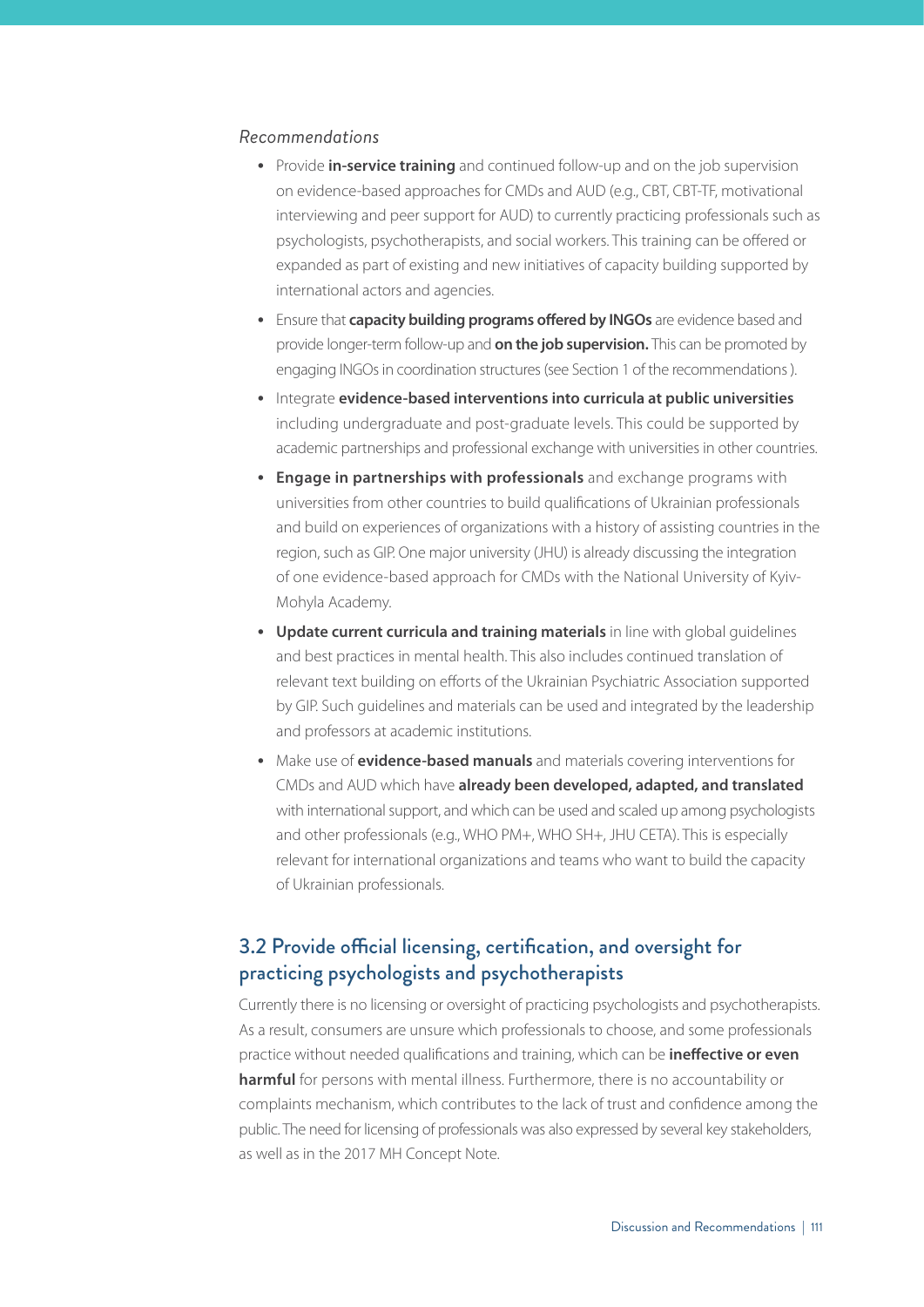#### *Recommendations*

- **•** Regulate professional practice of psychologists and psychotherapists by **requiring certification and licensing** supported by professional associations and in line with **European standards.** Leadership for this would be needed by MoH to ensure that laws and regulations are in place, while professional associations need to be supported and strengthened to provide needed certification and oversight and promote accountability.
- **•** Support oversight and **accountability through professional ethics boards** and complaints mechanisms for mental health service users. Professional associations need to be supported to establish such mechanisms with the active participation and engagement of mental health service users.

## 3.3 Build the capacity for identification, management, and referral of persons with CMDs and AUD among primary health care providers

Globally, the integration of mental health into primary health care has been recognized and recommended as one of the key ways to make mental health services available and accessible to large parts of the population. In Ukraine, the integration of mental health inducing identification, basic management, and referral of CMDs and AUD has been recommended by professionals and by officials on the policy level (including the 2017 MH Concept Note), and requires capacity building of general health professionals.<sup>128</sup> Clinical protocols to address common mental health problems, such as PTSD and depression at the PHC level already exist, but our assessment showed that providers often do not feel that they have the needed skills and knowledge to apply them. Promising pilot initiatives supported by international actors have already started to include PHC providers in capacity building for mental health, and to link them with teams of more specialized mental health providers for continued supervision, oversight, and referral. In addition, mandated continued education requirements already exist which can also be used for capacity building in mental health.

#### *Recommendations*

**•** Continue **developing and updating clinical protocols** to provide interventions for persons presenting with CMDS, AUD (and other priority mental health conditions) at the PHC level, in line with international guidelines such as the **WHO mhGAP-Intervention Guidelines.173 Curricula and protocols** should cover **identification** (e.g., questions to ask), **basic management** (e.g., psycho-education, basic psychosocial interventions, and for doctors-rational prescription of generic antidepressant medication and avoiding expensive medications or herbal supplements as a first-line treatment) and **referral** as well as **follow-up** (including communication with more specialized providers). Key professionals at the MoH already engaged in mental health protocol development can play a leadership role with support from international actors.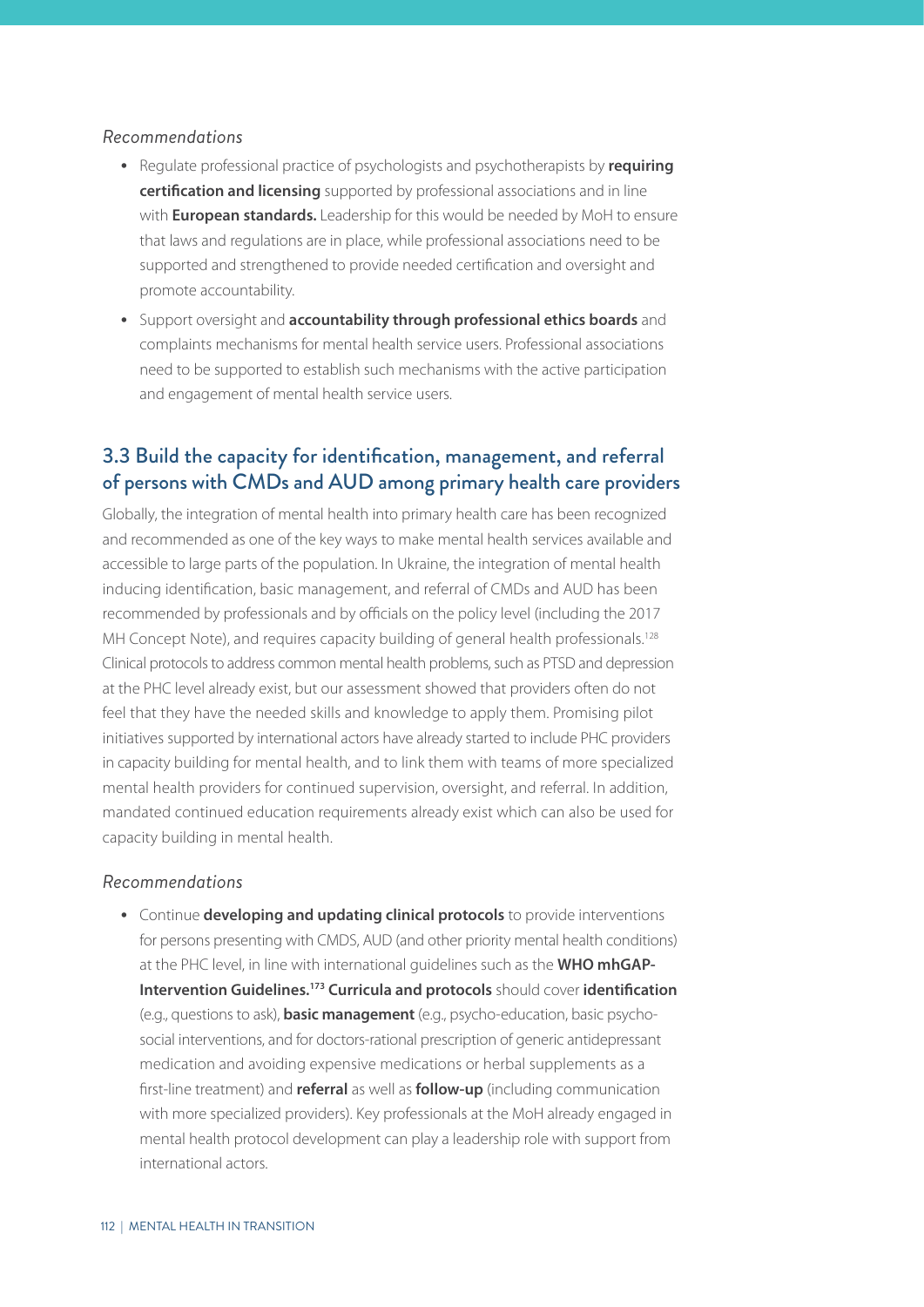- **•** Provide **in-service training and continued on-the-job supervision and mentorship** to PHC providers (including family doctors/GPs, nurses, felshers) according to their specific roles. Ensure to **involve specialized mental health professionals** (e.g., psychiatrists, narcologist) in the provision of training and supervision as well as in the planning for continued referral and consultation. Efforts in capacity building by international agencies in this regard can be continued and expanded while longer term scale-up needs to be planned by MoH.
- **•** Ensure that protocols and practical aspects of training are included in the **academic training curricula** for health care providers. Universities who are training doctors, nurses, and other health care professionals play a key role and can be supported by international actors.
- **•** Include mental health training and refresher training in **mandated continued education requirements** for health professionals and in other training opportunities (e.g., seminars, conferences) at the national ad oblast level.

## 3.4 Build capacity for basic psychosocial support and linking with services among various nonspecialized informal and community providers

Mental health service users in this assessment reported reaching out to many different mental health professionals as well as nonprofessionals and community members. They can serve as an important first entry point, provide basic psychosocial support, and link people to services. Furthermore, persons with CMDs and AUD often do not seek mental health services at all, but may approach other providers with different needs (e.g., social services). Persons with mental health problems also reported that community inclusion and support have played a significant role in their recovery. In short and in line with global guidelines, supporting people with mental health problems can not only be the task of mental health professionals but needs to be taken up by different sectors (e.g., health, social, education), service providers and community members (e.g., clergy, NGOs). Our assessment showed that community level providers such as clergy are already often providing basic mental health support, while civil society and community groups and volunteers are engaged in providing psychosocial support and at times referral. They can also play an important role in promoting positive attitudes toward people with mental illness in their communities and can ensure to include those affected and their families in community activities and events.

#### *Recommendations*

**•** Provide **workshops** about mental health, **basic psychosocial support** and referral to nonspecialized and community workers. Several local and international NGOs already have developed, adapted, and translated psychosocial materials that can be used (e.g., WHO Psychological First Aid Guidelines). This can be taken on by civil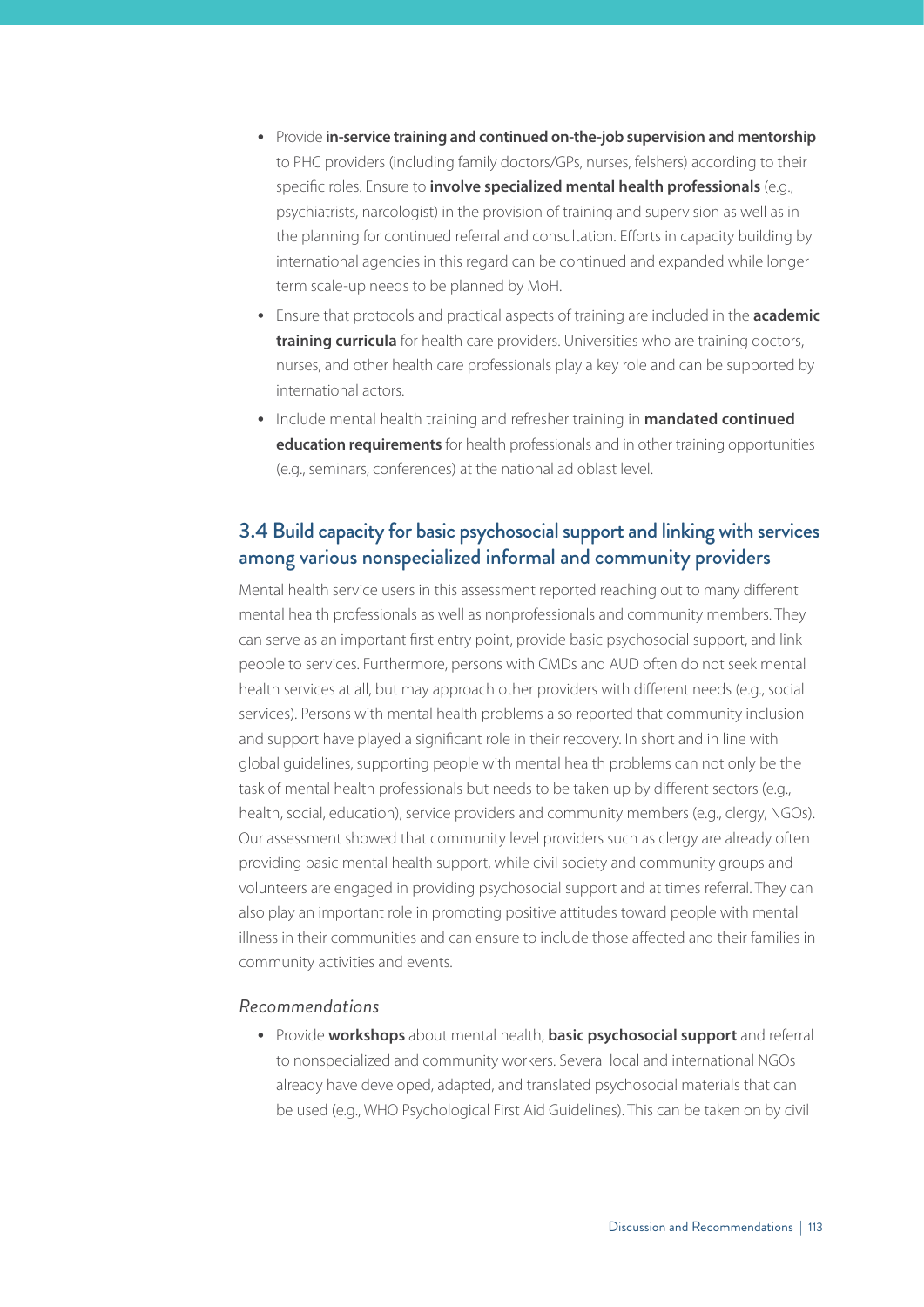society organizations with relevant expertise or international support, as well as through regional initiatives by mental health service providers.

**• Strengthen connections and referral links** between nonspecialized and community providers and mental health professionals (e.g., through referral workshops described in Section 1 of the recommendations)

## 3.5 Consider strengthening the role of social workers within the mental health system

Although this assessment did not specifically focus on the social service system, we learned that social workers are widely available for Ukrainians living outside of major metropolitan areas, particularly in smaller cities. Social workers are also often working in health facilities with NGOs, and they conduct outreach. Given the high co-occurrence of mental health and social problems (e.g., financial hardship) it is also likely that they encounter individuals and families affected by CMDs and AUD. Building capacity of social workers in identifying persons who need help, providing basic evidence-based psychosocial support, and linking to other professionals as needed, would be another sustainable way to improve accessibility of care. Kyiv-Mohyla National University, for example, is developing an additional training module for social workers which helps them support persons experiencing psychological distress.

#### *Recommendations*

- **•** Provide classroom-based and practical **training for social workers** as part of their university curriculum, as well as in-service training (for those already working) in the identification of persons with mental health problems, basic psychosocial support, and referral. Academic and INGO partnerships can help support and establish such training.
- **•** Include social workers in **multidisciplinary teams** as part of a comprehensive service model.

# 4. Mental Health Knowledge, Awareness, and Self-Help

## 4.1 Raise awareness and provide information to the general public about mental health promotion, mental illness, and on how to choose qualified providers of mental health services

Different studies and this assessment suggest that most people rely on family and friends or search for information (e.g., online) when looking for a mental health care provider. Those affected by CMD and AUD often delay seeking help due to lack of information and spend considerable amounts of **time and money on treatment that may be ineffective,**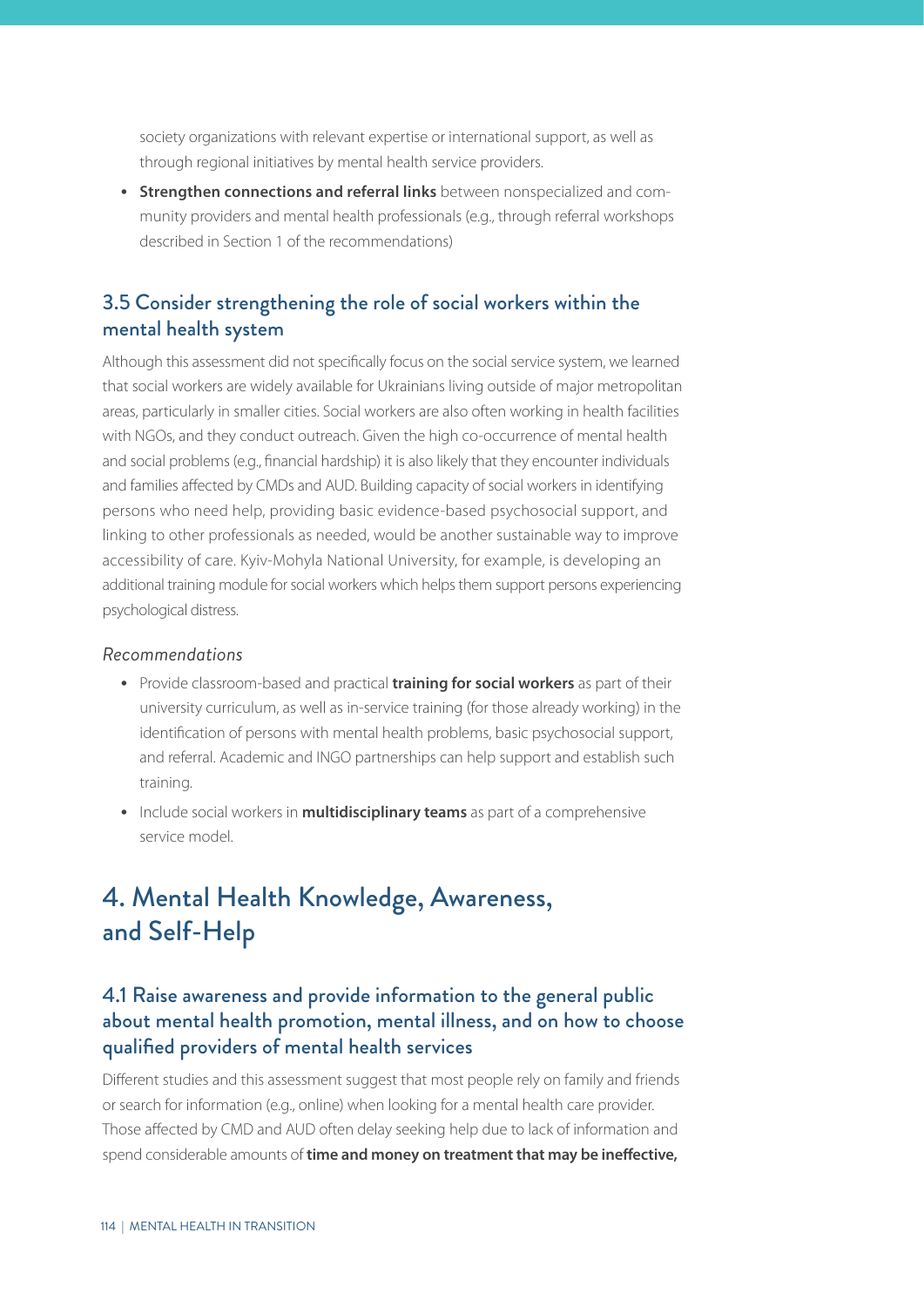**unnecessary, or even harmful** (e.g., self-medication, expensive psychotropic medication, folk healers, unqualified providers). At the same time, most people affected **may not seek help at all** due to lack of trust in the system, and stigma.

Our assessment also showed that there is a lack of awareness and knowledge about mental disorders with many community members **stigmatizing and blaming** those affected. Some key informants recovering from CMDs and AUD also described that they felt **unsupported by family and friends** who did not know how to respond or excluded them from social activities. On the other hand, family members can play an instrumental role in encouraging people with mental illness to seek help. **Social support is also an important factor in helping people recover** from mental illness, as supported by the literature and several key informants in our assessment.

The 2017 Mental Health Concept Note also described the need to increase awareness about mental health and overcoming stigma through the media, community discussions, educational resources and programs, and also involving persons with mental disorders and their families, as well as professional associations.<sup>104</sup>

#### *Recommendations*

- **•** Develop a **directory of certified mental health service providers** including government and community-based organizations, as well as rehabilitation centers (for alcohol and drug use) that offer evidence-based psychological treatment approaches for CMDs and AUD (e.g., CBT), which is accessible to the general public (e.g., Internet, information booklets at health and social services) at the oblast level. Similar directories for other types of professionals such as lawyers already exist, and such a registry of providers and facilities is also mentioned in the 2017 National Mental Health Concept Note. This directory could be developed building on the mapping and coordination efforts mentioned in Section 1 of the recommendations.
- **•** Provide information to the public (e.g., public nationwide awareness campaigns, information leaflets, Internet, media, community discussions) explaining the **types of mental health professionals** (e.g., psychiatrists, psychologists, psychotherapists) and **services,** correcting **common misconceptions** (e.g., about inpatient treatment, confidentiality) outlining different types of mental health problems, describing positive **coping methods** (e.g., relaxation, social activities, physical exercise), warning against negative ways of coping (e.g., smoking, alcohol and drug use), and providing guidance on **how to choose an appropriate provider** and **what to avoid** (e.g., self-medication). Various actors can be engaged in implementing different activities including government, civil society, NGOs, media (e.g., radio, TV, newspaper representatives) and service users. Those with experiences in using mental health services should be actively engaged and can help with appropriate messaging.
- **• Provide information to the community, family, and friends of those affected by mental disorders on how they can be supportive.** This includes developing and providing **information leaflets** for friends and family members of those affected on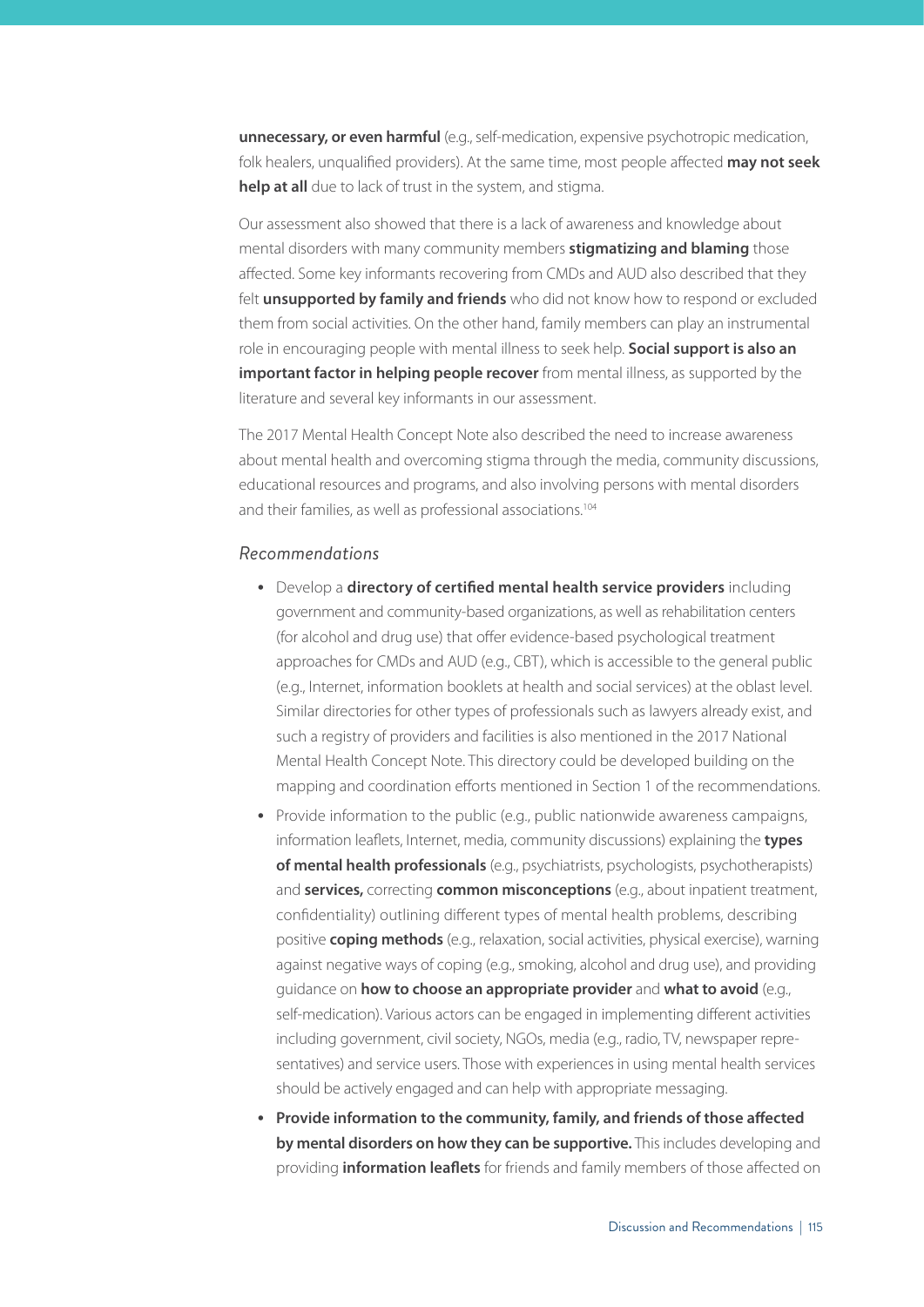how they can help (many examples exist from higher income countries) at several access points (e.g., general health facilities such as polyclinics, social and community services).

- **•** Involve communities, family, and friends in **discussion events and information sessions** on mental health promotion and how to be supportive to persons experiencing mental health problems.
- **• Engage people recovering from mental illness** and their families in **sharing their experiences** (positive and negative) with others, including how they were able to find help and what helped them in their recovery (e.g., community discussions, radio or video clips). Create programming that engages persons recovering from CMDs and AUD and highlights key positive messages (e.g., anyone can develop MH problems and this is not a character flaw, where to find more information, how to cope or help others cope, treatment can be effective and recovery is possible). Engage young people and activists who are motivated to get involved.
- **• Train service providers as well as service users in media communication,** how to speak to the media, and how to communicate stories and messages (e.g., via social media, websites).
- **•** Work with **media representatives** on how to **responsibly and accurately report** about persons with mental health problems (e.g., respecting confidentiality, not portraying them as violent and flawed) and about suicide.
- **•** Establish a **national hotline** to provide basic support and information about available services for persons experiencing CMDs, suicidal ideas, and AUD. Those staffing the hotline need training and supervision in basic psychosocial support and crisis management, as well as risk assessment, management and support of persons with suicidal ideas, and linking callers with appropriate services.

## 4.2 Support and create consumer-led mental health advocacy groups and engage persons recovering from mental illness and family members in higher level discussions and decision making

Our assessment found that existing advocacy organizations mainly focus on more severe mental disorders, intellectual disability, and patient rights while there is less of a focus on advocacy for the needs of persons with CMDs and AUD. There is also **little positive visibility of persons recovering from CMDs and AUD** in the general public. Some local efforts by individuals have started (e.g., in Zaporizhia) but need wider level engagement and support. Persons recovering from CMDs and AUD have also been absent from national level discussions and conferences about mental health, although they would offer a valuable perspective as they are 'experts by experience'. Furthermore, visibly engaging people with mental disorders sends a strong signal that they are a **valued part of the community** and persons with important skills and abilities. Research on stigma and mental health has shown that it is often not enough to simply provide information to the population but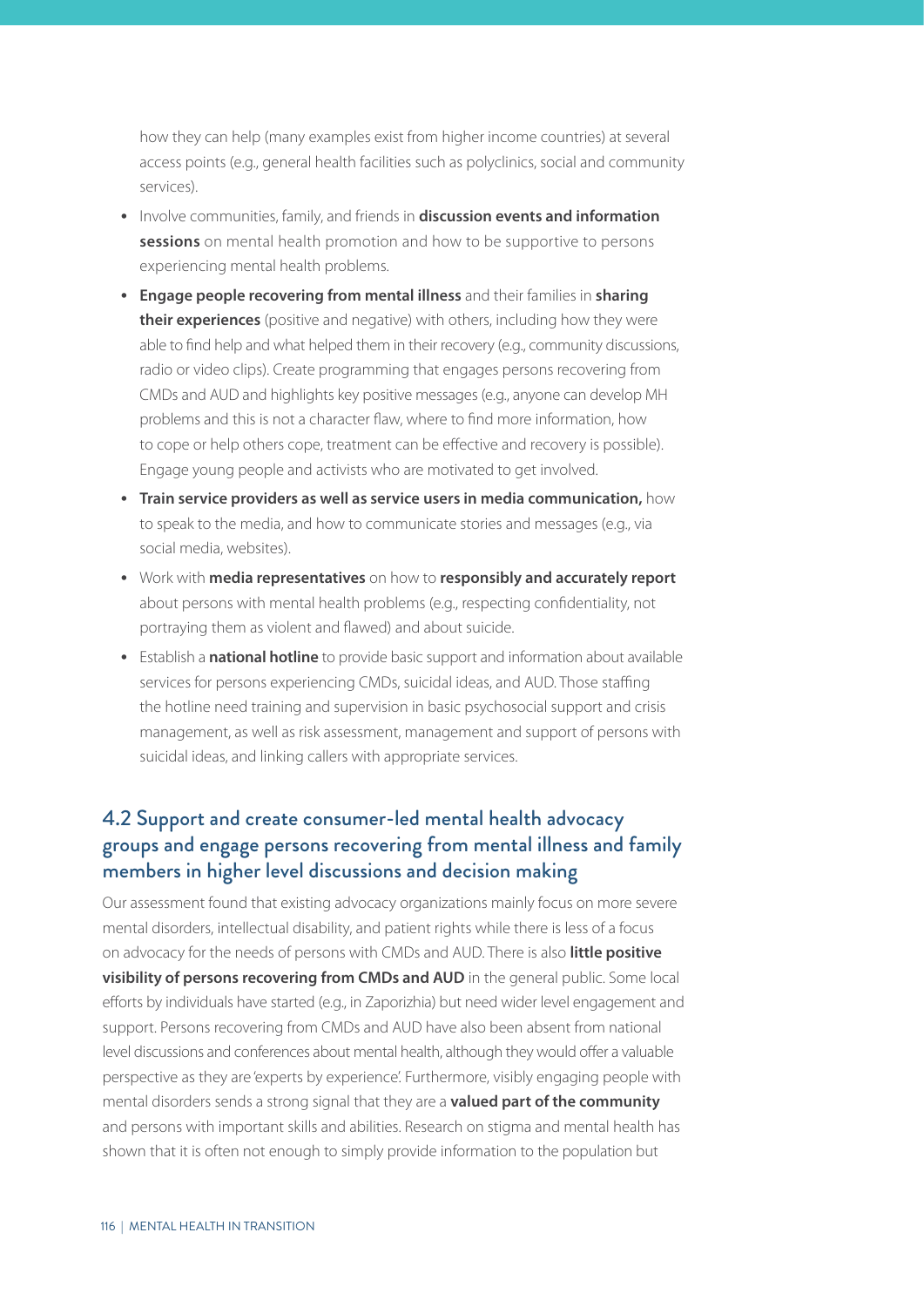that having "positive contact" with persons recovering from mental illness is key in changing attitudes. This means that visibly engaging people with mental illness and their family members in discussions, sharing their experiences, using their abilities, and taking on leadership roles does not only provide important input for decision making about mental health services but is also instrumental in fighting stigma.

#### *Recommendations*

- **•** Support or create **consumer-led mental health advocacy groups** at national and oblast levels. Make use of the experiences of existing consumer-led organizations and identify and support persons recovering from mental health problems who are willing, able, and motivated to take on leadership roles.
- **•** Promote **networks** and information sharing among existing groups and newly created groups and initiatives.
- **• Engage persons** recovering from CMDs and AUD in sharing their experiences and highlighting positive contributions to their communities (e.g., as part of communication campaigns and events mentioned in Subsection 4.2). This also includes engaging **public and respected figures** who have recovered from mental health problems in sharing their experiences.

## 4.3 Consider making information and self-help interventions for CMDs and AUD available online (e-mental health)

It has been estimated that most people (up to 75%) suffering from CMDs and AUD in Ukraine **do not seek help** for reasons such as lacking information, stigma attached to mental illness and the mental health field, and not having trust in providers. However, the vast majority of key informants reported seeking information online and finding self-help websites and books helpful. Many also stated that they **would prefer to seek help for mental health problems anonymously** (even if this meant travel to another oblast or additional payment to see a private provider). As of 2013, it is estimated that 41.8% of the population in Ukraine has **access to the Internet,** and use of Internet and social media is most common among young persons.<sup>174</sup> Although this is relatively low for countries in the region and much less than EU countries (75.5% in 2013), this still represents a large part of the population that can be reached, especially younger persons. Research from higher income countries has shown that e-mental health interventions offered online can be effective for treating depression and anxiety disorders.<sup>175</sup> WHO is currently testing such an intervention in a lower middle-income country (Lebanon). WHO is also developing a printed Self-Help Plus manual (for CMDs) which is currently being piloted in different countries including Ukraine (by IMC). Furthermore, WHO has tested an alcohol and health web-based self-help intervention tool in four pilot countries (Belarus, Brazil, India, and Mexico).<sup>176</sup> Although those interventions require resources to develop, especially at the beginning, the public health impact can be considerate given the wide reach and the cost-effective model of self-help.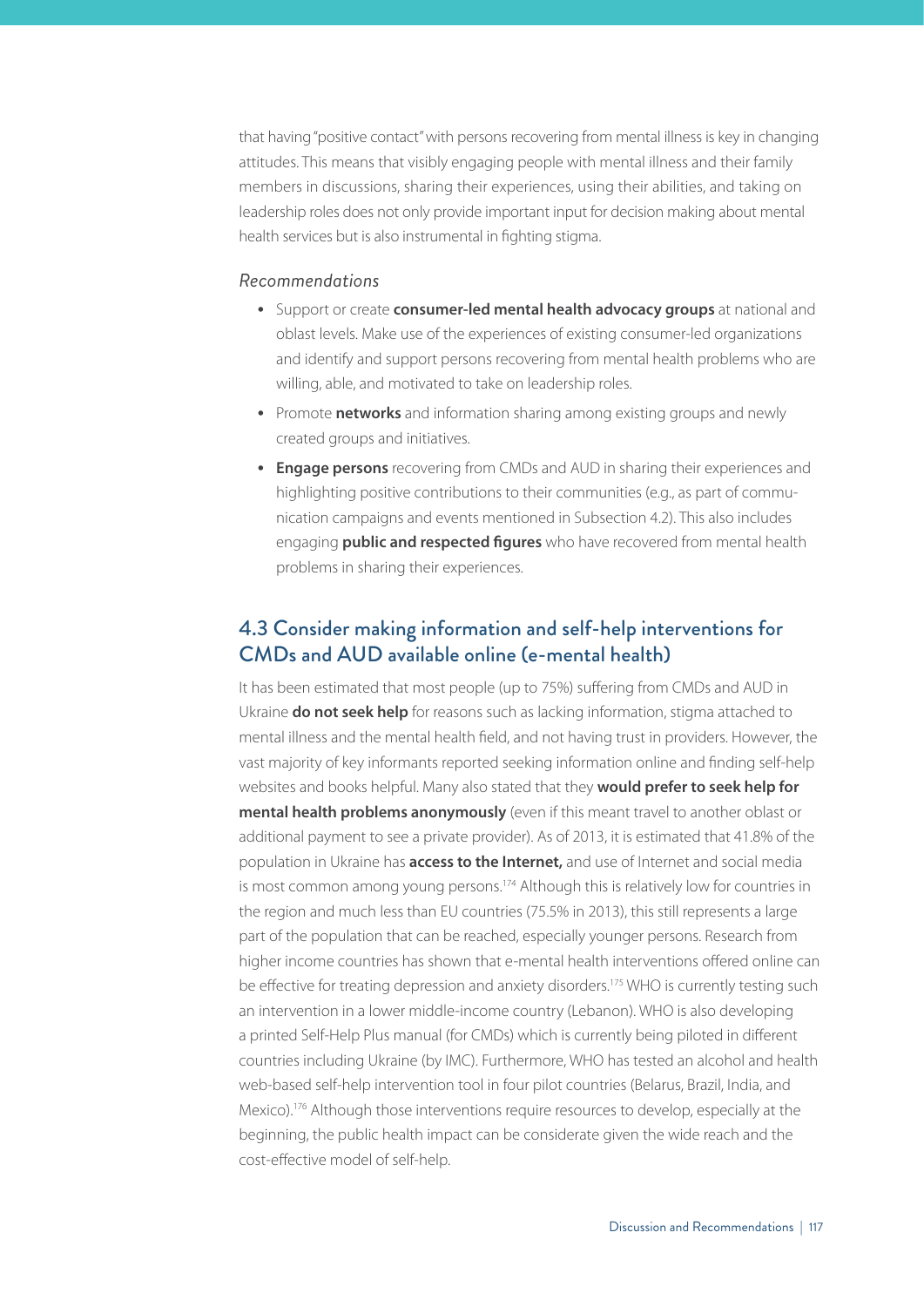#### *Recommendations*

- **• Develop and pilot e-mental health** interventions for priority mental health conditions (e.g., depression and AUD which have an especially high public health and economic impact in Ukraine). International partner organizations and donors may be able to provide technical and financial support for such projects.
- **• Link** general (e.g., family doctors, GPs) and specialized providers with available e-mental health interventions, so they can offer them to patients and continue to follow up (some research suggests follow-up by a provider makes these interventions more effective).
- **•** Consider **developing self-help materials** using different platforms (e.g., as booklets or recordings using WHO Self-Help+ manual). Such materials could also be integrated with current or planned programs offering mental health support by civil society and international actors. In the longer term, these materials could also be integrated with the provision of government health services (e.g., by psychologists, general health care providers).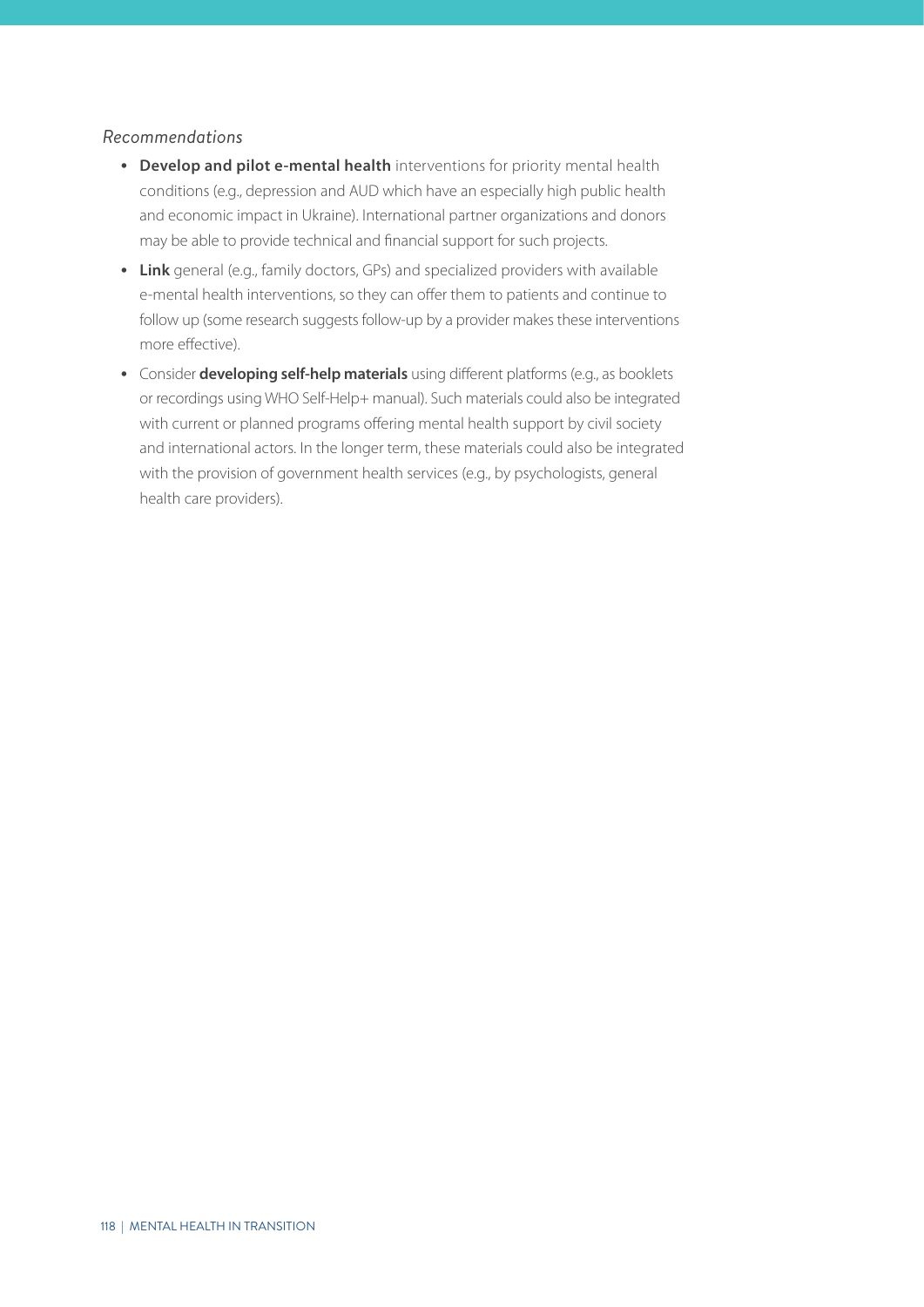# **REFERENCES**

- 1. United Nations Office for the Coordination of Humanitarian Affairs (2017). *Ukraine: Humanitarian Overview—Needs and Response Analysis* (January–May 2017). *HumanitarianResponse.info (UN OCHA).* Retrieved from Humanitarian Response Website: *[https://www.humanitarianresponse.info/](https://www.humanitarianresponse.info/en/operations/ukraine/document/ukraine-humanitarian-overview-needs-and-response-analysis-january-may) [en/operations/ukraine/document/ukraine-humanitarian-overview-needs-and-response-analysis-jan](https://www.humanitarianresponse.info/en/operations/ukraine/document/ukraine-humanitarian-overview-needs-and-response-analysis-january-may)[uary-may](https://www.humanitarianresponse.info/en/operations/ukraine/document/ukraine-humanitarian-overview-needs-and-response-analysis-january-may)*
- 2. Central Intelligence Agency (2017). The World Factbook: Ukraine. Retrieved from *[https://www.cia.](https://www.cia.gov/library/publications/the-world-factbook/geos/up.html) [gov/library/publications/the-world-factbook/geos/up.html](https://www.cia.gov/library/publications/the-world-factbook/geos/up.html)*
- 3. World Bank Group: Social, Urban, Rural and Resilience (2017). *Conflict in Ukraine: Socio-Economic Impacts of Internal Displacement and Veteran Return. Summary Report.* Retrieved from *[http://documents.](http://documents.worldbank.org/curated/en/571011497962214803/pdf/116489-REVISED-Updated-Report-Socioeconomic-Impacts-Internal-Displacement-Veteran-Ret.pdf) [worldbank.org/curated/en/571011497962214803/pdf/](http://documents.worldbank.org/curated/en/571011497962214803/pdf/116489-REVISED-Updated-Report-Socioeconomic-Impacts-Internal-Displacement-Veteran-Ret.pdf)*
- 4. Fedyuk, O., and Kindler, M. (2016). *Ukrainian Migration to the European Union: Lessons from Migration Studies:* IMISCOE Research Series. Retrieved from *[https://link.springer.com/content/](https://link.springer.com/content/pdf/10.1007%2F978-3-319-41776-9.pdf) [pdf/10.1007%2F978-3-319-41776-9.pdf](https://link.springer.com/content/pdf/10.1007%2F978-3-319-41776-9.pdf)*
- 5. State Statistics Service of Ukraine. (2009–2017). *Population (by estimate) as of March 1, 2017. Average annual populations January–February 2017.* [Data set]. Retrieved from *[http://www.ukrstat.gov.ua/](http://www.ukrstat.gov.ua/operativ/operativ2017/ds/kn/kn_e/kn0217_e.html) [operativ/operativ2017/ds/kn/kn\\_e/kn0217\\_e.html](http://www.ukrstat.gov.ua/operativ/operativ2017/ds/kn/kn_e/kn0217_e.html)*
- 6. Foundation 101 (2017). *The Number of Registered IDPs Decreased in 2017.* Retrieved from *<https://www.foundation101.org/en/news/20170301>*
- 7. *[Релігія, Церква, суспільство і держава: два роки після Майдану](http://old.razumkov.org.ua/upload/Religiya_200516_A4.compressed.pdf) [Religion, Church, Society*  and State: Two Years after Maidan] (pdf) (in Ukrainian), Kyiv: *[Razumkov Center](https://en.wikipedia.org/wiki/Razumkov_Center)* in collaboration with the All-Ukrainian Council of Churches (sample of 2,018 people), 26 May 2016, pp. 22, 29, *[archived](https://web.archive.org/web/20170422181327/http://old.razumkov.org.ua/upload/Religiya_200516_A4.compressed.pdf)* (PDF) from the original on 2017-04-22.
- 8. The World Bank, World Development Indicators database (2016). *Ukraine Country Profile.* Retrieved from *[http://databank.worldbank.org/data/Views/Reports/ReportWidgetCustom.aspx?Report\\_](http://databank.worldbank.org/data/Views/Reports/ReportWidgetCustom.aspx?Report_Name=CountryProfile&Id=b450fd57&tbar=y&dd=y&inf=n&zm=n&country=UKR) [Name=CountryProfile&Id=b450fd57&tbar=y&dd=y&inf=n&zm=n&country=UKR](http://databank.worldbank.org/data/Views/Reports/ReportWidgetCustom.aspx?Report_Name=CountryProfile&Id=b450fd57&tbar=y&dd=y&inf=n&zm=n&country=UKR)*
- 9. The World Bank, World Bank national accounts data, and OECD National Accounts data files (2016). *GDP per capita (current US\$), Ukraine.* Retrieved from *[http://data.worldbank.org/indicator/NY.GDP.](http://data.worldbank.org/indicator/NY.GDP.PCAP.CD?locations=UA) [PCAP.CD?locations=UA](http://data.worldbank.org/indicator/NY.GDP.PCAP.CD?locations=UA)*
- 10. The World Bank, United Nations Educational, Scientific, and Cultural Organization (UNESCO) Institute for Statistics (2015). *Literacy rate, adult total (% of people ages 15 and above),* Retrieved from *<https://data.worldbank.org/indicator/SE.ADT.LITR.ZS?locations=UA&page=3>*
- 11. United Nations Development Program (2016). *Human Development Report 2016: Human Development for Everyone, Briefing note for countries on the 2016 Human Development Report, Ukraine.* Retrieved from *[http://hdr.undp.org/sites/all/themes/hdr\\_theme/country-notes/UKR.pdf](http://hdr.undp.org/sites/all/themes/hdr_theme/country-notes/UKR.pdf)*
- 12. Bromet, E. J., Gluzman, S. F., Paniotto, V. I., Webb, C. P. M., Tintle, N. L., Zakhozha, V., . . . Schwartz, J. E. (2005). Epidemiology of psychiatric and alcohol disorders in Ukraine: Findings from the Ukraine World Mental Health Survey. *Social Psychiatry and Psychiatric Epidemiology,* 40(9), 681–690. doi:10.1007/s00127-005-0927-9
- 13. Gilmore, A. B., McKee, M., and Rose, R. (2002). Determinants of and inequalities in self-perceived health in Ukraine. *Social Science & Medicine,* 55(12), 2177–2188.
- 14. World Health Organization, Country statistics and global health estimates by WHO and UN partners (2015). *Ukraine: WHO statistical profile.* Retrieved from *[http://www.who.int/gho/countries/ukr.](http://www.who.int/gho/countries/ukr.pdf?ua=1) [pdf?ua=1](http://www.who.int/gho/countries/ukr.pdf?ua=1)*
- 15. World Health Organization (2014). *Noncommunicable Diseases Country Profiles 2014, Ukraine.* Retrieved from *[http://apps.who.int/iris/bitstream/10665/128038/1/9789241507509\\_eng.pdf?ua=1](http://apps.who.int/iris/bitstream/10665/128038/1/9789241507509_eng.pdf?ua=1)*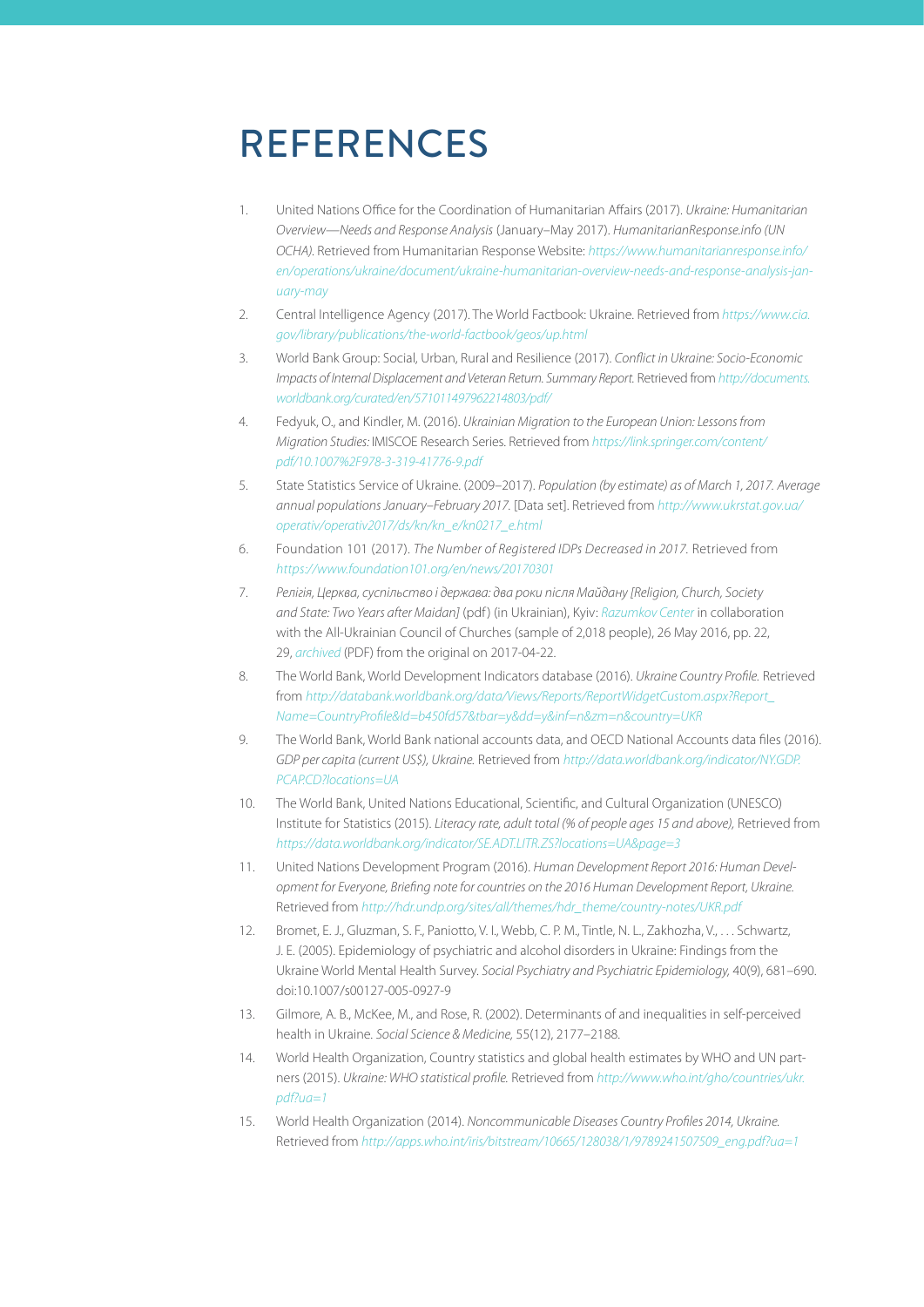- 16. Health Strategic Advisory Group (Health SAG) (2014). *National Health Reform Strategy for Ukraine 2015-2020.* Retrieved from *[http://healthsag.org.ua/wp-content/uploads/2015/03/Strategiya\\_Engl\\_for\\_](http://healthsag.org.ua/wp-content/uploads/2015/03/Strategiya_Engl_for_inet.pdf) [inet.pdf](http://healthsag.org.ua/wp-content/uploads/2015/03/Strategiya_Engl_for_inet.pdf)*
- 17. The World Bank (2015). *Life expectancy at birth, total (years).* Retrieved from *[http://data.worldbank.](http://data.worldbank.org/indicator/SP.DYN.LE00.IN?locations=EU) [org/indicator/SP.DYN.LE00.IN?locations=EU](http://data.worldbank.org/indicator/SP.DYN.LE00.IN?locations=EU)*
- 18. AVERT (2017). *HIV and AIDS in Ukraine.* Retrieved from *[https://www.avert.org/professionals/hiv-around](https://www.avert.org/professionals/hiv-around-world/eastern-europe-central-asia/ukraine)[world/eastern-europe-central-asia/ukraine](https://www.avert.org/professionals/hiv-around-world/eastern-europe-central-asia/ukraine)*
- 19. World Health Organization. 2016. *Tuberculosis country work summary: Ukraine.* Retrieved from: *<http://www.euro.who.int/en/health-topics/communicable-diseases/tuberculosis/country-work/ukraine>*
- 20. PEPFAR U.S. President's Emergency Plan for AIDS Relief (2017). *Ukraine Country Operational Plan (COP) Strategic Direction Summary.* Retrieved from *<https://www.pepfar.gov/documents/organization/272024.pdf>*
- 21. World Health Organization (2001). *World health report. Mental disorders affect one in four people. [http://www.who.int/whr/2001/media\\_centre/press\\_release/en/](http://www.who.int/whr/2001/media_centre/press_release/en/)*
- 22. Golichenko, O., van de Graaf, W., Oturu, K., and de Graaf, P. (2006). Transition of Adult Mental Health Services in Ukraine (1991–2006). Royal Tropical Institiute, Development Policy & Practice, the Netherlands. In the process of preparation for the publication.
- 23. Gluzman, S., and Kostyuchenko, S. (2006). Psychiatry in Ukraine. *International Psychiatry,* 3(2), 38–40.
- 24. Institute for Health Metrics and Evaluation (IHME). GBD Results Tool. Seattle, WA: IHME, University of Washington, 2016. Retrieved from *<http://ghdx.healthdata.org/gbd-results-tool>* (Accessed [8/3/2017]).
- 25. European health for all database (HFA-DB). WHO/Europe July 2016. Retrieved from *[http://data.euro.](http://data.euro.who.int/hfadb/) [who.int/hfadb/](http://data.euro.who.int/hfadb/)*
- 26. World Health Organization (2015). *Global Health Observatory data repository, Total consumption by country.* Retrieved from views. *<http://apps.who.int/gho/data/view.main.52280>*
- 27. World Health Organization (2014). *Ukraine, Alcohol Consumption: Levels and Patterns.* Retrieved from: *[http://www.who.int/substance\\_abuse/publications/global\\_alcohol\\_report/profiles/ukr.](http://www.who.int/substance_abuse/publications/global_alcohol_report/profiles/ukr.pdf?ua=1) [pdf?ua=1](http://www.who.int/substance_abuse/publications/global_alcohol_report/profiles/ukr.pdf?ua=1)*
- 28. CSDH (2008). *Closing the gap in a generation: health equity through action on the social determinants of health.* Final Report of the Commission on Social Determants of Health. Geneva, World Health Organization. *[http://apps.who.int/iris/bitstream/10665/43943/1/9789241563703\\_eng.pdf](http://apps.who.int/iris/bitstream/10665/43943/1/9789241563703_eng.pdf)*
- 29. World Health Organization and Calouste Gulbenkian Foundation (2014). Social determinants of mental health. Geneva.
- 30. Zaller, N., Mazhnaya, A., Larney, S., Islam, Z., Shost, A., Prokhorova, T., . . . Flanigan, T. (2015) Geographic variability in HIV and injection drug use in Ukraine: Implications for integration and expansion of drug treatment and HIV care. *International Journal of Drug Policy,* 26, 37–42. doi:10.1016/j. drugpo.2014.09.004
- 31. Polonsky, M., Azbel, L., Wickersham, J. A., Taxman, F. S., Grishaev, E., Dvoryak, S., and Altice, F. L. (2015). Challenges to implementing opioid substitution therapy in Ukrainian prisons: Personnel attitudes toward addition, treatment and people with HIV/AIDS. *Drug and Alcohol Dependence,*148, 47–55. doi:10.1016/j.drugpo.2014.09.004
- 32. Lekhan, V., Rudiy, V., Shevchenko, M., Nitzan Kaluski, D., and Richardson, E. (2015). Ukraine: health system review. *Health Systems in Transition,* 17(2), 1–154.
- 33. Bromet, E. J., Havenaar, J. M., Tintle, N., Kostyuchenko, S., Kotov, R., and Gluzman, S. (2007). Suicide ideation, plans and attempts in Ukraine: findings from the Ukraine World Mental Health Survey. *Psychological Medicine,* 37(6), 807. doi:10.1017/S0033291707009981
- 34. Nordstrom, D. L. (2007). Ukraine set to act on high suicide burden. *Injury Prevention: Journal of the International Society for Child and Adolescent Injury Prevention,* 13(4), 224–226. doi:10.1136/ ip.2007.015768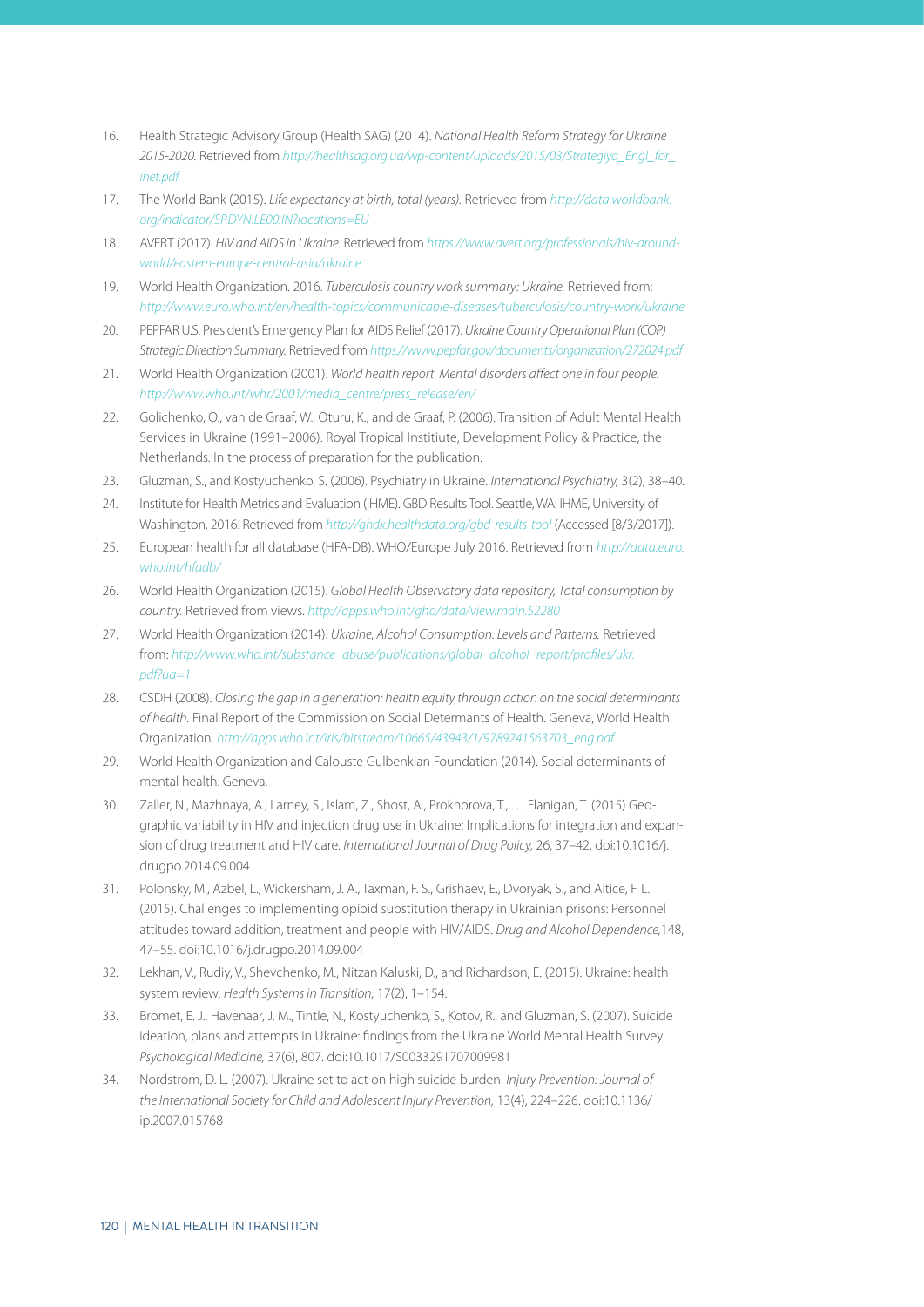- 35. Colborne, M. (2015). Ukraine struggles with rise in PTSD. *CMAJ : Canadian Medical Association Journal = Journal de l'Association Medicale Canadienne,* 187(17), 1275. doi:10.1503/cmaj.109-5160
- 36. Pinchuk I., Stepanova N., Sukhovii O., Sulimovska H., and Zukow W. (2014). Influence of psychosocial factors on mental health: the results of questioning persons, suffered in zone of antiterrorist operation in Ukraine, internally displaced persons and employees involved in providing assistance. *Journal of Health Sciences,* 4(12),133–166. doi: 10.5281/zenodo.13123
- 37. Roberts, B., Makhashvili, N., and Javakhishvili, J. (2016). *Research Summary, The burden of mental disorders and access to services among internally displaced persons in Ukraine.* Unpublished manuscript, The International Alert; GIP-Tbilisi; London School of Hygiene and Tropical Medicine.
- 38. Interagency Vulnerability Assessment in Luhansk and Donetsk Oblasts, November 2016, p. 49, IMC Partner Focus Group Discussion with beneficiaries, May 2016, Kramatorsk.
- 39. International Medical Corps needs assessments with conflict affected populations through interviews and focus group discussions between July and September 2016 in GCA and NGCA locations.
- 40. United National Office for the Coordination of Humanitarian Affairs (UNOCHA) (2017). *Humanitarian Needs Overview 2017,* Ukraine. Retrieved from: *[https://www.humanitarianresponse.info/system/files/](https://www.humanitarianresponse.info/system/files/documents/files/ukraine_humanitarian_needs_overview_2017_eng.pdf) [documents/files/ukraine\\_humanitarian\\_needs\\_overview\\_2017\\_eng.pdf](https://www.humanitarianresponse.info/system/files/documents/files/ukraine_humanitarian_needs_overview_2017_eng.pdf)*
- 41. Bass, J., Bogdanov, S., Bolton, P., Doty, S. B., Haroz, E., Murray, L., and Sing, N. (2016). Psychosocial Assessment of Military Veterans and Internally Displaced People in Ukraine: Development and Testing of a Locally-Adapted Instrument. *United States Agency for International Development Victims of Torture Fund Project.*
- 42. Qualitative Study Report (2016). National University of Kyiv-Mohlya Academy, Johns Hopkins University, with the support of USAID's Victims of Torture Program.
- 43. Roberts, B., Makhashvili, N., Javakhishvili, J., Karachevsky, A., Kharchenko, N., Shpiker, M., and Richardson, E. (2017). Mental health care utilisation among internally displaced persons in Ukraine: results from a nation-wide survey. *Epidemiology and Psychiatric Sciences, Cambridge University Press,* draft. doi: 10.1017/S2045796017000385
- 44. Korostiy, V. Mental health of internally displaced persons in Ukraine. *Anxiety disorders, OCD, stress related disorders and treatment,* 4.
- 45. Hanna, F. (2017). Alcohol and substance use in humanitarian and post-conflict situations. *Eastern Mediterranean Health Journal (EMHJ),* 23(3). Retrieved from *[http://applications.emro.who.int/emhj/](http://applications.emro.who.int/emhj/v23/03/EMHJ_2017_23_03_231_235.pdf?ua=1) [v23/03/EMHJ\\_2017\\_23\\_03\\_231\\_235.pdf?ua=1](http://applications.emro.who.int/emhj/v23/03/EMHJ_2017_23_03_231_235.pdf?ua=1)*
- 46. Психічне здоров'я населення України Аналітично-статистичний довідник за 2013–2015 роки [Mental Health of population of Ukraine Analytical and Statistical Guide. 2013–2015].
- 47. Roberts, B., Makhashvilie, N., and Javakhishvilie, J. 2016. The burden of mental disorders and access to services among internally displaced persons in Ukraine. The International Alert; GIP-Tbilisi; London School of Hygiene and Tropical Medicine.
- 48. Tintle, N., Bacon, B., Kostyuchenko, S., Gutkovich, Z., and Bromet, E. J. (2011). Depression and Its Correlates in Older Adults in Ukraine. *International Journal of Geriatric Psychiatry,* 26(12), 1292–1299. *<http://doi.org/10.1002/gps.2681>*
- 49. The WHO World Mental Health Survey Consortium (2004). Prevalence, Severity, and Unmet Need for Treatment of Mental Disorders in the World Health Organization. *American Medical Association JAMA,* 291(21), 2581–2590. doi:10.1001/jama.291.21.2581. Retrieved from *[http://jamanetwork.com/](http://jamanetwork.com/journals/jama/fullarticle/198847) [journals/jama/fullarticle/198847](http://jamanetwork.com/journals/jama/fullarticle/198847)*
- 50. Webb C. P., Bromet E. J., Tintle N. L., Schwartz J. E., Gluzman S. F., Kostyuchenko S., and Havenaar, J. M. (2005). Epidemiology of Heavy Alcohol Use in Ukraine: Findings from the World Mental Health survey. *Alcohol and Alcoholism,* 40(4), 327–335. doi: 10.1093/alcalc/agh152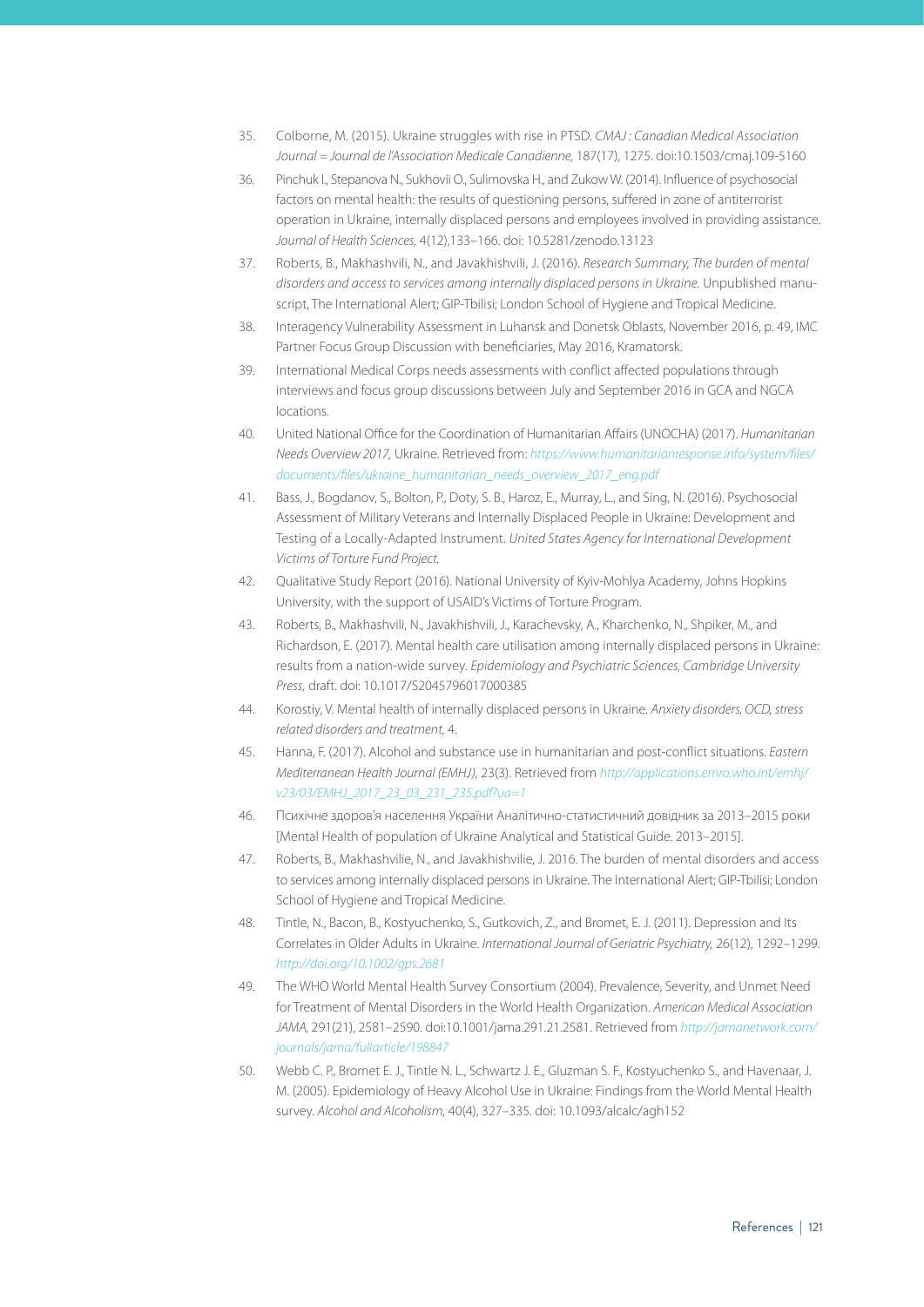- 51. Pomerleau, J., Mckee, M., Rose, R., Haerpfer, C. W., Rotman, D., and Tumanov, S. (2008). Hazardous alcohol drinking in the former Soviet Union: A cross-sectional study of eight countries. *Alcohol and Alcoholism,* 43(3), 351–359. doi:10.1093/alcalc/agm167
- 52. World Health Organization (2009). Suicide rates (per 100,000). Retrieved from *[http://www.who.int/](http://www.who.int/mental_health/media/ukra.pdf) [mental\\_health/media/ukra.pdf](http://www.who.int/mental_health/media/ukra.pdf)*
- 53. Patel, V., and Kleinman, A. (2003). Poverty and common mental disorders in developing countries. *Bulletin of the World Health Organization,* 81(8), 609–615.
- 54. Gariepy G., Honkaniemi H., and Quesnel-Vallée A. *[Social support and protection from depression:](http://bjp.rcpsych.org/content/early/2016/07/11/bjp.bp.115.169094)  [systematic review of current findings in Western countries](http://bjp.rcpsych.org/content/early/2016/07/11/bjp.bp.115.169094)*. British Journal of Psychiatry. 1–10. doi: 10.1192/bjp.bp.115.169094
- 55. World Health Organization and Calouste Gulbenkian Foundation (2014). Social determinants of mental health. Geneva, World Health Organization.
- 56. World Health Organization (2015). Meet Report on Excess Mortality in Persons with Severe Mental Disorders. *WHO Headquarters, Geneva,* 18–20 November. Retrieved from *[https://www.fountainhouse.](https://www.fountainhouse.org/sites/default/files/ExcessMortalityMeetingReport.pdf) [org/sites/default/files/ExcessMortalityMeetingReport.pdf](https://www.fountainhouse.org/sites/default/files/ExcessMortalityMeetingReport.pdf)*
- 57. Laursen, T. M. (2011). Life expectancy among persons with schizophrenia or bipolar affective disorder. *Schizophrenia Research,* 131, 101–104.
- 58. Charlson, F. J., Baxter, A. J., Dua, T., Degenhardt, L., Whiteford, H. A., and Vos, T. (2015). Excess mortality from mental, neurological and substance use disorders in the Global Burden of Disease Study 2010. *Epidemiology and Psychiatric Sciences,* 24(2), 121–140. doi:10.1017/S2045796014000687
- 59. Levchuk, N. (2009). Alcohol and Mortality in Ukraine (Working paper). *Max Planck Institute for Demographic Research.* Retrieved from *<http://www.demogr.mpg.de/papers/working/wp-2009-017.pdf>*
- 60. Linskiy, I. V., Minko, A. I., Artemchuk, A. P., Grinevich, E. G., Markova, M. V., Musienko, G. A., . . . Zhabenko, O. (2012). Addictive Behavior Among Young People in Ukraine: A Pilot Study. *Substance Use & Misuse,* 47(10), 1151–1158. doi:10.3109/10826084.2012.683926
- 61. World Health Organization Regional Office for Europe (2016). Alcohol use. Data and statistics. Infographic-The risk of dying from an alcohol-attributable cause. Retrieved from *[http://www.euro.](http://www.euro.who.int/en/health-topics/disease-prevention/alcohol-use/data-and-statistics) [who.int/en/health-topics/disease-prevention/alcohol-use/data-and-statistics](http://www.euro.who.int/en/health-topics/disease-prevention/alcohol-use/data-and-statistics)*
- 62. World Health Organization (2014). Preventing Suicide: A Global Imperative. Retrieved from *[http://](http://apps.who.int/iris/bitstream/10665/131056/1/9789241564779_eng.pdf?ua=1&ua=1) [apps.who.int/iris/bitstream/10665/131056/1/9789241564779\\_eng.pdf?ua=1&ua=1](http://apps.who.int/iris/bitstream/10665/131056/1/9789241564779_eng.pdf?ua=1&ua=1)*
- 63. World Health Organization (2016). Global Health Estimates 2015: *Burden of disease by Cause, Age, Sex, by Country and by Region,* 2000–2015. Retrieved from: *[http://www.who.int/healthinfo/global\\_](http://www.who.int/healthinfo/global_burden_disease/estimates/en/index2.html) [burden\\_disease/estimates/en/index2.html](http://www.who.int/healthinfo/global_burden_disease/estimates/en/index2.html)*
- 64. World Health Organization. (2017). WHO methods and data sources for global burden of disease estimates 2000–2015. Department of Information, Evidence and Research WHO, Geneva. Retrieved from: *[http://www.who.int/healthinfo/global\\_burden\\_disease/GlobalDALYmethods\\_2000\\_2015.pdf](http://www.who.int/healthinfo/global_burden_disease/GlobalDALYmethods_2000_2015.pdf)*
- 65. International Medical Corps Capability Statement, *International Medical Corps Mental Health & Psychosocial Support,* January 2013.
- 66. Mathers C., and Loncar D. Updated Projections of Global Mortality and Burden of Disease, 2002–2030: data sources, methods, and results. Evidence and Information for Policy Working Paper, 2005.
- 67. World Health Organization Europe (2005). Highlights on health in Ukraine. Retrieved from *[http://](http://www.euro.who.int/__data/assets/pdf_file/0016/103615/E88285.pdf?ua=1) [www.euro.who.int/\\_\\_data/assets/pdf\\_file/0016/103615/E88285.pdf?ua=1](http://www.euro.who.int/__data/assets/pdf_file/0016/103615/E88285.pdf?ua=1)*
- 68. Institute for Health Metrics and Evaluation (2017). University of Washington, Retrieved from: *[http://](http://ghdx.healthdata.org/gbd-results-tool?params=querytool-permalink/5eb2f2c415af0f2978b096f7e5346d5c) [ghdx.healthdata.org/gbd-results-tool?params=querytool-permalink/5eb2f2c415af0f2978b096f7e5346d5c](http://ghdx.healthdata.org/gbd-results-tool?params=querytool-permalink/5eb2f2c415af0f2978b096f7e5346d5c)*
- 69. World Health Organization (2015). Health statistics and information systems, Disease Burden. Retrieved from *[http://www.who.int/healthinfo/global\\_burden\\_disease/estimates/en/index2.html](http://www.who.int/healthinfo/global_burden_disease/estimates/en/index2.html)*
- 70. World Health Organization. Health statistics and information systems. Metrics: Disability-Adjusted Life Year (DALY). Retrieved from *[http://www.who.int/healthinfo/global\\_burden\\_disease/metrics\\_daly/en/](http://www.who.int/healthinfo/global_burden_disease/metrics_daly/en/)*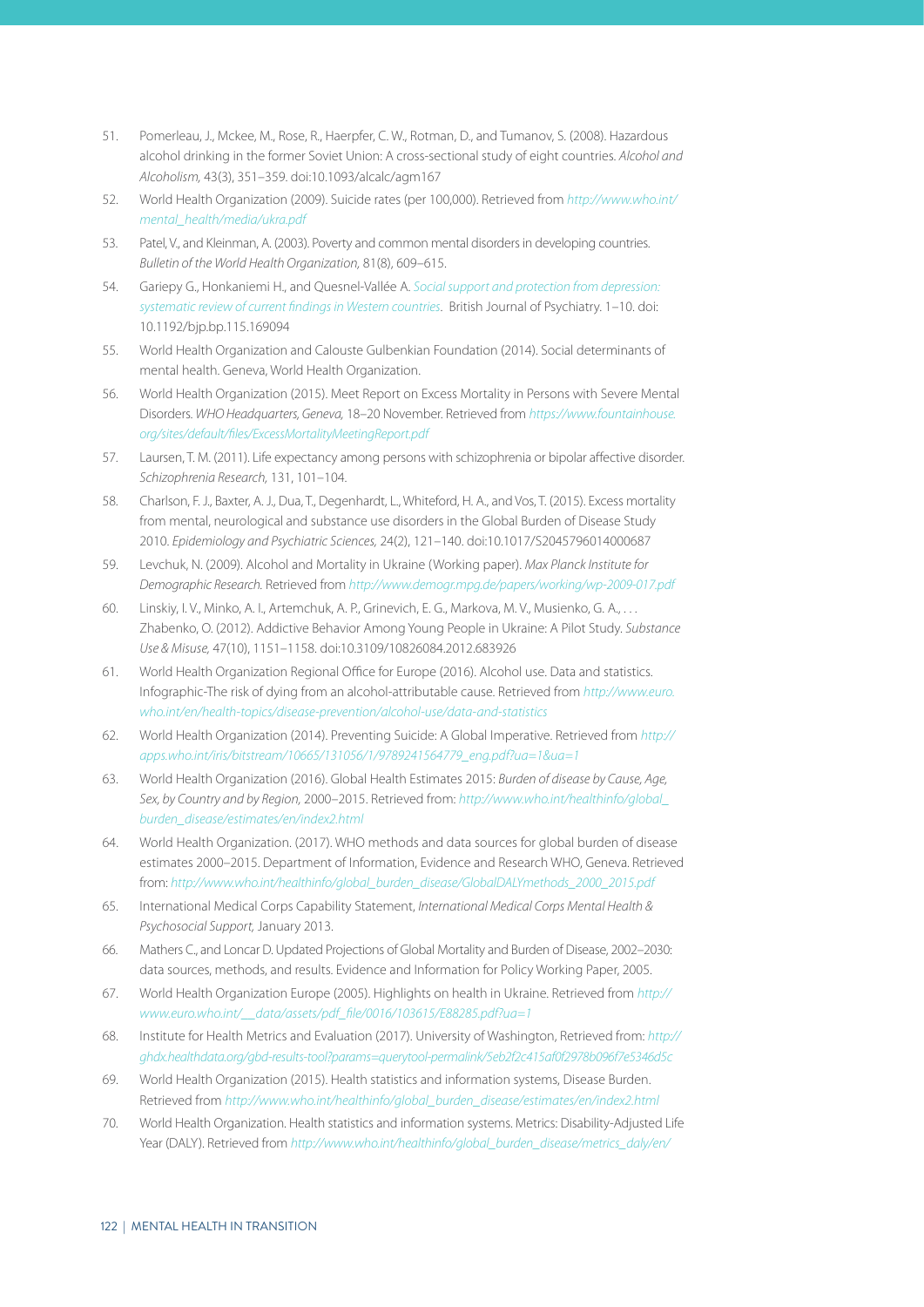- 71. World Health Organization (2015). Mental health atlas 2014. Geneva: World Health Organization. Retrieved from *[http://apps.who.int/iris/bitstream/10665/178879/1/9789241565011\\_eng.pdf](http://apps.who.int/iris/bitstream/10665/178879/1/9789241565011_eng.pdf)*
- 72. Murauskiene, L., Janoniene, R., Veniute, M., van Ginneken, E., and Karanikolos, M. (2013). Health Systems in Transition—Lithuania Health system review. *Health Systems in Transition,* 15(2), 1–150.
- 73. Popovich, L., Potapchik, E., Shishkin, S., Richardson, E., Vacroux, A., and Mathivet, B. (2011). Russian Federation. Health system review. *Health Systems in Transition,* 13(7), 1–190, xiii–xiv.
- 74. The World Bank, World Health Organization Global Health Expenditure database (2014). *Health expenditure, total (% of GDP).* Retrieved from *[http://data.worldbank.org/indicator/SH.XPD.TOTL.]( http://data.worldbank.org/indicator/SH.XPD.TOTL.ZS?locations=EU&order=) [ZS?locations=EU&order=]( http://data.worldbank.org/indicator/SH.XPD.TOTL.ZS?locations=EU&order=)*
- 75. *<http://data.worldbank.org/indicator/SH.XPD.TOTL.ZS?locations=RU&order=>*
- 76. World Health Organization (2005). Mental health atlas 2005: Geneva: World Health Organization. Retrieved from *[http://www.who.int/mental\\_health/evidence/atlas/profiles\\_countries\\_j\\_m.pdf?ua=1](http://www.who.int/mental_health/evidence/atlas/profiles_countries_j_m.pdf?ua=1)*
- 77. The World Bank, World Health Organization Global Health Expenditure database (2014). *Health expenditure per capita (current US\$).* Retrieved from *[http://data.worldbank.org/indicator/SH.XPD.PCA](http://data.worldbank.org/indicator/SH.XPD.PCAP?end=2014&start=1995&view=chart) [P?end=2014&start=1995&view=chart](http://data.worldbank.org/indicator/SH.XPD.PCAP?end=2014&start=1995&view=chart)*
- 78. World Health Organization. *Countries, Lithuania.* Retrieved from *<http://www.who.int/countries/ltu/en/>*
- 79. The World Bank, World Health Organization Global Health Expenditure database (2014). *Health expenditure per capita (current US\$), Lithuania.* Retrieved from *[http://data.worldbank.org/indicator/](http://data.worldbank.org/indicator/SH.XPD.PCAP?locations=LT&order=) [SH.XPD.PCAP?locations=LT&order=](http://data.worldbank.org/indicator/SH.XPD.PCAP?locations=LT&order=)*
- 80. The World Bank, World Health Organization Global Health Expenditure database (2014). *Health expenditure per capita (current US\$), European Union.* Retrieved from *[http://data.worldbank.org/](http://data.worldbank.org/indicator/SH.XPD.PCAP?locations=EU) [indicator/SH.XPD.PCAP?locations=EU](http://data.worldbank.org/indicator/SH.XPD.PCAP?locations=EU)*
- 81. The World Bank, World Health Organization Global Health Expenditure database (2014). *Health expenditure per capita (current US\$), Russian Federation.* Retrieved from *[http://data.worldbank.org/](http://data.worldbank.org/indicator/SH.XPD.PCAP?locations=RU&order=) [indicator/SH.XPD.PCAP?locations=RU&order=](http://data.worldbank.org/indicator/SH.XPD.PCAP?locations=RU&order=)*
- 82. World Health Organization (2005). Mental health atlas 2005: Geneva: World Health Organization. Retrieved from *[http://www.who.int/mental\\_health/evidence/atlas/profiles\\_countries\\_j\\_m.pdf?ua=1](http://www.who.int/mental_health/evidence/atlas/profiles_countries_j_m.pdf?ua=1)*
- 83. Tishchuk T. A., Kharazishvili Y. M., and Ivanov A.V. (2011). *The shadow economy in Ukraine: The scale and future direction (analytical report).* Kyiv, National Institute for Strategic Research. (as cited in Lekhan, 2015)
- 84. The World Bank, World Health Organization Global *Health Expenditure database (2014). Health expenditure, private (% of GDP) European Union.* Retrieved from *[http://data.worldbank.org/indicator/](http://data.worldbank.org/indicator/SH.XPD.PRIV.ZS?locations=EU&order=) [SH.XPD.PRIV.ZS?locations=EU&order=](http://data.worldbank.org/indicator/SH.XPD.PRIV.ZS?locations=EU&order=)*
- 85. The World Bank, World Health Organization Global Health Expenditure database (2014). *Health expenditure, public (% of government expenditure) European Union.* Retrieved from *[http://data.worldbank.org/](http://data.worldbank.org/indicator/SH.XPD.PUBL.GX.ZS?locations=EU) [indicator/SH.XPD.PUBL.GX.ZS?locations=EU](http://data.worldbank.org/indicator/SH.XPD.PUBL.GX.ZS?locations=EU)*
- 86. The World Bank, World Health Organization Global Health Expenditure database (2014). *Health expenditure, public (% of GDP) European Union.* Retrieved from *[http://data.worldbank.org/indicator/](http://data.worldbank.org/indicator/SH.XPD.PUBL.ZS?locations=EU) [SH.XPD.PUBL.ZS?locations=EU](http://data.worldbank.org/indicator/SH.XPD.PUBL.ZS?locations=EU)*
- 87. The World Bank, World Health Organization Global Health Expenditure database (2014). *Out-ofpocket health expenditure (%of total expenditure on health), Ukraine.* Retrieved from *[http://data.](http://data.worldbank.org/indicator/SH.XPD.OOPC.TO.ZS?locations=UA&order=) [worldbank.org/indicator/SH.XPD.OOPC.TO.ZS?locations=UA&order=](http://data.worldbank.org/indicator/SH.XPD.OOPC.TO.ZS?locations=UA&order=)*
- 88. The World Bank, World Health Organization Global Health Expenditure database (2014). *Out-ofpocket health expenditure (%of total expenditure on health), Lithuania.* Retrieved from *[http://data.](http://data.worldbank.org/indicator/SH.XPD.OOPC.TO.ZS?locations=LT&order=) [worldbank.org/indicator/SH.XPD.OOPC.TO.ZS?locations=LT&order=](http://data.worldbank.org/indicator/SH.XPD.OOPC.TO.ZS?locations=LT&order=)*
- 89. The World Bank, World Health Organization Global Health Expenditure database (2014). *Out-ofpocket health expenditure (%of total expenditure on health), Russian Federation. [Retrieved from http://](Retrieved from http://data.worldbank.org/indicator/SH.XPD.OOPC.TO.ZS?locations=RU&order=) [data.worldbank.org/indicator/SH.XPD.OOPC.TO.ZS?locations=RU&order=](Retrieved from http://data.worldbank.org/indicator/SH.XPD.OOPC.TO.ZS?locations=RU&order=)*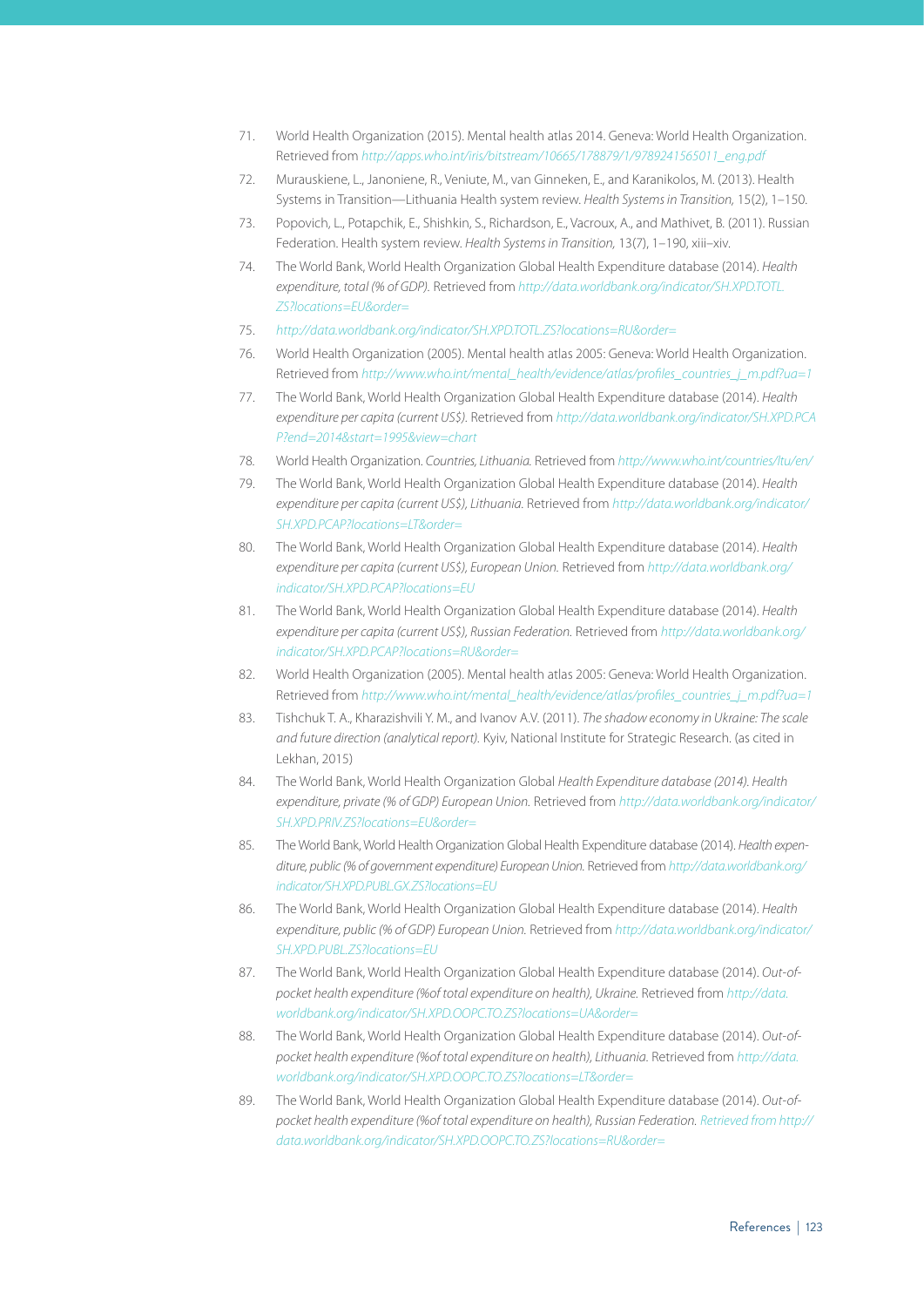- 90. Mladovsky P., et al. (2012). Health policy responses to the financial crisis in Europe. *Policy Summary.*  Copenhagen, WHO Regional Office for Europe, European Observatory on Health Systems and Policies, Health Evidence Network (HEN). (as cited in Lekhan, 2015).
- 91. Golichenko, O., van de Graaf, W., Oturu, K., and de Graaf, P. (2006). Transition of Adult Mental Health Services in Ukraine (1991–2006). Royal Tropical Insitiute, Development Policy & Practice, the Netherlands. In the process of preparation for the publication.
- 92. 2002 Programme for Providing the Citizens of Ukraine with Free Health Care Guaranteed by the State (Cabinet of Ministers Resolution No. 955 of 11 July 2002).
- 93. Law of Ukraine "On Psychiatric Care" (2000). in Ukrainian *<http://zakon0.rada.gov.ua/laws/show/1489-14>*
- 94. State Statistics Service of Ukraine in 2012.
- 95. Ukrainian Centre for European Policy (UCEP) (2016). European Integration Obligations: How is the Ministry of Health of Ukraine Planning to Reform the Blood Service and the Public Health System? Retrieved from *[http://ucep.org.ua/en/research/european-integration-obligations-how-is-the-ministry](http://ucep.org.ua/en/research/european-integration-obligations-how-is-the-ministry-of-health-of-ukraine-planning-to-reform-the-blood-service-and-the-public-health-system/)[of-health-of-ukraine-planning-to-reform-the-blood-service-and-the-public-health-system/](http://ucep.org.ua/en/research/european-integration-obligations-how-is-the-ministry-of-health-of-ukraine-planning-to-reform-the-blood-service-and-the-public-health-system/)*
- 96. The Basics of Law of Ukraine on the Mandatory State Social Security (1998). in Ukrainian, *[http://](http://zakon3.rada.gov.ua/laws/show/16/98-вр)) [zakon3.rada.gov.ua/laws/show/16/98-вр\)](http://zakon3.rada.gov.ua/laws/show/16/98-вр))*
- 97. Order of the Ministry of Health Care of Ukraine 31.07.2013 No. 667 "Conclusion of medical panel of institution pertaining to the constant care needs for disabled persons (group I and II) due to mental disorder and Instructions to the provision of the care," in Ukrainian *[http://zakon4.rada.gov.](http://zakon4.rada.gov.ua/laws/show/z1666-13) [ua/laws/show/z1666-13](http://zakon4.rada.gov.ua/laws/show/z1666-13)*
- 98. World Bank (2017). Ukraine—Public finance review. Washington, D.C.: World Bank Group. Retrieved from *<http://documents.worldbank.org/curated/en/476521500449393161/Ukraine-Public-finance-review>*
- 99. The Cabinet of Ministers of Ukraine. *On Approval of the Concept of Health Care Financing Reform, Intended from November 30, 2016, No. 1013-r Kyiv.* Retrieved from *[http://zakon3.rada.gov.ua/laws/](http://zakon3.rada.gov.ua/laws/show/1013-2016-%D1%80) [show/1013-2016-%D1%80](http://zakon3.rada.gov.ua/laws/show/1013-2016-%D1%80)*
- 100. EU-Ukraine Sub-Committee on Economic and Other Sector Cooperation. *NON-PAPER EU-Ukraine Sub-Committee on Economic and Other Sector Cooperation—Cluster 6 meeting on Employment, Social Policy, Equal Rights and Public Health.* Kyiv, 10 June 2016.
- 101. Concept for local administration reforms and territorial organization of government in Ukraine as of April 1, 2014, *<http://zakon5.rada.gov.ua/laws/show/333-2014-%D1%80>* (Ukrainian)
- 102. Pinchuk, I. (2016). Psychiatric care in the structure of hospital districts. Retrieved from *[http://](http://ua.racurs.ua/1261-rol-ta-misce-psyhiatrychnoyi-dopomogy-u-strukturi-gospitalnyh-okrugiv) [ua.racurs.ua/1261-rol-ta-misce-psyhiatrychnoyi-dopomogy-u-strukturi-gospitalnyh-okrugiv](http://ua.racurs.ua/1261-rol-ta-misce-psyhiatrychnoyi-dopomogy-u-strukturi-gospitalnyh-okrugiv)*
- 103. World Health Organization (2005). Mental Health Atlas Country Profiles. Retrieved from *[http://](http://www.who.int/mental_health/evidence/atlas/profiles_countries_t_z.pdf?ua=1) [www.who.int/mental\\_health/evidence/atlas/profiles\\_countries\\_t\\_z.pdf?ua=1](http://www.who.int/mental_health/evidence/atlas/profiles_countries_t_z.pdf?ua=1)*
- 104. Ministry of Health Ukraine. *The Concept of the State Target Complex Program for the Development of Mental Health in Ukraine for 2006–2010.* Retrieved from *[http://www.moz.gov.ua/ua/portal/](http://www.moz.gov.ua/ua/portal/Pro_20060404_0.html) [Pro\\_20060404\\_0.html](http://www.moz.gov.ua/ua/portal/Pro_20060404_0.html)*
- 105. Ustinov, A. V. (2013). The presented development concept for psychiatric care. *Ukrainian Medical Journal. (as cited in Lekhan, 2015).*
- 106. Pinchuk, I. (2016). "National Mental Health Programme. Important Steps towards Transformation," 2017, Kyiv, NeuroNews (in Ukrainian).
- 107. Cabinet of Ministers of Ukraine. Ministry of Health Ukraine. *On Approval of the Concept of the State Target Program for Mental Health in Ukraine until 2030.* Retrieved from *[http://www.moz.gov.ua/ua/](http://www.moz.gov.ua/ua/portal/#2) [portal/#2](http://www.moz.gov.ua/ua/portal/#2)*
- 108. Scheil-Adlung, X., and Kuhl, C. (2011). Social Security for all: Addressing inequities in access to health care for vulnerable groups in countries of Europe and Central Asia. International Labour Organization. Retrieved from *[http://www.ilo.org/wcmsp5/groups/public/---ed\\_protect/---soc\\_sec/](http://www.ilo.org/wcmsp5/groups/public/---ed_protect/---soc_sec/documents/publication/wcms_secsoc_25201.pdf) [documents/publication/wcms\\_secsoc\\_25201.pdf](http://www.ilo.org/wcmsp5/groups/public/---ed_protect/---soc_sec/documents/publication/wcms_secsoc_25201.pdf)*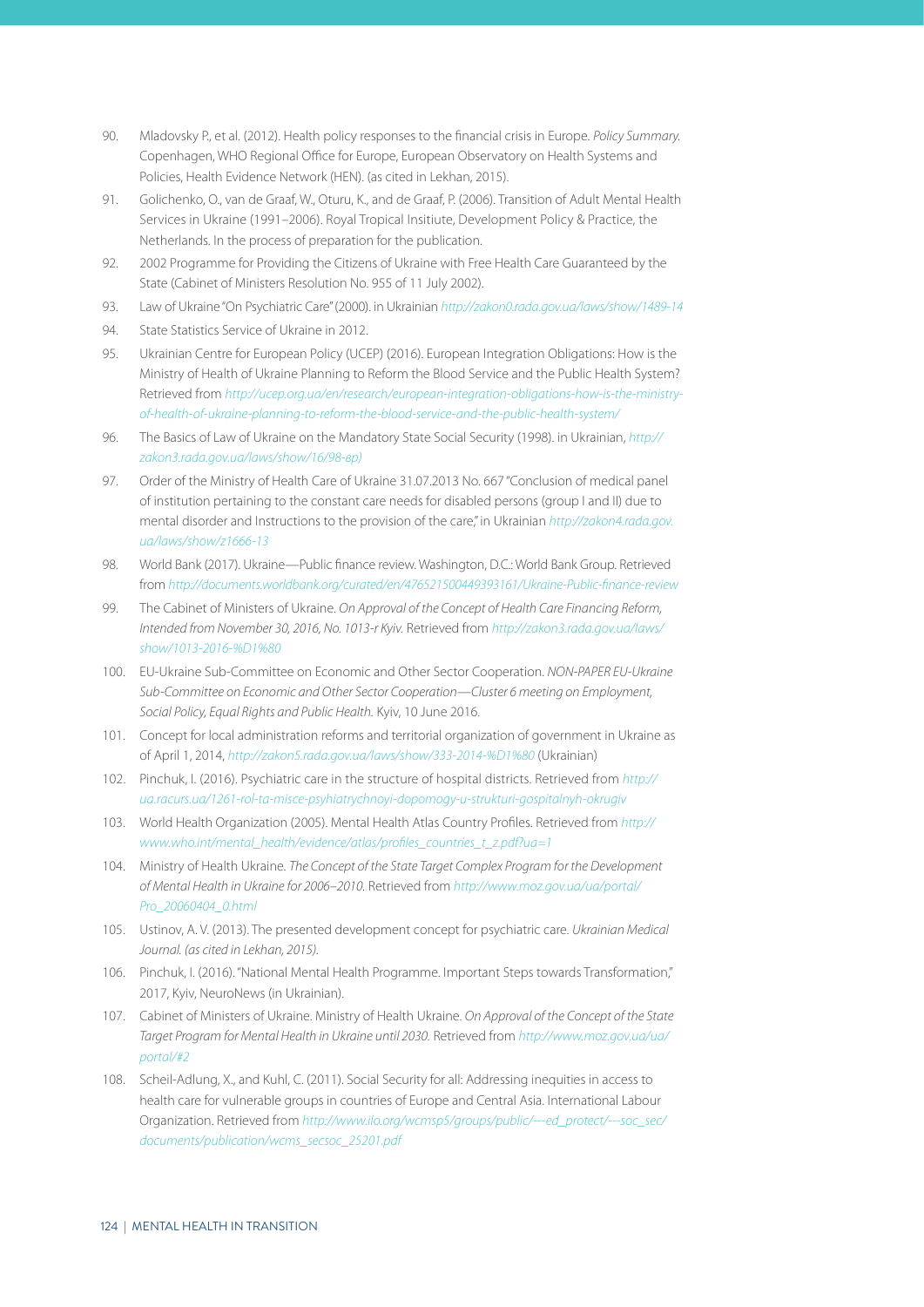- 109. World Health Organization (2009). Improving health systems and services for mental health. Retrieved from *[http://apps.who.int/iris/bitstream/10665/44219/1/9789241598774\\_eng.pdf](http://apps.who.int/iris/bitstream/10665/44219/1/9789241598774_eng.pdf)*
- 110. The Order of the Cabinet of Ministers of Ukraine (2017). Concept Note of State Targeted Mental Health Program in Ukraine Lasting till 2030.
- 111. Yankovskyy, S. (2016). Political and economic transformations in Ukraine: The view from psychiatry. *Transcultural Psychiatry,* 53(5), 612–629. doi:10.1177/1363461516660900
- 112. Ministry of Health Ukraine. Concept Note of State Targeted Mental Health Program in Ukraine Lasting till 2030. Draft from June 20th 2017
- 113. Щорічна доповідь (2015). про стан здоров'я населення України *[http://www.uiph.kiev.ua/dawn](http://www.uiph.kiev.ua/dawnload/Vidavnictvo/Shchorichna%20dopovid/%D0%A9%D0%BE%D1%80%D1%96%D1%87%D0%BD%D0%B0%20%D0%B4%D0%BE%D0%BF%D0%BE%D0%B2%D1%96%D0%B4%D1%8C.2015.pdf)[load/Vidavnictvo/Shchorichna%20dopovid/%D0%A9%D0%BE%D1%80%D1%96%D1%87%D0%B-](http://www.uiph.kiev.ua/dawnload/Vidavnictvo/Shchorichna%20dopovid/%D0%A9%D0%BE%D1%80%D1%96%D1%87%D0%BD%D0%B0%20%D0%B4%D0%BE%D0%BF%D0%BE%D0%B2%D1%96%D0%B4%D1%8C.2015.pdf)[D%D0%B0%20%D0%B4%D0%BE%D0%BF%D0%BE%D0%B2%D1%96%D0%B4%D1%8C.2015.pdf](http://www.uiph.kiev.ua/dawnload/Vidavnictvo/Shchorichna%20dopovid/%D0%A9%D0%BE%D1%80%D1%96%D1%87%D0%BD%D0%B0%20%D0%B4%D0%BE%D0%BF%D0%BE%D0%B2%D1%96%D0%B4%D1%8C.2015.pdf)*
- 114. Center for Health Statistics Ministry of Health of Ukraine *http:/[/medstat.gov.ua/ukr/main.html](http://medstat.gov.ua/ukr/main.html)*
- 115. World Health Organization (2014). *Beds in general hospitals for mental health and beds in mental hospitals (per 100,000 population).* Retrieved from *[http://www.who.int/gho/mental\\_health/care\\_deliv](http://www.who.int/gho/mental_health/care_delivery/beds_hospitals/en/)[ery/beds\\_hospitals/en/](http://www.who.int/gho/mental_health/care_delivery/beds_hospitals/en/)*
- 116. WHO (2014). Beds in general hospitals for mental health and beds in mental hospitals (per 100,000 population). (n.d.). Retrieved from *[http://www.who.int/gho/mental\\_health/care\\_delivery/beds\\_hos](http://www.who.int/gho/mental_health/care_delivery/beds_hospitals/en/)[pitals/en/](http://www.who.int/gho/mental_health/care_delivery/beds_hospitals/en/)*
- 117. Zhabenko, O., Interview (September 9, 2013). Global Mental Health Inside Story: Olena Zhabenko, Kyiv, Ukraine. *In2mentalheatlh.* Retrieved from: *[https://in2mentalhealth.com/2013/09/09/global](https://in2mentalhealth.com/2013/09/09/global-mental-health-inside-story-olena-zhabenko-kiev-ukraine/)[mental-health-inside-story-olena-zhabenko-kiev-ukraine/](https://in2mentalhealth.com/2013/09/09/global-mental-health-inside-story-olena-zhabenko-kiev-ukraine/)*
- 118. Eurostat Statistics Explained. Average length of stay for hospital in-patients, by disease injury, 2014 (days). *[http://ec.europa.eu/eurostat/statistics-explained/index.php/File:Average\\_length\\_of\\_stay\\_for\\_](http://ec.europa.eu/eurostat/statistics-explained/index.php/File:Average_length_of_stay_for_hospital_in-patients,_by_disease_injury,_2014_(days).png) [hospital\\_in-patients,\\_by\\_disease\\_injury,\\_2014\\_\(days\).png](http://ec.europa.eu/eurostat/statistics-explained/index.php/File:Average_length_of_stay_for_hospital_in-patients,_by_disease_injury,_2014_(days).png)*
- 119. Gluzman, S., and Kostyuchenko, S. (2006). *Psychiatry in Ukraine. International Psychiatry,* 3(2), 38–40.
- 120. Reaction To Human Stress And Disorder Adaptation. Post-traumatic Stress Disorder: *[http://www.](http://www.moz.gov.ua/docfiles/dn_20151201_0_ukp_dod.pdf) [moz.gov.ua/docfiles/dn\\_20151201\\_0\\_ukp\\_dod.pdf](http://www.moz.gov.ua/docfiles/dn_20151201_0_ukp_dod.pdf)*
- 121. Unified clinical protocol of primary, secondary (specialized) and tertiary (highly specialized) health care on reaction to severe stress and adaptation disorders, post-trauma stress disorder (PTSD) (2015). *[http://www.moz.gov.ua/docfiles/dn\\_20151201\\_0\\_ukp\\_dod.pdf](http://www.moz.gov.ua/docfiles/dn_20151201_0_ukp_dod.pdf)*
- 122. Unified clinical protocol of primary, secondary (specialized) and tertiary (highly specialized) health care on Depression (2014). *[http://moz.gov.ua/docfiles/dn\\_20141225\\_1003dod.pdf](http://moz.gov.ua/docfiles/dn_20141225_1003dod.pdf)*
- 123. Law of Ukraine "On Narcotic Drugs, Psychotropic Substances and Precursors of 1995" *[http://zakon2.](http://zakon2.rada.gov.ua/laws/show/60/95-%D0%B2%D1%80) [rada.gov.ua/laws/show/60/95-%D0%B2%D1%80](http://zakon2.rada.gov.ua/laws/show/60/95-%D0%B2%D1%80)*
- 124. Cabinet of Ministers decree concerning the licensing of economic activities for the cultivation of plants included in Table I of the list of narcotic drugs, psychotropic substances and precursors. *<http://zakon2.rada.gov.ua/laws/show/60/95-%D0%B2%D1%80>*
- 125. World Health Organization (2010). Evaluation of Structure and Provision of Primary Care in Ukraine: A survey-based project in the regions of Kyiv and Vinnitsa. *[http://www.euro.who.int/\\_\\_data/assets/](http://www.euro.who.int/__data/assets/pdf_file/0016/129022/e94565.pdf) [pdf\\_file/0016/129022/e94565.pdf](http://www.euro.who.int/__data/assets/pdf_file/0016/129022/e94565.pdf)*
- 126. Stickley A., et al. (2013). Prevalence and factors associated with the use of alternative (folk) medicine practitioners in 8 countries of the former Soviet Union. *BMC Complementary and Alternative Medicine,* 13:83. (as cited in Lekhan, 2015).
- 127. Presidential Decree No. 823/98 of 31 July 1998, *On the regulation of folk and alternative medicine.*
- 128. Yankovskyy, S. A. (2013). Medicalizing Suffering: Postsocialist Reforms of the Mental Health System in Ukraine. PhD dissertation. University of Tennessee, Knoxville, Tennessee.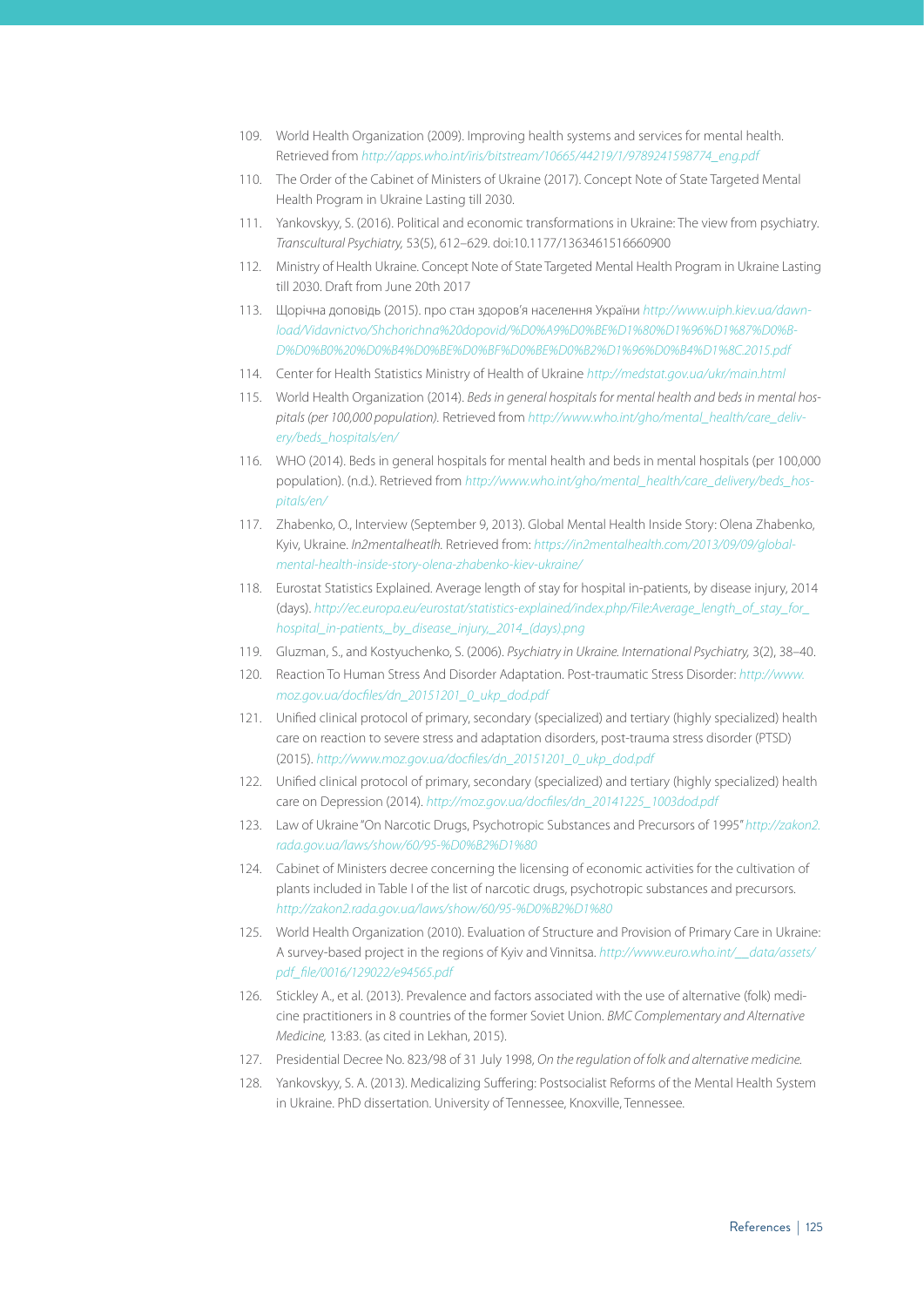- 129. Bazylevych, M. (2009). Who is responsible for our health? Changing concepts of the state and the individual in post-Soviet Ukraine. *Anthropology of East Europe Review,* 27(1):65–75. Retrieved from Lekhan, V. N., Rudiy, V. M., Shevchenko, M. V., Nitzan Kaluski, D., and Richardson, E. (2015). Ukraine: Health system review. Health Systems in Transition, 17(2): 1–153.
- 130. Decree of the Cabinet of Ministers of Ukraine No. 1071 "On the Procurement Procedure for Purchasing Medications by Health Care Institutions Funded through the Budget" (*[http://zakon2.rada.](http://zakon2.rada.gov.ua/laws/show/1071-96-п/print1478698547761298) [gov.ua/laws/show/1071-96-п/print1478698547761298](http://zakon2.rada.gov.ua/laws/show/1071-96-п/print1478698547761298)*), it is to expire on the 1 of July 2017. The transition period will be until 2018.
- 131. Richardson, E., Sautenkova, N., Bolokhovets, G. (2014). Pharmaceutical care. In: Rechel, B., Richardson, E., and McKee, M., eds. *Trends in health systems in the former Soviet countries.* Copenhagen, WHO Regional Office for Europe: 145–158. (as cited in Lekhan, 2015).
- 132. Cabinet of Ministers Decree No. 955 of 17 October 2008. *On Measures to Stabilize Prices for Medicinal Products and Medical Products <http://zakon3.rada.gov.ua/laws/show/43-2017-п>*
- 133. Malykh, A. G., and Sadaie, M. R. (February 2010). "Piracetam and piracetam-like drugs: from basic science to novel clinical applications to CNS disorders."*Drugs.* 70 (3): 287– 312. [PMID](https://en.wikipedia.org/wiki/PubMed_Identifier) [20166767.](https://www.ncbi.nlm.nih.gov/pubmed/20166767) [doi](https://en.wikipedia.org/wiki/Digital_object_identifier):[10.2165/11319230-000000000-00000.](https://doi.org/10.2165%2F11319230-000000000-00000)
- 134. [Nootropil®.](http://compendium.ch/mpro/mnr/3048/html/de) Arzneimittel-Kompendium der Schweiz. 2013-09-12. Retrieved 2013-10-27. *<http://compendium.ch/mpro/mnr/3048/html/de>*
- 135. Concept Note of State Targeted Mental Health Program in Ukraine Lasting till 2030.
- 136. International Medical Corps. (January 2015). Emergency Assessment Report. Eastern Ukraine. Retrieved from *[http://reliefweb.int/sites/reliefweb.int/files/resources/International%20Medical%20](http://reliefweb.int/sites/reliefweb.int/files/resources/International%20Medical%20Corps%20Emergency%20Assessment_Eastern%20Ukraine_January%202015.pdf) [Corps%20Emergency%20Assessment\\_Eastern%20Ukraine\\_January%202015.pdf](http://reliefweb.int/sites/reliefweb.int/files/resources/International%20Medical%20Corps%20Emergency%20Assessment_Eastern%20Ukraine_January%202015.pdf)*
- 137. Ougrin, D., Gluzman, S., and Dratcu, L. (2006). Psychiatry in post-communist Ukraine: dismantling the past, paving the way for the future. *Psychiatric Bulletin,* 30(12), 456–459. doi:10.1192/pb.30.12.456
- 138. Aaronson, W. E., and Bizamcer, A. N. (2000). Integrating Mental Health into the Primary Care Model: The Kyive/Philadelphia Experience. CommonHealth.
- 139. Psychosocial support for ATO veterans and civilians, who have been affected after armed conflict. Situational analyses (2016). Retrieved from *[http://sercevoiina.org/wp-content/uploads/2016/02/](http://sercevoiina.org/wp-content/uploads/2016/02/Doslidzhennya.pdf) [Doslidzhennya.pdf](http://sercevoiina.org/wp-content/uploads/2016/02/Doslidzhennya.pdf)*
- 140. Ministry of Health Order, Instruction dated 28.11.1997. No. 339. *On the improvement of the system of prophylactic anti-alcohol and anti-drug measures and mandatory prophylactic narcological reviews.* Retrieved from *[http://search.ligazakon.ua/l\\_doc2.nsf/link1/REG2390.html](http://search.ligazakon.ua/l_doc2.nsf/link1/REG2390.html)*
- 141. Cabinet of Ministers of Ukraine. Resolution from September 27, 2000. No. 1465. *On Approval of the Mandatory Preliminary and Periodic Psychiatric Reviews and a List of Medical Psychiatric Contraindications Regarding Specific Activities (jobs, occupations, service) that Can Pose Direct Threat to the Person Who Performs this Activity or to the Others,* in Ukrainian. Retrieved from *[http://zakon1.rada.gov.ua/laws/](http://zakon1.rada.gov.ua/laws/show/1465-2000-%D0%BF) [show/1465-2000-п](http://zakon1.rada.gov.ua/laws/show/1465-2000-%D0%BF)*
- 142. Resolution "On Approval of the Mandatory Preliminary and Periodic Psychiatric Reviews and a List of Medical Psychiatric Contraindications Regarding Specific Activities (jobs, occupations, service) that Can Pose Direct Threat to the Person Who Performs this Activity or to the Others," 2000, in Ukraine, (Amendments to the former document as of 2012) *[http://zakon3.rada.gov.ua/laws/](http://zakon3.rada.gov.ua/laws/show/924-2012-%D0%BF) [show/924-2012-п](http://zakon3.rada.gov.ua/laws/show/924-2012-%D0%BF)*
- 143. Cabinet of Ministers of Ukraine. *On the improvement of the system of prophylactic anti-alcohol and anti-drug measures and mandatory prophylactic narcological reviews.* November 28, 1997. Registered in the Ministry of Justice of Ukraine, Kyiv , December 11, 1997, No. 586/2390. Retrieved from *[http://](http://zakon1.rada.gov.ua/laws/show/z0586-97) [zakon1.rada.gov.ua/laws/show/z0586-97](http://zakon1.rada.gov.ua/laws/show/z0586-97)*
- 144. Cabinet of Ministers of Ukraine. *On the mandatory prophylactic narcological review and the procedure for conducting it.* Decree of 6 November 1997 No. 1238, in Ukrainian, Retrieved from *[http://zakon1.](http://zakon1.rada.gov.ua/laws/show/1238-97-%D0%BF) [rada.gov.ua/laws/show/1238-97-п](http://zakon1.rada.gov.ua/laws/show/1238-97-%D0%BF)*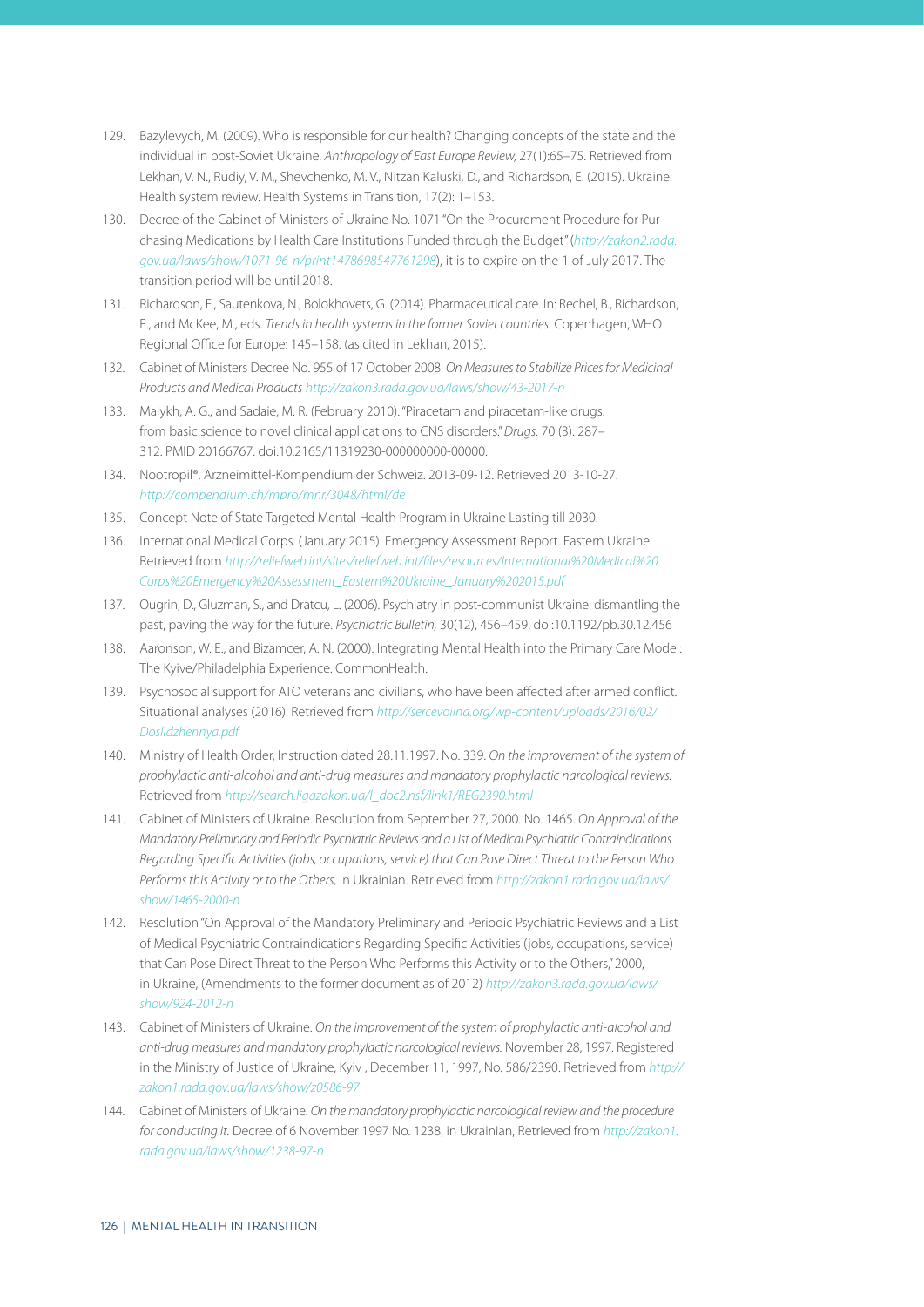- 145. European Commission (2013). Mental Health Systems in the European Union Member States, Status of Mental Health in Populations and Benefits to be Expected from Investments into Mental Health. Retrieved from *[https://ec.europa.eu/health//sites/health/files/mental\\_health/docs/](https://ec.europa.eu/health//sites/health/files/mental_health/docs/europopp_full_en.pdf) [europopp\\_full\\_en.pdf](https://ec.europa.eu/health//sites/health/files/mental_health/docs/europopp_full_en.pdf)*
- 146. World Health Organization (2015). Mental Health Atlas: Country Profile Russia. Geneva: World Health Organization.
- 147. World Health Organization (2011). Mental Health Atlas: Country Profile Russian Federation. Geneva: World Health Organization.
- 148. Pinchuk, I., Gluzman, S., and van Voren, R. (2015). Mental health in Eastern Ukraine: the ravaging effects of war.
- 149. Yankovskyy, S. A. (2013). Medicalizing Suffering: Postsocialist Reforms of the Mental Health System in Ukraine. PhD dissertation. University of Tennessee, Knoxville, Tennessee.
- 150. Global Initiative on Psychiatry (2011). Mental Health Reforms '11—special issue: mental health challenges in Lithuania. Hilversum (The Netherlands): Global Initiative on Psychiatry. Retrieved from *<http://www.gip-global.org/files/mhr-lithuania-2011.pdf>*
- 151. Makhashvili, N., and van Voren R. (2013). Balancing Community and Hospital Care: A Case Study of Reforming Mental Health Services in Georgia. PLoS Med 10(1): e1001366. doi:10.1371/journal. pmed.1001366
- 152. Bonnie, R. J. (2001). Semyon Gluzman and the Unraveling of Soviet Psychiatry. *J Am Acad Psychiatry Law,* 29, 327–329.
- 153. World Psychiatric Association *[http://www.wpanet.org/detail.php?section\\_id=5&content\\_id=245](http://www.wpanet.org/detail.php?section_id=5&content_id=245)*
- 154. Ukrainian Psychiatric Association (UPA) *<http://upa-psychiatry.org.ua/index.html>*
- 155. Ukraine Scientific Society of Neurologists, Psychiatrists and Narcologists *[http://www.inpn.org.ua/](http://www.inpn.org.ua/page-statut.html) [page-statut.html](http://www.inpn.org.ua/page-statut.html)*
- 156. Lekhan, V. N., Rudiy, V. M., eds (2007). *Key strategies for further development of the health care sector in Ukraine: Joint report.* Kyiv, Rayevsky Scientific Publishers. (as cited in Lekhan, 2015).
- 157. Tymczuk, A. (2006). Public duties and private obligations: Networking and personalization of relations in Ukraine. *Anthropology of East Europe Review,* 62(2):62–70. (as cited in Lekhan, 2015).
- 158. Stepurko, T., et al. (2013). Informal patient payments in maternity hospitals in Kyiv, Ukraine. *International Journal of Health Planning and Management,* 28(2):e169–e187. (as cited in Lekhan, 2015).
- 159. Prevalence, Severity, and Unmet Need for Treatment of Mental Disorders in the World Health Organization (2004). World Mental Health Surveys. *American Medical Association JAMA,* 291(21), 2581–2590. *<http://jamanetwork.com/journals/jama/fullarticle/198847>*
- 160. International Medical Corps (January 2015). Emergency Assessment Report. Eastern Ukraine. Retrieved from *[http://reliefweb.int/sites/reliefweb.int/files/resources/International%20Medical%20](http://reliefweb.int/sites/reliefweb.int/files/resources/International%20Medical%20Corps%20Emergency%20Assessment_Eastern%20Ukraine_January%202015.pdf) [Corps%20Emergency%20Assessment\\_Eastern%20Ukraine\\_January%202015.pdf](http://reliefweb.int/sites/reliefweb.int/files/resources/International%20Medical%20Corps%20Emergency%20Assessment_Eastern%20Ukraine_January%202015.pdf)*
- 161. World Bank (2017). Conflict in Ukraine: *socio-economic impacts of internal displacement and veteran return—summary report May 2017.* Washington, D.C. : World Bank Group. *[http://documents.](http://documents.worldbank.org/curated/en/571011497962214803/Conflict-in-Ukraine-socio-economic-impacts-of-internal-displacement-and-veteran-return-summary-report-May-2017) [worldbank.org/curated/en/571011497962214803/Conflict-in-Ukraine-socio-economic-impacts-of-in](http://documents.worldbank.org/curated/en/571011497962214803/Conflict-in-Ukraine-socio-economic-impacts-of-internal-displacement-and-veteran-return-summary-report-May-2017)[ternal-displacement-and-veteran-return-summary-report-May-2017](http://documents.worldbank.org/curated/en/571011497962214803/Conflict-in-Ukraine-socio-economic-impacts-of-internal-displacement-and-veteran-return-summary-report-May-2017)*
- 162. World Bank (2017). Conflict in Ukraine : socio-economic impacts of internal displacement and veteran return—summary report May 2017. Washington, D.C.: World Bank Group. *[http://documents.](http://documents.worldbank.org/curated/en/571011497962214803/Conflict-in-Ukraine-socio-economic-impacts-of-internal-displacement-and-veteran-return-summary-report-May-2017) [worldbank.org/curated/en/571011497962214803/Conflict-in-Ukraine-socio-economic-impacts-of-in](http://documents.worldbank.org/curated/en/571011497962214803/Conflict-in-Ukraine-socio-economic-impacts-of-internal-displacement-and-veteran-return-summary-report-May-2017)[ternal-displacement-and-veteran-return-summary-report-May-2017](http://documents.worldbank.org/curated/en/571011497962214803/Conflict-in-Ukraine-socio-economic-impacts-of-internal-displacement-and-veteran-return-summary-report-May-2017)*
- 163. Chisolm, D. Return on Investment in Global Mental Health innovation: a primer. [December 2016]
- 164. Alonso, J., Petukhova, M., Vilagut, G., Chatterji, S., Heeringa, S., Üstün, T. B., . . . Kessler, R. C. (2011). Days out of role due to common physical and mental conditions: results from the WHO World Mental Health surveys. *Molecular Psychiatry,* 16(12), 1234–1246. *<http://doi.org/10.1038/mp.2010.101>*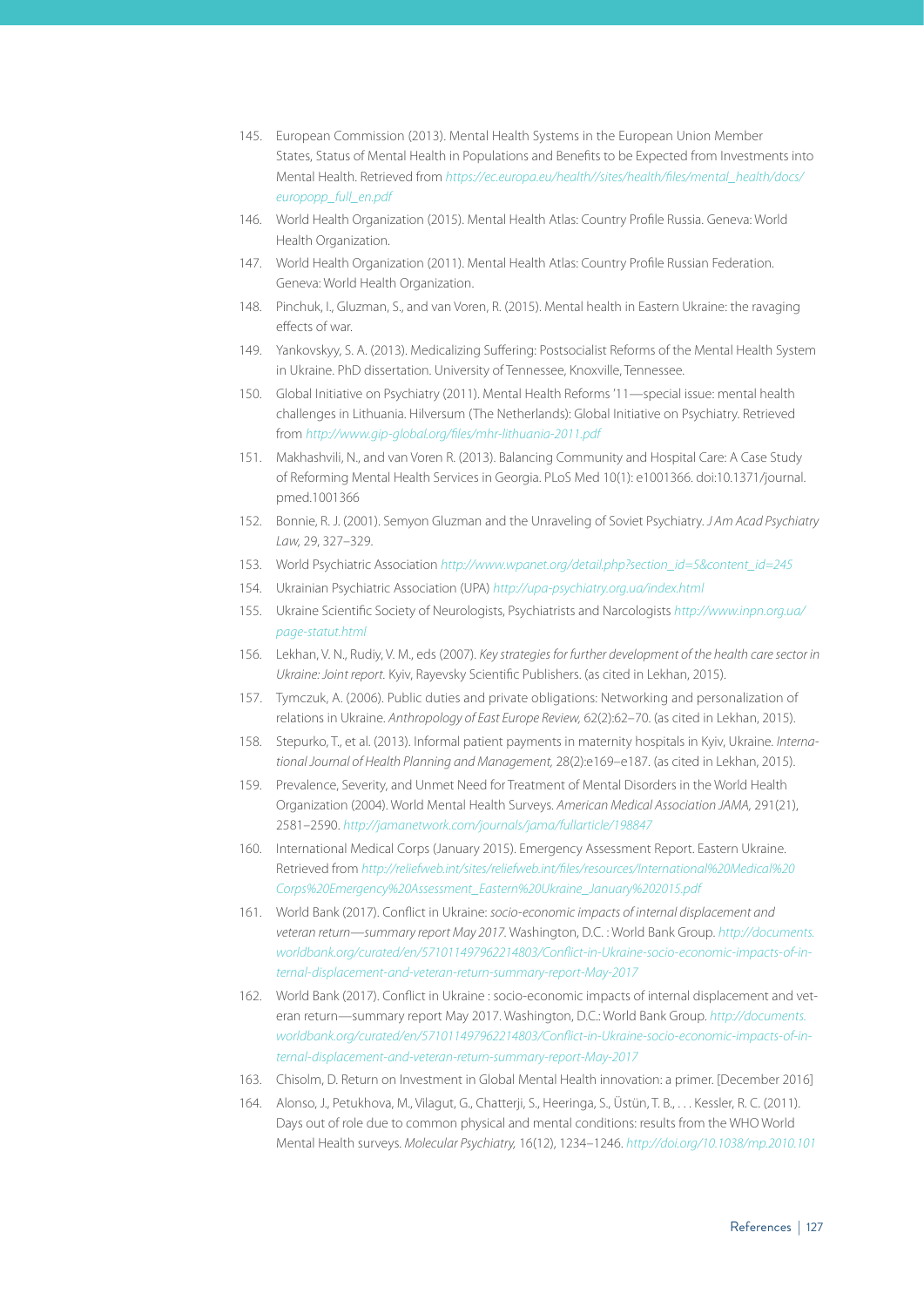- 165. World Health Organization (2009). Improving health systems and services for mental health.
- 166. World Health Organization (WHO). Building back better: sustainable mental health care after emergencies. Overview. WHO: Geneva, 2013.
- 167. World Health Organization and the Gulbenkian Global Mental Health Platform. (2014). Innovation in deinstitutionalization: a WHO expert survey. Geneva, World Health Organization.
- 168. Fiona Leh Hoon Chuah, Victoria Elizabeth Haldane, Francisco Cervero-Liceras, Suan Ee Ong, Louise A Sigfrid, Georgina Murphy, Nicola Watt, Dina Balabanova, Sue Hogarth, Will Maimaris, Laura Otero, Kent Buse, Martin McKee, Peter Piot, Pablo Perel, Helena Legido-Quigley (2017). Interventions and approaches to integrating HIV and mental health services: a systematic review. *Health Policy Plan* czw169. doi: 10.1093/heapol/czw169
- 169. Chibanda, D., Cowan, F., Gibson, L., Weiss, H. A., and Lund, S. (2016). Prevalence and correlates of probable common mental disorders in a population with high prevalence of HIV in Zimbabwe. BMC Psychiatry 16: 55.
- 170. *Organization of services for mental health.* Geneva, World Health Organization (2003). (Mental Health Policy and Service Guidance Package). Retrieved from: *[http://www.who.int/mental\\_health/](http://www.who.int/mental_health/policy/services/4_organisation%20services_WEB_07.pdf?ua=1) [policy/services/4\\_organisation%20services\\_WEB\\_07.pdf?ua=1](http://www.who.int/mental_health/policy/services/4_organisation%20services_WEB_07.pdf?ua=1)*
- 171. World Health Organization (2014). *Preventing suicide : a global imperative.* Geneva, Switzerland : World Health Organization, *[http://apps.who.int/iris/bitstream/10665/131056/1/9789241564779\\_eng.](http://apps.who.int/iris/bitstream/10665/131056/1/9789241564779_eng.pdf?ua=1) [pdf?ua=1](http://apps.who.int/iris/bitstream/10665/131056/1/9789241564779_eng.pdf?ua=1)*
- 172. Preventing suicide: a community engagement toolkit. Pilot version 1.0. Geneva: World Health Organization (2016). Licence: CC BY-NC-SA 3.0 IGO.
- 173. World Health Organization (2016). mhGAP Intervention Guide for mental, neurological and substance use disorders in non-specialized health settings, Version 2.0. Retrieved from *[http://apps.](http://apps.who.int/iris/bitstream/10665/250239/1/9789241549790-eng.pdf?ua=1) [who.int/iris/bitstream/10665/250239/1/9789241549790-eng.pdf?ua=1](http://apps.who.int/iris/bitstream/10665/250239/1/9789241549790-eng.pdf?ua=1)*
- 174. World Bank (2014b). *World Development Indicators.* (as cited in Lekhan, 2015).
- 175. Andrews, G., Cuijpers, P., Craske, M. G., McEvoy, P., and Titov, N. (2010). Computer Therapy for the Anxiety and Depressive Disorders Is Effective, Acceptable and Practical Health Care: A Meta-Analysis. PLoS ONE 5(10): e13196. doi:10.1371/journal.pone.0013196
- 176. World Health Organization (2012). *Management of substance abuse, E-health technologies and substance abuse.* Retrieved from *[http://www.who.int/substance\\_abuse/activities/ehealth/en/](http://www.who.int/substance_abuse/activities/ehealth/en/)*